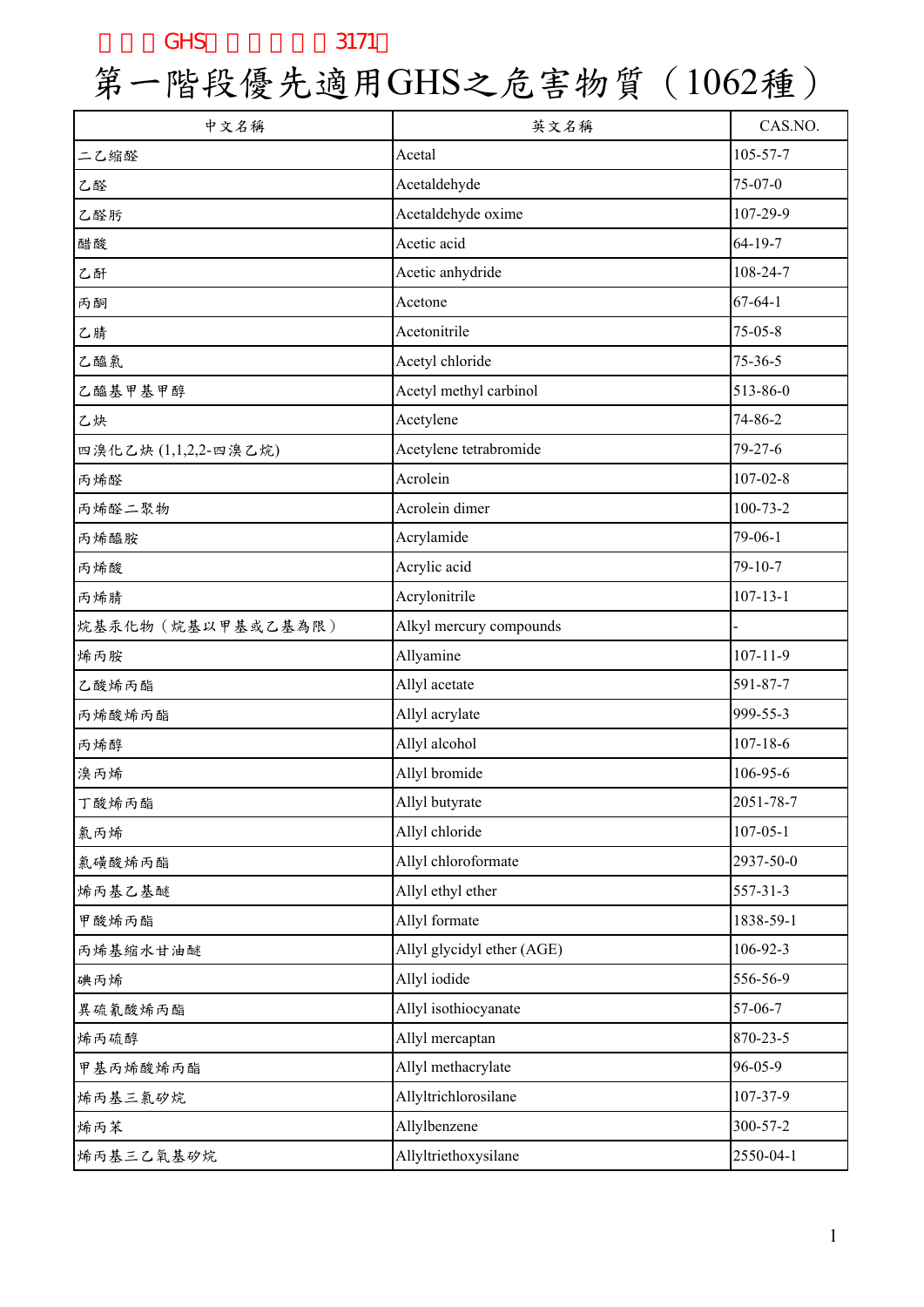| 中文名稱       | 英文名稱                               | CAS.NO.         |
|------------|------------------------------------|-----------------|
| 烯丙基三甲氧基矽烷  | Allyltrimethoxysilane              | 2551-83-9       |
| 烯丙氧基三甲基矽烷  | Allyoxytrimethylsilane             | 18146-00-4      |
| 氫化鋁        | Aluminium hydride                  | 7784-21-6       |
| 鋁          | Aluminum                           | 7429-90-5       |
| 2-丁氧化鋁     | Aluminum 2-butoxide                | 2269-22-9       |
| 硝酸鋁        | Aluminum nitrate                   | 13473-90-0      |
| 磷化鋁        | Aluminum phosphide                 | 20859-73-8      |
| 三級丁基氧鋁     | Aluminum tert-butoxide             | 556-91-2        |
| 三乙醇鋁       | Aluminum triethoxide               | 555-75-9        |
| 4-胺基聯苯及其鹽類 | 4-Amino-diphenyl and its salts     | $92 - 67 - 1$   |
| 2-胺吡啶      | 2-Aminopyridine                    | $504 - 29 - 0$  |
| 氨          | Ammonia                            | 7664-41-7       |
| 硝酸銨        | Ammonium nitrate                   | 6484-52-2       |
| 過氯酸銨       | Ammonium perchlorate               | 7790-98-9       |
| 苦味酸銨       | Ammonium picrate                   | 131-74-8        |
| 醋酸叔戊酯      | tert-Amyl acetate                  | $625 - 16 - 1$  |
| 乙酸戊酯       | Amyl acetate                       | $628 - 63 - 7$  |
| 乙酸第二戊酯     | sec-Amyl acetate                   | 53496-15-4      |
| 溴戊烷        | Amyl bromide                       | 110-53-2        |
| 丁酸戊酯       | Amyl butyrate                      | $540 - 18 - 1$  |
| 氯化戊基       | Amyl chloride                      | 543-59-9        |
| 正戊硫醇       | n-Amyl mercaptan                   | 110-66-7        |
| 硝酸戊酯       | Amyl nitrate                       | $1002 - 16 - 0$ |
| 亞硝酸戊酯      | Amyl nitrite                       | 110-46-3        |
| 苯胺         | Aniline                            | $62 - 53 - 3$   |
| 鄰-甲氧苯胺     | o- Anisidine                       | $90 - 04 - 0$   |
| 對-甲氧苯胺     | p- Anisidine                       | 104-94-9        |
| 甲氧苯        | Anisole                            | $100 - 66 - 3$  |
| 銻及其他化合物    | Antimony and its compounds         |                 |
| 安妥 (α-萘硫脲) | ANTU $(\alpha$ -Naphthylthio-urea) | 86-88-4         |
| 三氧化二砷      | Arsenic trioxide                   | 1327-53-3       |
| 砷化氫        | Arsine                             | 7784-42-1       |
| 石綿         | Asbestos                           | 1332-21-4       |
| 奧黃         | Auramine                           | 2465-27-2       |
| 谷速松        | Azinphos-methyl                    | 86-50-0         |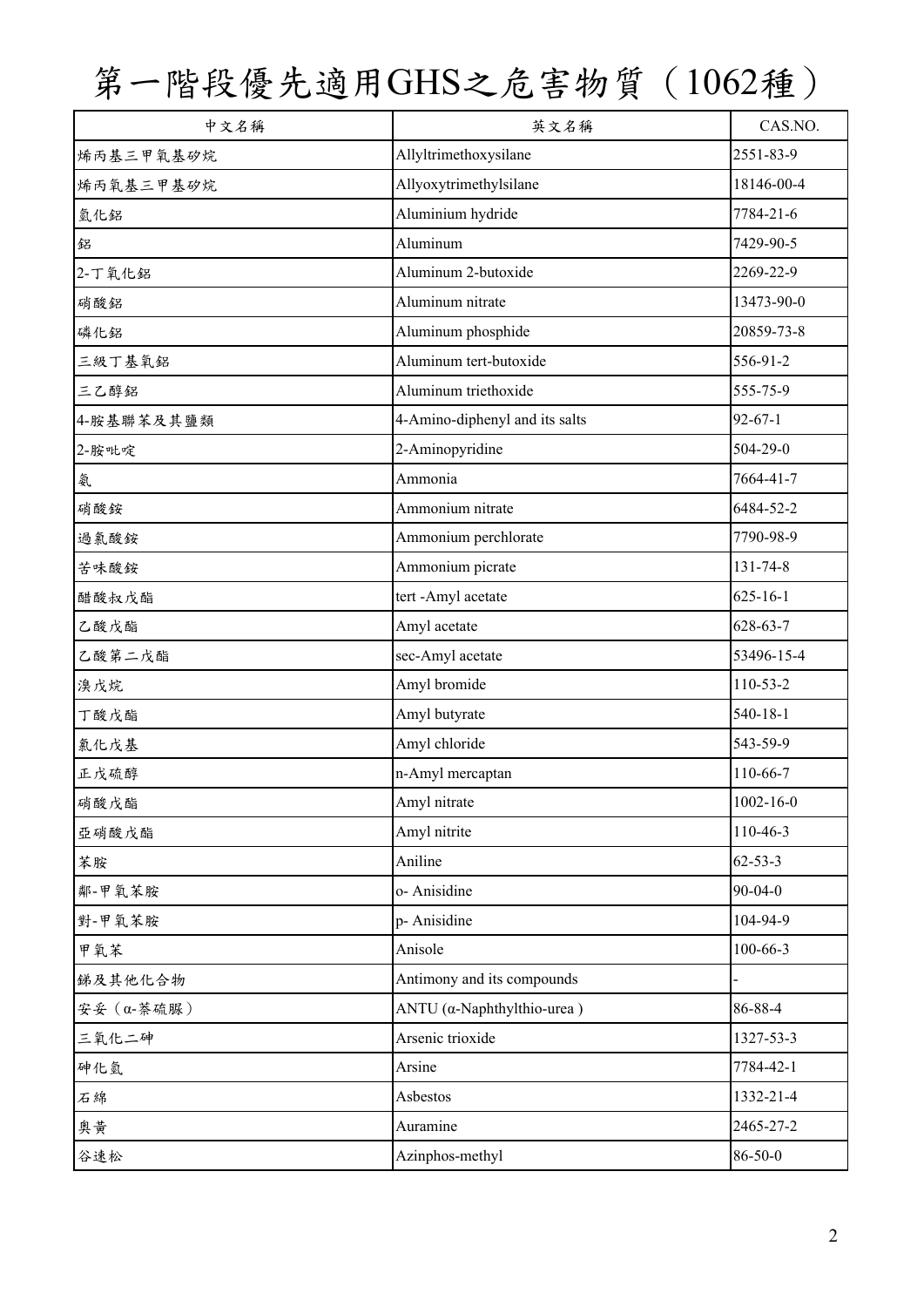| 中文名稱                                                       | 英文名稱                                            | CAS.NO.                     |
|------------------------------------------------------------|-------------------------------------------------|-----------------------------|
| 鋇及其可溶性化合物                                                  | Barium and its soluble compounds                |                             |
| 氯酸銅                                                        | Copper chlorate                                 | 26506-47-8                  |
| 氯酸鋇                                                        | Barium chlorate                                 | 10294-38-9                  |
| 硝酸鋇                                                        | Barium nitrate                                  | 10022-31-8                  |
| 過氣酸鋇                                                       | Barium perchlorate                              | 13465-95-7                  |
| 過氧化鋇                                                       | Barium peroxide                                 | 1304-29-6                   |
| 疊氮化鋇                                                       | Barum azide                                     | 18810-58-7                  |
| 2-胺-1-苯丙烷                                                  | Benzedrine                                      | 300-62-9                    |
| 苯                                                          | Benzene                                         | $71-43-2$                   |
| 聯苯胺及其鹽類                                                    | Benzidine and its salts                         | $92 - 87 - 5$               |
| 兒茶酚亞甲醚                                                     | 1,3-Benzodioxole                                | 274-09-9                    |
| 三氯甲苯                                                       | Benzotrichloride                                | 98-07-7                     |
| 三氟甲基苯                                                      | Benzotrifluoride                                | 98-08-8                     |
| 過氧化二苯甲醯                                                    | Benzoyl peroxide                                | 94-36-0                     |
| 苯甲氯                                                        | Benzyl chloride                                 | 100-44-7                    |
| 苯甲胺                                                        | Benzylamine                                     | 100-46-9                    |
| 苯甲基二甲胺                                                     | Benzylidimethylamine                            | 103-83-3                    |
| 鈹及其化合物<br>(鈹合金時,含有鈹佔其重量超過百分之三者 Beryllium and its compounds |                                                 |                             |
| 為限)                                                        |                                                 |                             |
| 聯吡啶<br>雙(三甲基矽)甲烷                                           | <b>Bipyridine</b><br>Bis(trimethylsilyl)methane | $366 - 18 - 7$<br>2117-28-4 |
| 三溴化硼                                                       | Boron tribromide                                | 10294-33-4                  |
| 三氟化硼                                                       | Boron trifluoride                               | 7637-07-2                   |
|                                                            | <b>Bromine</b>                                  | 7726-95-6                   |
| 溴                                                          |                                                 | 7789-30-2                   |
| 五氟化溴                                                       | Bromine pentafluoride                           | 20599-27-3                  |
| 1-溴-2-戊烯                                                   | 1-Bromo-2-pentene                               | 107-82-4                    |
| 1-溴-3-甲基丁烷                                                 | 1-Bromo-3-methylbutane                          |                             |
| 溴丙酮                                                        | Bromoacetone                                    | 598-31-2                    |
| 2-溴丙烯基三甲基矽烷                                                | 2-Bromoallyltrimethylsilane                     | 81790-10-5                  |
| 溴苯                                                         | Bromobenzene                                    | 108-86-1                    |
| 1-溴丁烷                                                      | 1-Bromobutane                                   | 109-65-9                    |
| 2-溴丁烷                                                      | 2-Bromobutane                                   | 78-76-2                     |
| 2-溴氟苯                                                      | 2-Bromofluorobenzene                            | 1072-85-1                   |
| 3-溴氟苯                                                      | 3-Bromofluorobenzene                            | 1073-06-9                   |
| 三溴甲烷                                                       | <b>Bromoform</b>                                | $75 - 25 - 2$               |
| 1-溴己烷                                                      | 1-Bromohexane                                   | $111 - 25 - 1$              |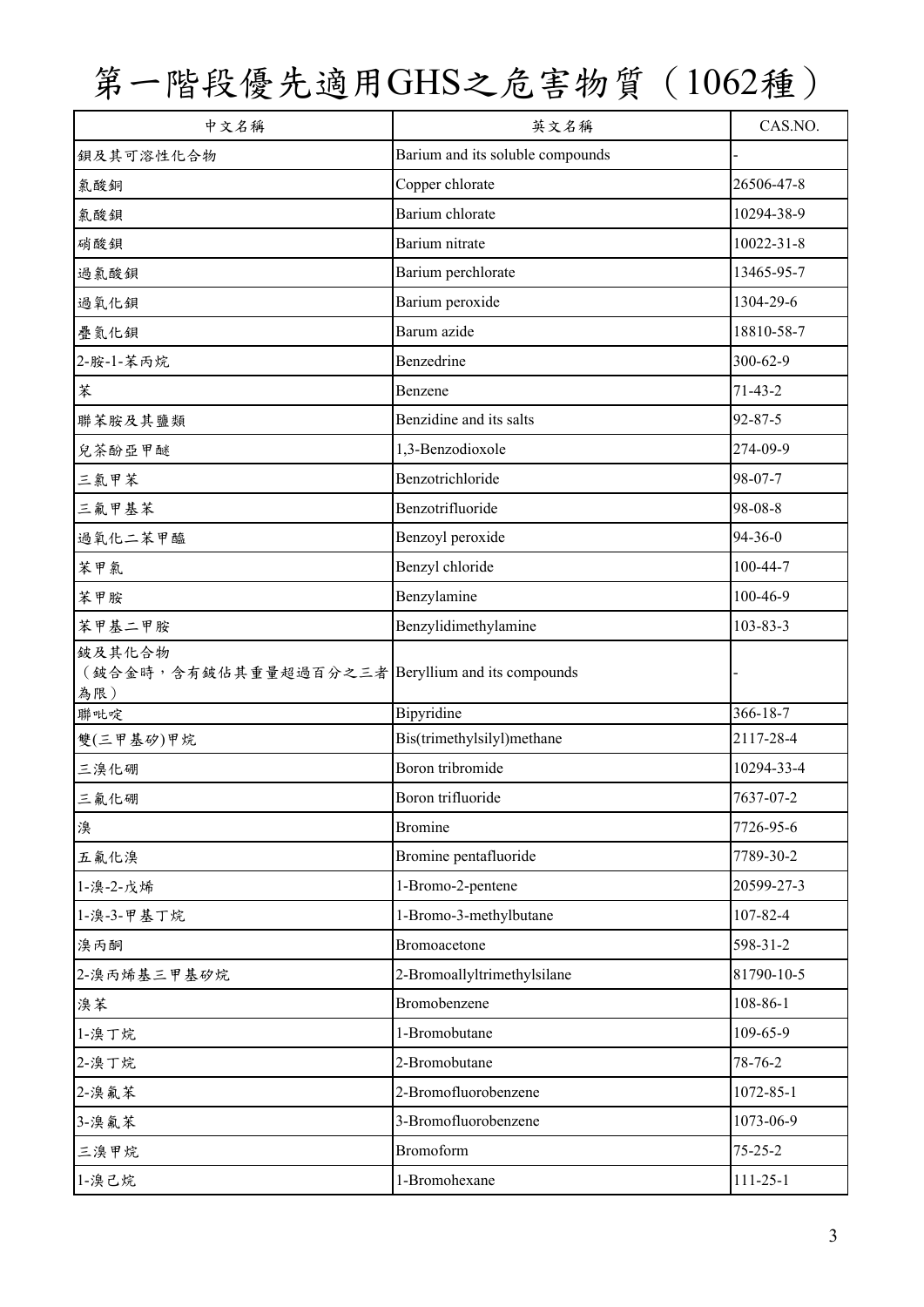| 中文名稱           | 英文名稱                          | CAS.NO.        |
|----------------|-------------------------------|----------------|
| 1-溴丙烷          | 1-Bromopropane                | 106-94-5       |
| 2-溴丙烷          | 2-Bromopropane                | $75 - 26 - 3$  |
| 3-溴丙炔          | 3-Bromopropyne                | 106-96-7       |
| 2-溴乙烯基三甲基矽烷    | 2-Bromovinyltrimethylsilane   | 41309-43-7     |
| 丁二烯            | <b>Butadiene</b>              | 106-99-0       |
| 丁烷             | <b>Butane</b>                 | 106-97-8       |
| 1,4-丁二醇二甲基丙烯酸酯 | 1,4-Butanediol dimethacrylate | 2082-81-7      |
| 2,3-丁二酮        | 2,3-Butanedione               | 431-03-8       |
| 1-丁硫醇          | 1-Butanethiol                 | 109-79-5       |
| 2-丁醇           | 2-Butanol                     | 78-92-2        |
| 3-丁烯-2-醇       | 3-Buten-2-ol                  | 598-32-3       |
| 丁烯-3-炔         | Buten-3-yne                   | 689-97-4       |
| 1-丁烯           | 1-Butene                      | 25167-67-3     |
| 反2-丁烯          | trans-2-Butene                | 624-64-6       |
| 乙烯基甲基酮         | 2-Butenone                    | 78-94-4        |
| 氯甲酸-3-丁烯酯      | 3-Butenyl chloroformate       | 88986-45-2     |
| 乙酸丁酯           | Butyl acetate                 | 123-86-4       |
| 乙酸第二丁酯         | sec-Butyl acetate             | 105-46-4       |
| 乙酸第三丁酯         | tert-Butyl acetate            | 540-88-5       |
| 丙烯酸丁酯          | Butyl acrylate                | $141 - 32 - 2$ |
| 丙烯酸三級丁酯        | tert-Butyl acrylate           | 1663-39-4      |
| 1-丁醇           | 1-Butyl alcohol               | $71-36-3$      |
| 第三丁醇           | tert-Butyl alcohol            | $75 - 65 - 0$  |
| 溴乙酸三級丁酯        | tert-Butyl bromoacetate       | 5292-43-3      |
| 丁酸丁酯           | Butyl butyrate                | $109 - 21 - 7$ |
| 氯丁烷            | Butyl chloride                | 109-69-3       |
| 丁基氯甲酯          | Butyl chloroformate           | 592-34-7       |
| 丁醚             | Butyl ether                   | 142-96-1       |
| 甲酸正丁酯          | n-Butyl formate               | 592-84-7       |
| 正丁基缩水甘油醚       | n-Butyl glycidyl ether        | 2426-08-6      |
| 過氧化三級丁醇        | tert-Butyl hydroperoxide      | 75-91-2        |
| 異氰酸正丁酯         | n-Butyl isocyanate            | 111-36-4       |
| 異戊酸丁酯          | Butyl isovalerate             | 109-19-3       |
| 乳酸正丁酯          | n-Butyl lactate               | 138-22-7       |
| 甲基丙烯酸丁酯        | Butyl methacrylate            | 97-88-1        |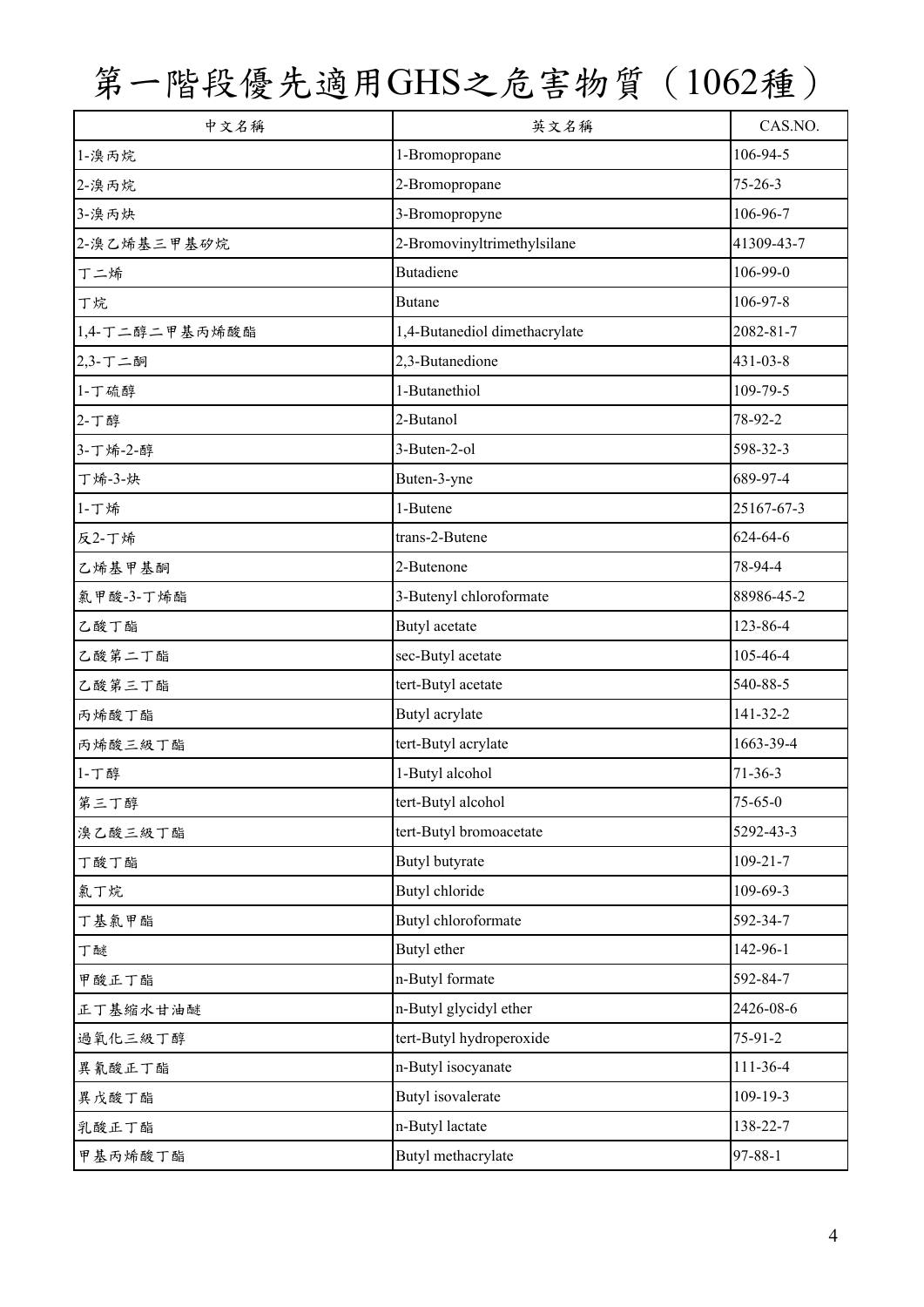| 中文名稱         | 英文名稱                           | CAS.NO.        |
|--------------|--------------------------------|----------------|
| 甲基丁基醚        | Butyl methyl ether             | 628-28-4       |
| 硝酸正丁酯        | n-Butyl nitrate                | 928-45-0       |
| 丙酸丁酯         | Butyl propionate               | 590-01-2       |
| 乙烯基丁基醚       | Butyl vinyl ether              | 111-34-2       |
| 2-丁基丙烯醛      | 2-Butylacrolein                | 1070-66-2      |
| 丁胺           | Butylamine                     | 109-73-9       |
| 2-丁胺         | 2-Butylamine                   | 13952-84-6     |
| 三級丁胺         | tert-Butylamine                | 75-64-9        |
| 三級丁苯         | tert-Butylbenzene              | 98-06-6        |
| 二級丁苯         | sec-Butylbenzene               | 135-98-8       |
| 三級丁基氯二甲基矽烷   | tert-Butylchlorodimethylsilane | 18162-48-6     |
| 三級丁基二甲基矽醇    | tert-Butyldimethylsilanol      | 18173-64-3     |
| 1,2-環氧丁烷     | 1,2-Butylene oxide             | 106-88-7       |
| N-三級-丁基異丙胺   | N-tert-Butylisopropylamine     | 7515-80-2      |
| 鄰-第二丁酚       | o-sec-Butyl-phenol             | 89-72-5        |
| 對-第三丁基甲苯     | p-tert-Butyltoluene            | $98 - 51 - 1$  |
| 三甲氧基丁基矽烷     | Butyltrimethoxysilane          | 1067-57-8      |
| 丁醛           | Butyraldehyde                  | $123 - 72 - 8$ |
| 丁醛肟          | Butyraldoxime                  | $110-69-0$     |
| $\beta$ -丁內酯 | $\beta$ -Butyrolactone         | 3068-88-0      |
| 正丁腈          | n-Butyronitrile                | $109 - 74 - 0$ |
| 丁醯氯          | Butyryl chloride               | 141-75-3       |
| 鎘及其化合物       | Cadmium and its compounds      |                |
| 硝酸鎘          | Cadmium nitrate                | 10022-68-1     |
| 鈣            | Calcium                        | 7440-70-2      |
| 碳化鈣          | Calcium carbide                | $75 - 20 - 7$  |
| 氯酸鈣          | Calcium chlorate               | 10137-74-3     |
| 次氯酸鈣         | Calcium chlorite               | 14674-72-7     |
| 氰胺化鈣         | Calcium cyanamide              | 156-62-7       |
| 氫化鈣          | Calcium hydride                | 7789-78-8      |
| 次氯酸鈣         | Calcium hypochlorite           | 7778-54-3      |
| 硝酸鈣          | Calcium nitrate                | 10124-37-5     |
| 氮化鈣          | Calcium nitride                | 12013-82-0     |
| 氧化鈣          | Calcium oxide                  | 1305-78-8      |
| 磷化鈣          | Calcium phosphide              | 1305-99-3      |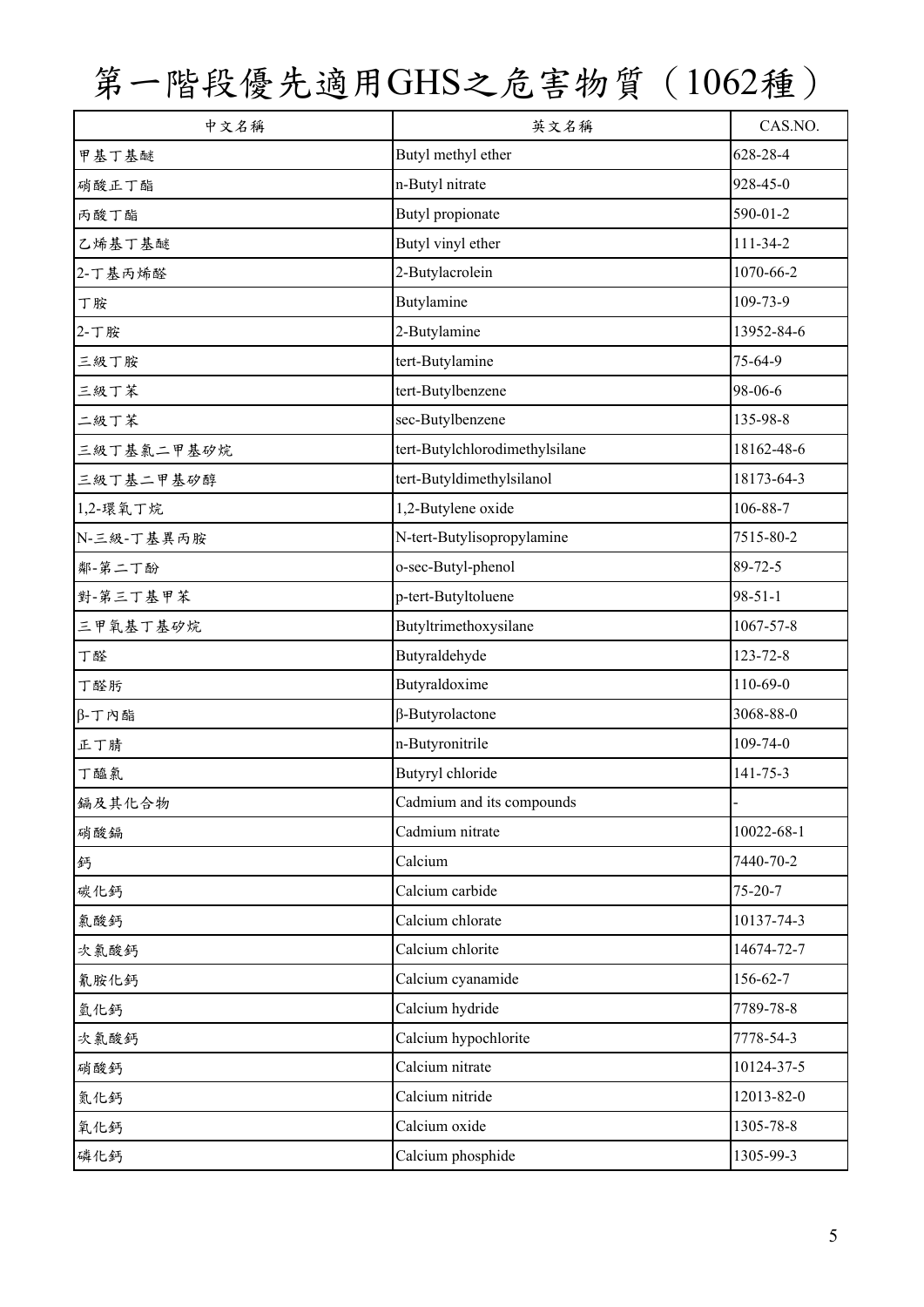| 中文名稱         | 英文名稱                               | CAS.NO.         |
|--------------|------------------------------------|-----------------|
| 樹脂酸鈣         | Calcium resinate                   | $9007 - 13 - 0$ |
| 二矽化鈣         | Calcium silicide                   | 12013-56-8      |
| 合成樟腦         | Camphor (Synthetic)                | $76 - 22 - 2$   |
| 氯甲酸丙酯        | Propyl chloroformate               | $109 - 61 - 5$  |
| 加保利          | Carbaryl                           | $63 - 25 - 2$   |
| 加保扶          | Carbofuran                         | 1563-66-2       |
| 二氧化碳         | Carbon dioxide                     | 124-38-9        |
| 二硫化碳         | Carbon disulfide                   | $75 - 15 - 0$   |
| 一氧化碳         | Carbon monoxide                    | 630-08-0        |
| 活性碳          | Carbon, activated                  | 7440-44-0       |
| 硫化羰          | Carbonyl sulfide                   | $463 - 58 - 1$  |
| 賽璐珞          | Celluloid                          | 8050-88-2       |
| 硝酸銨鈰         | Cerium ammonium nitrate            | 16774-21-3      |
| 銫            | Cesium                             | 7440-46-2       |
| 氫氧化銫         | Cesium hydroxide                   | 21351-79-1      |
| 硝酸銫          | Cesium nitrate                     | 7789-18-6       |
| 氯丹           | Chlordane                          | 57-74-9         |
| 氯            | Chlorine                           | 7782-50-5       |
| 二氧化氯         | Chlorine dioxide                   | 10049-04-4      |
| 三氟化氯         | Chlorine trifloride                | 7790-91-2       |
| 氯甲基二甲基氯矽烷    | Chloro(chloromethyl)dimethylsilane | 1719-57-9       |
| 2-氯-1,3-丁二烯  | 2-Chloro-1,3-butadiene             | 126-99-8        |
| 3-氯-1-丙硫醇    | 3-Chloro-1-propanethiol            | 17481-19-5      |
| 環氧氯丙烷        | 1-Chloro-2,3-epoxypropane          | 106-89-8        |
| 3-氯-2-甲-1-丙烯 | 3-Chloro-2-methyl-1-propene        | 563-47-3        |
| 1-氯-2-丙醇     | 1-Chloro-2-propanol                | 127-00-4        |
| 一氯乙醛         | Chloroacetaldehyde                 | $107 - 20 - 0$  |
| 氯丙酮          | Chloroacetone                      | 78-95-5         |
| 氯乙腈          | Chloroacetonitrile                 | $107 - 14 - 2$  |
| α-苯氯乙酮       | $\alpha$ -Chloroacetophenone       | 532-27-4        |
| 氣乙醯氯         | Chloroacetyl chloride              | 79-04-9         |
| 氯乙炔          | Chloroacetylene                    | 593-63-5        |
| 氯苯           | Chlorobenzene                      | 108-90-7        |
| 克氯苯          | Chlorobenzilate                    | 510-15-6        |
| 溴氯甲烷         | Chlorobromomethane                 | 74-97-5         |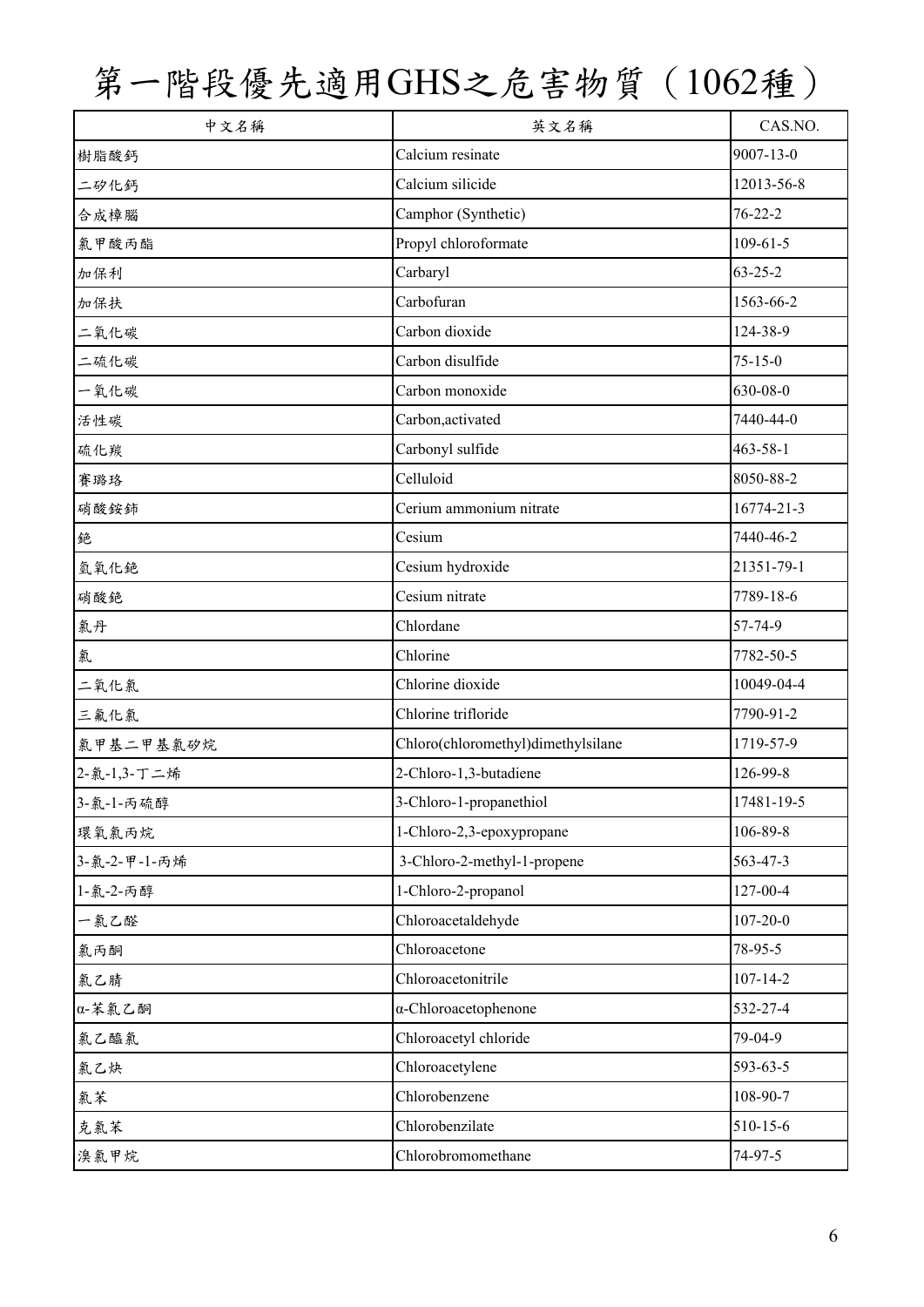| 中文名稱        | 英文名稱                                 | CAS.NO.         |
|-------------|--------------------------------------|-----------------|
| 二乙基氯矽烷      | Chlorodiethylsilane                  | 1609-19-4       |
| 二氟氯乙烷       | Chlorodifluoroethane                 | $75 - 68 - 3$   |
| 氯二氟甲烷       | Chlorodifluoromethane                | $75 - 45 - 6$   |
| 氯二異丙基膦      | Chlorodiisopropylphosphine           | 40244-90-4      |
| 二甲基乙烯基氯矽烷   | Chlorodimethylvinylsilane            | 1719-58-0       |
| 氯乙烷         | Chloroethane                         | $75 - 00 - 3$   |
| 2-氯乙醇       | 2-Chloroethanol                      | $107 - 07 - 3$  |
| 二氯甲基醚       | bis-Chloromethyl ether               | 542-88-1        |
| 氯甲基甲基醚      | Chloromethyl methyl ether            | $107 - 30 - 2$  |
| 三級戊酸氯甲基酯    | Chloromethyl pivalate                | 18997-19-8      |
| 氯甲基三甲基矽烷    | Chloromethyltrimethylsilane          | 2344-80-1       |
| 1-氯辛烷       | 1-Chlorooctane                       | 111-85-3        |
| 氯五氟乙烷       | Chloropentafluoroethane              | $76 - 15 - 3$   |
| 2-氯苯基二氯亞磷酸  | o-Chlorophenyl phosphorodichloridite | 56225-92-4      |
| 氯化苦 (三氯硝甲烷) | Chloropicrin (Trichloronitromethane) | 76-06-2         |
| 2-氯丙烷       | 2-Chloropropane                      | 75-29-6         |
| 2-氯丙烯       | 2-Chloropropene                      | 557-98-2        |
| 4-氯苯乙烯      | 4-Chlorostyrene                      | 1073-67-2       |
| 鄰-氣苯乙烯      | o-Chlorostyrene                      | 2039-87-4       |
| 3-氯噻吩       | 3-Chlorothiophene                    | 17249-80-8      |
| 對-氯甲苯       | p-Chlorotoluene                      | $106 - 43 - 4$  |
| 間-氯甲苯       | m-Chlorotoluene                      | $108 - 41 - 8$  |
| 鄰-氯甲苯       | o-Chlorotoluene                      | 95-49-8         |
| 三乙基氯矽烷      | Chlorotriethylsilane                 | 994-30-9        |
| 三甲氧基氯矽烷     | Chlorotrimethoxysilane               | 4668-00-2       |
| 络酸及络酸鹽      | Chromic acid and chromates           | 1333-82-0       |
| 硝酸鉻         | Chromium nitrate                     | 13548-38-4      |
| 煤焦油         | Coal tar                             | 8007-45-2       |
| 煤焦油精        | Coal tar naphtha                     |                 |
| 環烷酸鈷        | Cobalt naphthenate                   | 61789-51-3      |
| 樹脂酸鈷        | Cobalt resinate                      | 68956-82-1      |
| 椰子殼油        | Copra                                | $8001 - 31 - 8$ |
| 甲酚          | Cresol                               | 1319-77-3       |
| 巴豆醛         | Crotonaldehyde                       | 4170-30-3       |
| 巴豆腈         | Crotononitrile                       | 4786-20-3       |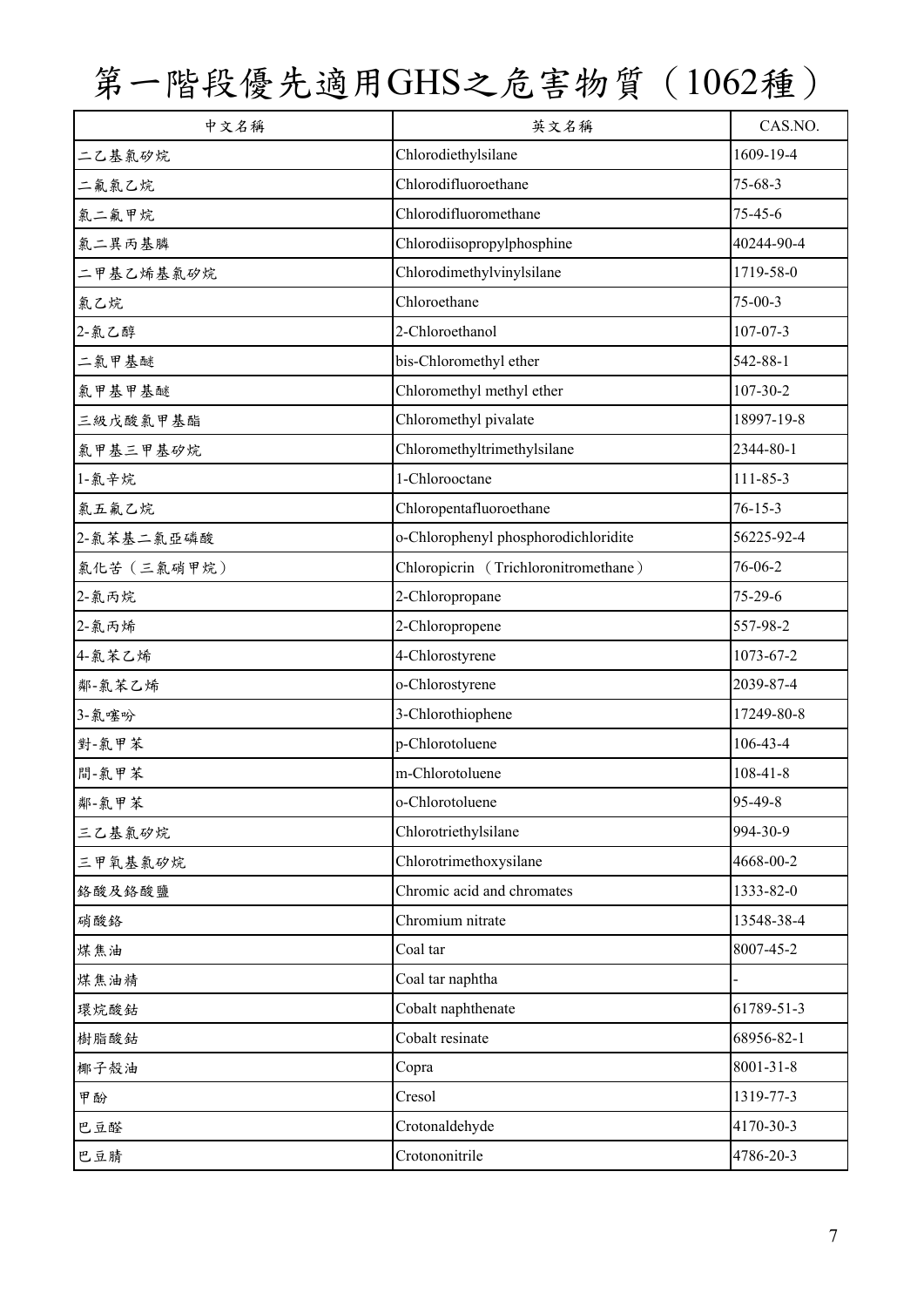| 中文名稱               | 英文名稱                                   | CAS.NO.         |
|--------------------|----------------------------------------|-----------------|
| 巴豆醯氯               | Crotonyl chloride                      | 625-35-4        |
| 巴豆醇                | Crotyl alcohol                         | 6117-91-5       |
| 香豆醛                | Cumarone                               | 271-89-6        |
| 異丙苯                | Cumene                                 | 98-82-8         |
| 硝酸銅                | Cupric nitrate trihydrate              | 10031-43-3      |
| 氰化物                | Cyanides                               |                 |
| 氰                  | Cyanogen                               | 460-19-5        |
| 環庚烷                | Cycloheptane                           | 291-64-5        |
| 環庚三烯               | Cycloheptatriene                       | 544-25-2        |
| 環庚烯                | Cycloheptene                           | 628-92-2        |
| 環己烷                | Cyclohexane                            | 110-82-7        |
| 環己硫醇               | Cyclohexanethiol                       | 1569-69-3       |
| 環己醇                | Cyclohexanol                           | 108-93-0        |
| 環己酮                | Cyclohexanone                          | 108-94-1        |
| 環己烯                | Cyclohexene                            | 110-83-8        |
| 乙酸環己酯              | Cyclohexyl acetate                     | 622-45-7        |
| 異氰酸環己酯             | Cyclohexyl isocyanate                  | 3173-53-3       |
| 甲基丙烯酸環己酯           | Cyclohexyl methacrylate                | 101-43-9        |
| 環己胺                | Cyclohexylamine                        | $108 - 91 - 8$  |
| 環己基二甲基矽烷           | Cyclohexyldimethylsilane               | 29681-56-9      |
| 1,3-環戊二烯           | 1,3-Cyclopentadiene                    | 542-92-7        |
| 環戊烷                | Cyclopentane                           | 287-92-3        |
| 環戊醇                | Cyclopentanol                          | $96 - 41 - 3$   |
| 環戊酮                | Cyclopentanone                         | 120-92-3        |
| 環戊烯                | Cyclopentene                           | 142-29-0        |
| 環戊胺                | Cyclopentylamine                       | $1003 - 03 - 8$ |
| 環丙烷                | Cyclopropane                           | 75-19-4         |
| 環丙基甲醇              | Cyclopropanemethanol                   | 2516-33-8       |
| 環丙基甲基酮             | Cyclopropyl methyl ketone              | 765-43-5        |
| 對-異丙基甲苯            | p-Cymene                               | 99-87-6         |
| 2,4-地 (2,4-二氯苯氧乙酸) | 2,4-D (2,4-Dichlorophenoxyacetic acid) | 94-75-7         |
| 十硼烷                | Decaborane                             | 17702-41-9      |
| 十氫萘                | Decahydronaphthalene                   | $91 - 17 - 8$   |
| 3-癸酮               | 3-Decanone                             | 928-80-3        |
| 1-癸烯               | 1-Decene                               | 872-05-9        |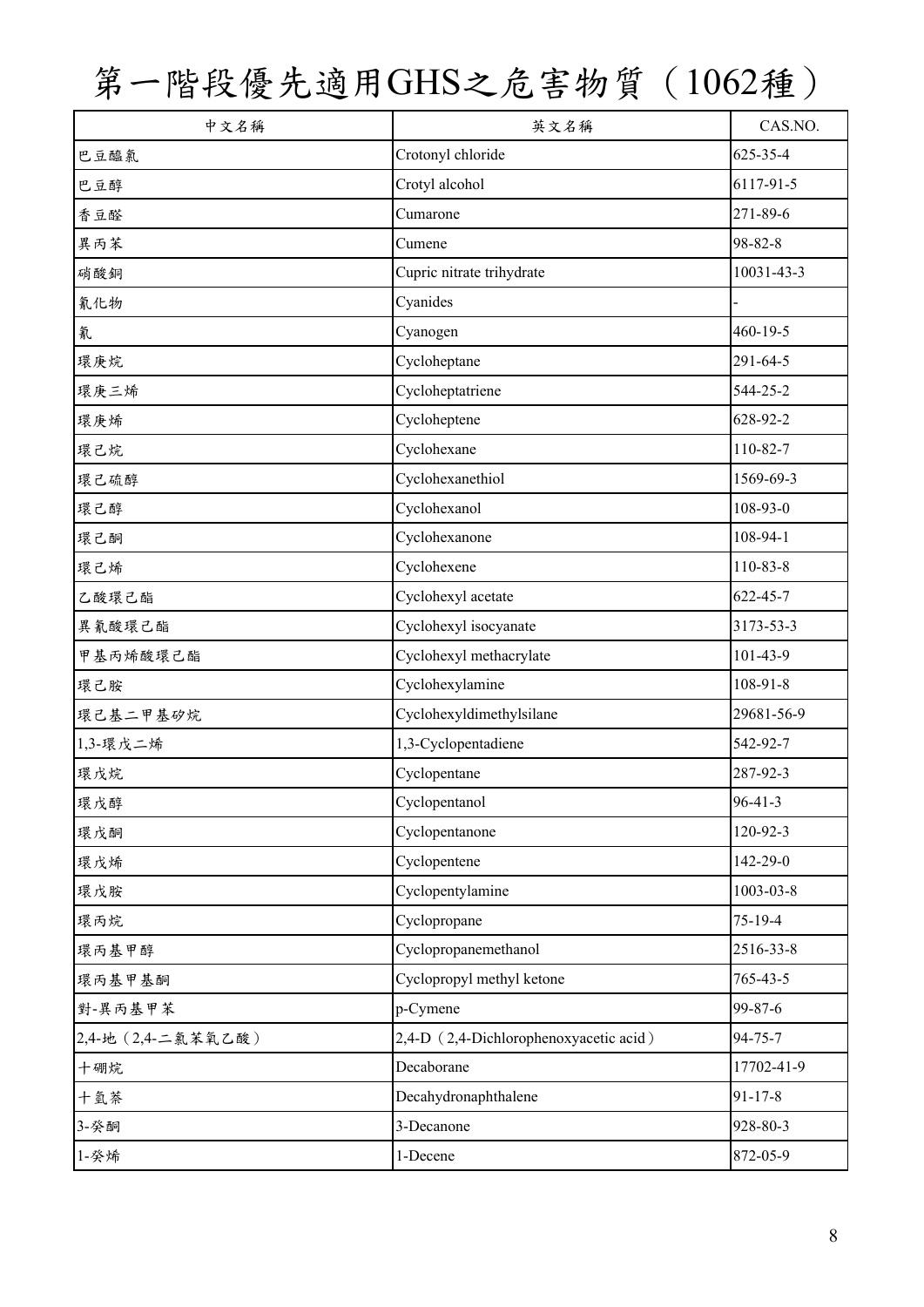| 中文名稱               | 英文名稱                                    | CAS.NO.        |
|--------------------|-----------------------------------------|----------------|
| 1,2-二-(二-甲基胺)乙烷    | 1,2-Di-(dimethylamino)ethane            | 110-18-9       |
| 二丙酮醇               | Diacetone alcohol                       | 123-42-2       |
| 二甲基二乙醯氧基矽烷         | Diacetoxydimethylsilane                 | 2182-66-3      |
| 二烯丙基醚              | Diallyl ether                           | 557-40-4       |
| 二烯丙胺               | Diallylamine                            | 124-02-7       |
| 1,3-二胺基丙烷          | 1,3-Diaminopropane                      | 109-76-2       |
| 二戊胺                | Diamylamine                             | 2050-92-2      |
| 二甲氧基聯苯胺及其鹽類        | Dianisidine and its salts               | 119-90-4       |
| 大利松                | Diazinon                                | 333-41-5       |
| 二硝基重氮基酚            | Diazodinitrophenol                      | $87 - 31 - 0$  |
| 二硼烷                | Diborane                                | 19287-45-7     |
| 1,3-二溴苯            | 1,3-Dibromobenzene                      | 108-36-1       |
| 二溴苯                | Dibromobenzene                          | 26249-12-7     |
| 1,3-二溴丙烷           | 1,3-Dibromopropane                      | 109-64-8       |
| 亞磷酸二丁酯             | Dibutyl phosphite                       | 1809-19-4      |
| 二丁基硫               | Dibutyl sulphide                        | 544-40-1       |
| 3,4-二氯-1-丁烯        | 3,4-Dichloro-1-butene                   | 760-23-6       |
| 1,1-二氯-1-硝基乙烷      | 1,1-Dichloro-1-nitroethane              | 594-72-9       |
| 1,4-二氯-2-丁烯        | 1,4-Dichloro-2-butene                   | $764 - 41 - 0$ |
| 3,3-二氯-4,4-二胺基苯化甲烷 | 3,3-Dichloro-4,4-diaminodiphenylmethane | $101 - 14 - 4$ |
| 二氯乙醛               | Dichloroacetaldehyde                    | 79-02-7        |
| 二氯乙炔               | Dichloroacetylene                       | 7572-29-4      |
| 鄰-二氯苯              | o-Dichlorobenzene                       | 95-50-1        |
| 二氯聯苯胺及其鹽類          | Dichlorobenzidine and its salts         | 91-94-1        |
| 1,4-二氯丁烷           | 1,4-Dichlorobutane                      | 110-56-5       |
| 1,3-二氯丁烷           | 1,3-Dichlorobutane                      | 1190-22-3      |
| 二氯二氟甲烷             | Dichlorodifluoromethane                 | $75 - 71 - 8$  |
| 1,2-二氯乙烷           | 1,2-Dichloroethane                      | 107-06-2       |
| 1,1-二氯乙烷           | 1,1-Dichloroethane                      | $75 - 34 - 3$  |
| 反1,2-二氯乙烯          | trans-1,2-Dichloroethene                | 156-60-5       |
| 二氯乙醚               | Dichloroethyl ether                     | 111-44-4       |
| 1,2-二氯乙烯           | 1,2-Dichloroethylene                    | 540-59-0       |
| 1,1-二氯乙烯           | 1,1-Dichloroethylene                    | 75-35-4        |
| 二氯甲烷               | Dichloromethane                         | 75-09-2        |
| 二氯氟甲烷              | Dichloromonofluoromethane               | 75-43-4        |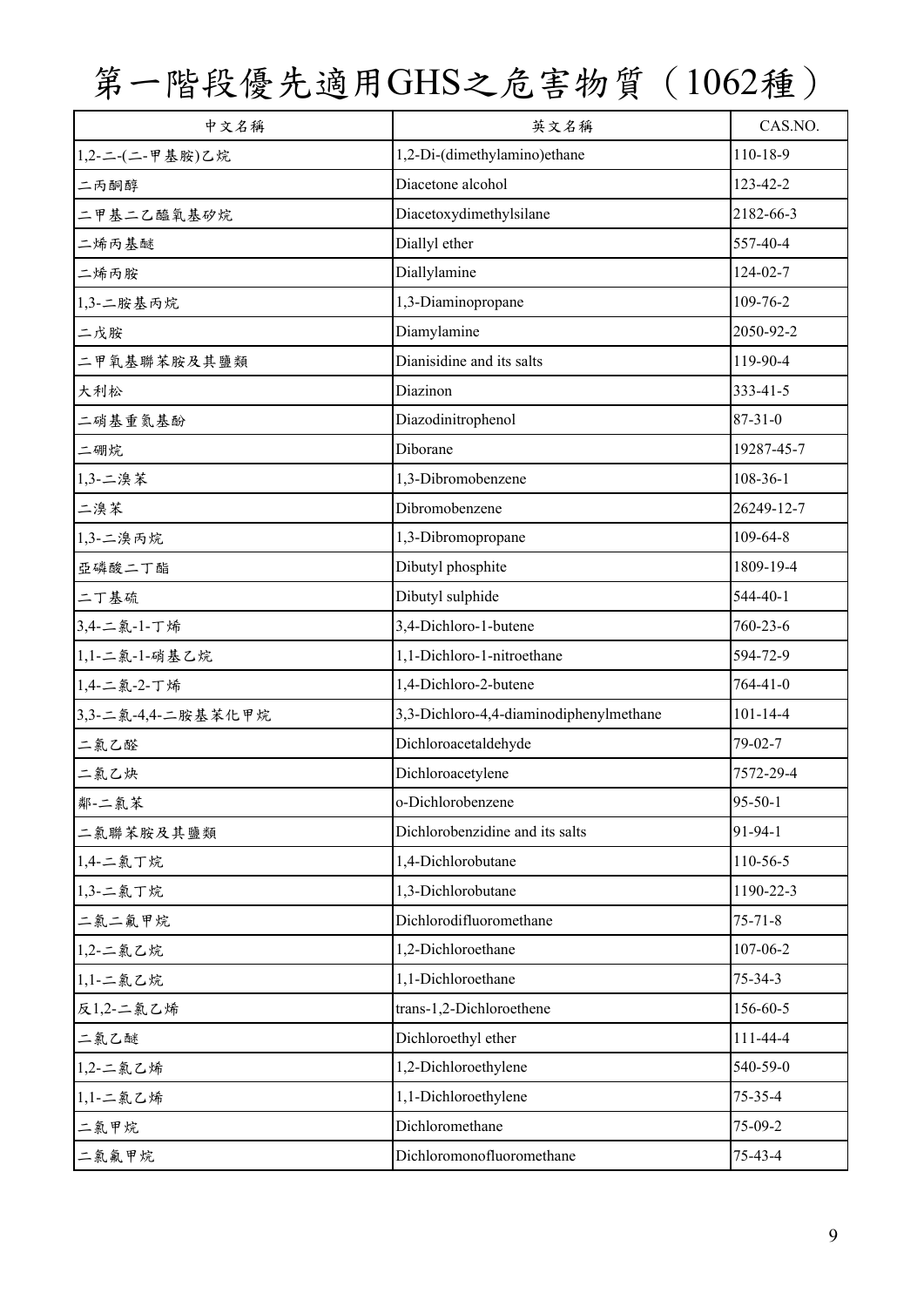| 中文名稱        | 英文名稱                             | CAS.NO.        |
|-------------|----------------------------------|----------------|
| 1,2-二氯丙烷    | 1,2-Dichloropropane              | 78-87-5        |
| 1,3-二氯丙烷    | 1,3-Dichloropropane              | 142-28-9       |
| 二氯丙烷        | Dichloropropane                  | 26638-19-7     |
| 2,2-二氯丙烷    | 2,2-Dichloropropane              | 594-20-7       |
| 1,3-二氯丙烯    | 1,3-Dichloropropene              | 542-75-6       |
| 2,2-二氯丙酸    | 2,2-Dichloropropionic acid       | 75-99-0        |
| 二氯矽烷        | Dichlorosilane                   | 4109-96-0      |
| 四氟二氯乙烷      | Dichlorotetrafluoroethane        | 374-07-2       |
| 重络酸及其鹽類     | Dichromic acid and its salts     |                |
| 雙特松         | Dicrotophos                      | 141-66-2       |
| 亞硝酸銨二環己酯    | Dicyclohexylammonium nitrite     | 3129-91-7      |
| 二環戊二烯       | Dicyclopentadiene                | $77 - 73 - 6$  |
| 1,1-二環丙基乙烯  | 1,1-Dicyclopropylethylene        | 23154-08-7     |
| 氯化二癸二甲基銨    | Didecyldimethylammonium chloride | 7173-51-5      |
| 1,1-二甲氧基三甲胺 | 1,1-Diethoxy trimethylamine      | 1188-33-6      |
| 二乙氧基甲烷      | Diethoxymethane                  | 462-95-3       |
| 乙酸二乙氧基甲酯    | Diethoxymethyl acetate           | 14036-06-7     |
| 二乙基乙醛       | Diethyl acetaldehyde             | 97-96-1        |
| 碳酸二乙酯       | Diethyl carbonate                | 105-58-8       |
| 二乙基二氯矽烷     | Diethyldichlorosilane            | 1719-53-5      |
| 二乙基二硫       | Diethyl disulfide                | $110 - 81 - 6$ |
| 二乙酮         | Diethyl ketone                   | $96 - 22 - 0$  |
| 二乙基硫        | Diethyl sulfide                  | 352-93-2       |
| 二乙胺         | Diethylamine                     | 109-89-7       |
| 2-二乙胺基乙醇    | 2-Diethyl-aminoethanol           | $100 - 37 - 8$ |
| 二乙胺基丙胺      | Diethylaminopropylamine          | 104-78-9       |
| 三氟化二乙胺基硫    | Diethylaminosulfur trifluoride   | 38078-09-0     |
| 二乙基苯        | Diethylbenzene                   | 25340-17-4     |
| 1,4-二乙基苯    | 1,4-Diethylbenzene               | $105 - 05 - 5$ |
| 二乙二醇二甲醚     | Diethyleneglycol dimethyl ether  | 111-96-6       |
| 二次乙基三胺      | Diethylene triamine              | $111-40-0$     |
| N,N-二乙基乙二胺  | N,N-Diethylethylenediamine       | 100-36-7       |
| 二乙基汞        | Diethylmercury                   | $627 - 44 - 1$ |
| 二乙鋅         | Diethylzinc                      | 557-20-0       |
| 2,6-二氟苯胺    | 2,6-Difluoroaniline              | 5509-65-9      |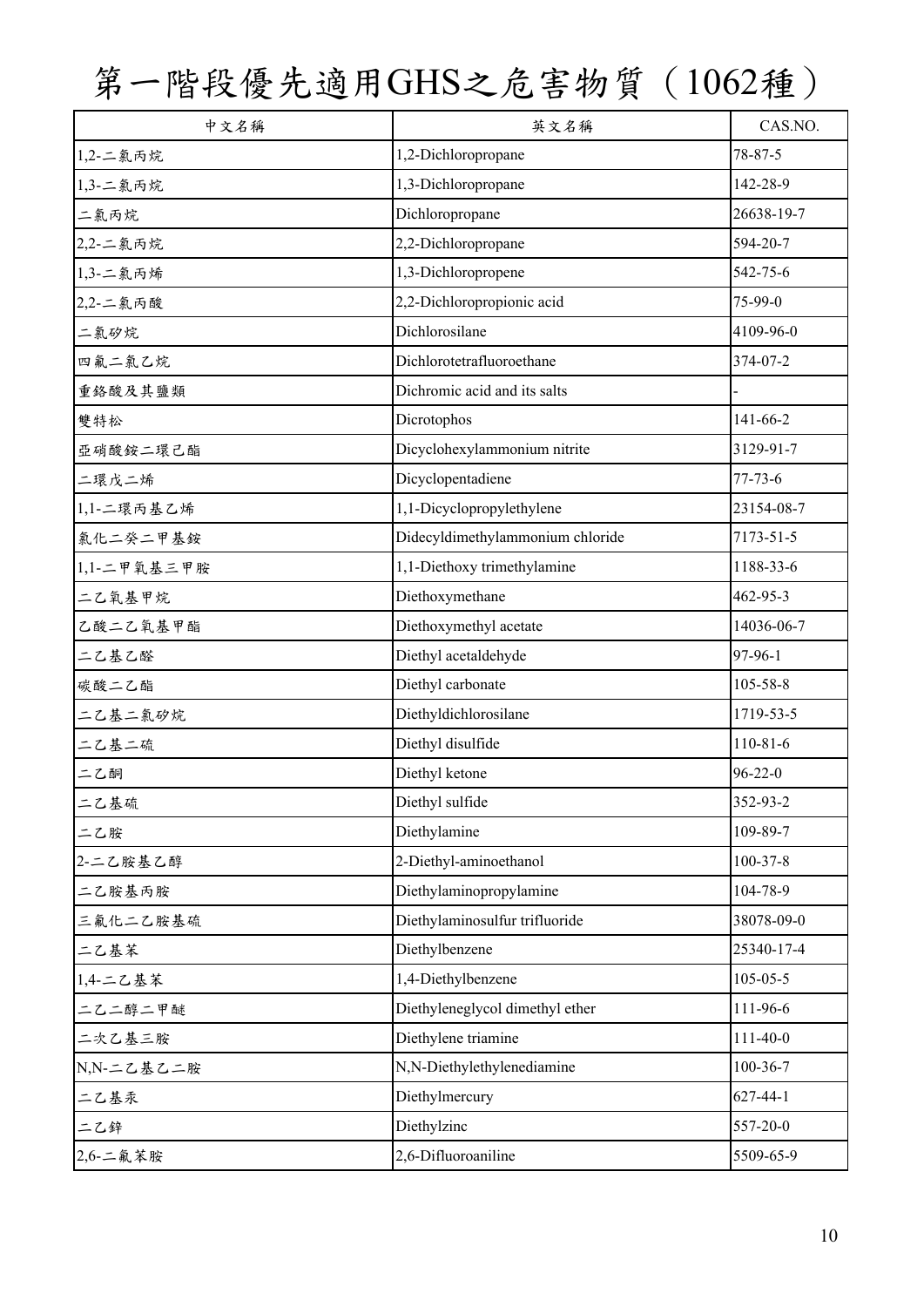| 中文名稱             | 英文名稱                               | CAS.NO.        |
|------------------|------------------------------------|----------------|
| 2,5-二氟苯甲醯氯       | 2,5-Difluorobenzoyl chloride       | 35730-09-7     |
| 二溴二氟甲烷           | Difluorodibromomethane             | $75 - 61 - 6$  |
| 1,1-二氟乙烷         | 1,1-Difluoroethane                 | $75 - 37 - 6$  |
| 1,1-二氟乙烯         | 1,1-Difluoroethylene               | $75 - 38 - 7$  |
| 4,5-二氫-2-甲基呋喃    | 4,5-Dihydro-2-methylfuran          | 1487-15-6      |
| 2,5-二氫呋喃         | 2,5-Dihydrofuran                   | 1708-29-8      |
| 二異丁酮             | Diisobutyl ketone                  | 108-83-8       |
| 二異丁胺             | Diisobutylamine                    | 110-96-3       |
| N,N-二異丙基乙醇胺      | N,N-Diisopropyl ethanolamine       | $96 - 80 - 0$  |
| 二異丙胺             | Diisopropylamine                   | 108-18-9       |
| 二異丙基二甲氧基矽烷       | Diisopropyldimethoxysilane         | 18230-61-0     |
| N,N-二異丙基乙胺       | N,N-Diisopropylethylamine          | 7087-68-5      |
| 倍羰烯              | Diketene                           | 674-82-8       |
| 二甲氧基二甲基矽烷        | Dimethoxydimethylsilane            | 1112-39-6      |
| 1,1-二甲氧基丙烷       | 1,1-Dimethoxypropane               | 4744-10-9      |
| 1,3-二甲氧基四甲基二矽氧烷  | 1,3-Dimethoxytetramethyldisiloxane | 18187-24-1     |
| 2,3-二甲基丁烷        | 2,3-Dimethylbutane                 | 79-29-8        |
| 碳酸二甲酯            | Dimethyl carbonate                 | 616-38-6       |
| 二甲基二乙氧矽烷         | Dimethyl diethoxy silane           | $78 - 62 - 6$  |
| 二硫二甲烷            | Dimethyl disulfide                 | 624-92-0       |
| 二甲醚              | Dimethyl ether                     | $115 - 10 - 6$ |
| 硫酸二甲酯            | Dimethyl sulfate                   | $77 - 78 - 1$  |
| 二甲基硫             | Dimethyl sulfide                   | $75 - 18 - 3$  |
| 2,4-二甲基-1,3-戊二烯  | 2,4-Dimethyl-1,3-pentadiene        | 1000-86-8      |
| N,N'-二甲基-1,3-丙二胺 | N,N'-Dimethyl-1,3-propanediamine   | $111-33-1$     |
| 3,3-二甲基-1-丁醇     | 3,3-Dimethyl-1-butanol             | 624-95-3       |
| 3,3-二甲基-1-丁烯     | 3,3-Dimethyl-1-butene              | 558-37-2       |
| 2,5-二甲基-2,4-己二烯  | 2,5-Dimethyl-2,4-hexadiene         | 764-13-6       |
| 3,3-二甲基-2-丁酮     | 3,3-Dimethyl-2-butanone            | 75-97-8        |
| 4,4-二甲基-2-環戊-1-酮 | 4,4-Dimethyl-2-cyclopenten-1-one   | 22748-16-9     |
| 4,4-二甲基-2-戊酮     | 4,4-Dimethyl-2-pentanone           | 590-50-1       |
| 2,4-二甲基-3-戊酮     | 2,4-Dimethyl-3-pentanone           | 565-80-0       |
| 二甲缩醛             | Dimethyl acetal                    | 534-15-6       |
| 二甲胺              | Dimethylamine                      | 124-40-3       |
| 2-二甲基胺基乙腈        | 2-Dimethylaminoacetonitrile        | 926-64-7       |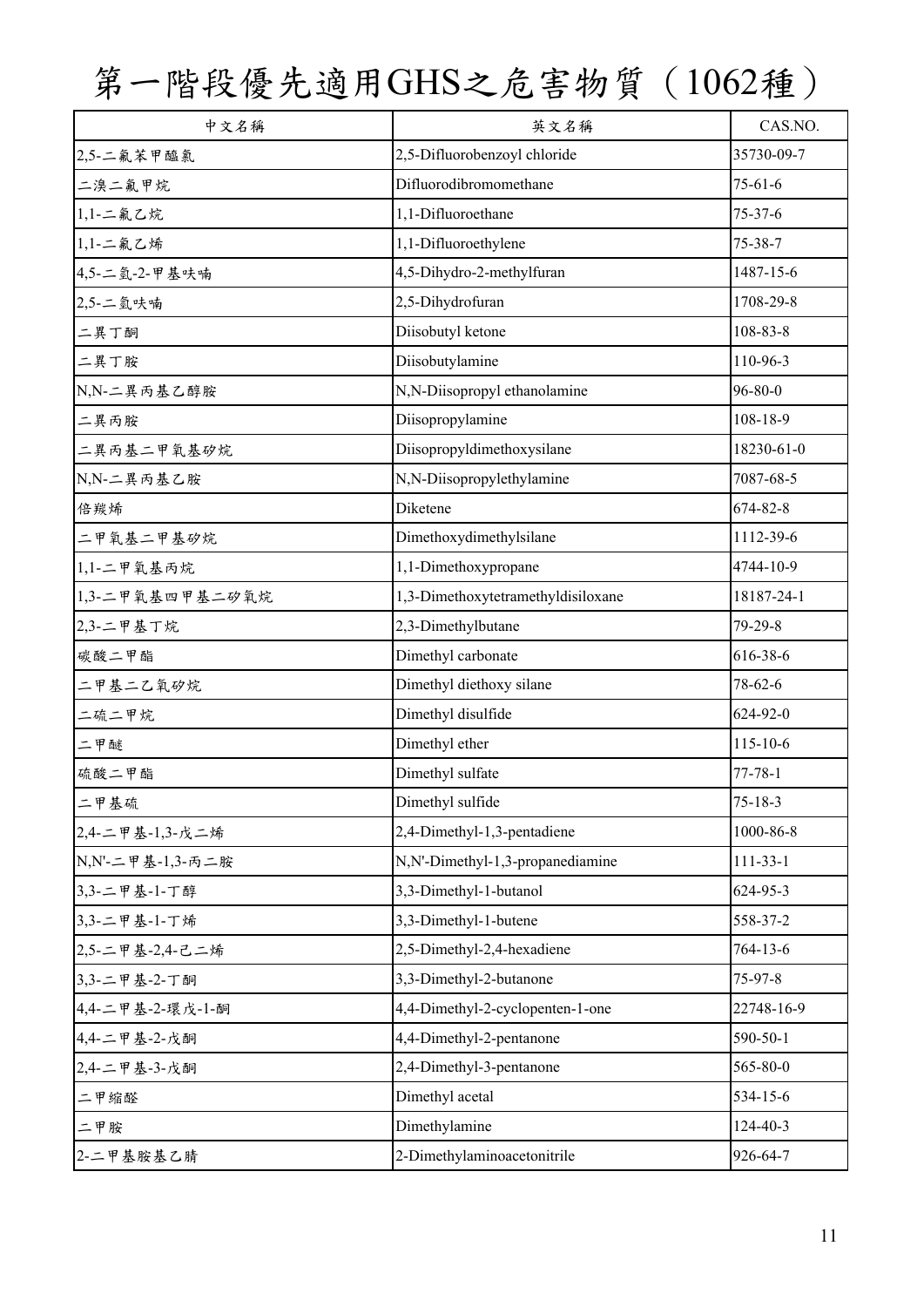| 中文名稱          | 英文名稱                             | CAS.NO.        |
|---------------|----------------------------------|----------------|
| 1-二甲基胺基-2-丙醇  | 1-Dimethylamino-2-propanol       | $108 - 16 - 7$ |
| 1-二甲基胺基-2-丙基胺 | 1-Dimethylamino-2-propylamine    | 62689-51-4     |
| 對二甲胺基偶氮苯      | p-Dimethylaminoazobenzene        | $60 - 11 - 7$  |
| 2-二甲基氨基乙醇     | 2-Dimethylaminoethanol           | $108 - 01 - 0$ |
| 二甲基胺基三甲基矽烷    | N,N-Dimethylaminotrimethylsilane | 2083-91-2      |
| N,N-二甲基苯胺     | N,N-Dimethylaniline              | 121-69-7       |
| 1,3-二甲基丁胺     | 1,3-Dimethylbutylamine           | 108-09-8       |
| N,N-二甲基丁胺     | N,N-Dimethylbutylamine           | 927-62-8       |
| 二甲基氯矽烷        | Dimethylchlorosilane             | 1066-35-9      |
| 二甲基氰胺         | Dimethylcyanamide                | 1467-79-4      |
| 二甲基環己胺        | Dimethylcyclohexylamine          | 98-94-2        |
| 2,3-二甲基環己胺    | 2,3-Dimethylcyclohexylamine      | 42195-92-6     |
| 二甲基二氯矽烷       | Dimethyldichlorosilane           | $75 - 78 - 5$  |
| 二氯松           | Dimethyldichlorovinyl phosphate  | $62 - 73 - 7$  |
| 二甲基二乙烯基矽烷     | Dimethyldivinylsilane            | 10519-87-6     |
| N,N-二甲基乙胺     | N,N-Dimethylethylamine           | 598-56-1       |
| N,N-二甲基乙二胺    | N,N-Dimethylethylenediamine      | 108-00-9       |
| 二甲基甲醯胺        | N,N-Dimethylformamide            | $68 - 12 - 2$  |
| 1,2-二甲基聯胺     | 1,2-Dimethylhydrazine            | 540-73-8       |
| $1,1 -$ 工甲基聯胺 | 1,1-Dimethylhydrazine            | $57 - 14 - 7$  |
| 4,4-二甲基啰唑烷    | 4,4-Dimethyloxazolidine          | 51200-87-4     |
| 2,4-二甲基戊烷     | 2,4-Dimethylpentane              | 108-08-7       |
| 二甲基丙胺         | Dimethylpropylamine              | 926-63-6       |
| 2,4-二甲基吡啶     | 2,4-Dimethylpyridine             | 108-47-4       |
| 2,6-二甲基吡啶     | 2,6-Dimethylpyridine             | 108-48-5       |
| 1,1-二甲基矽環丁烷   | 1,1-Dimethylsilacyclobutane      | 2295-12-7      |
| 2,4-二甲基苯乙烯    | 2,4-Dimethylstyrene              | 2234-20-0      |
| 二甲基乙烯基氯       | Dimethylvinyl chloride           | 513-37-1       |
| 二甲鋅           | Dimethylzinc                     | 544-97-8       |
| 二正丁胺          | Di-n-butylamine                  | 111-92-2       |
| 二硝基苯          | Dinitrobenzene                   | 25154-54-5     |
| 二硝基乙二醇        | Dinitroethyleneglycol            | 628-96-6       |
| 二硝基-鄰-甲酚      | Dinitro-o-cresol                 | 534-52-1       |
| 2,4-二硝酚       | 2,4-Dinitrophenol                | $51 - 28 - 5$  |
| 二硝基甲苯         | Dinitrotoluene                   | $121 - 14 - 2$ |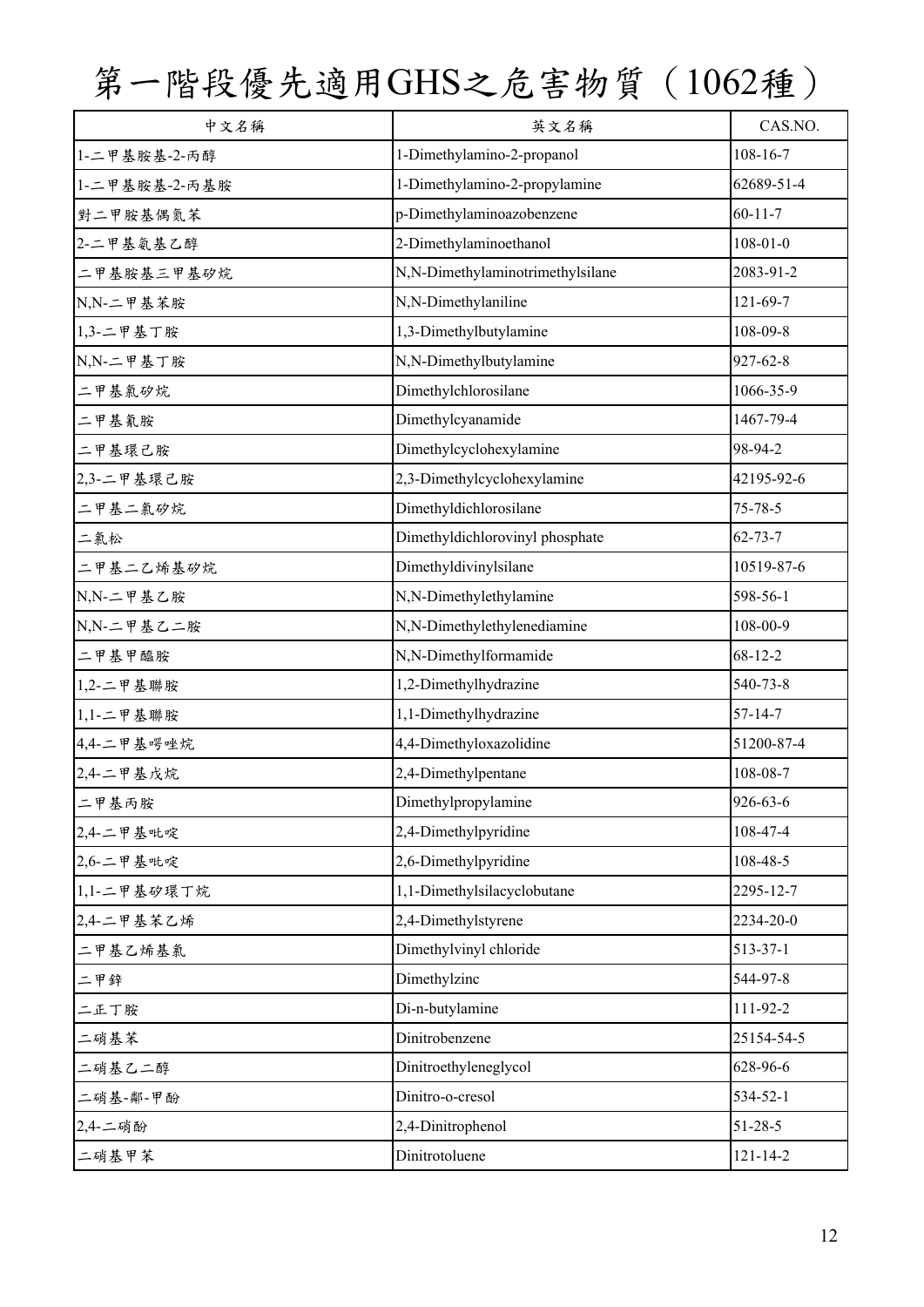| 中文名稱        | 英文名稱                            | CAS.NO.        |
|-------------|---------------------------------|----------------|
| 鄰-苯二甲酸二辛酯   | o-Dioctyl phthalate             | 117-84-0       |
| 1,4-二氧陸圜    | 1,4-Dioxane                     | 123-91-1       |
| 大克松         | Dioxathion                      | 78-34-2        |
| 雙戊烯         | Dipentene                       | 138-86-3       |
| 二丙酮         | Dipropyl ketone                 | $123 - 19 - 3$ |
| 二正丙胺        | Dipropylamine                   | 142-84-7       |
| 二矽烷         | Disilane                        | 1590-87-0      |
| 二硫松         | Disulfoton                      | 298-04-4       |
| 二(三級丁基)氯矽烷  | Di-tert-butylchlorosilane       | 56310-18-0     |
| 二乙烯苯        | Divinybenzene (DVB)             | 1321-74-0      |
| 乙烯基醚        | Divinyl ether                   | 109-93-3       |
| 二乙烯基四甲基二矽氧烷 | Divinyltetramethyldisiloxane    | 2627-95-4      |
| 硝酸銅         | Copper nitrate                  | 3251-23-8      |
| 二丙基醚        | Dipropyl ether                  | 111-43-3       |
| 1,3-二氧戊環    | 1,3-Dioxolane                   | 646-06-0       |
| 安殺番         | Endosulfan                      | 115-29-7       |
| 2,3-環氧丙醛    | 2,3-Epoxypropanal               | 765-34-4       |
| 1,2-環氧丙烷    | 1,2-Epoxypropane                | 75-56-9        |
| 乙烷          | Ethane                          | 74-84-0        |
| 1,2-乙二硫醇    | 1,2-Ethanedithiol               | 540-63-6       |
| 乙醇          | Ethanol                         | $64 - 17 - 5$  |
| 乙醇胺         | Ethanolamine                    | 141-43-5       |
| 愛殺松         | Ethion                          | 563-12-2       |
| 1-乙氧基-2-丙醇  | 1-Ethoxy-2-propanol             | 1569-02-4      |
| 3-乙氧基丙醇     | 3-Ethoxypropanol                | 111-35-3       |
| 3-二甲基胺基丙酸乙酯 | Ethyl 3-dimethylaminopropionate | 20120-21-2     |
| 3-乙氧基丙酸乙酯   | Ethyl 3-ethoxypropionate        | 763-69-9       |
| 乙酸乙酯        | Ethyl acetate                   | 141-78-6       |
| 乙醯乙酸乙酯      | Ethyl acetoacetate              | 141-97-9       |
| 丙烯酸乙酯       | Ethyl acrylate                  | 140-88-5       |
| 乙戊酮         | Ethyl amyl ketone               | 541-85-5       |
| 雙(乙硫基)乙酸乙酯  | Ethyl bis(ethylthio)acetate     | 20461-95-4     |
| 溴乙烷         | Ethyl bromide                   | 74-96-4        |
| 溴乙酸乙酯       | Ethyl bromoacetate              | 105-36-2       |
| 乙丁醚         | Ethyl butyl ether               | 628-81-9       |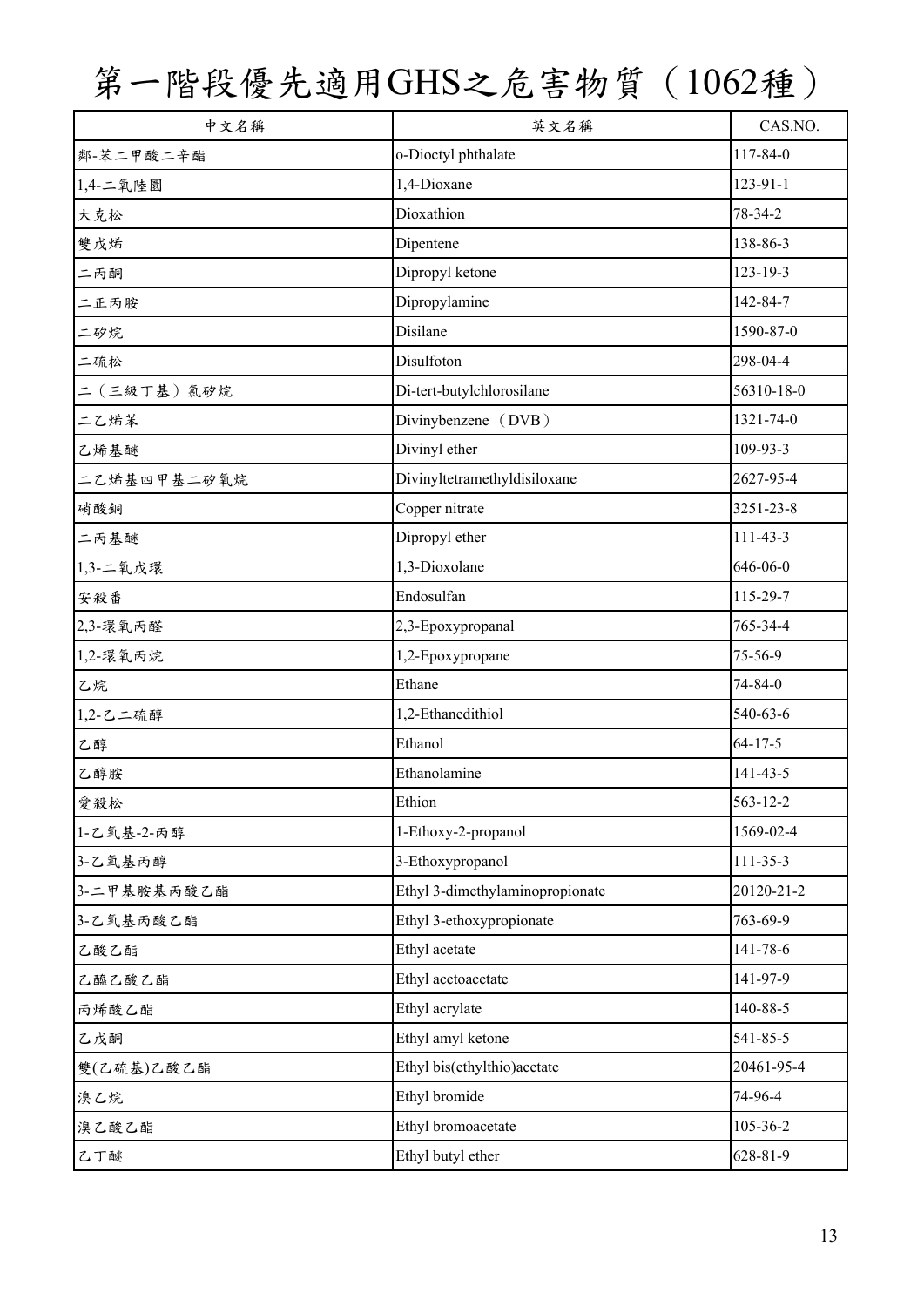| 中文名稱      | 英文名稱                           | CAS.NO.        |
|-----------|--------------------------------|----------------|
| 乙丁酮       | Ethyl butyl ketone             | 106-35-4       |
| 丁酸乙酯      | Ethyl butyrate                 | 105-54-4       |
| 氣乙酸乙酯     | Ethyl chloroacetate            | 105-39-5       |
| 氯甲酸乙酯     | Ethyl chloroformate            | $541 - 41 - 3$ |
| 氯硫甲酸乙酯    | Ethyl chlorothioformate        | 2941-64-2      |
| 巴豆酸乙酯     | Ethyl crotonate                | $623 - 70 - 1$ |
| 乙基環己烷     | Ethylcyclohexane               | 1678-91-7      |
| 乙醚        | Ethyl ether                    | $60 - 29 - 7$  |
| 氟乙烷       | Ethyl fluoride                 | 353-36-6       |
| 氟乙酸乙酯     | Ethyl fluoroacetate            | 459-72-3       |
| 甲酸乙酯      | Ethyl formate                  | 109-94-4       |
| 己酸乙酯      | Ethyl hexanoate                | $123 - 66 - 0$ |
| 異丁酸乙酯     | Ethyl isobutyrate              | $97 - 62 - 1$  |
| 異氰酸乙酯     | Ethyl isocyanate               | $109 - 90 - 0$ |
| 異硫氰酸乙酯    | Ethyl isothiocyanate           | 542-85-8       |
| 異戊酸乙酯     | Ethyl isovalerate              | 108-64-5       |
| 乳酸乙酯      | Ethyl lactate                  | 97-64-3        |
| 乙硫醇       | Ethyl mercaptan                | $75 - 08 - 1$  |
| 甲基丙烯酸乙酯   | Ethyl methacrylate             | 97-63-2        |
| 甲乙醚       | Ethyl methyl ether             | 540-67-0       |
| 亞硝酸乙酯     | Ethyl nitrite                  | 109-95-5       |
| 原甲酸三乙酯    | Ethyl orthoformate             | $122 - 51 - 0$ |
| 乙基乙二醯氯    | Ethyl oxalyl chloride          | 4755-77-5      |
| 乙戊酮       | Ethyl pentyl ketone            | 106-68-3       |
| 丙酸乙酯      | Ethyl propionate               | 105-37-3       |
| 硫氰酸乙酯     | Ethyl thiocyanate              | 542-90-5       |
| 2-乙基-1-丁醇 | 2-Ethyl-1-butanol              | 97-95-0        |
| 乙胺        | Ethylamine                     | $75 - 04 - 7$  |
| N-乙基丁胺    | N-Ethylbutylamine              | 13360-63-9     |
| N-乙基環己胺   | N-Ethylcyclohexylamine         | 5459-93-8      |
| 乙基二氯矽烷    | Ethyldichlorosilane            | 1789-58-8      |
| 乙烯        | Ethylene                       | $74 - 85 - 1$  |
| 二溴乙烷      | Ethylene dibromide             | 106-93-4       |
| 乙二醇       | Ethylene glycol                | $107 - 21 - 1$ |
| 乙二醇二甲醚    | Ethylene glycol dimethyl ether | 110-71-4       |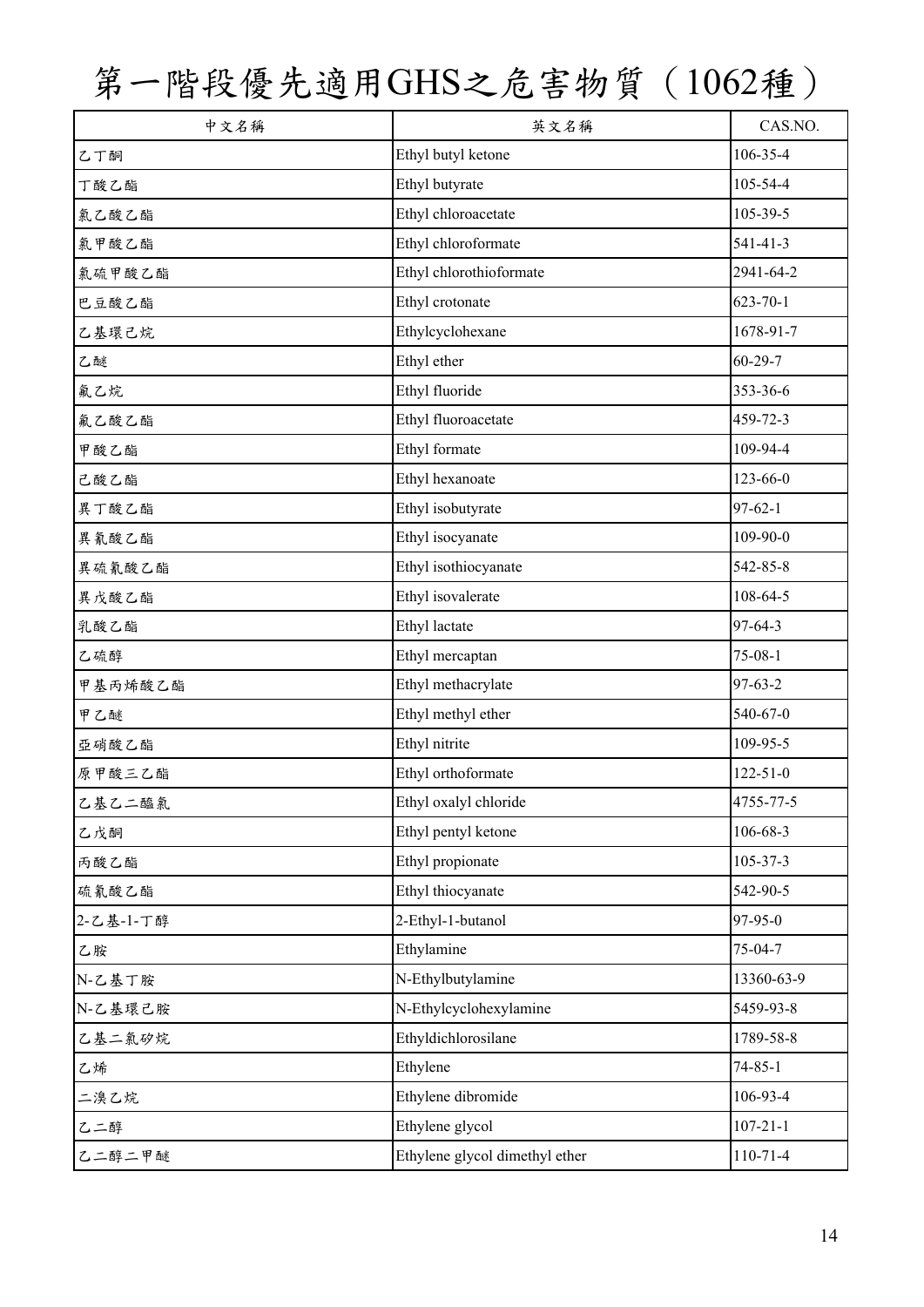| 中文名稱        | 英文名稱                                     | CAS.NO.        |
|-------------|------------------------------------------|----------------|
| 乙二醇丁醚       | Ethylene glycol monobutyl ether          | 111-76-2       |
| 乙二醇乙醚       | Ethylene glycol monoethyl ether          | 110-80-5       |
| 乙二醇乙醚醋酸     | Ethylene glycol monoethyl ether acetate  | 111-15-9       |
| 乙二醇甲醚       | Ethylene glycol Monomethyl ether         | 109-86-4       |
| 乙二醇甲醚醋酸酯    | Ethylene glycol monomethyl ether acetate | 110-49-6       |
| 乙二醇丙基醚      | Ethylene glycol propyl ether             | 2807-30-9      |
| 環氧乙烷        | Ethylene oxide                           | $75 - 21 - 8$  |
| 乙二胺         | Ethylenediamine                          | $107 - 15 - 3$ |
| 次乙亞胺        | Ethyleneimine                            | 151-56-4       |
| 2-乙基己醛      | 2-Ethylhexaldehyde                       | 123-05-7       |
| 2-乙基己胺      | 2-Ethylhexylamine                        | $104 - 75 - 6$ |
| 5-亞乙基-2-降花烯 | 5-Ethylidene-2-nornene                   | 16219-75-3     |
| 4-乙基嗎福林     | 4-Ethylmorpholine                        | $100 - 74 - 3$ |
| 1-乙基哌啶      | 1-Ethylpiperidine                        | 766-09-6       |
| 2-乙基哌啶      | 2-Ethylpiperidine                        | 1484-80-6      |
| 4-乙基吡啶      | 4-Ethylpyridine                          | 536-75-4       |
| 乙基三氯矽烷      | Ethyltrichlorosilane                     | 115-21-9       |
| 硝酸鐵         | Ferric nitrate                           | 10421-48-4     |
| 矽鐵合金        | Ferrosilicon                             | 8049-17-0      |
| 氟化物         | Fluorides                                |                |
| 氟           | Fluorine                                 | 7782-41-4      |
| 氟苯          | Fluorobenzene                            | 462-06-6       |
| 2-氟氯甲苯      | 2-Fluorobenzyl chloride                  | 345-35-7       |
| 4-氟氯甲苯      | 4-Fluorobenzyl chloride                  | $352 - 11 - 4$ |
| 對-溴氟苯       | p-Fluorobromobenzene                     | 460-00-4       |
| 2-氟乙醇       | 2-Fluoroethanol                          | 371-62-0       |
| 1-氟己烷       | 1-Fluorohexane                           | 373-14-8       |
| 氟三氯甲烷       | Fluorotrichloromethane                   | 75-69-4        |
| 甲醛          | Formaldehyde                             | $50 - 00 - 0$  |
| 甲酸          | Formic acid                              | $64 - 18 - 6$  |
| 呋喃          | Furan                                    | 110-00-9       |
| 呋喃甲醛        | Furfural                                 | $98 - 01 - 1$  |
| 2-呋喃甲醇      | Furfuryl alcohol                         | 98-00-0        |
| 呋喃甲胺        | Furfurylamine                            | 617-89-0       |
| 硝酸鎵         | Gallium nitrate                          | 13494-90-1     |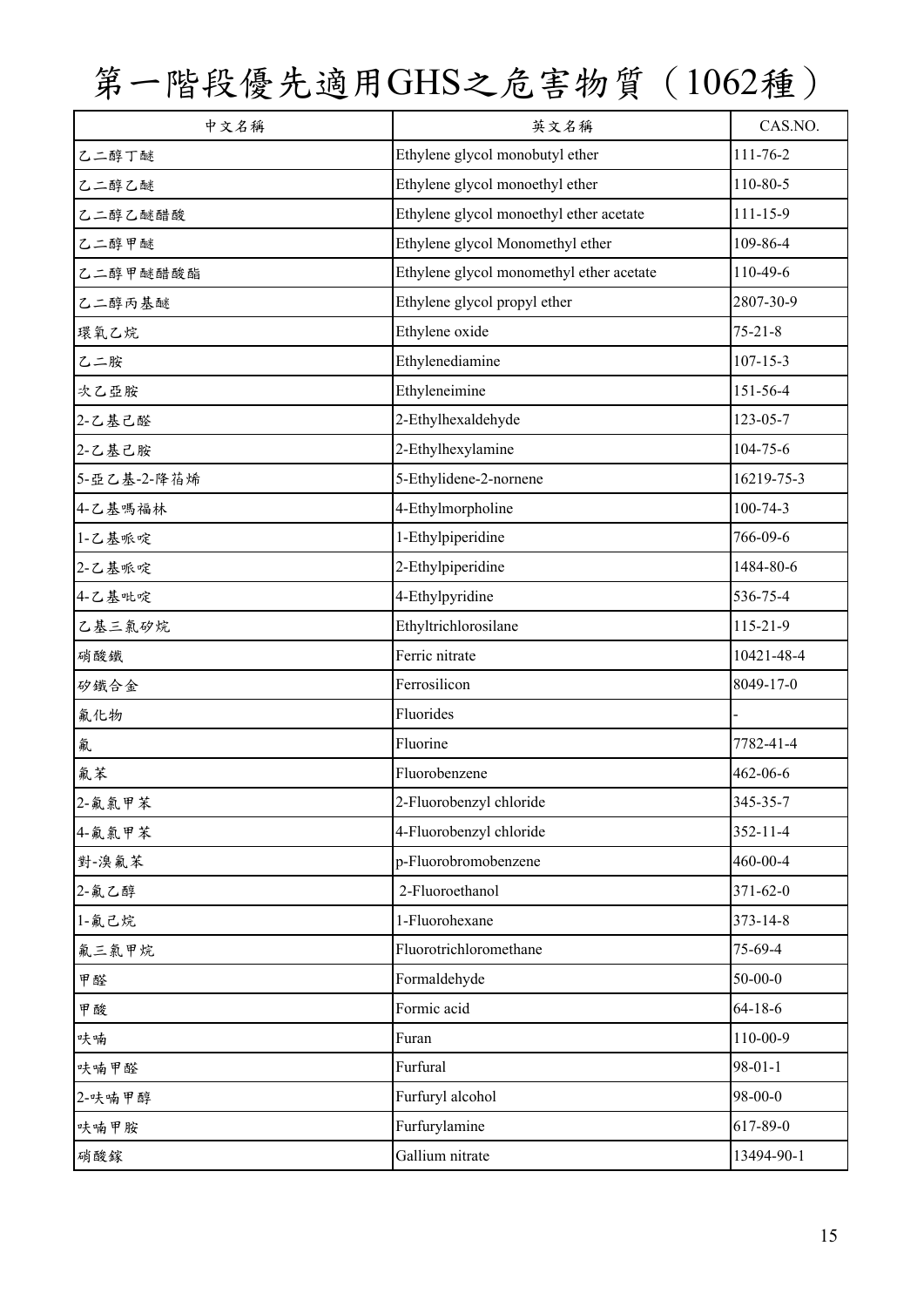| 中文名稱                   | 英文名稱                                 | CAS.NO.        |
|------------------------|--------------------------------------|----------------|
| 製氣油                    | Gas oil                              | 64741-44-2     |
| 汽油                     | Gasoline                             | 8006-61-9      |
| 四氫化鍺                   | Germanium tetrahydride               | 7782-65-2      |
| 硝酸胍                    | Guanidine nitrate                    | 506-93-4       |
| 鉿                      | Hafnium                              | 7440-58-6      |
| 飛佈達                    | Heptachlor                           | 76-44-8        |
| 庚醛                     | Heptanal                             | $111 - 71 - 7$ |
| 正庚烷                    | n-Heptane                            | 142-82-5       |
| 1-庚烯                   | 1-Heptene                            | 592-76-7       |
| 六氯丁二烯                  | Hexachlorobutadiene                  | $87 - 68 - 3$  |
| 六氯環戊二烯                 | Hexachlorocyclopentadiene            | 77-47-4        |
| 六氯二矽烷                  | Hexachlorodisilane                   | 13465-77-5     |
| 1,3-己二烯                | 1,3-Hexadiene                        | 592-48-3       |
| 1,5-己二烯                | 1,5-Hexadiene                        | 592-42-7       |
| 1,4-己二烯                | 1,4-Hexadiene                        | 592-45-0       |
| 2,4-己二烯                | 2,4-Hexadiene                        | 592-46-1       |
| 六氟丙酮                   | Hexafluoro acetone                   | 684-16-2       |
| 1,1,2,3,4,4 六氟-1,3-丁二烯 | 1,1,2,3,4,4-Hexafluoro-1,3-butadiene | 685-63-2       |
| 己醛                     | Hexaldehyde                          | $66 - 25 - 1$  |
| 六甲基二矽氮烷                | Hexamethyldisilazane                 | 999-97-3       |
| 六亞甲亞胺                  | Hexamethyleneimine                   | 111-49-9       |
| 六亞甲四胺                  | Hexamethylenetetramine               | 100-97-0       |
| 六甲基亞磷三醯胺               | Hexamethylphosphorous triamide       | 1608-26-0      |
| 六甲基矽烷二胺                | Hexamethylsilanediamine              | 3768-58-9      |
| 正己烷                    | n-Hexane                             | 110-54-3       |
| 3-己酮                   | 3-Hexanone                           | 589-38-8       |
| 己醯氯                    | Hexanoyl chloride                    | $142 - 61 - 0$ |
| 1-己烯                   | 1-Hexene                             | 592-41-6       |
| 乙酸第二己酯                 | sec-Hexyl acetate                    | 108-84-9       |
| 乙酸己酯                   | Hexyl acetate                        | 142-92-7       |
| 己胺                     | Hexylamine                           | 111-26-2       |
| 聯胺                     | Hydrazine                            | 302-01-2       |
| 溴化氫                    | Hydrogen bromide                     | 10035-10-6     |
| 氯化氫                    | Hydrogen chloride                    | 7647-01-0      |
| 氰化氫                    | Hydrogen cyanide                     | 74-90-8        |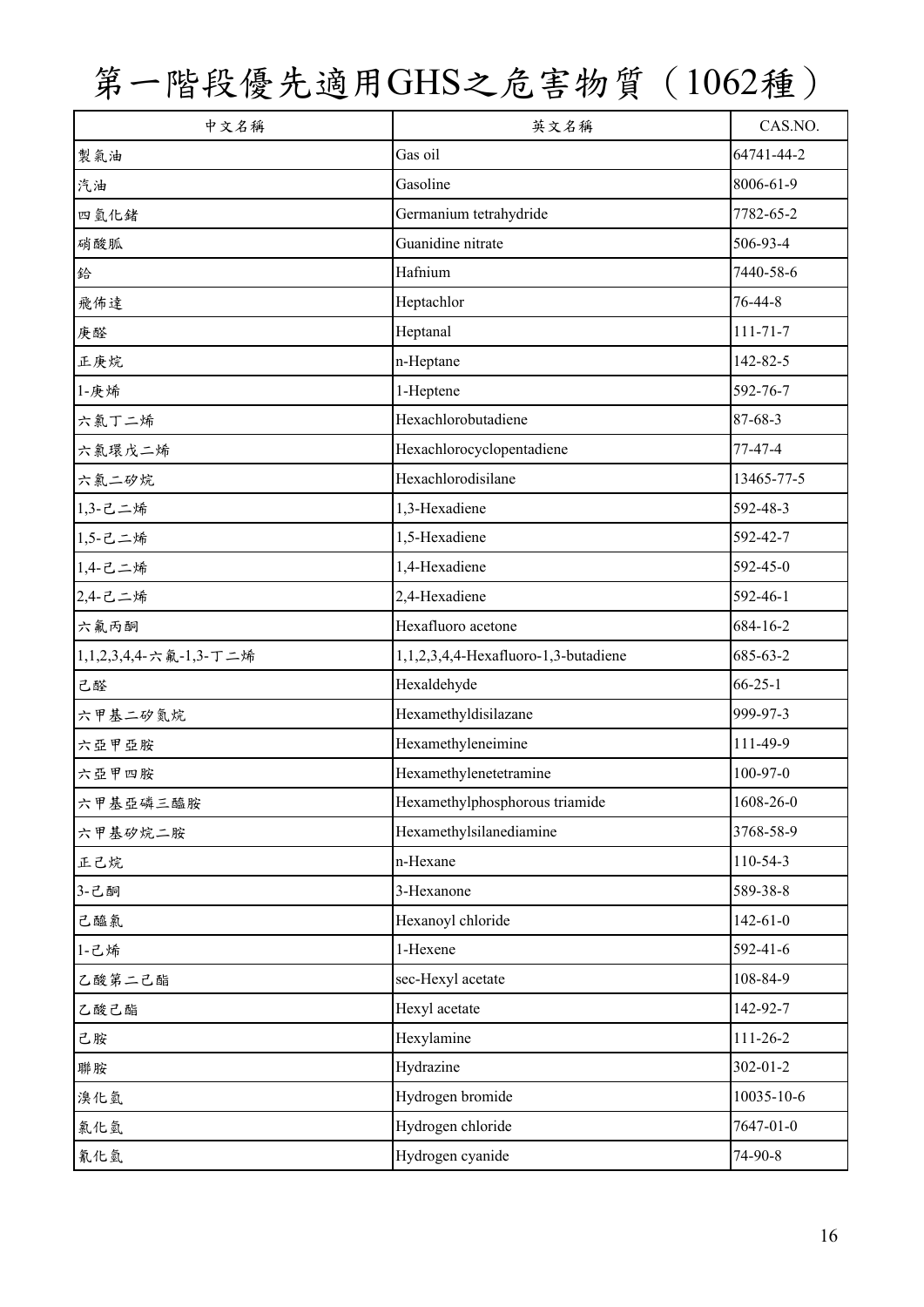| 中文名稱            | 英文名稱                          | CAS.NO.        |
|-----------------|-------------------------------|----------------|
| 氟化氫             | Hydrogen fluoride             | 7664-39-3      |
| 氫氣              | Hydrogen gas                  | 1333-74-0      |
| 過氧化氫            | Hydrogen peroxide             | 7722-84-1      |
| 硒化氫             | Hydrogen selenide             | 7783-07-5      |
| 硫化氫             | Hydrogen sulfide              | 7783-06-4      |
| 苯二酚             | Hydroquinone                  | $123 - 31 - 9$ |
| 3- 羥基-3-甲基-2-丁酮 | 3-Hydroxy-3-methyl-2-butanone | 115-22-0       |
| 經基丙酮            | Hydroxyacetone                | 116-09-6       |
| 茚               | Indene                        | $95 - 13 - 6$  |
| 碘               | Iodine                        | 7553-56-2      |
| 2-碘丁烷           | 2-Iodobutane                  | 513-48-4       |
| 三甲基碘矽烷          | Iodotrimethylsilane           | 16029-98-4     |
| 五羰鐵             | Iron pentacarbonyl            | 13463-40-6     |
| 乙酸異戊酯           | Isoamyl acetate               | 123-92-2       |
| 異戊醇             | Isoamyl alcohol               | $123 - 51 - 3$ |
| 異丁烷             | Isobutane                     | $75 - 28 - 5$  |
| 乙酸異丁酯           | Isobutyl acetate              | $110 - 19 - 0$ |
| 丙烯酸異丁酯          | Isobutyl acrylate             | $106 - 63 - 8$ |
| 異丁醇             | Isobutyl alcohol              | $78 - 83 - 1$  |
| 氯甲酸異丁酯          | Isobutyl chloroformate        | 543-27-1       |
| 甲酸異丁酯           | Isobutyl formate              | 542-55-2       |
| 異丁酸異丁酯          | Isobutyl isobutyrate          | $97 - 85 - 8$  |
| 異氰酸異丁酯          | Isobutyl isocyanate           | 1873-29-6      |
| 甲基丙烯酸異丁酯        | Isobutyl methacrylate         | 97-86-9        |
| 丙酸異丁酯           | Isobutyl propionate           | 540-42-1       |
| 異丁胺             | Isobutylamine                 | 78-81-9        |
| 異丁烯             | Isobutylene                   | $115 - 11 - 7$ |
| 三甲氧基異丁基矽烷       | Isobutyltrimethoxysilane      | 18395-30-7     |
| 異丁醛             | Isobutyraldehyde              | 78-84-2        |
| 異丁酸             | Isobutyric acid               | $79 - 31 - 2$  |
| 異丁酸酐            | Isobutyric anhydride          | $97 - 72 - 3$  |
| 異丁腈             | Isobutyronitrile              | 78-82-0        |
| 異戊烷             | Isopentane                    | 78-78-4        |
| 二異氰酸異佛爾酮        | Isophorone diisocyanate       | 4098-71-9      |
| 異戊二烯            | Isoprene                      | 78-79-5        |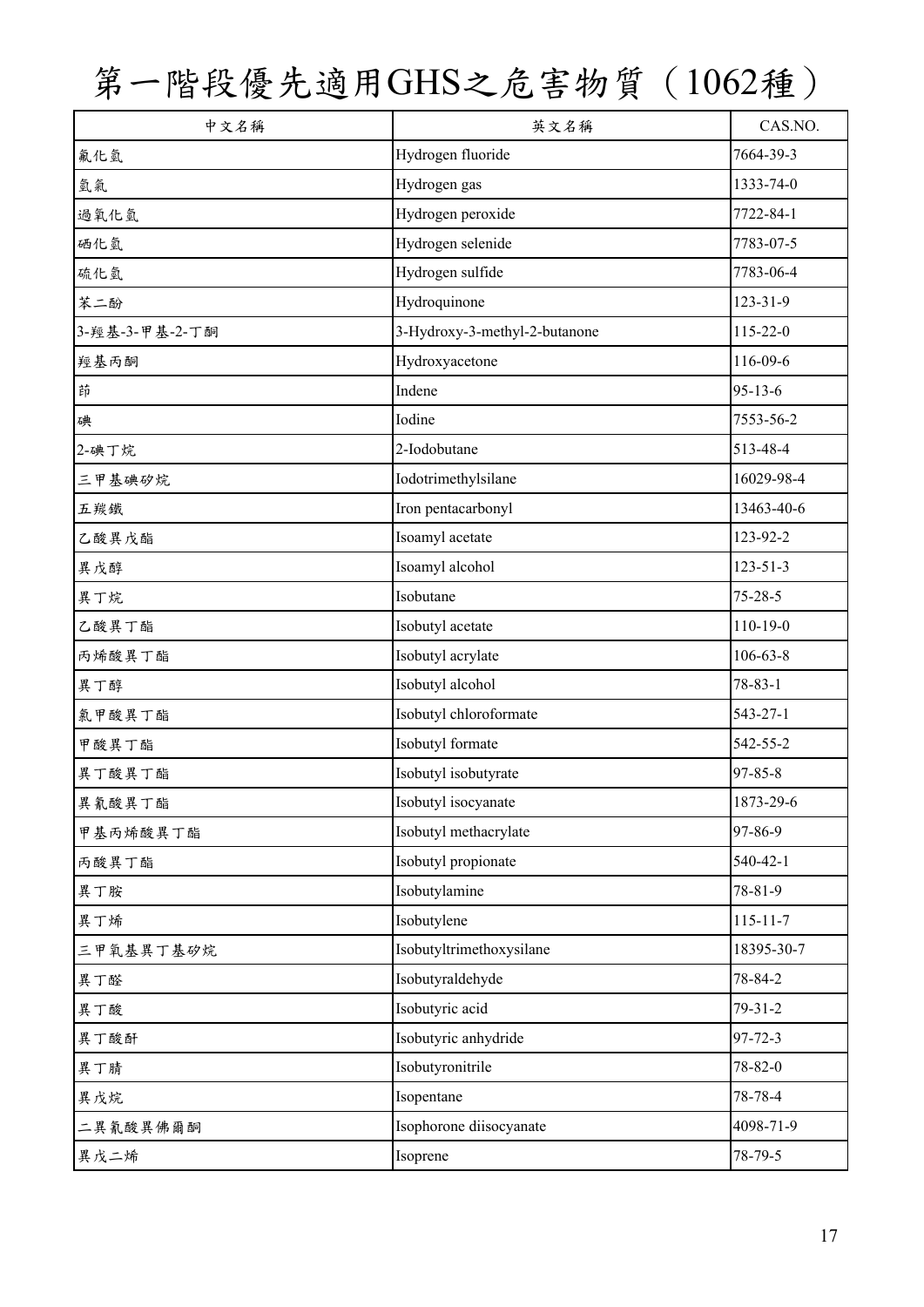| 中文名稱         | 英文名稱                                    | CAS.NO.        |
|--------------|-----------------------------------------|----------------|
| 乙酸異丙烯酯       | Isopropenyl acetate                     | 108-22-5       |
| 氯甲酸異丙烯酯      | Isopropenyl chloroformate               | 57933-83-2     |
| 2-異丙氧基乙醇     | 2-Isopropoxyethanol                     | 109-59-1       |
| 乙酸異丙酯        | Isopropyl acetate                       | $108 - 21 - 4$ |
| 異丙醇          | Isopropyl alcohol                       | $67 - 63 - 0$  |
| 氯甲酸異丙酯       | Isopropyl chloroformate                 | $108 - 23 - 6$ |
| 異丙醚          | Isopropyl ether                         | $108 - 20 - 3$ |
| 甲酸異丙酯        | Isopropyl formate                       | $625 - 55 - 8$ |
| 異丙基環氧丙基醚     | Isopropyl glycidyl ether                | 4016-14-2      |
| 異氰酸異丙酯       | Isopropyl isocyanate                    | 1795-48-8      |
| 硝酸異丙酯        | Isopropyl nitrate                       | 1712-64-7      |
| 異丙胺          | Isopropylamine                          | $75 - 31 - 0$  |
| 異戊醛          | Isovaleraldehyde                        | 590-86-3       |
| 異戊醯氯         | Isovaleryl chloride                     | $108 - 12 - 3$ |
| 異喟唑          | Isoxazole                               | 288-14-2       |
| 伊康醯氯         | Itaconyl chloride                       | 1931-60-8      |
| 煤油           | Kerosene                                | 8008-20-6      |
| 硝酸鑭          | Lanthanum nitrate                       | 10099-59-9     |
| 鉛及其無機化合物     | Lead and its inorganic compounds        |                |
| 疊氮化鉛         | Lead azide                              | 13424-46-9     |
| 二氧化鉛         | Lead dioxide                            | 1309-60-0      |
| 硝酸鉛          | Lead nitrate                            | 10099-74-8     |
| 過氯酸鉛         | Lead perchlorate                        | 13637-76-8     |
| 史蒂芬酸鉛        | Lead styphnate                          | 63918-97-8     |
| 輕油           | Light oil                               |                |
| d-檸檬油精       | d-Limonene                              | 5989-27-5      |
| 靈丹           | Lindane                                 | 58-89-9        |
| 鋰            | Lithium                                 | 7439-93-2      |
| 氫化鋰鋁         | Lithium aluminum hydride                | 16853-85-3     |
| 三(三級丁氧基)氫化鋰鋁 | Lithium aluminum tri-tert-butoxyhydride | 17476-04-9     |
| 硼氫化鋰         | Lithium borohydride                     | 16949-15-8     |
| 亞鐵矽鋰         | Lithium ferrosilicon                    | 64082-35-5     |
| 氫化鋰          | Lithium hydride                         | 7580-67-8      |
| 硝酸鋰          | Lithium nitrate                         | 7790-69-4      |
| 氮化鋰          | Lithium nitride                         | 26134-62-3     |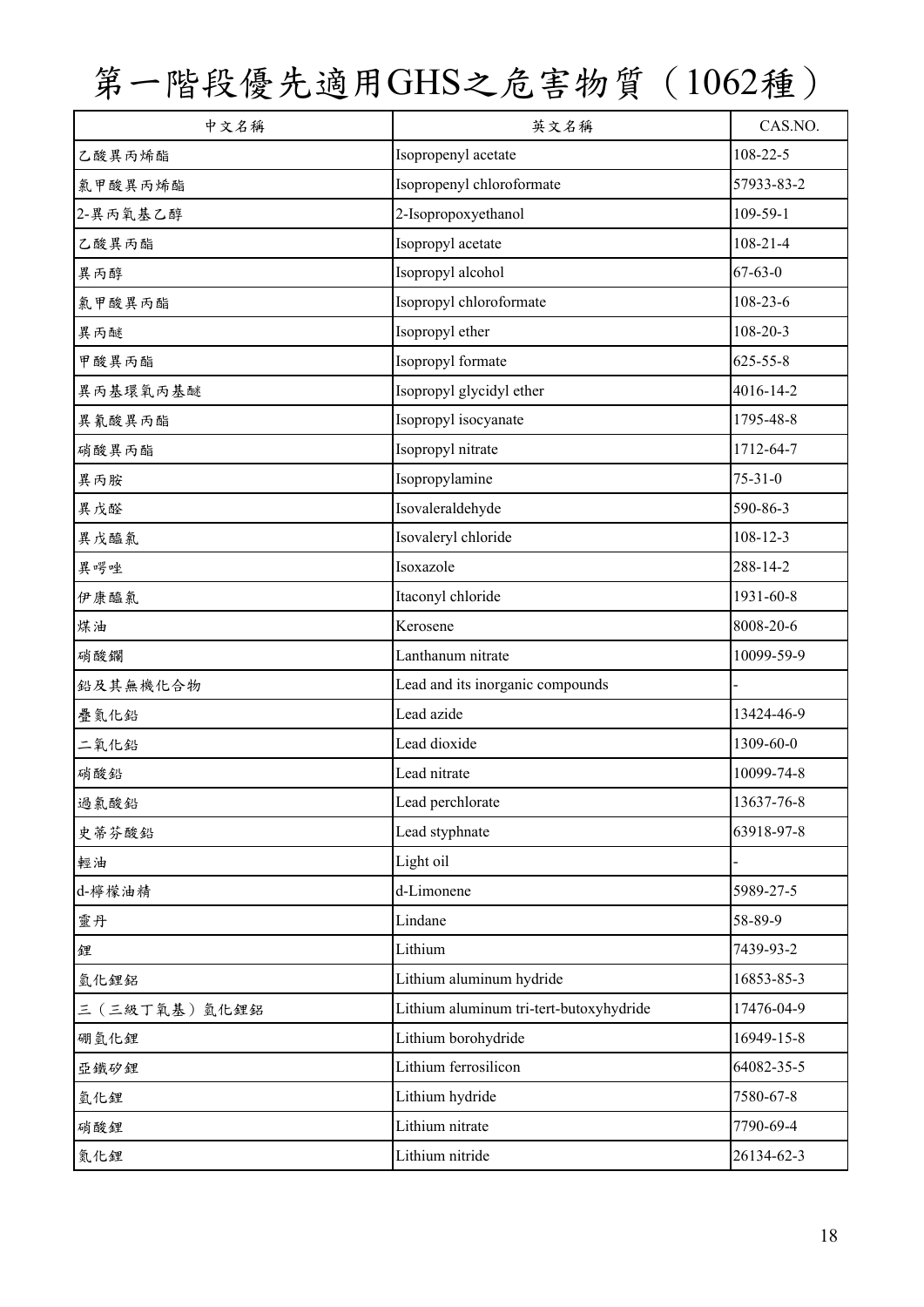| 中文名稱            | 英文名稱                                                        | CAS.NO.         |
|-----------------|-------------------------------------------------------------|-----------------|
| 過氧化鋰            | Lithium peroxide                                            | 12031-80-0      |
| 矽鋰              | Lithium silicon                                             | 68848-64-6      |
| 苯胺紅             | Magenta                                                     | 632-99-5        |
| 氯酸鎂             | Magnesium chlorate                                          | 10326-21-3      |
| 硝酸鎂             | Magnesium nitrate                                           | 10377-60-3      |
| 過氯酸鎂            | Magnesium perchlorate                                       | 10034-81-8      |
| 過氧化鎂            | Magnesium peroxide                                          | 14452-57-4      |
| 磷化鎂             | Magnesium phosphide                                         | 12057-74-8      |
| 鎂粉              | Magnesium powder                                            | 7439-95-4       |
| 順-丁烯二酐          | Maleic anhydride                                            | $108 - 31 - 6$  |
| 丙二醯二氯           | Malonyl dichloride                                          | 1663-67-8       |
| 代森錳             | Maneb                                                       | 12427-38-2      |
| 錳及其化合物(氫氧化錳除外)  | Manganese and its compounds<br>(except Manganese hydroxide) |                 |
| 二氧化錳            | Manganese dioxide                                           | 1313-13-9       |
| 硝酸亞錳            | Manganese nitrate                                           | 10377-66-9      |
| 硝酸錳             | Manganous nitrate                                           | 20694-39-7      |
| 汞及其無機化合物        | Mercury and its inorganic compounds                         |                 |
| 雷汞              | Mercury fulminate                                           | 628-86-4        |
| 異亞丙基丙酮          | Mesityl oxide                                               | 141-79-7        |
| 聚乙醛             | Metaldehyde                                                 | $108 - 62 - 3$  |
| 甲基丙烯醛           | Methacrylaldehyde                                           | 78-85-3         |
| 甲基丙烯酸           | Methacrylic acid                                            | 79-41-4         |
| 甲基丙烯醯氯          | Methacryloyl chloride                                       | 920-46-7        |
| 甲烷              | Methane                                                     | $74 - 82 - 8$   |
| 2-甲氧基-1-丙醇      | 2-Methoxy-1-propanol                                        | 1589-47-5       |
| 2-甲氧基-1-丙烯      | 2-Methoxy-1-propene                                         | $116 - 11 - 0$  |
| 1-甲氧基-4-甲基苯     | 1-Methoxy-4-methylbenzene                                   | 104-93-8        |
| 4-甲氧基-4-甲基-2-戊酮 | 4-Methoxy-4-methylpentan-2-one                              | $107 - 70 - 0$  |
| 二甲醇缩甲氧基乙醛       | Methoxyacetaldehyde dimethyl acetal                         | 24332-20-5      |
| 3-甲氧丁醇          | 3-Methoxybutanol                                            | 2517-43-3       |
| 2-甲氧基乙基胺        | 2-Methoxyethylamine                                         | 109-85-3        |
| 2-甲氧基呋喃         | 2-Methoxyfuran                                              | 25414-22-6      |
| 異氰酸甲氧基甲酯        | Methoxymethyl isocyanate                                    | $6427 - 21 - 0$ |
| 甲氧基三甲基矽烷        | Methoxytrimethylsilane                                      | 1825-61-2       |
| 2-丁炔酸甲酯         | Methyl 2-butynoate                                          | 23326-27-4      |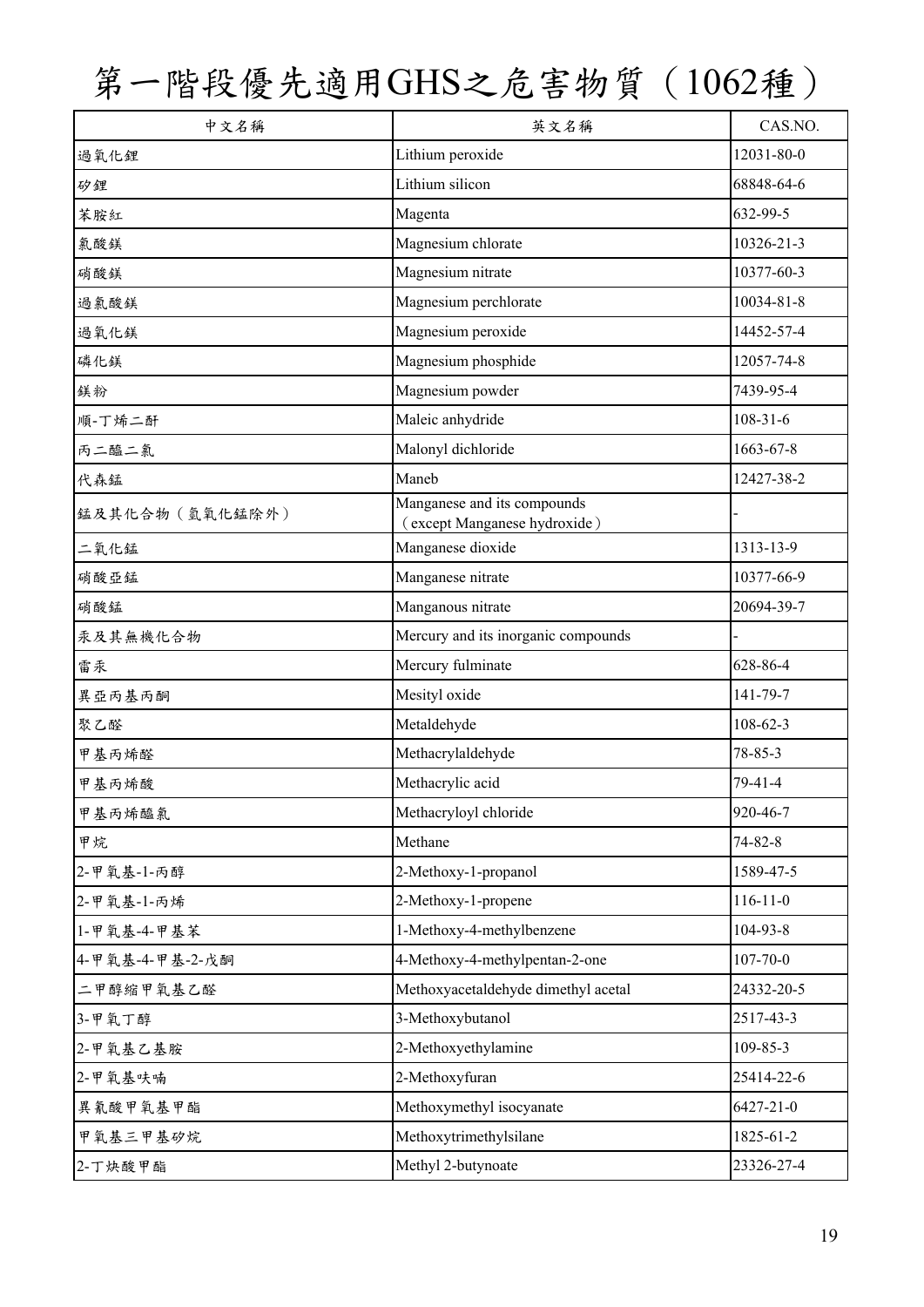| 中文名稱      | 英文名稱                                 | CAS.NO.        |
|-----------|--------------------------------------|----------------|
| 乙酸甲酯      | Methyl acetate                       | 79-20-9        |
| 甲基乙炔      | Methyl acetylene                     | 74-99-7        |
| 丙烯酸甲酯     | Methyl acrylate                      | $96 - 33 - 3$  |
| 甲醇        | Methyl alcohol                       | $67 - 56 - 1$  |
| 溴甲烷       | Methyl bromide                       | 74-83-9        |
| 甲丁酮       | Methyl butyl ketone                  | 591-78-6       |
| 丁酸甲酯      | Methyl butyrate                      | 623-42-7       |
| 氯甲烷       | Methyl chloride                      | 74-87-3        |
| 氯乙酸甲酯     | Methyl chloroacetate                 | 96-34-4        |
| 氯甲酸甲酯     | Methyl chloroformate                 | $79 - 22 - 1$  |
| 二氯亞磷酸甲酯   | Methyl dichlorophosphite             | 3279-26-3      |
| 丁酮        | Methyl ethyl ketone                  | 78-93-3        |
| 過氧化丁酮     | Methyl ethyl ketone peroxide (MEKPO) | 1338-23-4      |
| 甲酸甲酯      | Methyl formate                       | $107 - 31 - 3$ |
| 庚酸甲酯      | Methyl heptanoate                    | $106 - 73 - 0$ |
| 己酸甲酯      | Methyl hexanoate                     | $106 - 70 - 7$ |
| 甲己酮       | Methyl hexyl ketone                  | $111 - 13 - 7$ |
| 甲基聯胺      | Methyl hydrazine                     | 60-34-4        |
| 碘甲烷       | Methyl iodide                        | 74-88-4        |
| 甲基異戊酮     | Methyl isoamyl ketone                | $110 - 12 - 3$ |
| 4-甲基-2-戊醇 | Methyl isobutyl carbinol             | $108 - 11 - 2$ |
| 甲基異丁酮     | Methyl isobutyl ketone               | $108 - 10 - 1$ |
| 異氰酸甲酯     | Methyl isocyanate                    | 624-83-9       |
| 甲基異丙烯基酮   | Methyl isopropenyl ketone            | 814-78-8       |
| 甲基異丙酮     | Methyl isopropyl ketone              | 563-80-4       |
| 異硫氰酸甲酯    | Methyl isothiocyanate                | 556-61-6       |
| 異戊酸甲酯     | Methyl isovalerate                   | 556-24-1       |
| 乳酸甲酯      | Methyl lactate                       | 547-64-8       |
| 溴化甲鎂      | Methylmagnesium bromide              | $75 - 16 - 1$  |
| 甲硫醇       | Methyl mercaptan                     | $74-93-1$      |
| 甲基丙烯酸甲酯   | Methyl methacrylate                  | $80 - 62 - 6$  |
| 甲戊酮       | Methyl n-amyl ketone                 | $110-43-0$     |
| 原甲酸三甲酯    | Methyl orthoformate                  | 149-73-5       |
| 甲基乙二醯氯    | Methyloxalyl chloride                | 5781-53-3      |
| 甲基巴拉松     | Methyl parathion                     | 298-00-0       |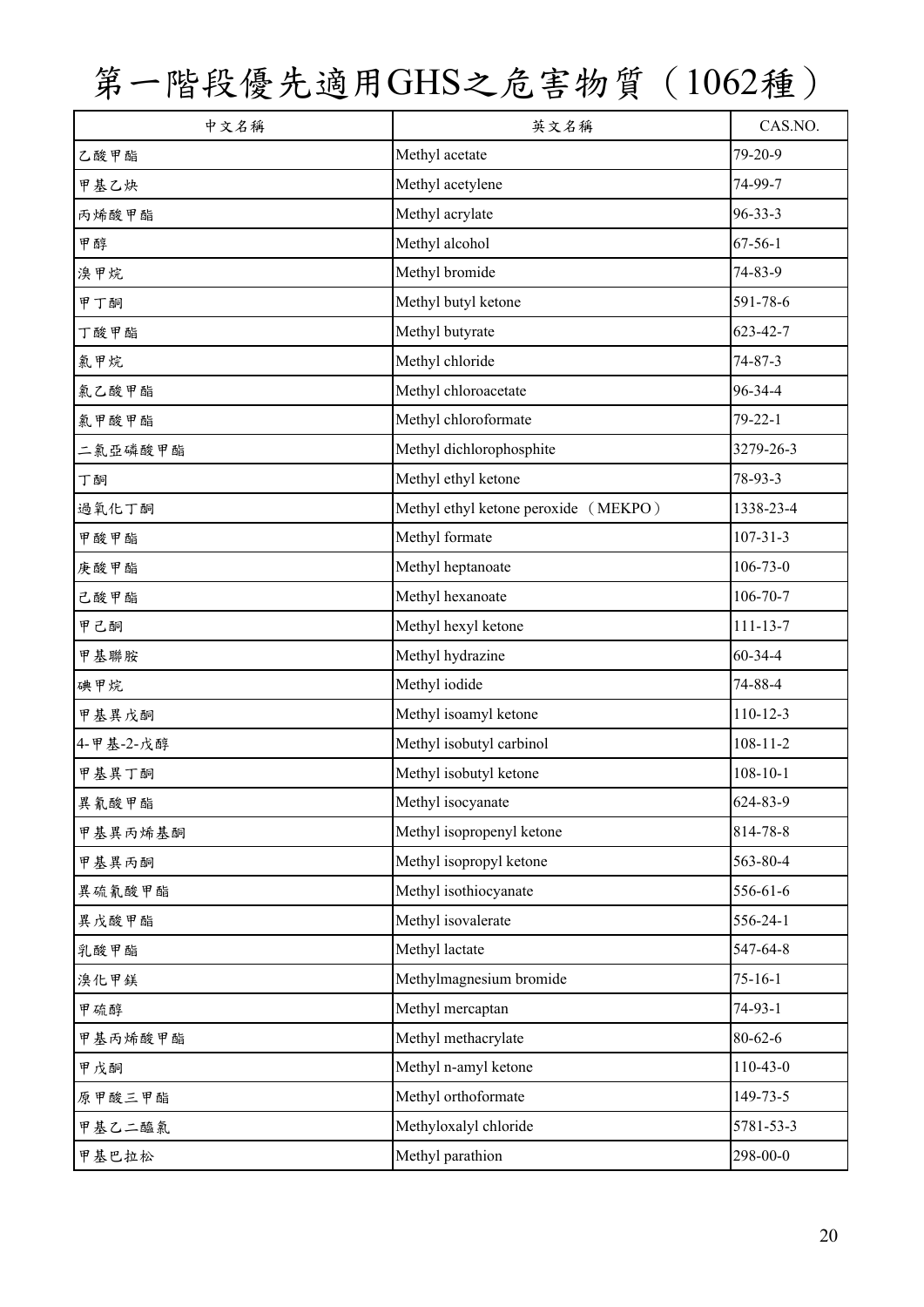| 中文名稱          | 英文名稱                              | CAS.NO.        |
|---------------|-----------------------------------|----------------|
| 丙酸甲酯          | Methyl propinoate                 | 554-12-1       |
| 甲丙醚           | Methyl propyl ether               | 557-17-5       |
| 甲丙酮           | Methyl propyl ketone              | 107-87-9       |
| α-甲基苯乙烯       | $\alpha$ -Methyl styrene          | 98-83-9        |
| 甲基三級戊基醚       | Methyl tert-amyl ether            | 994-05-8       |
| 甲基三級丁基醚       | Methyl tert-butyl ether           | 1634-04-4      |
| 硫氰酸甲酯         | Methyl thiocyanate                | 556-64-9       |
| 三氟乙酸甲酯        | Methyl trifluoroacetate           | 431-47-0       |
| 三甲基乙酸甲酯       | Methyl trimethylacetate           | 598-98-1       |
| 2-甲基-1,5-己二烯  | 2-Methyl-1,5-hexadiene            | 27477-37-8     |
| 2-甲基-1-丁醇     | 2-Methyl-1-butanol                | 137-32-6       |
| 1-甲基-1-環戊烯    | 1-Methyl-1-cyclopentene           | 693-89-0       |
| 2-甲基-1-戊醇     | 2-Methyl-1-pentanol               | 105-30-6       |
| 4-甲基-1-戊烯     | 4-Methyl-1-pentene                | 691-37-2       |
| 3-甲基-2-丁烯醛    | 3-Methyl-2-butenal                | 107-86-8       |
| 2-甲基-2-丁烯     | 2-Methyl-2-butene                 | 513-35-9       |
| 2-甲基-2-啰唑啉    | 2-Methyl-2-oxazoline              | 1120-64-5      |
| 3-甲基-2-戊酮     | 3-Methyl-2-pentanone              | $565 - 61 - 7$ |
| N-甲基-2-丙炔胺    | N-Methylpropargylamine            | 35161-71-8     |
| 2-甲基-3-丁炔-2-醇 | 2-Methyl-3-butyn-2-ol             | $115 - 19 - 5$ |
| 2-甲基-3-庚酮     | 2-Methyl-3-heptanone              | 13019-20-0     |
| 2-甲基-3-己酮     | 2-Methyl-3-hexanone               | 7379-12-6      |
| 2-甲基-3-戊酮     | 2-Methyl-3-pentanone              | 565-69-5       |
| 甲基丙烯腈         | Methylacrylonitrile               | 126-98-7       |
| 二甲氧甲烷         | Methylal                          | 109-87-5       |
| 甲胺            | Methylamine                       | 74-89-5        |
| N-甲苯胺         | N-Methylaniline                   | $100 - 61 - 8$ |
| N-甲基-雙-三氟乙醯胺  | N-Methylbis(trifluoroacetyl)imide | 685-27-8       |
| N-甲基丁胺        | N-Methylbutylamine                | 110-68-9       |
| 甲基氯矽烷         | Methylchlorosilane                | 993-00-0       |
| 甲基環己烷         | Methylcyclohexane                 | 108-87-2       |
| 甲基環己醇         | Methylcyclohexanol                | 25639-42-3     |
| 甲基環己酮         | Methylcyclohexanone               | 583-60-8       |
| 甲基環戊烷         | Methylcyclopentane                | 96-37-7        |
| 甲基二氯矽烷        | Methyldichlorosilane              | 75-54-7        |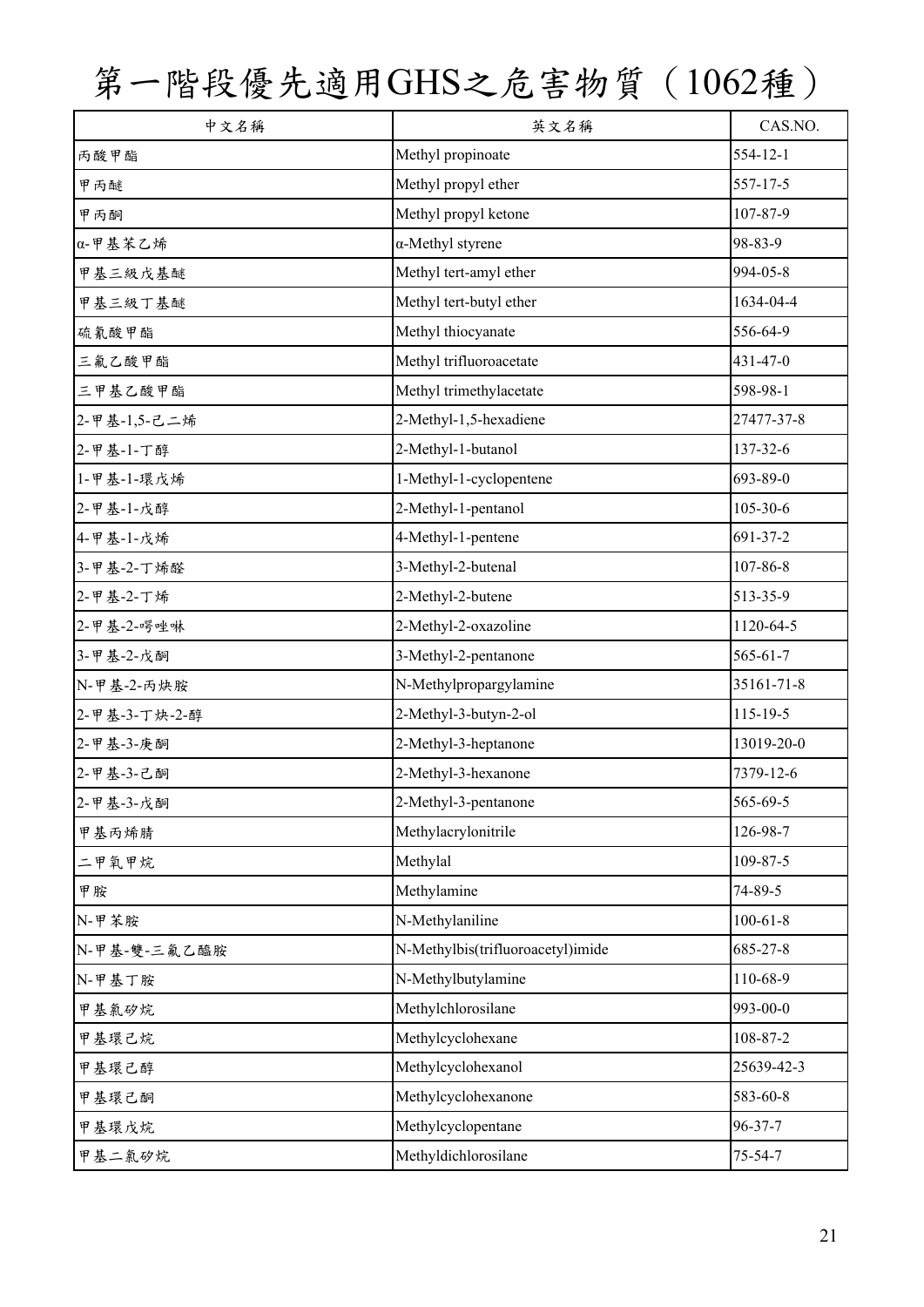| 中文名稱        | 英文名稱                                                                | CAS.NO.        |
|-------------|---------------------------------------------------------------------|----------------|
| 4,4-異氰酸二苯甲烷 | Methylene bisphenyl isocyanate                                      | $101 - 68 - 8$ |
| 2-甲呋喃       | 2-Methylfuran                                                       | 534-22-5       |
| 甲基嗎福林       | Methylmorpholine                                                    | 109-02-4       |
| 2-甲基戊醛      | 2-Methylpentaldehyde                                                | $123 - 15 - 9$ |
| 2-甲基戊烷      | 2-Methylpentane                                                     | 107-83-5       |
| 3-甲基戊烷      | 3-Methylpentane                                                     | $96 - 14 - 0$  |
| 1-甲哌啡       | 1-Methylpiperazine                                                  | $109 - 01 - 3$ |
| 甲基吡啶        | Methylpyridine                                                      | 1333-41-1      |
| 3-甲基吡啶      | 3-Methylpyridine                                                    | 108-99-6       |
| 2-甲基吡啶      | 2-Methylpyridine                                                    | $109 - 06 - 8$ |
| 1-甲基吡咯啶     | 1-Methylpyrrolidine                                                 | 120-94-5       |
| 甲基三氯矽烷      | Methyltrichlorosilane                                               | $75 - 79 - 6$  |
| 甲基三甲氧基矽烷    | Methyltrimethoxysilane                                              | 1185-55-3      |
| 甲基乙烯基二氯矽烷   | Methylvinyldichlorosilane                                           | 124-70-9       |
| 礦油精         | Mineral spirit<br>(Mineral thinner, petroleum spirit, white spirit) | 64475-85-0     |
| 嗎啉          | Morpholine                                                          | 110-91-8       |
| 月桂油烯        | Myrcene                                                             | 123-35-3       |
| 萘           | Naphthalene                                                         | $91 - 20 - 3$  |
| α-萘胺及其鹽類    | $\alpha$ -Naphthylamine and its salts                               | 134-32-7       |
| β-萘胺及其鹽類    | $\beta$ -Naphthylamine and its salts                                | 91-59-8        |
| 新己烷         | Neohexane                                                           | $75 - 83 - 2$  |
| 新戊烷         | Neopentane                                                          | $463 - 82 - 1$ |
| 四羰化镍        | Nickel carbonyl                                                     | 13463-39-3     |
| 硝酸鎳         | Nickel nitrate                                                      | 13138-45-9     |
| 菸鹼          | Nicotine                                                            | $54 - 11 - 5$  |
| N-異丙基乙二胺    | N-Isopropylethylenediamine                                          | 19522-67-9     |
| 硝酸          | Nitric acid                                                         | 7697-37-2      |
| 一氧化氮        | Nitric oxide                                                        | 10102-43-9     |
| 對硝苯胺        | p-Nitroaniline                                                      | $100 - 01 - 6$ |
| 硝基苯         | Nitrobenzene                                                        | 98-95-3        |
| 對-硝基氯苯      | p-Nitrochlorobenzene                                                | $100 - 00 - 5$ |
| 4-硝基聯苯及其鹽類  | 4-Nitro-diphenyl and its salts                                      | 92-93-3        |
| 硝乙烷         | Nitroethane                                                         | $79 - 24 - 3$  |
| 二氧化氮        | Nitrogen dioxide                                                    | 10102-44-0     |
| 三氟化氮        | Nitrogen trifluoride                                                | 7783-54-2      |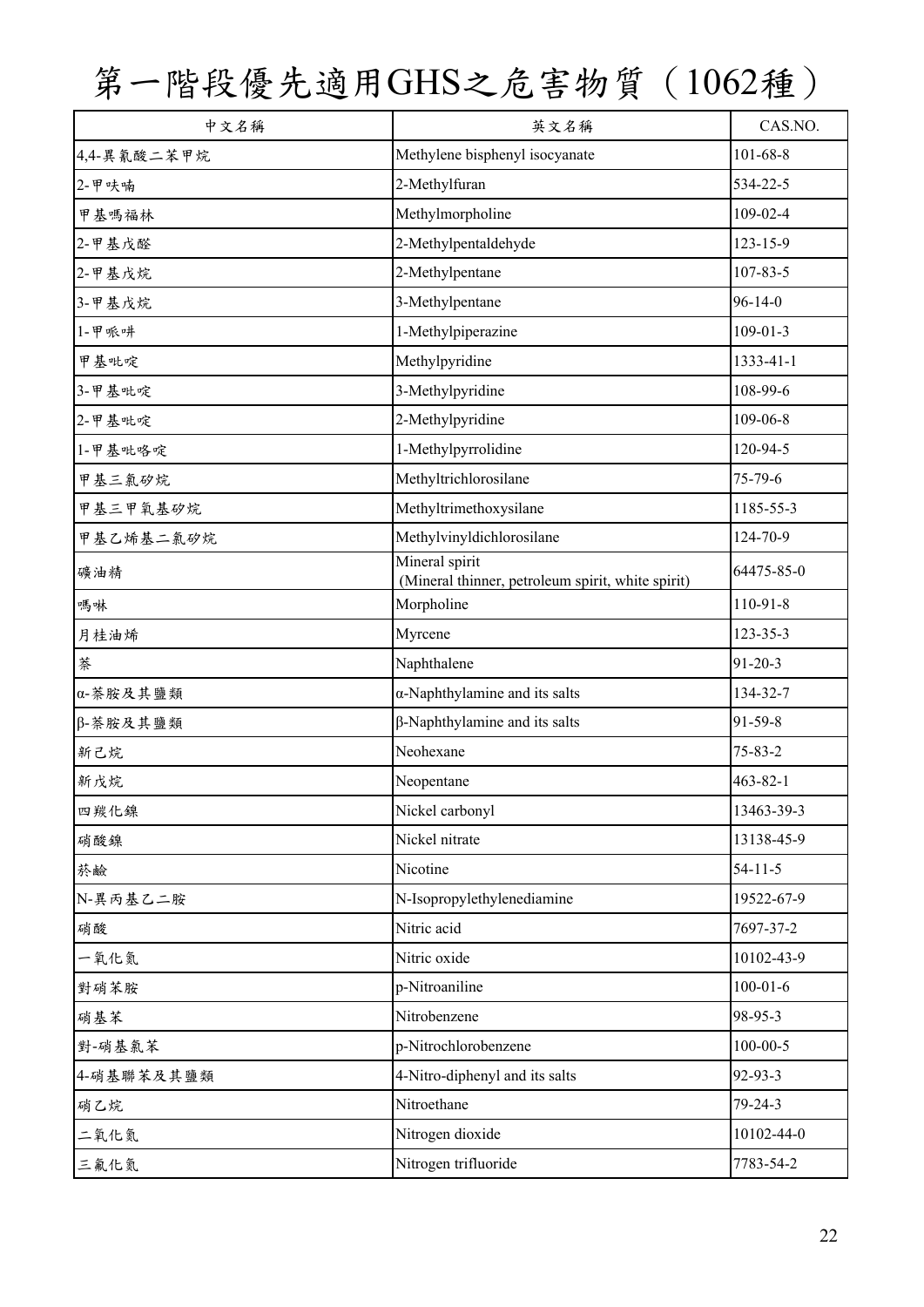| 中文名稱      | 英文名稱                                   | CAS.NO.        |
|-----------|----------------------------------------|----------------|
| 硝化甘油      | Nitroglycerin                          | $55 - 63 - 0$  |
| 1-硝基胍     | 1-Nitroguanidine                       | 556-88-7       |
| 硝基甲烷      | Nitromethane                           | $75 - 52 - 5$  |
| 2-硝基萘     | 2-Nitronaphthalene                     | 581-89-5       |
| 1-硝基丙烷    | 1-Nitropropane                         | 108-03-2       |
| 2-硝基丙烷    | 2-Nitropropane                         | 79-46-9        |
| 硝基甲苯      | Nitrotoluene                           | 99-99-0        |
| 一氧化二氮     | Nitrous oxide                          | 10024-97-2     |
| 壬烷 (含異構物) | Nonane (all isomers)                   | 111-84-2       |
| 壬烯        | Nonene                                 | 27215-95-8     |
| 二環庚二烯     | Norbornadiene                          | $121 - 46 - 0$ |
| 八甲基三矽氧烷   | Octamethyltrisiloxane                  | $107 - 51 - 7$ |
| 辛醛        | Octanal                                | $124 - 13 - 0$ |
| 辛烷        | Octane                                 | $111 - 65 - 9$ |
| 1-辛硫醇     | 1-Octanethiol                          | 111-88-6       |
| 2-辛醇      | 2-Octanol                              | 123-96-6       |
| 1-辛烯      | 1-Octene                               | $111 - 66 - 0$ |
| 2-辛烯      | 2-Octene                               | $111-67-1$     |
| 順-2-辛烯    | cis-2-Octene                           | 7642-04-8      |
| 4-辛炔      | 4-Octyne                               | 1942-45-6      |
| 四氧化绒      | Osmium tetroxide                       | 20816-12-0     |
| 草酸        | Oxalic acid                            | 144-62-7       |
| 氟化氧       | Oxygen difluoride                      | 7783-41-7      |
| 臭氧        | Ozone                                  | 10028-15-6     |
| 三聚甲醛      | Paraformaldehyde                       | 30525-89-4     |
| 三聚乙醛      | Paraldehyde                            | $123 - 63 - 7$ |
| 巴拉刈       | Paraquat                               | 4685-14-7      |
| 巴拉松       | Parathion                              | 56-38-2        |
| 五硼烷       | Pentaborane                            | 19624-22-7     |
| 五氯化萘      | Pentachloronaphthalene                 | 1321-64-8      |
| 五氯化酚及其鈉鹽  | Pentachlorophenol and its sodium salts | 87-86-5        |
| 五氟苯硫酚     | Pentafluorothiophenol                  | $771 - 62 - 0$ |
| 戊烷        | Pentane                                | $109 - 66 - 0$ |
| 2,4-戊二酮   | 2,4-Pentanedione                       | 123-54-6       |
| 1-戊醇      | 1-Pentanol                             | $71-41-0$      |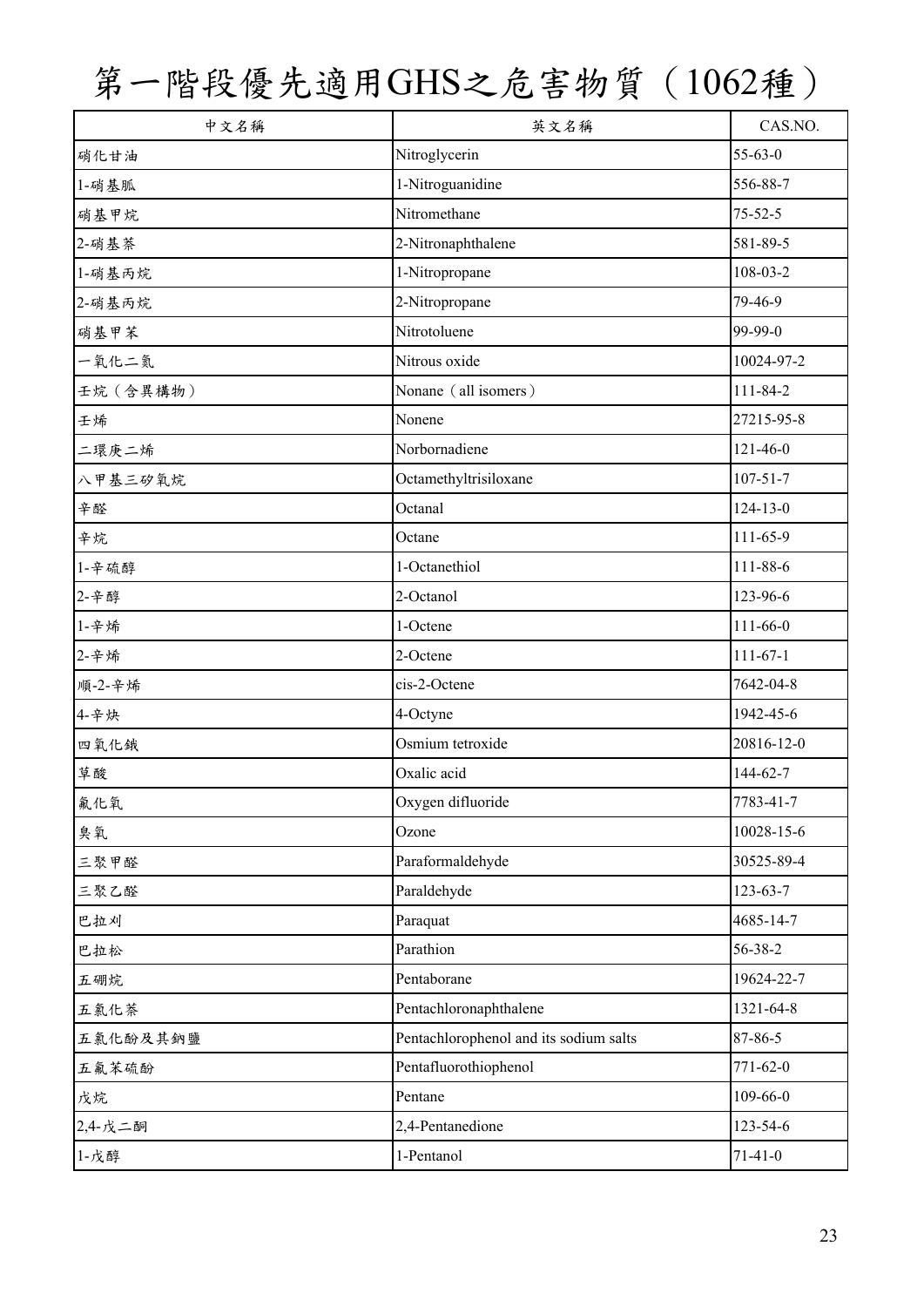| 中文名稱     | 英文名稱                       | CAS.NO.        |
|----------|----------------------------|----------------|
| 3-戊醇     | 3-Pentanol                 | 584-02-1       |
| 2-戊醇     | 2-Pentanol                 | 6032-29-7      |
| 2-戊烯-1-醇 | 2-Penten-1-ol              | 20273-24-9     |
| 1-戊烯     | 1-Pentene                  | $109 - 67 - 1$ |
| 2-戊烯     | 2-Pentene                  | 109-68-2       |
| 乙酸2-戊酯   | 2-Pentyl acetate           | 626-38-0       |
| 過氯甲硫醇    | Perchloro methyl mercaptan | 594-42-3       |
| 過氣酸氟     | Perchloryl fluoride        | 7616-94-6      |
| 過醋酸      | Peroxyacetic acid          | $79 - 21 - 0$  |
| 輕油精      | Petroleum benzine          | 8032-32-4      |
| 石油醚      | Petroleum ether            | 8032-32-4      |
| 石油精      | Petroleum naphtha          | 8030-30-6      |
| 酚        | Phenol                     | 108-95-2       |
| 異氰酸苯酯    | Phenyl isocyanate          | 103-71-9       |
| 苯硫醇      | Phenyl mercaptan           | 108-98-5       |
| 對-苯二胺    | p-Phenylenediamine         | $106 - 50 - 3$ |
| 苯乙烷      | Phenylethane               | $100 - 41 - 4$ |
| 苯肼       | Phenylhydrazine            | $100 - 63 - 0$ |
| 苯膦       | Phenylphosphine            | $638 - 21 - 1$ |
| 福瑞松      | Phorate                    | 298-02-2       |
| 美文松      | Phosdrin (Mevinphos)       | 7786-34-7      |
| 光氣       | Phosgene                   | 75-44-5        |
| 磷化氫      | Phosphine                  | 7803-51-2      |
| 磷酸       | Phosphoric acid            | 7664-38-2      |
| 黄磷       | Phosphorus (yellow)        | 7723-14-0      |
| 七硫化四磷    | Phosphorus heptasulfide    | 12037-82-0     |
| 氧氯化磷     | Phosphorus oxychloride     | 10025-87-3     |
| 五氯化磷     | Phosphorus pentachloride   | 10026-13-8     |
| 五硫化磷     | Phosphorus pentasulfide    | 1314-80-3      |
| 三硫化四磷    | Phosphorus sesquisulfide   | 1314-85-8      |
| 三氯化磷     | Phosphorus trichloride     | 7719-12-2      |
| 鄰-苯二甲酐   | Phthalic anhydride         | 85-44-9        |
| 鄰-二腈苯    | o-Phthalodinitrile         | $91 - 15 - 6$  |
| 4-甲吡啶    | 4-Picoline                 | 108-89-4       |
| α-蒎烯     | $\alpha$ -Pinene           | 80-56-8        |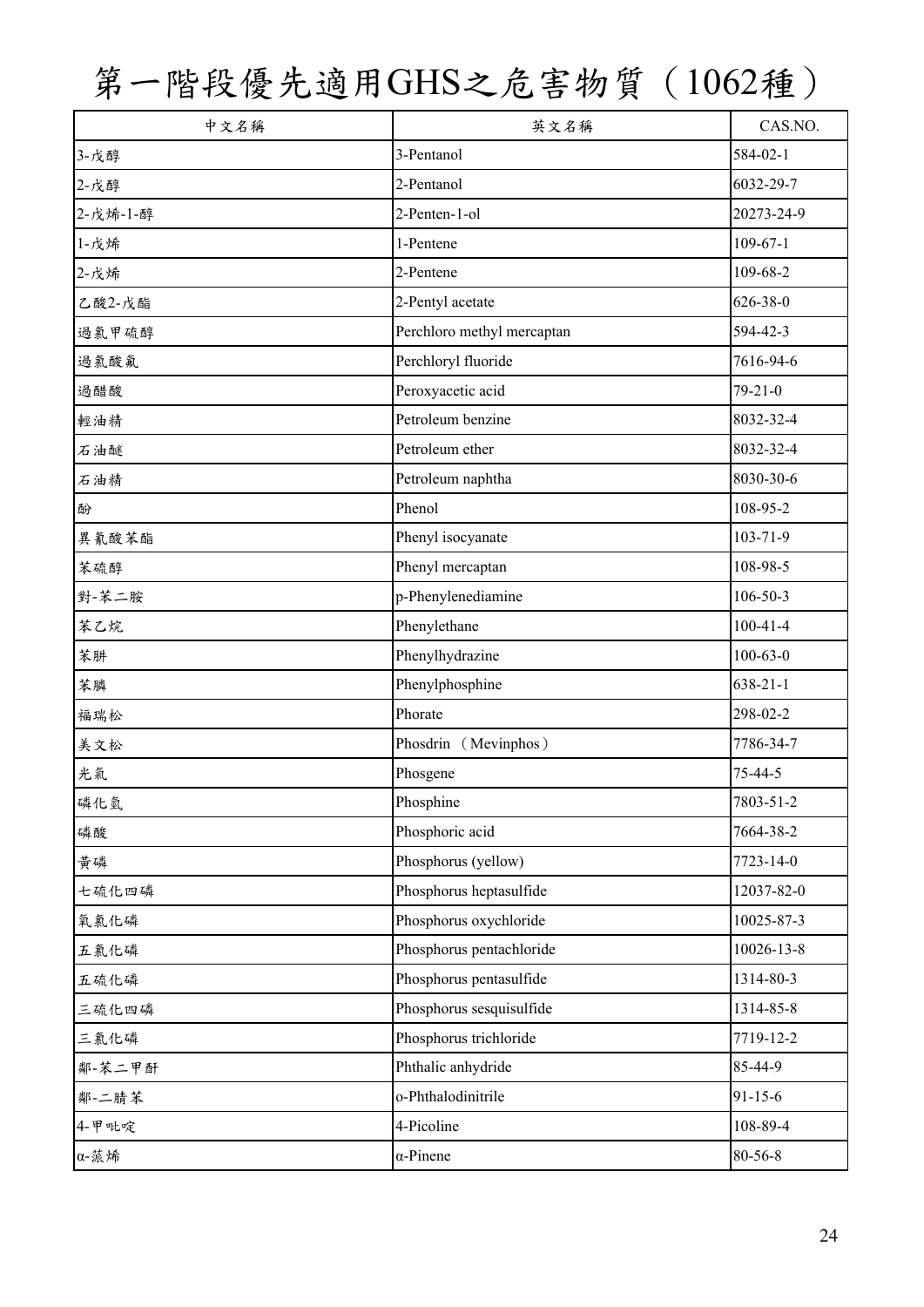| 中文名稱        | 英文名稱                              | CAS.NO.        |
|-------------|-----------------------------------|----------------|
| $\beta$ -蒎烯 | $\beta$ -Pinene                   | 127-91-3       |
| 哌啶          | Piperidine                        | 110-89-4       |
| 多氯聯苯        | Polychlorinated biphenyls         | 1336-36-3      |
| 鉀           | Potassium                         | 7440-09-7      |
| 硼氫化鉀        | Potassium borohydride             | 13762-51-1     |
| 氣酸鉀         | Potassium chlorate                | 3811-04-9      |
| 氰化鉀         | Potassium cyanide                 | 151-50-8       |
| 甲氧鉀         | Potassium methoxide               | 865-33-8       |
| 硝酸鉀         | Potassium nitrate                 | 7757-79-1      |
| 過氣酸鉀        | Potassium perchlorate             | 7778-74-7      |
| 過氧化鉀        | Potassium peroxide                | 17014-71-0     |
| 硫化鉀         | Potassium sulfide                 | 1312-73-8      |
| 三級丁酸鉀       | Potassium tert-butanolate         | 865-47-4       |
| 丙烷          | Propane                           | 74-98-6        |
| 1-丙硫醇       | 1-Propanethiol                    | 107-03-9       |
| 1-丙醇        | 1-Propanol                        | $71 - 23 - 8$  |
| 炔丙醇         | Propargyl alcohol                 | $107 - 19 - 7$ |
| 炔丙胺         | Propargylamine                    | 2450-71-7      |
| β-丙內酯       | $\beta$ -Propiolactone            | 57-57-8        |
| 丙醛          | Propionaldehyde                   | 123-38-6       |
| 丙酸          | Propionic acid                    | 79-09-4        |
| 丙腈          | Propionitrile                     | $107 - 12 - 0$ |
| 丙醯氯         | Propionyl chloride                | $79 - 03 - 8$  |
| 1-丙氧基-2-丙醇  | 1-Propoxy-2-propanol              | 1569-01-3      |
| 乙酸丙酯        | Propyl acetate                    | 109-60-4       |
| 丁酸丙酯        | Propyl butyrate                   | 105-66-8       |
| 氯丙烷         | Propyl chloride                   | 540-54-5       |
| 異氰酸正丙酯      | n-Propyl isocyanate               | 110-78-1       |
| 硝酸丙酯        | n-Propyl nitrate (NPN)            | $627 - 13 - 4$ |
| 丙基三氯矽烷      | Propyltrichlorosilane             | $141 - 57 - 1$ |
| 丙胺          | Propylamine                       | $107 - 10 - 8$ |
| 正丙基苯        | n-Propylbenzene                   | $103 - 65 - 1$ |
| 丙烯          | Propylene                         | 115-07-1       |
| 丙二醇二硝酸酯     | Propylene glycol dinitrate        | 6423-43-4      |
| 丙二醇甲醚       | Propylene glycol monomethyl ether | 107-98-2       |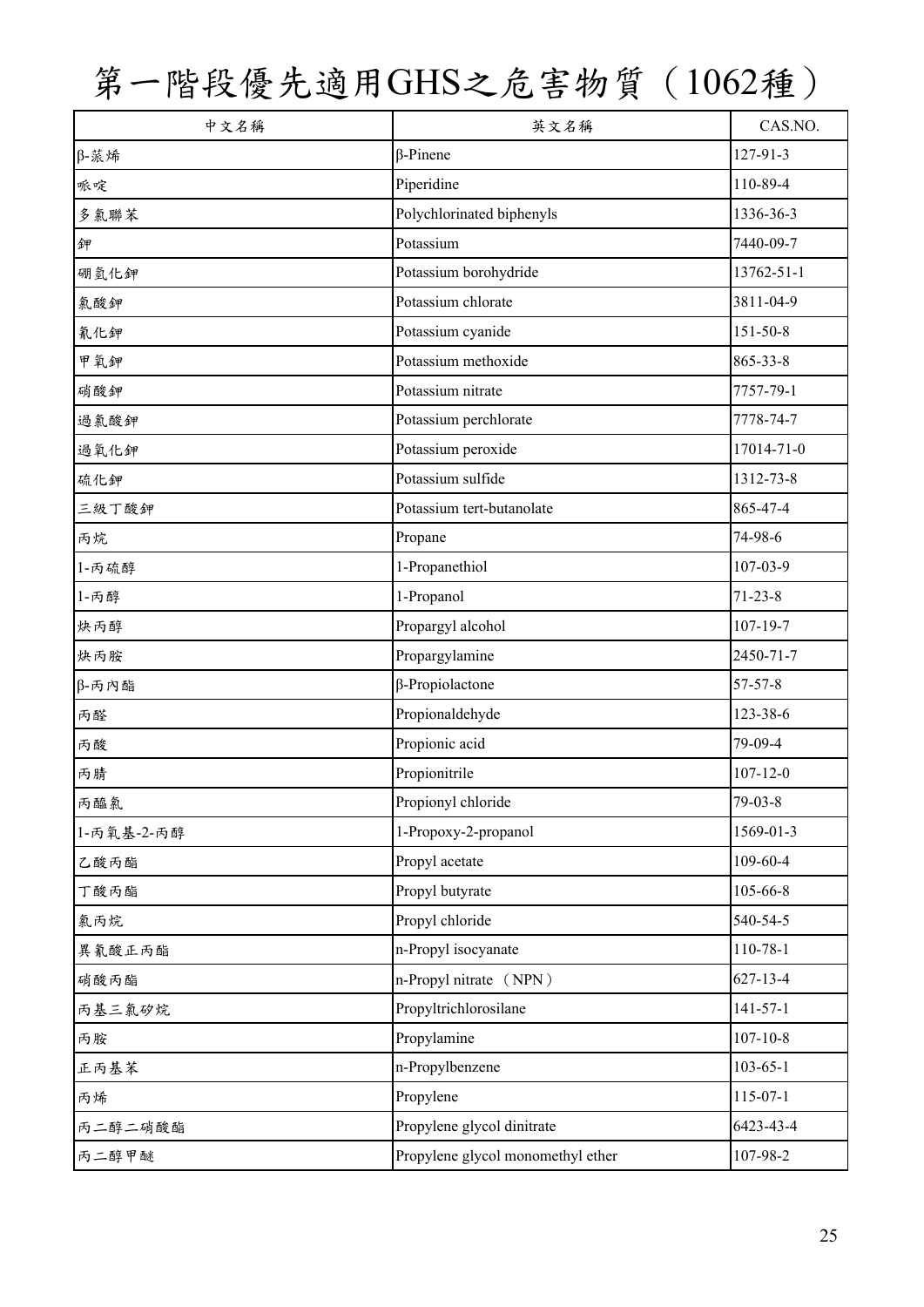| 中文名稱       | 英文名稱                                      | CAS.NO.        |
|------------|-------------------------------------------|----------------|
| 丙二醇甲醚乙酸酯   | Propylene glycol monomethyl ether acetate | 108-65-6       |
| 丙烯亞胺       | Propylene imine                           | $75 - 55 - 8$  |
| 1,2-丙二胺    | 1,2-Propylenediamine                      | 78-90-0        |
| 除蟲菊        | Pyrethrum                                 | 8003-34-7      |
| 吡啶         | Pyridine                                  | 110-86-1       |
| 2-吡啶甲醛     | 2-Pyridinecarboxaldehyde                  | 1121-60-4      |
| 吡咯         | Pyrrole                                   | 109-97-7       |
| 吡咯啶        | Pyrrolidine                               | $123 - 75 - 1$ |
| 醌          | Quinone                                   | $106 - 51 - 4$ |
| 間苯二酚 (雷瑣辛) | Resorcinol                                | 108-46-3       |
| 銣          | Rubidium                                  | 7440-17-7      |
| 硒化合物       | Selenium compounds                        |                |
| 六氟化硒       | Selenium hexafluoride                     | 7783-79-1      |
| 二氧化矽       | Silicon dioxide                           |                |
| 四氫化矽       | Silicon hydride (Silane)                  | 7803-62-5      |
| 硝酸銀        | Silver nitrate                            | 7761-88-8      |
| 銀粉及其可溶性化合物 | Silver powder and its soluble compounds   |                |
| 鈉          | Sodium                                    | 7440-23-5      |
| 氫化鋁鈉       | Sodium aluminum hydride                   | 13770-96-2     |
| 疊氮化鈉       | Sodium azide                              | 26628-22-8     |
| 亞硫酸氫鈉      | Sodium bisulfite                          | 7631-90-5      |
| 硼氫化鈉       | Sodium borohydride                        | 16940-66-2     |
| 氯酸鈉        | Sodium chlorate                           | 7775-09-9      |
| 亞氯酸鈉       | Sodium chlorite                           | 7758-19-2      |
| 氰化鈉        | Sodium cyanide                            | 143-33-9       |
| 二亞硫磺酸鈉     | Sodium dithionite                         | 7775-14-6      |
| 乙氧鈉        | Sodium ethoxide                           | $141 - 52 - 6$ |
| 氟乙酸鈉       | Sodium fluoroacetate                      | $62 - 74 - 8$  |
| 氫化鈉        | Sodium hydride                            | 7646-69-7      |
| 硫氫化鈉       | Sodium hydrosulfide                       | 16721-80-5     |
| 氫氧化鈉       | Sodium hydroxide                          | 1310-73-2      |
| 甲醇鈉        | Sodium methylate                          | 124-41-4       |
| 萘鈉         | Sodium naphthalide                        | 3481-12-7      |
| 硝酸鈉        | Sodium nitrate                            | 7631-99-4      |
| 過氯酸鈉       | Sodium perchlorate                        | 7601-89-0      |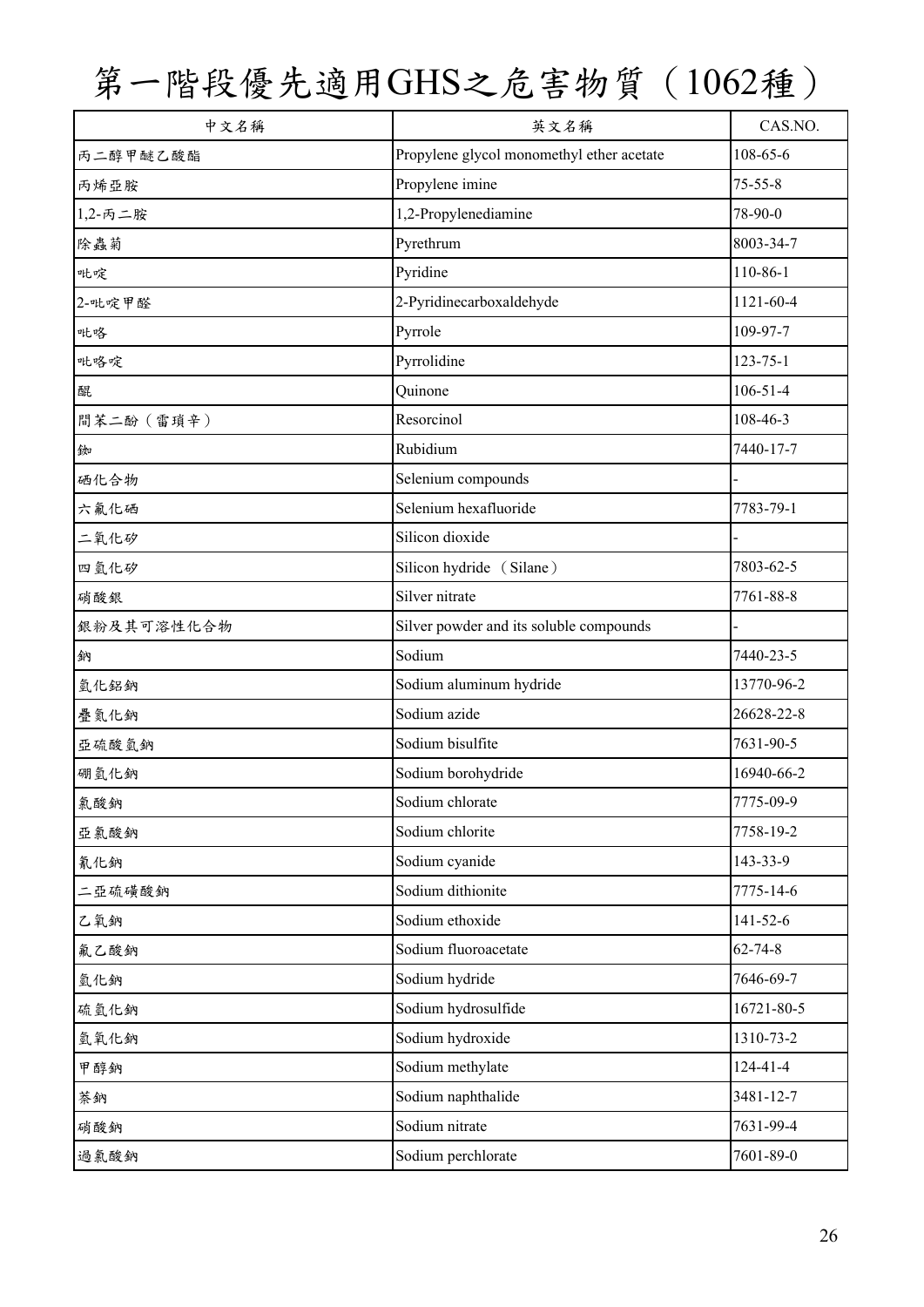| 中文名稱                | 英文名稱                                     | CAS.NO.        |
|---------------------|------------------------------------------|----------------|
| 過氧化鈉                | Sodium peroxide                          | 1313-60-6      |
| 磷化鈉                 | Sodium phosphide                         | 12058-85-4     |
| 苦氨酸鈉                | Sodium picramate                         | 831-52-7       |
| 硫化鈉                 | Sodium sulfide                           | 1313-82-2      |
| 磷化錫                 | Stannic phosphide                        | 25324-56-5     |
| 氫化銻                 | Stibine (Antimony hydride)               | 7803-52-3      |
| 斯陶大溶劑               | Stoddard solvent                         | 8052-41-3      |
| 氣酸鍶                 | Strontium chlorate                       | 7791-10-8      |
| 硝酸鍶                 | Strontium nitrate                        | 10042-76-9     |
| 過氧化鍶                | Strontium peroxide                       | 1314-18-7      |
| 苯乙烯                 | Styrene                                  | $100 - 42 - 5$ |
| 硫                   | Sulfur                                   | 7704-34-9      |
| 二氧化硫                | Sulfur dioxide                           | 7446-09-5      |
| 六氟化硫                | Sulfur hexafluoride                      | 2551-62-4      |
| 一氯化硫                | Sulfur monochloride                      | 10025-67-9     |
| 四氟化硫                | Sulfur tetrafluoride                     | 7783-60-0      |
| 硫酸                  | Sulfuric acid                            | 7664-93-9      |
| 氟化硫醯                | Sulfuryl fluoride                        | 2699-79-8      |
| 碲及其化合物              | Tellurium and its compounds              |                |
| 帖普                  | TEPP(Tetraethyl pyrophosphate)           | 107-49-3       |
| 萜品油烯                | Terpinolene                              | 586-62-9       |
| 1,1,2,2-四氯-1,2-二氟乙烷 | 1,1,2,2-Tetrachloro-1,2-difluoroethane   | $76 - 12 - 0$  |
| 1,1,1,2-四氯-2,2-二氟乙烷 | 1,1,1,2- Tetrachloro-2,2- difluoroethane | $76 - 11 - 9$  |
| 1,1,2,2-四氯乙烷        | 1,1,2,2-Tetrachloroethane                | 79-34-5        |
| 四氯乙烯                | Tetrachloroethylene                      | 127-18-4       |
| 四氯化碳                | Tetrachloromethane                       | $56 - 23 - 5$  |
| 四乙基鉛                | Tetraethyl lead                          | 78-00-2        |
| 矽酸四乙酯               | Tetraethyl silicate                      | 78-10-4        |
| 四乙基錫                | Tetraethyl tin                           | 597-64-8       |
| 四氟乙烯                | Tetrafluoroethylene                      | 116-14-3       |
| 1,2,3,6-四氫苯甲醛       | 1,2,3,6-Tetrahydrobenzaldehyde           | $100 - 50 - 5$ |
| 四氫呋喃                | Tetrahydrofuran                          | 109-99-9       |
| 四氫哌喃                | Tetrahydropyran                          | 142-68-7       |
| 4-四氫哌喃酮             | 4-Tetrahydropyranone                     | 29943-42-8     |
| 四氫噻吩                | Tetrahydrothiophene                      | $110 - 01 - 0$ |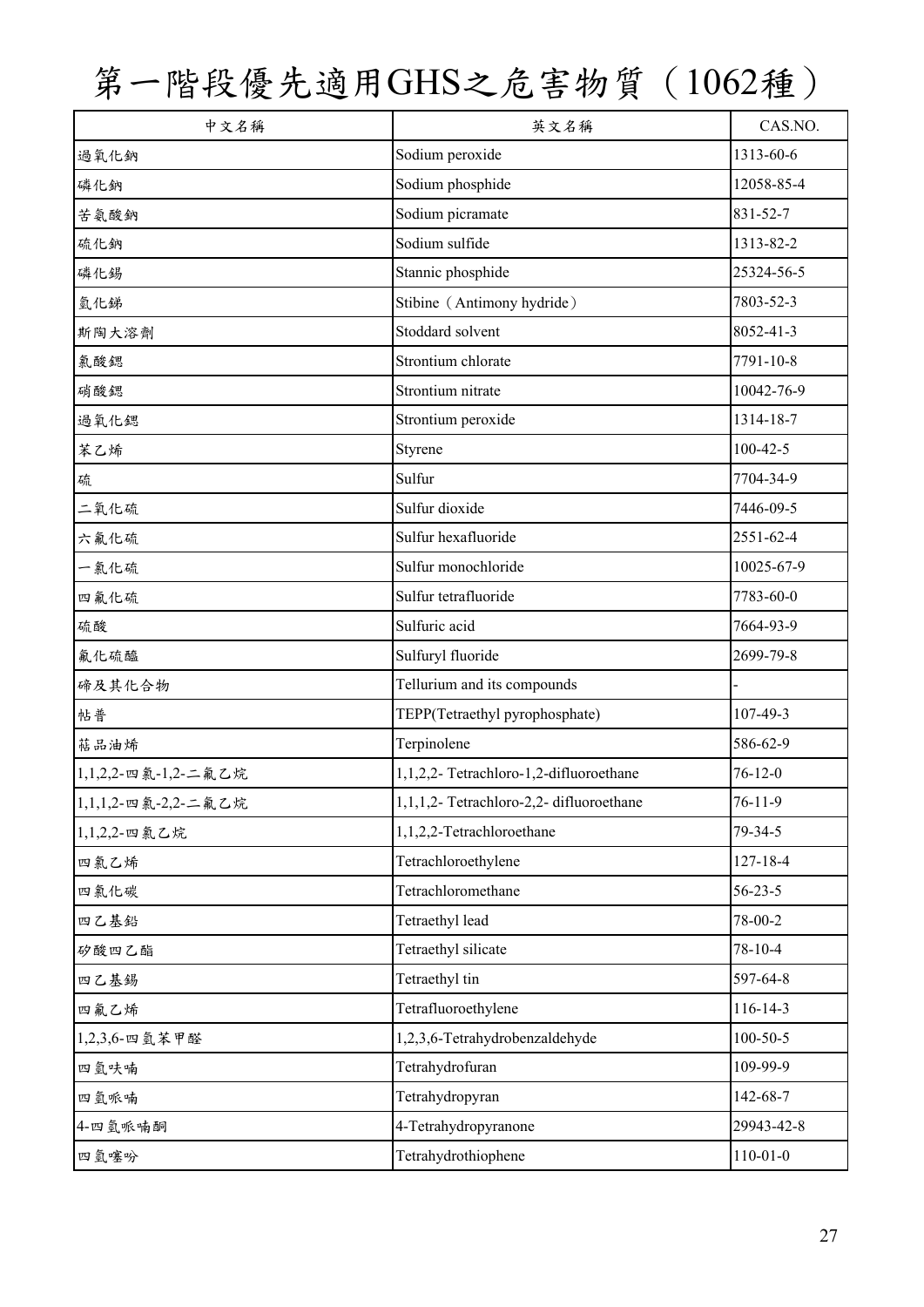| 中文名稱                  | 英文名稱                                  | CAS.NO.        |
|-----------------------|---------------------------------------|----------------|
| 肆(二乙胺基)鈦              | Tetrakis(diethylamino) titanium       | 4419-47-0      |
| 肆(二甲胺基)鈦              | Tetrakis(dimethylamino) titanium      | 3275-24-9      |
| 四甲氧基矽烷                | Tetramethoxysilane                    | 681-84-5       |
| 1,1,3,3,-四甲氧丙烷        | 1,1,3,3-Tetramethoxypropane           | $102 - 52 - 3$ |
| 四甲基鉛                  | Tetramethyl lead                      | $75 - 74 - 1$  |
| N,N,N',N'-四甲基-1,3-丁二胺 | N,N,N,N-Tetramethyl-1,3-butanediamine | 97-84-7        |
| 1,1,3,3-四甲基胍          | 1,1,3,3-Tetramethylguanidine          | 80-70-6        |
| 四甲基錫                  | Tetramethyltin                        | 594-27-4       |
| 四硝甲烷                  | Tetranitromethane                     | 509-14-8       |
| 四乙烯基矽烷                | Tetravinylsilane                      | 1112-55-6      |
| 氯酸鉈                   | Thallium chlorate                     | 13453-30-0     |
| 硝酸鉈(I)                | Thallium(I) nitrate                   | 10102-45-1     |
| 三級已基二甲基氯矽烷            | Thexyldimethylchlorosilane            | 67373-56-2     |
| 硫醋酸                   | Thioacetic acid                       | 507-09-5       |
| 大茴香硫醚                 | Thioanisole                           | 100-68-5       |
| 乙硫醇酸                  | Thioglycolic acid                     | $68 - 11 - 1$  |
| 氯化亞硫醯                 | Thionyl chloride                      | 7719-09-7      |
| 噻吩                    | Thiophene                             | $110-02-1$     |
| 硫代三級戊酸                | Thiopivalic acid                      | 55561-02-9     |
| 得恩地                   | Thiram                                | 137-26-8       |
| 錫及錫化合物                | Tin and its inorganic compounds       |                |
| 鈦 (IV) 異丙醇鹽           | Titanium(IV) isopropoxide             | 546-68-9       |
| 鈦粉末                   | Titanium powder                       | 7440-32-6      |
| 鄰-二甲基聯苯胺及其鹽類          | o-Tolidine and its salts              | 119-93-7       |
| 甲苯                    | Toluene                               | 108-88-3       |
| 2,4-二異氰酸甲苯            | Toluene 2,4-diisocyanate              | 584-84-9       |
| 對-甲苯胺                 | p-Toluidine                           | $106 - 49 - 0$ |
| 間-甲苯胺                 | m-Toluidine                           | $108 - 44 - 1$ |
| 鄰-甲苯胺                 | o-Toluidine                           | 95-53-4        |
| 毒殺芬                   | Toxaphene                             | 8001-35-2      |
| 三烯丙胺                  | Triallylamine                         | $102 - 70 - 5$ |
| 1,1,2-三氯-1,2,2-三氟乙烷   | 1,1,2-Trichloro-1,2,2-trifluoroethane | $76 - 13 - 1$  |
| 三氯乙酸                  | Trichloroacetic acid (TCA)            | 76-03-9        |
| 1,2,4-三氯苯             | 1,2,4-Trichlorobenzene                | $120 - 82 - 1$ |
| 1,1,1 三氯乙烷            | 1,1,1-Trichloroethane                 | $71 - 55 - 6$  |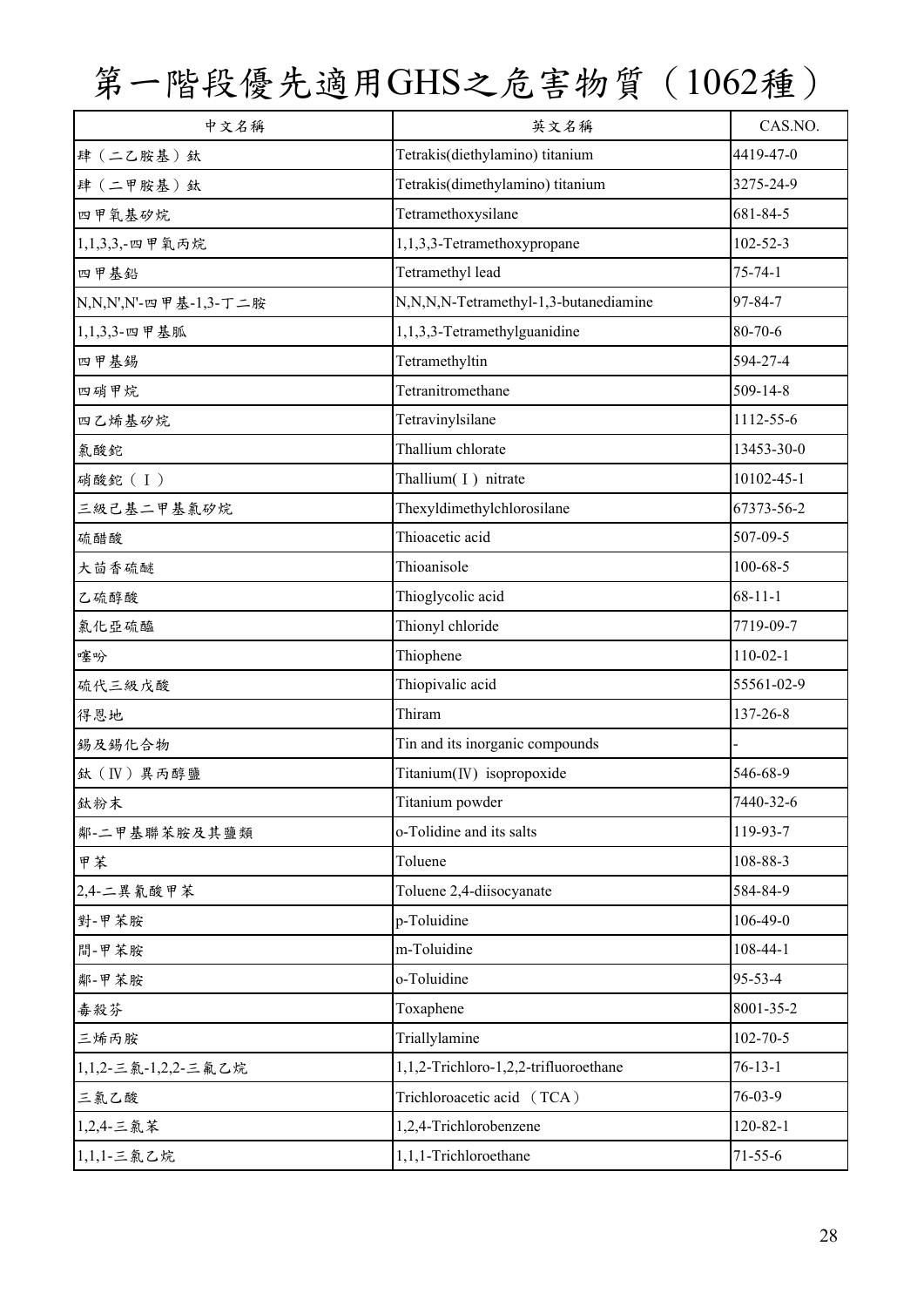| 中文名稱              | 英文名稱                                     | CAS.NO.        |
|-------------------|------------------------------------------|----------------|
| 1,1,2-三氯乙烷        | 1,1,2-Trichloroethane                    | 79-00-5        |
| 三氯乙烯              | Trichloroethylene                        | 79-01-6        |
| 三氯甲烷              | Trichloromethane                         | $67 - 66 - 3$  |
| 三氯矽烷              | Trichlorosilane                          | 10025-78-2     |
| 三乙氧基乙基矽烷          | Triethoxyethylsilane                     | 78-07-9        |
| 三乙氧基氟矽烷           | Triethoxyfluorosilane                    | 358-60-1       |
| 三乙氧基異丁基矽烷         | Triethoxyisobutylsilane                  | 17980-47-1     |
| 三乙氧基矽烷            | Triethoxysilane                          | 998-30-1       |
| 硼酸三乙酯             | Triethyl borate                          | 150-46-9       |
| 亞磷酸三乙酯            | Triethyl phosphite                       | $122 - 52 - 1$ |
| 三乙胺               | Triethylamine                            | 121-44-8       |
| 1,1,1, 三氟-2,4-戊二酮 | 1,1,1-Trifluoro-2,4-pentanedione         | 367-57-7       |
| 三氟溴甲烷             | Trifluorobromomethane                    | $75 - 63 - 8$  |
| 三氟氯乙烯             | Trifluorochloroethylene                  | 79-38-9        |
| 2,2,2-三氟乙醇        | 2,2,2-Trifluoroethanol                   | $75 - 89 - 8$  |
| 三氟亞硝基甲烷           | Trifluoronitrosomethane                  | 334-99-6       |
| 2,4,4-三甲基-1-戊烯    | 2,4,4-Trimethyl-1-pentene                | $107 - 39 - 1$ |
| 2,5,6-三甲基-2-環己烯酮  | 2,5,6-Trimethyl-2-cyclohexenone          | 20030-30-2     |
| 三甲基-2-噻吩基矽烷       | Trimethyl-2-thienylsilane                | 18245-28-8     |
| 三甲基乙醯氯            | Trimethylacetyl chloride                 | 3282-30-2      |
| 三甲基鋁              | Trimethylaluminium                       | $75 - 24 - 1$  |
| 三甲胺               | Trimethylamine                           | $75 - 50 - 3$  |
| 1,3,5-三甲基苯        | 1,3,5-Trimethylbenzene                   | 108-67-8       |
| 三甲苯               | Trimethylbenzene                         | 25551-13-7     |
| 1,2,3-三甲基苯        | 1,2,3-Trimethylbenzene                   | 526-73-8       |
| 1,2,4-三甲基苯        | 1,2,4-Trimethylbenzene                   | $95 - 63 - 6$  |
| 硼酸三甲酯             | Trimethylborate                          | 121-43-7       |
| 三甲溴矽烷             | Trimethylbromosilane                     | 2857-97-8      |
| 三甲基氯矽烷            | Trimethylchlorosilane                    | 75-77-4        |
| 2,2,4-三甲基己烷       | 2,2,4-Trimethylhexane                    | 16747-26-5     |
| 2,4,5-三甲基啰唑       | 2,4,5-Trimethyloxazole                   | 20662-84-4     |
| 亞磷酸三甲酯            | Trimethylphosphite                       | 121-45-9       |
| 氯代乙酸三甲基矽酯         | Trimethylsilyl chloroacetate             | 18293-71-5     |
| 三氟甲磺酸三甲基矽酯        | Trimethylsilyl trifluoromethanesulfonate | 27607-77-8     |
| 2-(三甲基矽)乙醇        | 2-(Trimethylsilyl)ethanol                | 2916-68-9      |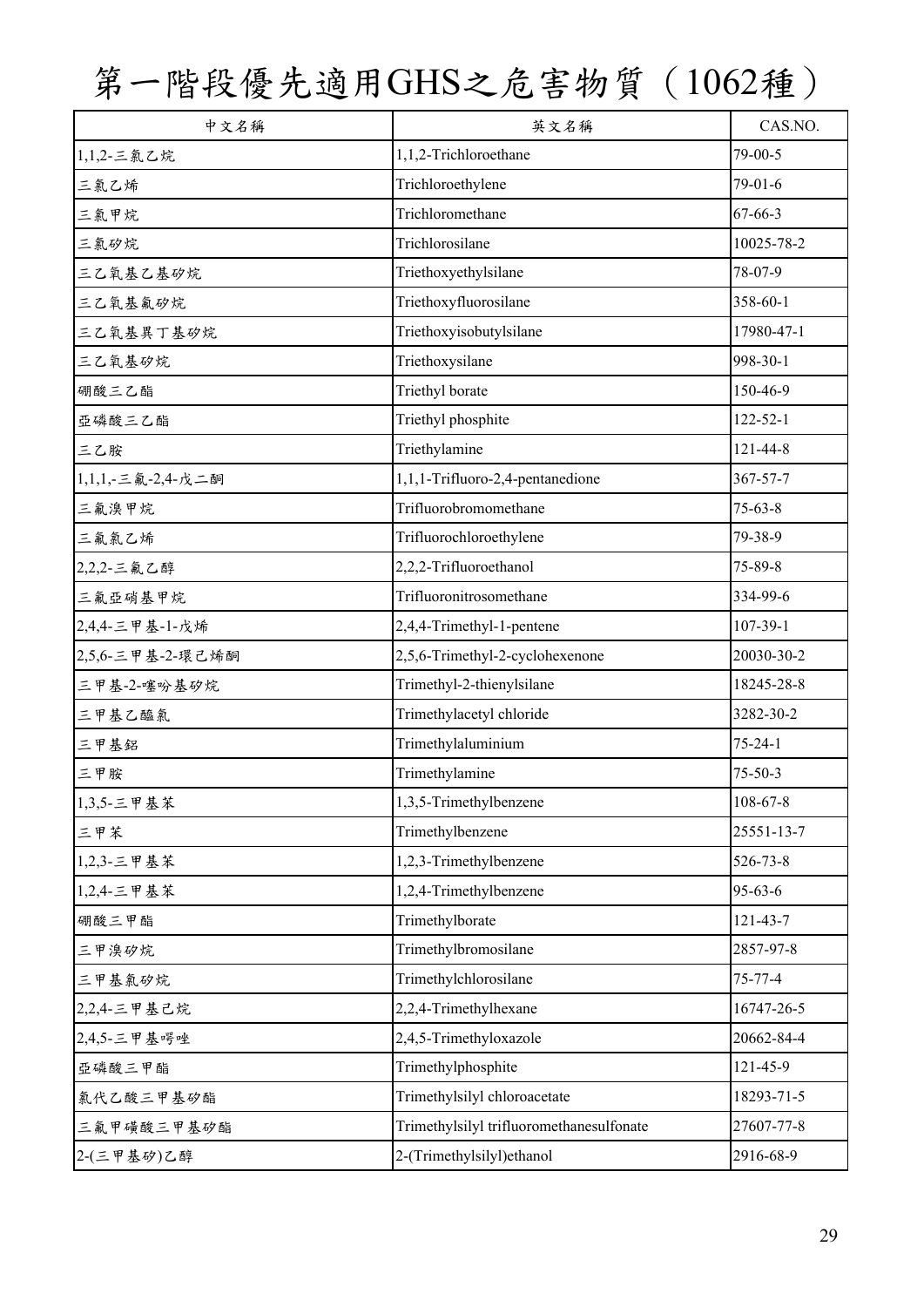| 中文名稱              | 英文名稱                            | CAS.NO.        |
|-------------------|---------------------------------|----------------|
| 三甲基矽乙炔            | Trimethylsilylacetylene         | 1066-54-2      |
| 三硝基苯              | Trinitrobenzene                 | 99-35-4        |
| 三硝基苯甲酸            | Trinitrobenzoic acid            | 129-66-8       |
| $2,4,6$ - 三硝基酚    | 2,4,6-Trinitrophenol            | 88-89-1        |
| 硝甲銨基三硝基苯          | Trinitrophenylmethyl nitramine  | 479-45-8       |
| 2,4,6-三硝基甲苯       | 2,4,6-Trinitrotoluene (TNT)     | 118-96-7       |
| 三丙胺               | Tripropylamine                  | 102-69-2       |
| 參(二甲胺基)甲烷         | Tris(dimethylamino)methane      | 5762-56-1      |
| 松節油               | Turpentine                      | 8006-64-2      |
| 十一烷               | Undecane                        | 1120-21-4      |
| 硝酸脲               | Urea nitrate                    | $124 - 47 - 0$ |
| 過氧化脲              | Urea peroxide                   | 124-43-6       |
| 戊醛                | n-Valeraldehyde                 | $110-62-3$     |
| 戊醯氯               | Valeryl chloride                | 638-29-9       |
| 五氧化二釩             | Vanadium pentaoxide             | 1314-62-1      |
| 乙烯基-2-氯乙基醚        | Vinyl 2-chloroethyl ether       | 110-75-8       |
| 醋酸乙烯酯             | Vinyl acetate                   | 108-05-4       |
| 溴乙烯               | Vinyl bromide                   | 593-60-2       |
| 丁酸乙烯酯             | Vinyl butyrate                  | 123-20-6       |
| 氯乙烯               | Vinyl chloride                  | $75-01-4$      |
| 巴豆酸乙烯酯            | Vinyl crotonate                 | 14861-06-4     |
| 乙烯基乙基醚            | Vinyl ethyl ether               | 109-92-2       |
| 氟乙烯               | Vinyl fluoride                  | $75 - 02 - 5$  |
| 乙烯基異丁基醚           | Vinyl isobutyl ether            | $109 - 53 - 5$ |
| 乙烯基甲基醚            | Vinyl methyl ether              | $107 - 25 - 5$ |
| 丙酸乙烯酯             | Vinyl propionate                | 105-38-4       |
| 乙烯基甲苯             | Vinyl toluene                   | 25013-15-4     |
| 乙烯基三氯矽烷           | Vinyl trichlorosilane           | 75-94-5        |
| 4-乙烯基環己烯          | 4-Vinylcyclohexene              | $100 - 40 - 3$ |
| 乙烯基環辛烷            | Vinylcyclooctane                | 19780-51-9     |
| 2-乙烯基吡啶           | 2-Vinylpyridine                 | $100 - 69 - 6$ |
| 殺鼠靈               | Warfarin                        | $81 - 81 - 2$  |
| 對-二甲苯             | p-Xylene                        | $106 - 42 - 3$ |
| 二甲苯(含鄰-,間-,對-異構物) | $Xylenes$ (o-, m-, p-, isomers) | 1330-20-7      |
| 二甲苯胺              | Xylidine                        | 1300-73-8      |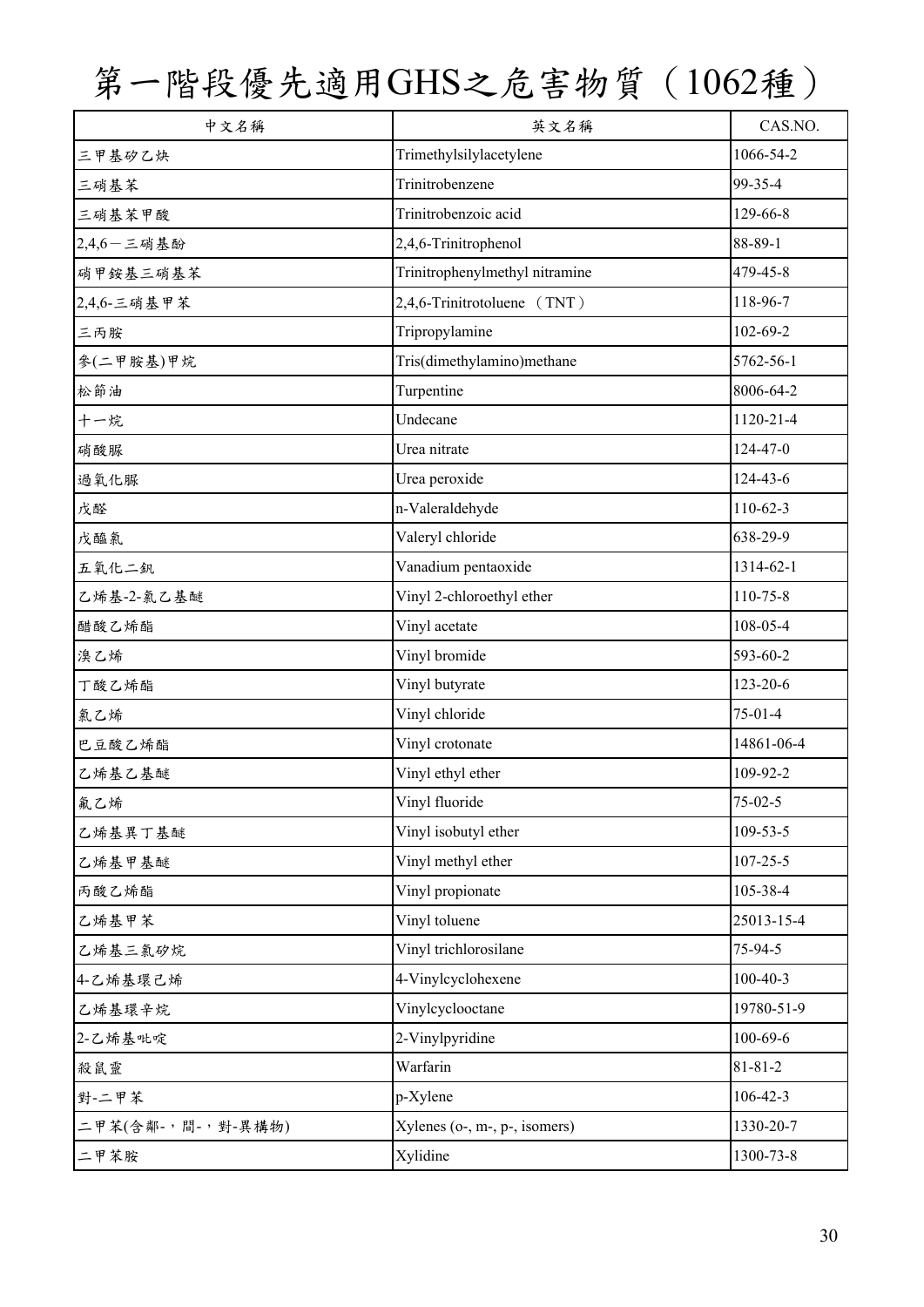| 中文名稱                           | 英文名稱                    | CAS.NO.    |
|--------------------------------|-------------------------|------------|
| 黄磷火柴                           | Yellow phosphorus match |            |
| 氯酸鋅                            | Zinc chlorate           | 10361-95-2 |
| 硝酸鋅                            | Zinc nitrate            | 7779-88-6  |
| 過氧化鋅                           | Zinc peroxide           | 1314-22-3  |
| 磷化鋅                            | Zinc phosphide          | 1314-84-7  |
| 鋅粉                             | Zinc powder             | 7440-66-6  |
| 鋯                              | Zirconium               | 7440-67-7  |
| 碳化鋯                            | Zirconium carbide       | 12070-14-3 |
| 氫化鋯                            | Zirconium hydride       | 7704-99-6  |
| 硝酸鋯                            | Zirconium nitrate       | 13746-89-9 |
| 苦胺酸鋯                           | Zirconium picramate     | 63868-82-6 |
| 含苯膠糊(含苯重量佔該膠糊之溶劑(含稀釋劑)超過百分之五者) |                         |            |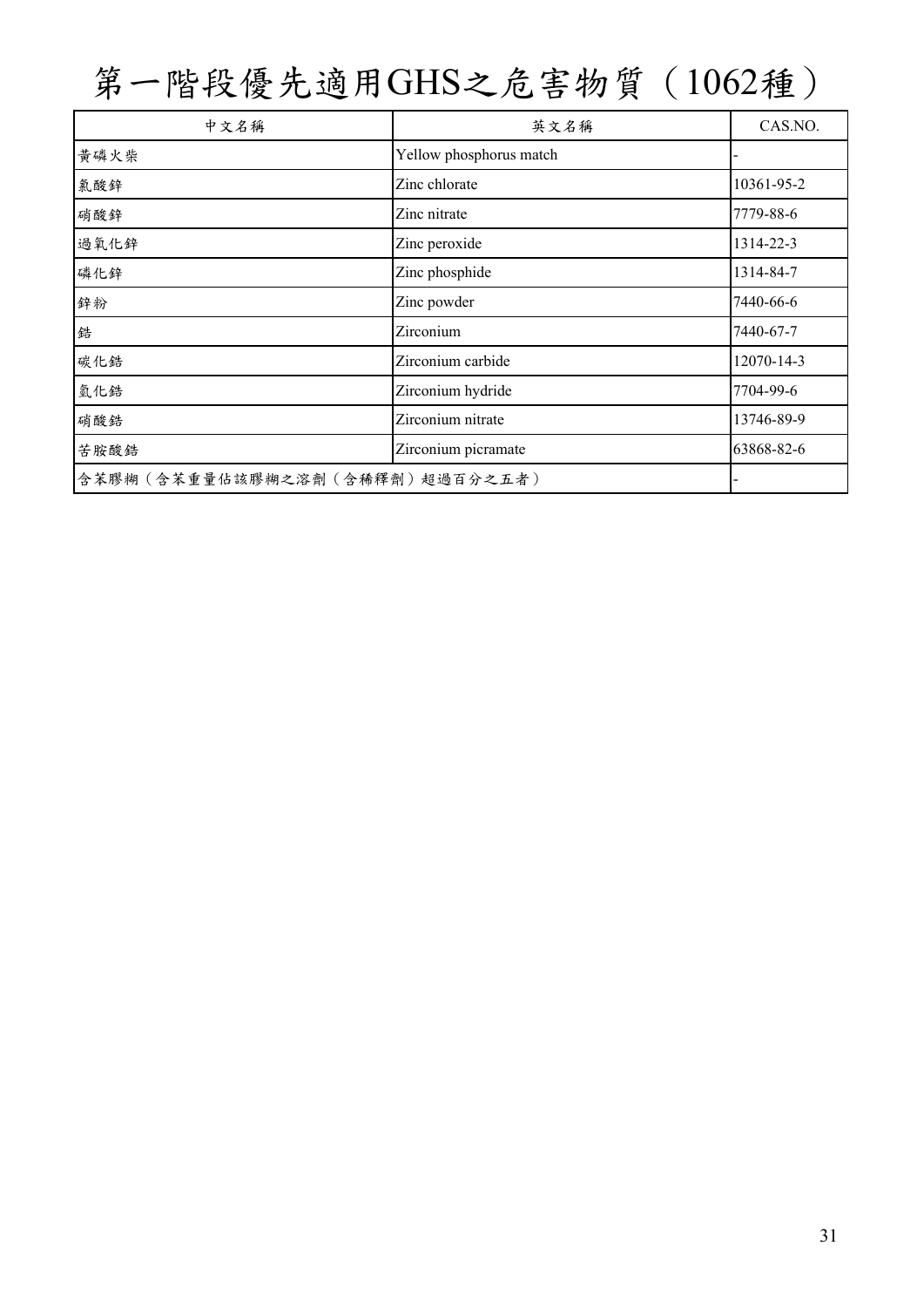第二階段公告適用之 1,089 種危害物質名單

| 英文名稱                                      | 中文名稱            | CAS No.        |
|-------------------------------------------|-----------------|----------------|
| Abamectin                                 | 阿巴美丁            | 71751-41-2     |
| Acetamide                                 | 乙醯胺             | $60 - 35 - 5$  |
| p-Acetamidophenol                         | 對乙醯胺基苯酚         | 103-90-2       |
| Acetoacetic-p-phenetidide                 | 對乙氧基-N-乙醯乙醯苯胺   | 122-82-7       |
| p-Acetoaminoaniline                       | 對胺基乙醯苯胺         | $122 - 80 - 5$ |
| Acetyl bromide                            | 乙醯溴             | 506-96-7       |
| Acetyl thiourea                           | 乙醯硫脲            | 591-08-2       |
| 2-Acrylamido-2-methylpropanesulfonic acid | 2-丙烯醯胺-2-甲基丙磺酸  | 15214-89-8     |
| Acrylic acid, N,N-diethylaminoethyl ester | 丙烯酸 N,N-二乙基胺基乙酯 | 2426-54-2      |
| Acrylyl chloride                          | 丙烯醯氯            | 814-68-6       |
| Actidione                                 | 放線菌酮            | 66-81-9        |
| Adiponitrile                              | 己二腈             | $111 - 69 - 3$ |
| Aflatoxin                                 | 黄麴毒素            | 1162-65-8      |
| Alachlor                                  | 甲草胺             | 15972-60-8     |
| Alkyl Aryl Sodium Sulfonate               | 烷基芳基磺酸鈉         | 68037-49-0     |
| Allyl cyanide                             | 氰化烯丙基           | $109 - 75 - 1$ |
| Allyl disulfide                           | 二硫化烯丙基          | 2179-57-9      |
| Allyl sulfide                             | 二烯丙基硫醚          | 592-88-1       |
| Allyltrimethylsilane                      | 烯丙基三甲基矽烷        | $762 - 72 - 1$ |
| Aluminium bromide, anhydrous              | 無水溴化鋁           | 7727-15-3      |
| Aluminum phosphate                        | 磷酸鋁             | 7784-30-7      |
| Aluminum sodium fluoride                  | 氟鋁化鈉            | 15096-52-3     |
| Amines, coco alkyl                        | 椰油烷基胺           | 61788-46-3     |
| 3-Amino-1-2-4-triazole                    | 3-胺基-1,2,4-三氮唑  | $61 - 82 - 5$  |
| 2-Amino-1-naphthalenesulfonic acid        | 2-胺基-1-萘磺酸      | $81 - 16 - 3$  |
| 7-Amino-1-naphthol-3-sulfonic acid        | 7-胺基-1-萘酚-3-磺酸  | $90 - 51 - 7$  |
| 1-Amino-2-thiourea                        | 胺基硫脲            | 79-19-6        |
| 7-Amino-4-naphthol-2-sulfonic acid        | 7-胺基-4-萘酚-2-磺酸  | $87 - 02 - 5$  |
| 2-Amino-4-nitrotoluene                    | 2-胺基-4-硝基甲苯     | 99-55-8        |
| 2-Amino-5-nitrophenol                     | 2-胺基-5-硝基酚      | 121-88-0       |
| 2-Amino-5-nitrothiazole                   | 2-胺基-5-硝基噻唑     | $121 - 66 - 4$ |
| 2-Amino-6-methoxybenzothiazole            | 2-胺基-6-甲氧基苯并噻唑  | 1747-60-0      |
| 3-Amino-9-ethylcarbazole                  | 3-胺基-9-乙基咔唑     | 132-32-1       |
| 4-Aminoazobenzene                         | 4-胺基偶氮苯         | $60 - 09 - 3$  |
| Aminoazotoluene                           | 胺基偶氮甲苯          | $97 - 56 - 3$  |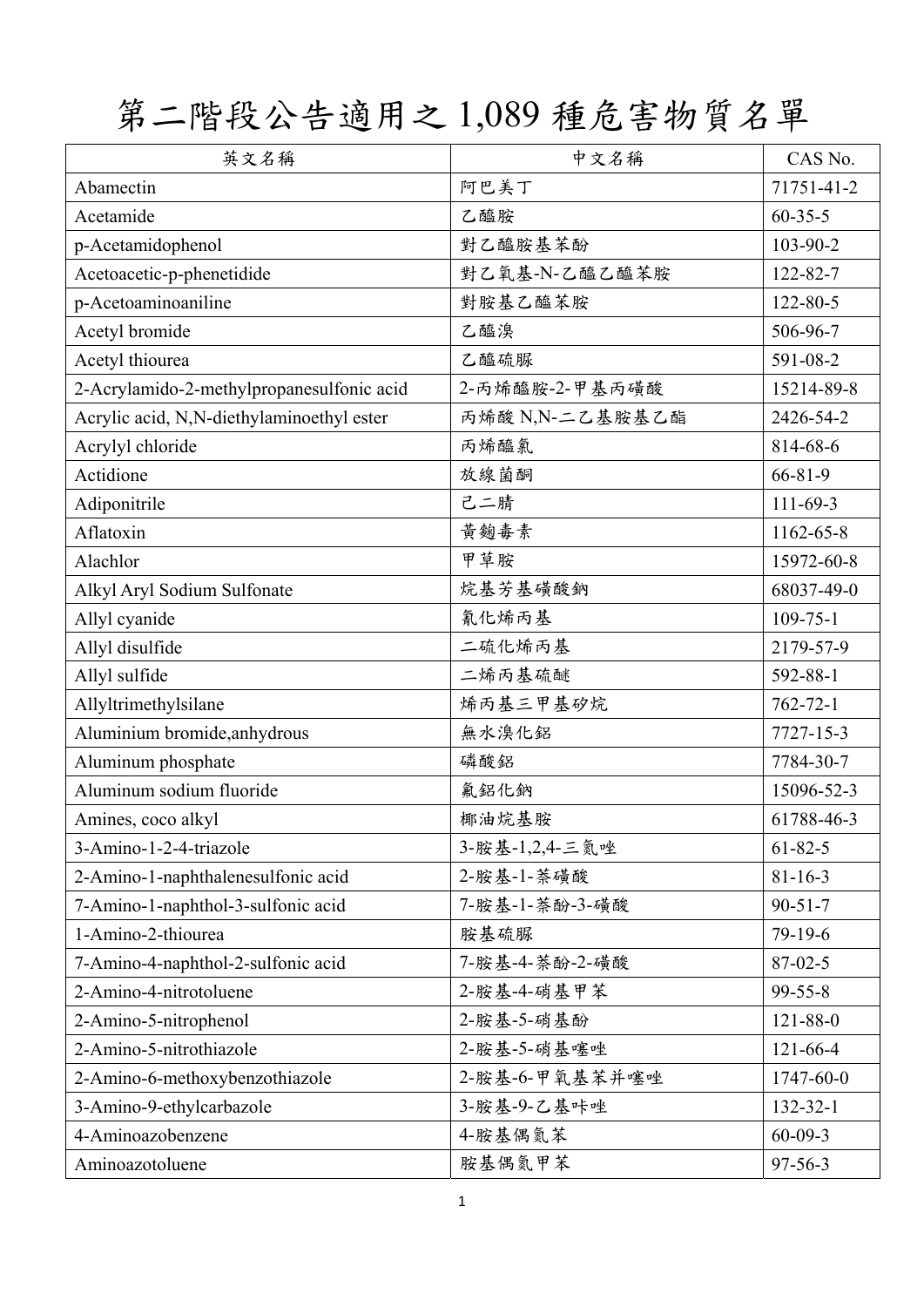| 2-Aminobenzene sulfonic acid                | 2-胺基苯磺酸             | $88-21-1$      |
|---------------------------------------------|---------------------|----------------|
| 2-Aminobenzenethiol                         | 2-胺基苯硫酚             | 137-07-5       |
| 4-Aminobenzonitrile                         | 4-胺基苯甲腈             | 873-74-5       |
| Aminodiphenylmethane                        | 二苯甲胺                | 91-00-9        |
| 2-Aminoethoxyethanol                        | 2-胺基乙氧基乙醇           | 929-06-6       |
| Aminoethyl ethanolamine                     | 胺乙基乙醇胺              | $111 - 41 - 1$ |
| 3-(2-Aminoethylamino)propyltrimethoxysilane | 3-(2-胺乙基)-胺丙基三甲氧基矽烷 | 1760-24-3      |
| N-Aminoethylpiperazine                      | N-胺乙基哌              | $140 - 31 - 8$ |
| p-Aminophenol                               | 對胺基酚                | $123 - 30 - 8$ |
| 3-Aminophenol                               | 3-胺基酚               | 591-27-5       |
| 2-Aminophenol                               | 2-胺基酚               | $95 - 55 - 6$  |
| 3-Aminopropane-1,2-diol                     | 3-胺基-1,2-丙二醇        | $616 - 30 - 8$ |
| Aminopropyldiethanolamine                   | 胺丙基二乙醇胺             | 4985-85-7      |
| N-Aminopropylmorphline                      | N-胺丙基【口末】啉          | $123 - 00 - 2$ |
| 4-Aminopyridine                             | 4-胺基吡啶              | $504 - 24 - 5$ |
| Aminotris(methylenephosphonic acid)         | 胺基参亞甲基膦酸            | 6419-19-8      |
| Amitraz                                     | 雙甲【月米】              | 33089-61-1     |
| Ammonium chloroplatinate                    | 氯鉑酸銨                | 16919-58-7     |
| Ammonium fluoroborate                       | 氟硼酸銨                | 13826-83-0     |
| Ammonium fluride                            | 氟化銨                 | 12125-01-8     |
| ammonium heptamolybdate                     | 七鉬酸銨                | 12027-67-7     |
| Ammonium hydrogen sulphate                  | 硫酸氫銨                | 7803-63-6      |
| Ammonium hydrogendifluoride                 | 二氟氫化銨               | 1341-49-7      |
| Ammonium molybdate                          | 鉬酸銨                 | 13106-76-8     |
| Ammonium motavanadate                       | 偏釩酸銨                | 7803-55-6      |
| Ammonium persulfate                         | 過硫酸銨                | 7727-54-0      |
| Ammonium sulphide                           | 硫化銨                 | 12135-76-1     |
| Ammonium tetraborate tetrahydrate           | 四硼酸銨四水合物            | 12228-87-4     |
| Amoxicillin                                 | 羥胺苄青黴素              | 26787-78-0     |
| Aniline hydrochloride                       | 苯胺鹽酸鹽               | $142 - 04 - 1$ |
| Anisoyl chloride                            | 大茴香醯氯               | $100 - 07 - 2$ |
| Antimony                                    | 銻                   | 7440-36-0      |
| Antimony pentachloride                      | 五氯化锑                | 7647-18-9      |
| Antimony potassium tartrate                 | 酒石酸氧銻鉀              | 28300-74-5     |
| Antimony trichloride                        | 三氯化锑                | 10025-91-9     |
| Antimony trioxide                           | 三氧化二锑               | 1309-64-4      |
| Arsenic                                     | 砷                   | 7440-38-2      |
| Arsenic acid                                | 砷酸                  | 7778-39-4      |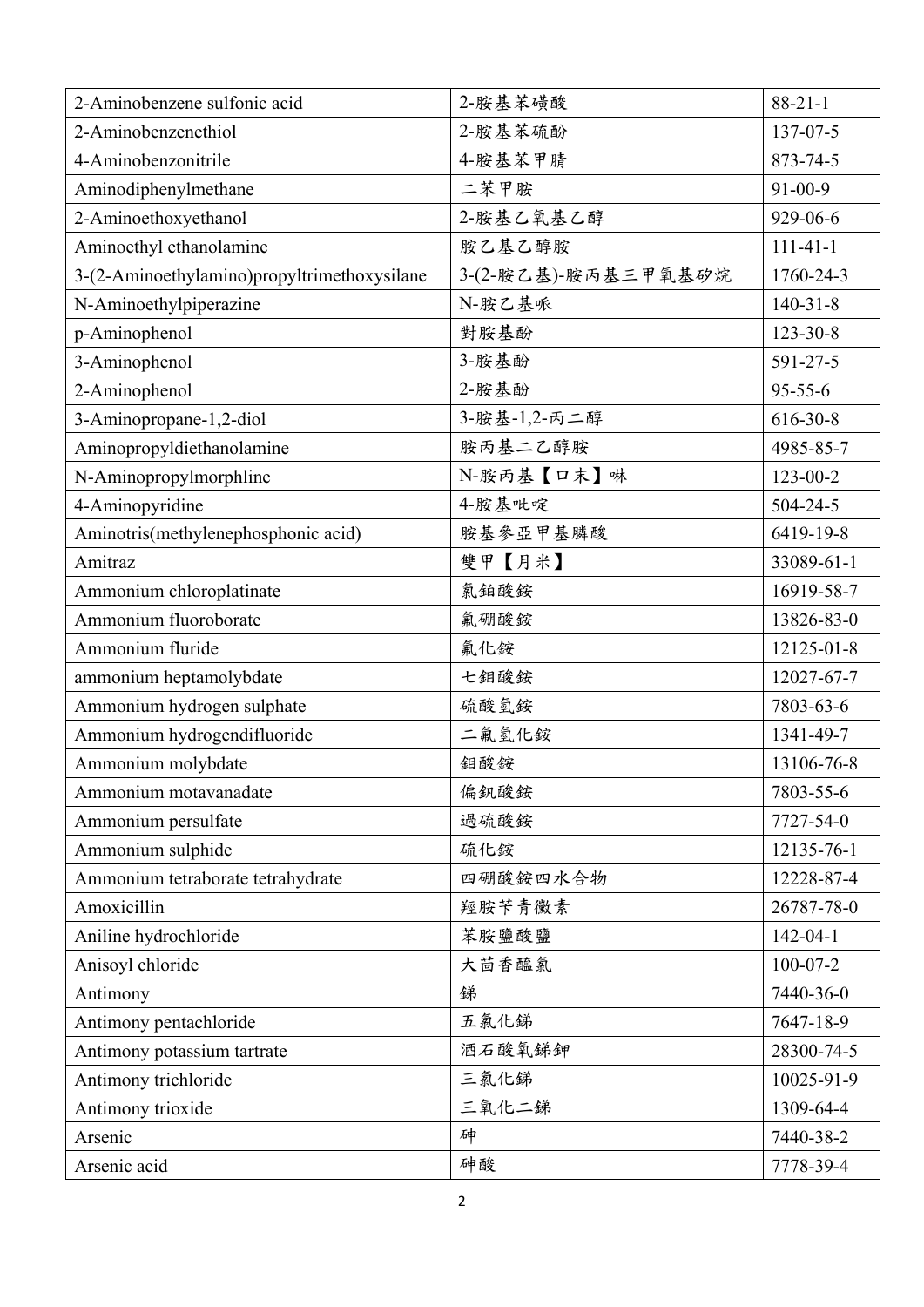| Arsenic pentoxide                                   | 五氧化二砷                  | 1303-28-2      |
|-----------------------------------------------------|------------------------|----------------|
| Arsenic trisulfide                                  | 三硫化二砷                  | 1303-33-9      |
| Attapulgite                                         | 阿塔凝膠                   | 12174-11-7     |
| Aurintricarboxylic acid                             | 金精三羧酸                  | 4431-00-9      |
| Azobenzene                                          | 偶氮苯                    | $103 - 33 - 3$ |
| 1,1'-Azobis(formamide)                              | 1,1'-偶氮雙甲醯胺            | $123 - 77 - 3$ |
| Azodiisobutyronitrile                               | 偶氮二異丁腈                 | $78-67-1$      |
| Barium chloride                                     | 氯化鋇                    | 10361-37-2     |
| Barium chromate                                     | 絡酸鋇                    | 10294-40-3     |
| Barium fluoride                                     | 氟化鋇                    | 7787-32-8      |
| Barium hydroxide                                    | 氫氧化鋇                   | 17194-00-2     |
| <b>Basic Red 2</b>                                  | 鹼性紅 2                  | $477 - 73 - 6$ |
| Basic Red 9                                         | 鹼性紅 9                  | 569-61-9       |
| Bendiocarb                                          | 免敵克                    | 22781-23-3     |
| Benfuracarb                                         | 丙硫克百威                  | 82560-54-1     |
| Benomyl                                             | 苯菌靈                    | 17804-35-2     |
| Benzal chloride                                     | 苯基二氯甲烷                 | 98-87-3        |
| Benzalkonium (C8-C16) chloride                      | 氯化 C8-C16 烷基二甲基苄基銨     | 8001-54-5      |
| Benzamide                                           | 苯甲醯胺                   | $55 - 21 - 0$  |
| 1,2-Benzanthracene                                  | 1,2-苯并蒽                | $56 - 55 - 3$  |
| 1,4-Benzenediamine, N,N-dimethyl-,                  | N,N-二甲基-1,4-苯二胺二鹽酸鹽    | 536-46-9       |
| dihydrochloride<br>1,4-Benzenedicarbonyl dichloride | 1,4-苯二甲醯二氯             | $100 - 20 - 9$ |
| Benzenesulfonic acid                                | 苯磺酸                    | $98 - 11 - 3$  |
| Benzenesulfonyl chloride                            | 苯磺醯氯                   | 98-09-9        |
| Benzethonium chloride                               | 苄索氯銨                   | $121 - 54 - 0$ |
| Benzidine-2,2'-disulfonic acid                      | 2,2'-聯苯胺二磺酸            | $117 - 61 - 3$ |
| 1,2-Benzisothiazole-3-one                           | 1,2-苯并異噻唑-3-酮          | 2634-33-5      |
| Benzo(k)fluoranthene                                | 苯并[k]螢蔥                | 207-08-9       |
| Benzonitrile                                        | 苯甲腈                    | $100 - 47 - 0$ |
| 3,4-Benzopyrene                                     | 3,4-苯并芘                | $50 - 32 - 8$  |
| 2-(2H-Benzotriazol-2-yl)-p-cresol                   | 2-(2H-苯并三唑-2-基)-4-甲基苯酚 | 2440-22-4      |
| Benzoyl chloride                                    | 苄醯氯                    | 98-88-4        |
| Benzyl bromide                                      | α-溴甲苯                  | $100-39-0$     |
| Benzyl chloroformate                                | 氯甲酸苄酯                  | $501 - 53 - 1$ |
| Benzyl mercaptan                                    | 苯硫醇                    | $100 - 53 - 8$ |
| Benzyldimethylstearylammonium chloride              | 氯化苄基二甲基十八烷基銨           | $122 - 19 - 0$ |
| Benzylidene acetone                                 | 亞苄丙酮                   | $122 - 57 - 6$ |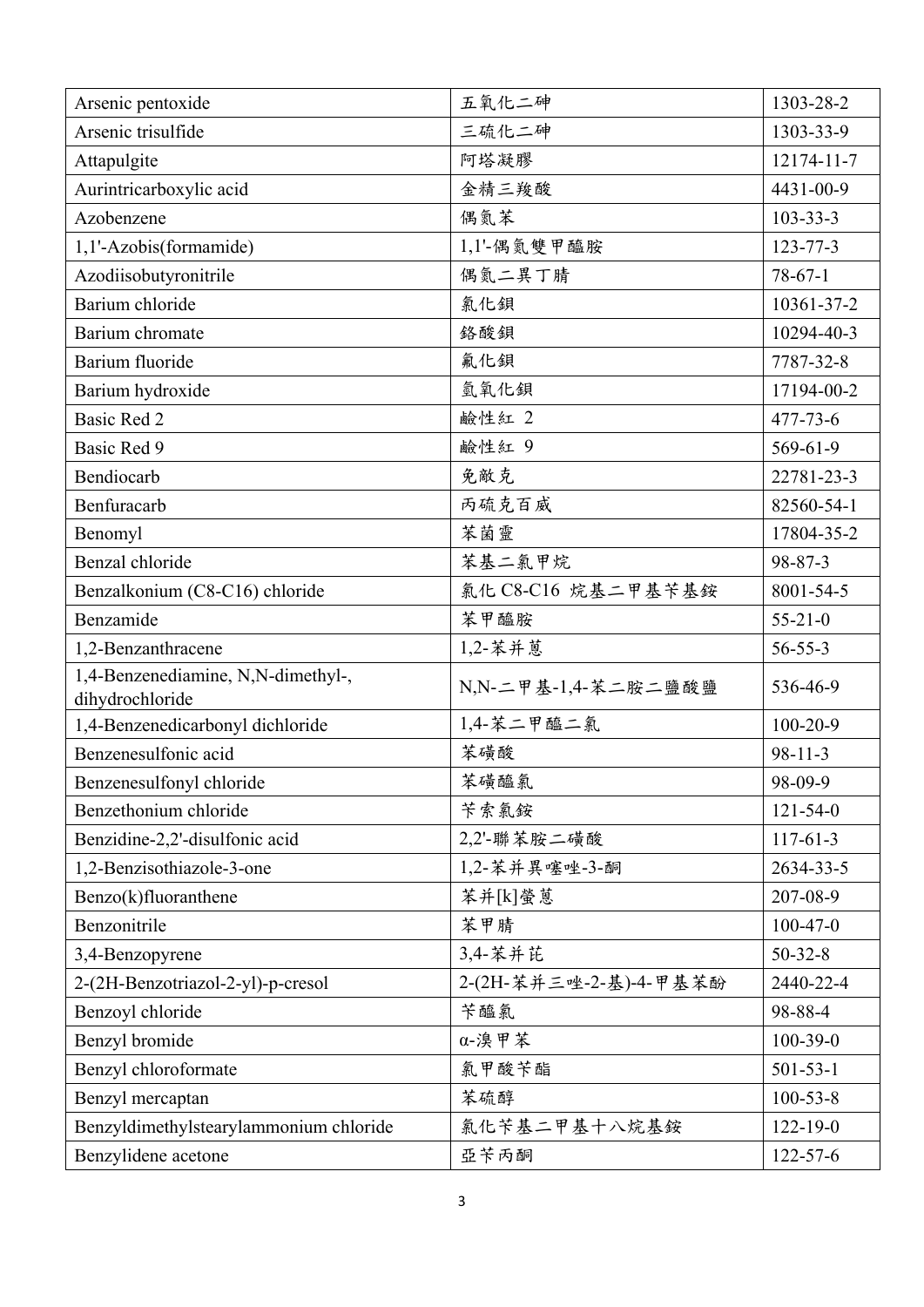| Benzyltrimethylammonium hydroxide                                    | 氫氧化苄基三甲基銨                       | $100 - 85 - 6$ |
|----------------------------------------------------------------------|---------------------------------|----------------|
| Benzyltriphenylphosphonium chloride                                  | 氯化苄基三苯基鳞                        | 1100-88-5      |
| Beryllium                                                            | 鈹                               | 7440-41-7      |
| Beryllium chloride                                                   | 氯化鈹                             | 7787-47-5      |
| Beryllium sulfate tetrahydrate                                       | 硫酸鈹四水合物                         | 7787-56-6      |
| $\text{Bis}(1,2,2,6,6\text{-pentamethyl-4-piperidinyl})$<br>sebacate | 雙(1,2,2,6,6-五甲基-4-哌啶基)癸二酸<br>酯  | 41556-26-7     |
| $bis(2,4\text{-dichlorobenzoyl})$ peroxide                           | 過氧化雙(2,4-二氯苯甲醯)                 | $133 - 14 - 2$ |
| 4-[Bis(2-chloroethyl)aminophenyl)]butyric acid                       | 4-[雙(2-氯乙基)胺基]苯基丁酸              | $305 - 03 - 3$ |
| Bis(2-dimethylaminoethyl) ether                                      | 雙(二甲胺基乙基)醚                      | 3033-62-3      |
| Bis(2-ethylhexyl) phthalate                                          | 鄰苯二甲酸雙(2-乙基己基)酯                 | $117 - 81 - 7$ |
| N,N-Bis(3-aminopropyl)methylamine                                    | N,N-雙(3-胺丙基)甲胺                  | 105-83-9       |
| 2,2-Bis(bromomethyl)-1,3-propanediol                                 | 2,2-雙(溴甲基)-1,3-丙二醇              | 3296-90-0      |
| Bis(cyclopentadienyl)magnesium                                       | 雙(環戊二烯)鎂                        | 1284-72-6      |
| 4,4'-Bis(diethylamino)benzophenone                                   | 4,4'-雙(N,N-二乙胺基)二苯基酮            | 90-93-7        |
| 4,4'-Bis(dimethylamino)benzophenone                                  | 4,4'-二(N,N-二甲胺基)二苯基酮            | 90-94-8        |
| 1,2-Bis(dimethylphosphino) ethane                                    | 1,2-雙(二甲基膦)乙烷                   | 23936-60-9     |
| 1,3-Bis(hydroxymethyl)-5,5-dimethylimidazolidi<br>ne-2,4-dione       | 1,3-雙(羥甲基)-5,5-二甲基咪唑-2,4-<br>二酮 | 6440-58-0      |
| 4,4'-Bis(maleimidophenyl)methane                                     | 4,4'-雙(順丁烯二醯亞胺苯基)甲烷             | 13676-54-5     |
| Bis(trimethoxysilylpropyl)amine                                      | 雙(3-三甲氧矽基丙基)胺                   | 82985-35-1     |
| Bis(trimethylsilyl) oxide                                            | 雙(三甲基矽基)氧化物                     | $107 - 46 - 0$ |
| N,O-Bis(trimethylsilyl)acetamide                                     | N,O-雙(三甲基矽基)乙醯胺                 | 10416-59-8     |
| Bis(trimethylsilyl)acetylene                                         | 雙(三甲矽基)乙炔                       | 14630-40-1     |
| Bis[3-(triethoxysilyl)propyl]amine                                   | 雙[3-(三乙氧基矽基)丙基]胺                | 13497-18-2     |
| <b>Bismuth</b> nitrate                                               | 硝酸铋                             | 10361-44-1     |
| <b>Bismuth</b> trichloride                                           | 三氯化铋                            | 7787-60-2      |
| Bisoctyldimethylammonium chloride                                    | 氯化雙辛基二甲基銨                       | 5538-94-3      |
| Bisphenol A                                                          | 雙酚 A                            | $80 - 05 - 7$  |
| Boric oxide                                                          | 氧化硼                             | 1303-86-2      |
| Boron calcium oxide                                                  | 硼鈣氧化物                           | 12007-56-6     |
| Boron trichloride                                                    | 三氯化硼                            | 10294-34-5     |
| Boron trifluoride etherate BF3O (C2H5)2                              | 三氟化硼合乙醚                         | $109 - 63 - 7$ |
| <b>Bromacil</b>                                                      | 除草定                             | 314-40-9       |
| 4-Bromo-1-butene                                                     | 4-溴-1-丁烯                        | 5162-44-7      |
| 3-Bromo-1-chloro-5,5-dimethylhydantoin                               | 3-溴-1-氯-5,5-二甲基海因               | 126-06-7       |
| 2-Bromo-1-phenylethanone                                             | 2-溴-1-苯基乙酮                      | $70 - 11 - 1$  |
| 2-Bromo-2-(bromomethyl)pentanedinitrile                              | 2-溴-2-(溴甲基)戊二腈                  | 35691-65-7     |
| 1-Bromo-2,2-dimethylpropane                                          | 1-溴-2,2-二甲基丙烷                   | $630 - 17 - 1$ |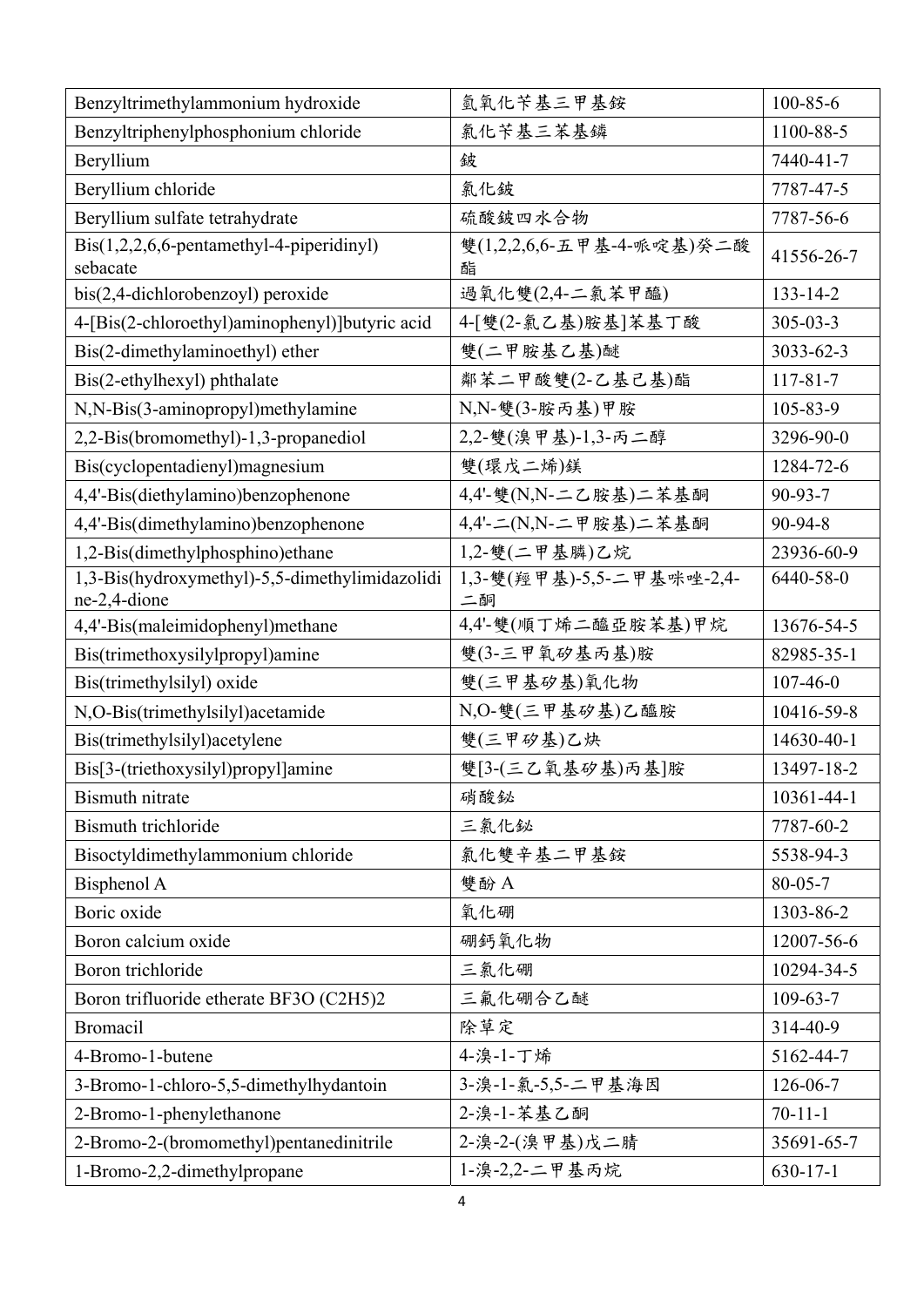| alpha-Bromo-2,5-difluorotoluene                      | α-溴-2,5-二氟甲苯         | 85117-99-3     |
|------------------------------------------------------|----------------------|----------------|
| 1-Bromo-2-chloroethane                               | 1-溴-2-氯乙烷            | $107 - 04 - 0$ |
| 2-Bromo-2-nitro-1,3-propanediol                      | 2-溴-2-硝基-1,3-丙二醇     | $52 - 51 - 7$  |
| 1-Bromo-3-chloro-5,5-dimethylhydantoin               | 1-溴-5-氯-5,5-二甲基海因    | 16079-88-2     |
| 1-Bromo-3-chloro-5,5-dimethylimidazolidine-2,        | 溴氯-5,5-二甲基咪唑啶-2,4-二酮 | 32718-18-6     |
| 4-dione                                              |                      |                |
| Bromoacetic acid                                     | 溴乙酸                  | 79-08-3        |
| Bromoacetyl bromide                                  | 溴乙醯溴                 | 598-21-0       |
| 4-Bromobenzyl bromide                                | 溴化 4-溴苄基             | 589-15-1       |
| 2-Bromoethanol                                       | 2-溴乙醇                | $540 - 51 - 2$ |
| 4-(Bromomethyl)phenylacetic Acid                     | 4-(溴甲基)苯乙酸           | 13737-36-5     |
| 4-Bromophenyl isocyanate                             | 4-溴苯基異氰酸酯            | 2493-02-9      |
| 2-Bromopyridine                                      | 2-溴吡啶                | 109-04-6       |
| N-Bromosuccinimide                                   | N-溴琥珀醯亞胺             | 128-08-5       |
| <b>Brucine</b>                                       | 馬錢子鹼                 | 357-57-3       |
| Bupirimate                                           | 布瑞莫                  | 41483-43-6     |
| 1,4-Butanediol diacrylate                            | 1,4-丁二醇二丙烯酸酯         | 1070-70-8      |
| 1,4-Butanediol diglycidyl ether                      | 1,4-丁二醇二缩水甘油醚        | 2425-79-8      |
| cis-2-Butene                                         | 順 2-丁烯               | $590 - 18 - 1$ |
| 1-tert-Butoxypropan-2-ol                             | 1-三級丁氧基-2-丙醇         | 57018-52-7     |
| Butyl acid phosphate                                 | 酸式磷酸丁酯               | 12788-93-1     |
| Butyl benzyl phthalate                               | 酞酸丁苄酯                | 85-68-7        |
| t-Butyl peroxy-2-ethylhexanoate                      | 過氧-2-乙基己酸三級丁酯        | 3006-82-4      |
| tert-Butyl peroxybenzoate                            | 過氧苯甲酸三級丁酯            | 614-45-9       |
| t-Butyl peroxyneodecanoate                           | 過氧新癸酸三級丁酯            | 26748-41-4     |
| Butylated hydroxyanisole                             | 丁基化羥苯基甲基醚            | 25013-16-5     |
| Butylated hydroxytoluene                             | 丁基羥基甲苯               | $128 - 37 - 0$ |
| p-tert-Butylbenzoic acid                             | 對三級丁基苯甲酸             | $98 - 73 - 7$  |
| 4-tert-Butylcatechol                                 | 4-三級丁基鄰苯二酚           | 98-29-3        |
| tert-Butyldimethylsilyl<br>trifluoromethanesulfonate | 三氟甲磺酸三級丁基二甲矽基酯       | 69739-34-0     |
| Butyllithium                                         | 丁基鋰                  | $109 - 72 - 8$ |
| sec-Butyllithium                                     | 二級丁基鋰                | 598-30-1       |
| 4-tert-Butylphenol                                   | 4-三級丁酚               | 98-54-4        |
| 2-t-Butylphenol                                      | 2-三級丁基苯酚             | $88 - 18 - 6$  |
| 1,4-Butynediol                                       | 1,4-丁炔二醇             | 110-65-6       |
| Butyric acid                                         | 丁酸                   | 107-92-6       |
| Butyric anhydride                                    | 丁酐                   | $106 - 31 - 0$ |
| C.I. basic violet 1                                  | 鹼性紫1                 | 8004-87-3      |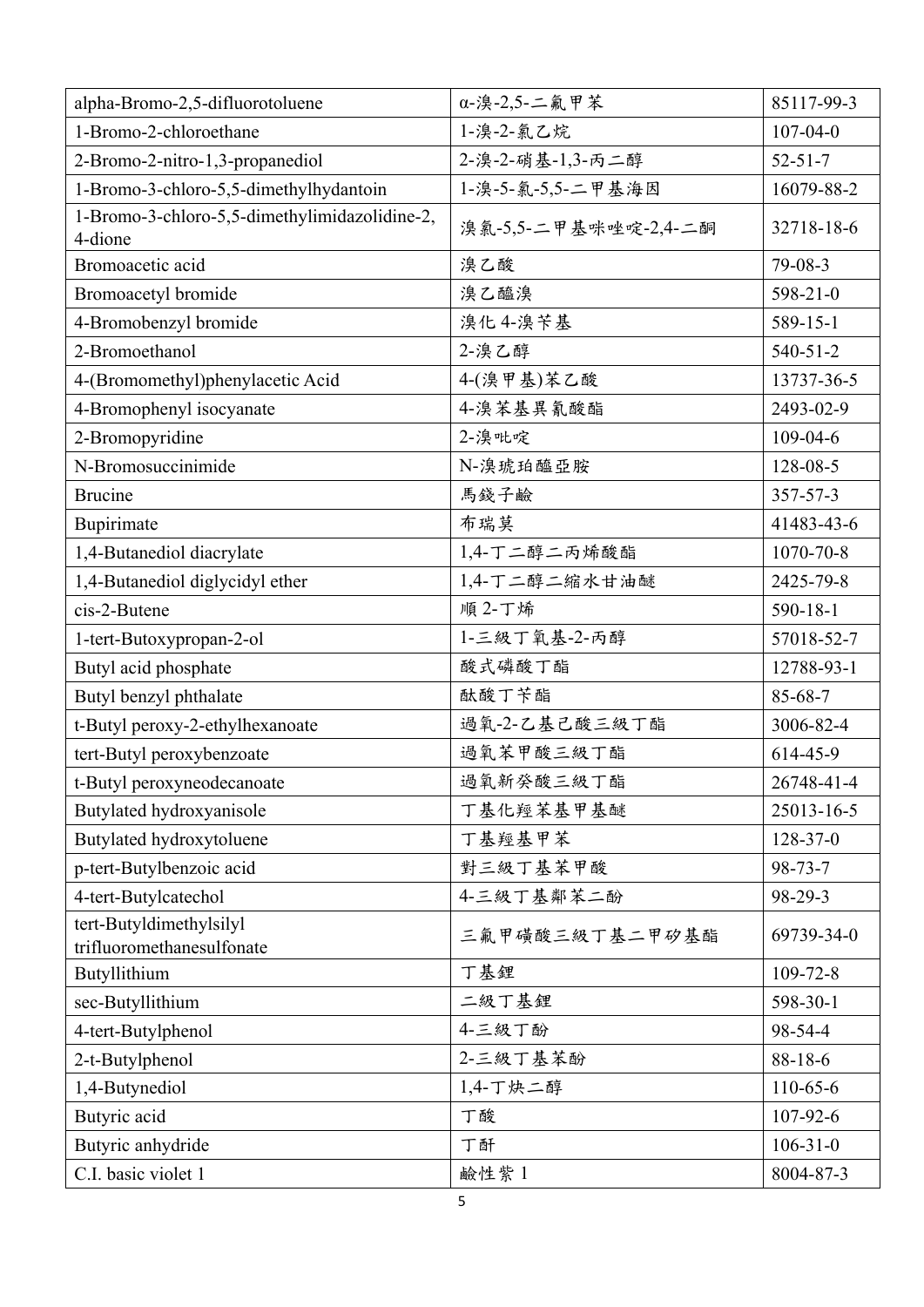| C.I. basic violet 3                      | 鹼性紫3           | 548-62-9        |
|------------------------------------------|----------------|-----------------|
| C.I. pigment blue 28                     | C.I. 顏料藍 28    | $1345 - 16 - 0$ |
| C.I. Pigment Red 104                     | C.I.顏料紅 104    | 12656-85-8      |
| C.I. Reactive black 5                    | 活性黑 5          | 17095-24-8      |
| C.I. Reactive Yellow 39                  | C.I.活性黄 39     | 70247-70-0      |
| C10-16-Alkylbenzenesulfonic acid         | C10-16-烷基苯磺酸   | 68584-22-5      |
| (C12-14)tert-Alkylamines                 | (C12-14)三級烷基胺  | 68955-53-3      |
| (C12-C14 Alkyl) glycidyl ether           | C12-14-烷基缩水甘油醚 | 68609-97-2      |
| Cacodylic acid                           | 二甲胂酸           | $75 - 60 - 5$   |
| Cadmium carbonate                        | 碳酸鎘            | 513-78-0        |
| Cadmium chloride                         | 氯化鎘            | 10108-64-2      |
| Cadmium sulfide                          | 硫化鎘            | 1306-23-6       |
| Caffeine                                 | 咖啡因            | 5743-12-4       |
| Calcium chromate                         | 絡酸鈣            | 13765-19-0      |
| Calcium fluoride                         | 氟化鈣            | 7789-75-5       |
| Calcium hydroxide                        | 氫氧化鈣           | 1305-62-0       |
| Calcium peroxide                         | 過氧化鈣           | 1305-79-9       |
| Caproic acid                             | 己酸             | $142 - 62 - 1$  |
| Caprolactam                              | 己內醯胺           | $105 - 60 - 2$  |
| Captan                                   | 卡丹             | 133-06-2        |
| Carbamazepine                            | 卡馬吖呼           | 298-46-4        |
| Carbendazim                              | 貝芬替            | 10605-21-7      |
| Carbenicillin disodium                   | 羧苄青黴素鈉         | 4800-94-6       |
| p-Carbethoxyphenol                       | 對乙氧羰酚          | 120-47-8        |
| Carbic anhydride                         | 卡比酸酐           | 129-64-6        |
| Carbon black                             | 碳黑             | 1333-86-4       |
| N,N'-Carbonyl diimidazole                | N,N'-羰基二咪唑     | $530 - 62 - 1$  |
| Carbosulfan                              | 好年冬            | 55285-14-8      |
| Cartap                                   | 克虫普            | 15263-52-2      |
| Cerium hydroxide                         | 氫氧化鈰           | 12014-56-1      |
| Cerium (III) nitrate hexahydrate         | 硝酸鈰(Ⅲ)六水合物     | 10294-41-4      |
| Cesium chloride                          | 氯化銫            | 7647-17-8       |
| Cetylpyridinium chloride                 | 氯化十六基砒啶        | $123 - 03 - 5$  |
| Cetyltrimethylammonium bromide           | 溴化十六烷基三甲基銨     | $57-09-0$       |
| Chloramine-t                             | 氯胺-T           | $127 - 65 - 1$  |
| Chloramphenicol                          | 氯黴素            | $56 - 75 - 7$   |
| Chlorendic Acid                          | 氯橋酸            | 115-28-6        |
| (2-Chlorethyl)trimethylammonium chloride | 氯化(2-氯乙基)三甲基銨  | 999-81-5        |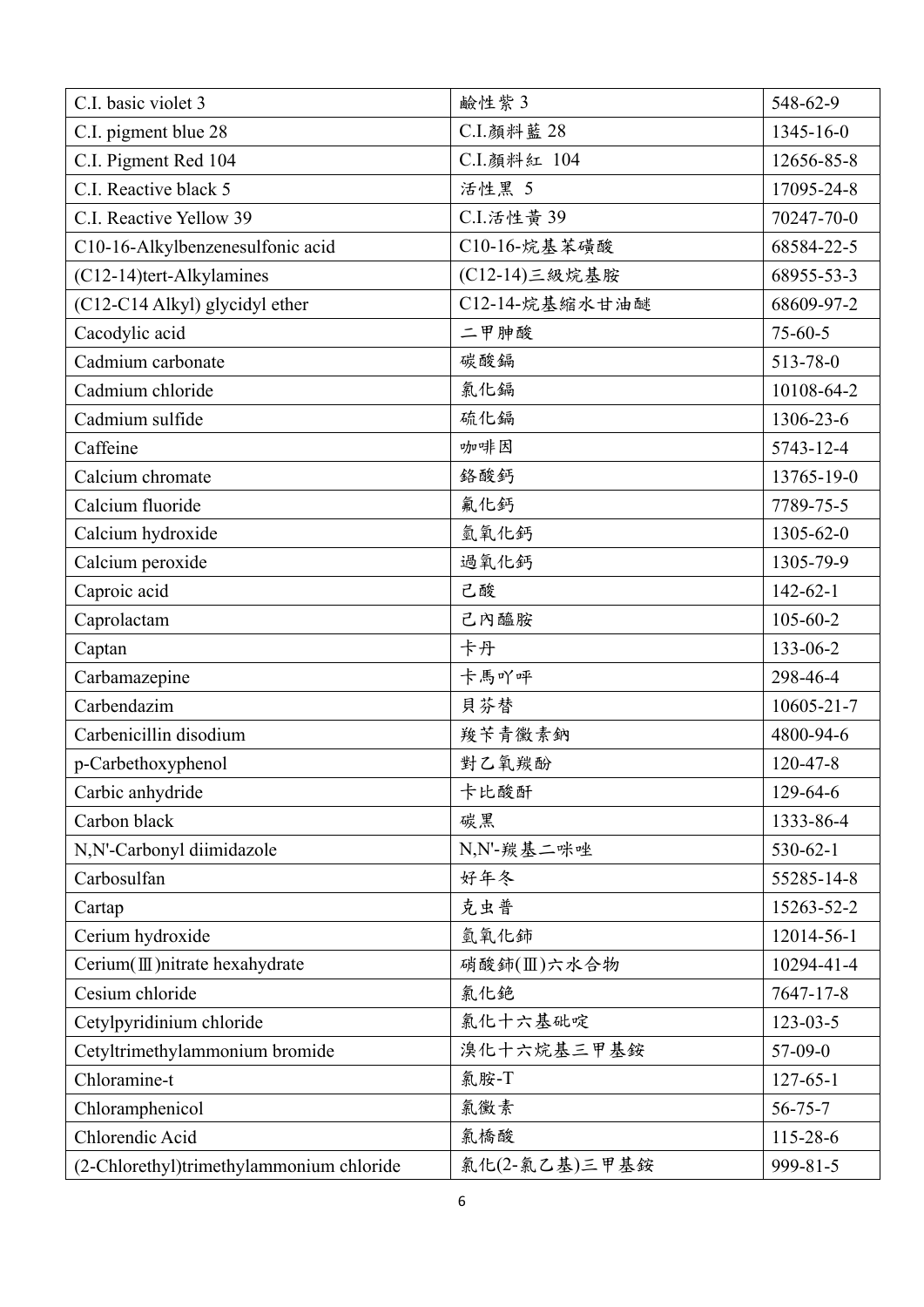| Chlorinated paraffin                   | 氯化石蠟                | 63449-39-8     |
|----------------------------------------|---------------------|----------------|
| 3-Chloro-1,2-propanediol               | 3-氯-1,2-丙二醇         | $96 - 24 - 2$  |
| 1-Chloro-2,4-dinitrobenzene            | 1-氯-2,4-二硝基苯        | $97 - 00 - 7$  |
| 1-Chloro-2-butene                      | 1-氯-2-丁烯            | 591-97-9       |
| 5-Chloro-2-methyl-4-isothiazolin-3-one | 5-氯-2-甲基-4-異噻唑啉-3-酮 | 26172-55-4     |
| 2-Chloroacetamide                      | 2-氯乙醯胺              | 79-07-2        |
| Chloroacetic acid                      | 氯乙酸                 | $79 - 11 - 8$  |
| m-Chloroaniline                        | 間氯苯胺                | 108-42-9       |
| p-Chloroaniline                        | 對氯苯胺                | $106 - 47 - 8$ |
| 2-Chloroaniline                        | 2-氯苯胺               | $95 - 51 - 2$  |
| 2-Chlorobenzaldehyde                   | 2-氯苯甲醛              | 89-98-5        |
| 2-Chlorobutane                         | 2-氯丁烷               | 78-86-4        |
| Chlorocresol                           | 氯甲酚                 | $59 - 50 - 7$  |
| Chlorocyclohexane                      | 氯環己烷                | $542 - 18 - 7$ |
| Chlorodibromomethane                   | 二溴氯甲烷               | 124-48-1       |
| 2-Chloroethanesolfonyl chloride        | 2-氯乙烷磺醯氯            | 1622-32-8      |
| 2-Chloroethylamine hydrochloride       | 2-氯乙胺鹽酸鹽            | 870-24-6       |
| 1-Chlorohexane                         | 1-氯己烷               | $544 - 10 - 5$ |
| Chloroiodoquin                         | 氯碘羥喹                | 130-26-7       |
| 2-Chloro-N,N-diethylacetamide          | N,N-二乙基-2-氯乙醯胺      | 2315-36-8      |
| p-Chloro-o-Toluidine                   | 對氯鄰甲苯胺              | 95-69-2        |
| o-Chlorophenol                         | 鄰氣苯酚                | $95 - 57 - 8$  |
| p-Chlorophenol                         | 對氯酚                 | 106-48-9       |
| 4-Chlorophenoxyacetic acid             | 4-氯苯氧基乙酸            | 122-88-3       |
| 4-Chlorophenyl isocyanate              | 異氰酸對氯苯基酯            | $104 - 12 - 1$ |
| Chloroplatinic acid                    | 氯鉑 $(IV)$ 酸         | 16941-12-1     |
| Chloroplatinic acid hydrate            | 氯鉑酸水合物              | 26023-84-7     |
| 3-Chloropropionic acid                 | 3-氯丙酸               | 107-94-8       |
| alpha-Chloro-p-xylene                  | α-氯-對二甲苯            | $104 - 82 - 5$ |
| 2-Chloropyridine                       | 2-氯吡啶               | 109-09-1       |
| N-Chlorosuccinimide                    | N-氯丁二醯亞胺            | 128-09-6       |
| Chlorosulfonyl isocyanate              | 氯磺醯異氰酸酯             | 1189-71-5      |
| Chlorosulphonic acid                   | 氯磺酸                 | 7790-94-5      |
| Chlorothalonil                         | 四氯間苯二甲腈             | 1897-45-6      |
| p-Chlorothiophenol                     | 對氯硫酚                | 106-54-7       |
| Chlorpyrifos                           | 陶斯松                 | 2921-88-2      |
| Choline hydroxide                      | 氫氧化膽鹼               | $123 - 41 - 1$ |
| Chromium carbonyl                      | [六]羰鉻               | 13007-92-6     |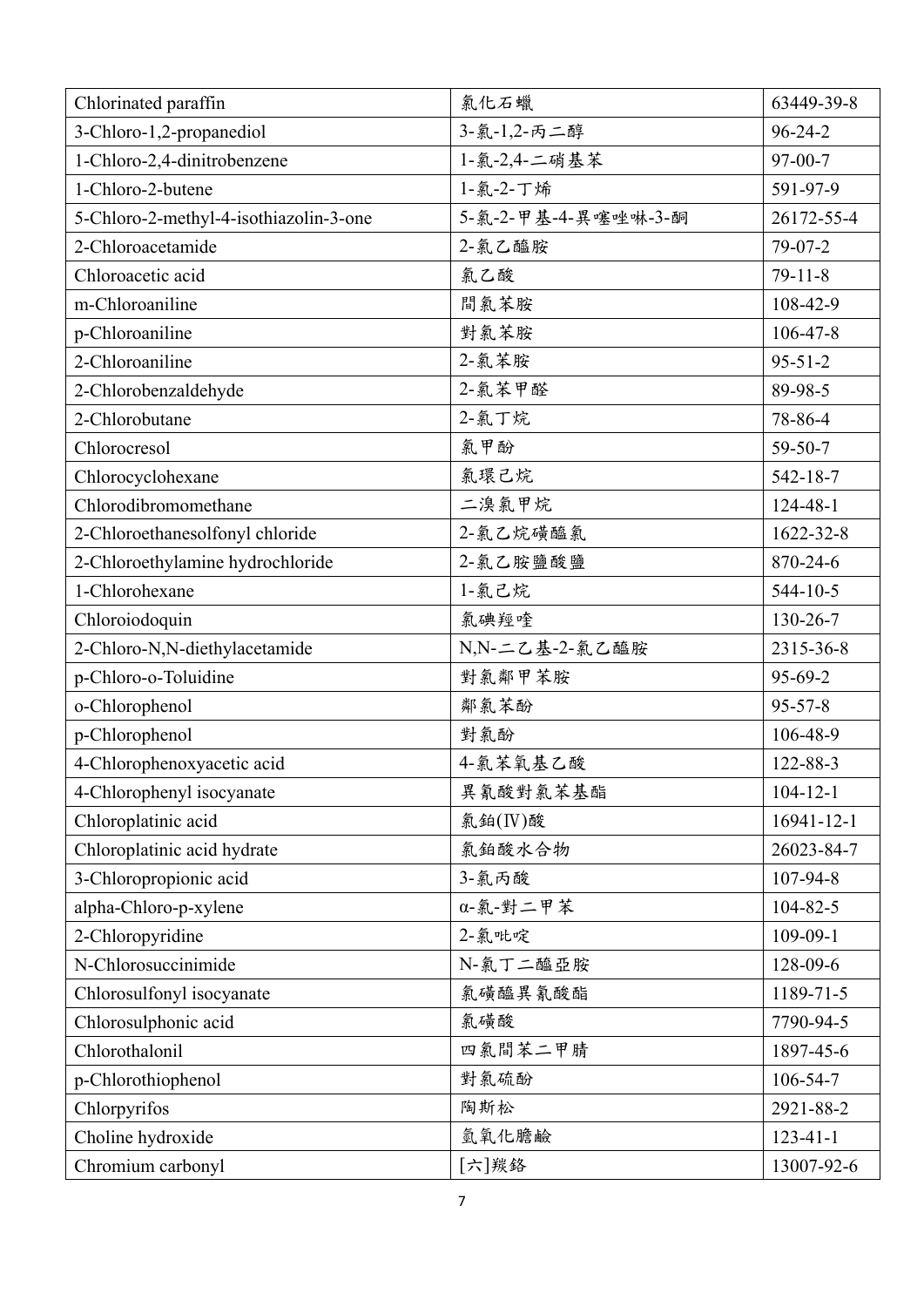| Chromium chromate                             | 絡酸絡          | 24613-89-6     |
|-----------------------------------------------|--------------|----------------|
| Chromium oxychloride                          | 氧氯化鉻         | 14977-61-8     |
| Chrysene-d12                                  | 【**快】-D12    | 1719-03-5      |
| Cimetidine                                    | 西咪替汀         | 51481-61-9     |
| Ciprofloxacin hydrochloride hydrate           | 鹽酸環丙沙星水合物    | 86393-32-0     |
| Cobalt                                        | 鉆            | 7440-48-4      |
| Cobalt acetate                                | 乙酸鈷          | $71 - 48 - 7$  |
| Cobalt bromide                                | 溴化鈷          | 7789-43-7      |
| Cobalt carbonyl                               | [八]羰基[二]鈷    | 10210-68-1     |
| Cobalt chloride                               | 氯化鈷          | 7646-79-9      |
| Cobalt nitrate hexahydrate                    | 硝酸鈷六水合物      | 10026-22-9     |
| Cobalt oxide                                  | 氧化鈷          | 1307-96-6      |
| Cobalt sulfate                                | 硫酸鈷          | 10124-43-3     |
| Cobalt $(\Pi)$ acetate tetrahydrate           | 乙酸鈷(Ⅱ)四水合物   | 6147-53-1      |
| Cobalt(II) carbonate                          | 碳酸鈷(II)      | 513-79-1       |
| Cobalt( $\mathbf{\Pi}$ ) chloride hexahydrate | 氯化鈷(Ⅱ)六水合物   | 7791-13-1      |
| Coconut oil acid diethanolamide               | 椰子油酸二乙醇醯胺    | 68603-42-9     |
| Copper acetate                                | 乙酸銅          | $142 - 71 - 2$ |
| Copper dibromide                              | 二溴化銅         | 7789-45-9      |
| Copper sulfate                                | 硫酸銅          | 7758-98-7      |
| Copper(I) chloride                            | 氯化銅(I)       | 7758-89-6      |
| Copper $(\Pi)$ chloride                       | 氯化銅(Ⅱ)       | 7447-39-4      |
| Copper(II) hydroxide                          | 氫氧化銅(II)     | 20427-59-2     |
| Copper(II) oxide                              | 氧化銅(Ⅱ)       | 1317-38-0      |
| Coumarin                                      | 香豆素          | $91 - 64 - 5$  |
| o-Cresol                                      | 鄰甲酚          | 95-48-7        |
| m-Cresol                                      | 間甲酚          | 108-39-4       |
| p-Cresol                                      | 對甲酚          | $106 - 44 - 5$ |
| Cresyl glycidyl ether                         | 甲苯基缩水甘油醚     | 26447-14-3     |
| Cumene hydroperoxide                          | 【**久】氫過氧化物   | $80 - 15 - 9$  |
| Cupferron                                     | 銅鐵靈          | 135-20-6       |
| Cyanamide                                     | 氰胺           | 420-04-2       |
| Cyanoacetic acid                              | 氰乙酸          | 372-09-8       |
| Cyanogen bromide                              | 氰溴           | 506-68-3       |
| 3-Cyanopyridine                               | 3-氰基吡啶       | 100-54-9       |
| Cyanuric chloride                             | 三聚氯化氰        | $108 - 77 - 0$ |
| 1,3-Cyclohexadiene                            | 1,3-環己二烯     | 592-57-4       |
| cis-1,2-Cyclohexanedicarboxylic anhydride     | 順 1,2-環己二甲酸酐 | 13149-00-3     |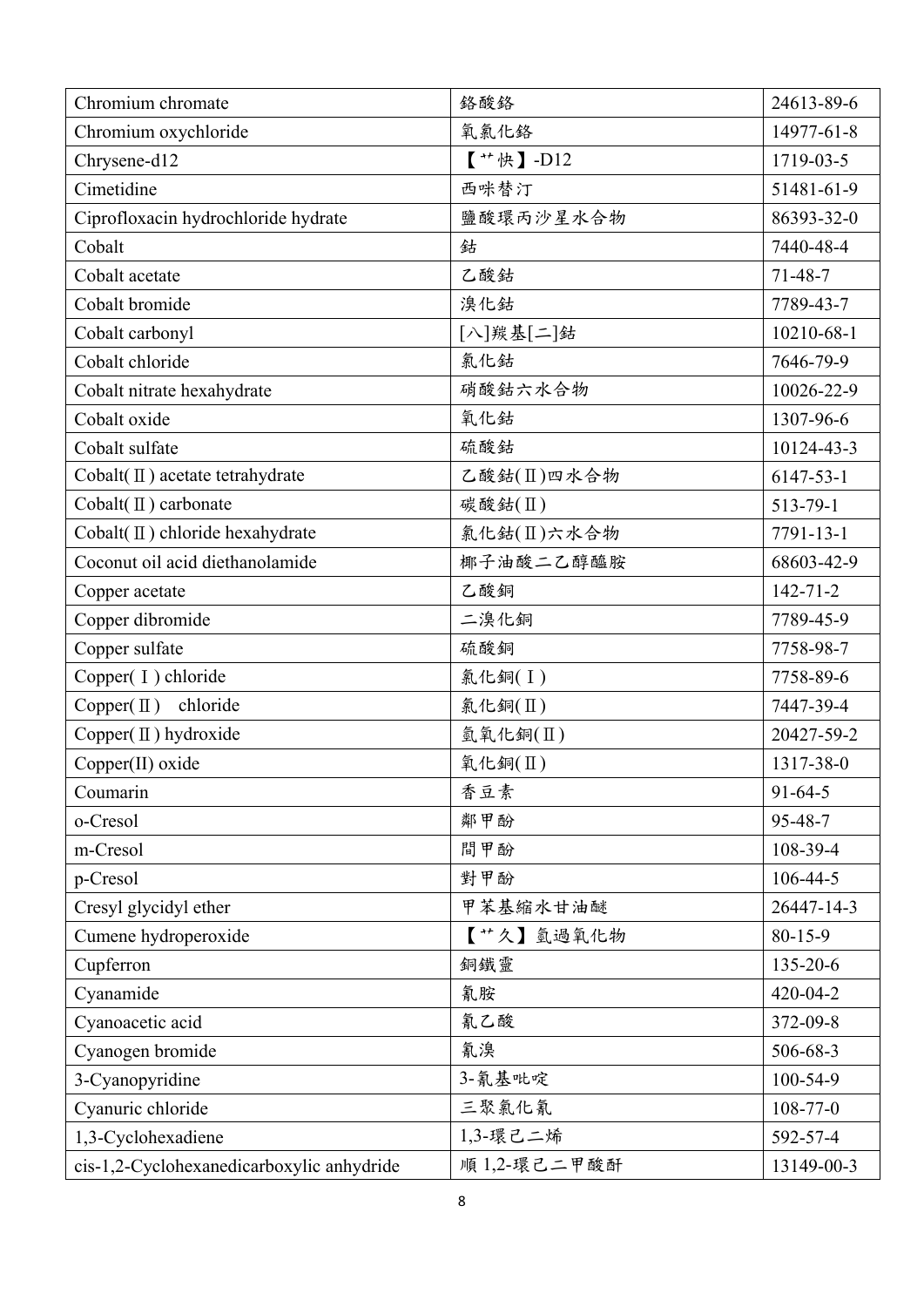| Cyclohexyl isothiocyanate                       | 異硫氰酸環己酯                 | 1122-82-3      |
|-------------------------------------------------|-------------------------|----------------|
| N- Cyclohexyl-2-benzothiazolesulfenamide        | N-環己基-2-苯并噻唑亞磺醯胺        | $95 - 33 - 0$  |
| Cyclohexylethene                                | 乙烯基環己烯                  | $695 - 12 - 5$ |
| Cyclohexyltrichlorosilane                       | 環己基三氯矽烷                 | 98-12-4        |
| Cyclopentyl chloride                            | 氯化環戊基                   | 930-28-9       |
| Cyclopropyl bromide                             | 溴化環丙基                   | 4333-56-6      |
| Cyhalothrin                                     | 三氟氯氰菊酯                  | 91465-08-6     |
| Cypermethrin                                    | 氯氰菊酯                    | 52315-07-8     |
| alpha-Cypermethrin                              | 順式氯氰菊酯                  | 67375-30-8     |
| Dazomet                                         | 棉隆                      | 533-74-4       |
| Deltamethrin                                    | 溴氰菊酯                    | 52918-63-5     |
| Di(2-ethylhexyl)amine                           | 二(2-乙基己基)胺              | $106 - 20 - 7$ |
| Di(2-ethylhexyl)phosphoric acid                 | 二(2-乙基己基)磷酸             | 298-07-7       |
| 1,4-Di-(2-tert-butylperoxyisopropyl) benzene    | 1,4-貳(2-三級丁基過氧異丙基)苯     | 25155-25-3     |
| Di-(4-tert-Butylcyclohexyl)peroxydicarbonate    | 貳(4-三級丁基環己基)過氧二碳酸酯      | 15520-11-3     |
| 1,1-Di(t-butylperoxy)cyclohexane                | 1,1-貳(三級丁基過氧)環己烷        | 3006-86-8      |
| 1,1-Di-(tert-butyl                              | 1,1-貳(三級丁基過氧)-3,3,5-三甲基 | 6731-36-8      |
| peroxy)-3,3,5-trimethylcyclohexane              | 環己烷                     |                |
| Diacetoxydi-tert-butoxysilane                   | 貳(三級丁氧基)二乙醯氧基矽烷         | 13170-23-5     |
|                                                 |                         |                |
| Diallyl phthalate                               | 鄰苯二甲酸二烯丙酯               | $131 - 17 - 9$ |
| 4,4'-Diamino-3,3'-dimethyldiphenylmethane       | 4,4'-二胺基-3,3'-二甲基二苯甲烷   | 838-88-0       |
| 1,2-Diamino-4-chlorobenzene                     | 1,2-二胺基-4-氯苯            | $95 - 83 - 0$  |
| 2,5-Diaminobenzenesulfonic acid                 | 2,5-二胺基苯磺酸              | 88-45-9        |
| 4,4'-Diaminodiphenyl sulfide                    | 4,4'-二胺基二苯基硫化物          | 139-65-1       |
| 4,4'-Diaminodiphenyl sulfone                    | 4,4'-二胺基二苯砜             | $80 - 08 - 0$  |
| 3,3'-Diaminodipropylamine                       | 3,3'-二胺基二丙基胺            | $56 - 18 - 8$  |
| 1,5-Diaminonaphthalene                          | 1,5-萘二胺                 | 2243-62-1      |
| 1,5-Diaminopentane                              | 1,5-二胺基戊烷               | 462-94-2       |
| 2,4-Diaminophenol dihydrochloride               | 2,4-二胺基酚二鹽酸鹽            | 137-09-7       |
| cis-Diamminedichloroplatinum                    | 順二氨二氯鉑                  | 15663-27-1     |
| o-Dianisidine dihydrochloride                   | 鄰聯大茴香胺二鹽酸鹽              | 20325-40-0     |
| 1-8-Diazabicyclo <sup>[5.4.0]</sup> undec-7-ene | 1,8-二氮雙環[5.4.0]十一碳-7-烯  | 6674-22-2      |
| 2,2'-Dibenzothiazyl disulfide                   | 二硫化二苯并噻唑                | 120-78-5       |
| Dibromethane                                    | 二溴甲烷                    | $74-95-3$      |
| 1,2-Dibromo-3-chloropropane                     | 1,2-二溴-3-氯丙烷            | $96 - 12 - 8$  |
| 2,2-Dibromo-3-nitrilopropionamide               | 2,2-二溴-3-氮基丙醯胺          | 10222-01-2     |
| 2,3-Dibromopropanol                             | 2,3-二溴丙醇                | $96 - 13 - 9$  |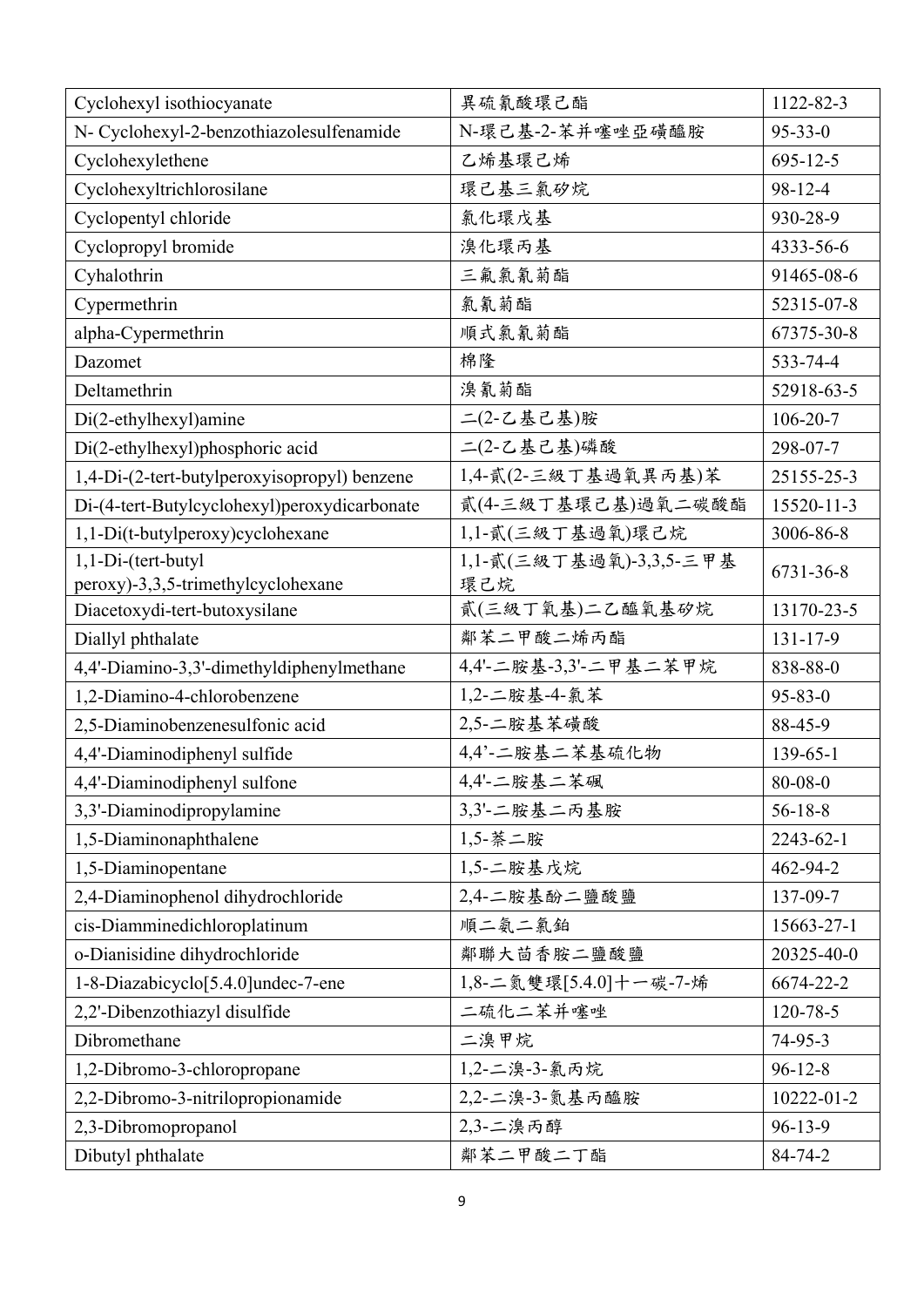| 2-(Dibutylamino)ethanol                     | 2-(二丁胺基)乙醇              | $102 - 81 - 8$  |
|---------------------------------------------|-------------------------|-----------------|
| Dibutyltin diacetate                        | 二乙酸二丁錫                  | $1067 - 33 - 0$ |
| Dibutyltin dichloride                       | 二氯化二丁錫                  | $683 - 18 - 1$  |
| Dibutyltin dilaurate                        | 二月桂酸二丁錫                 | $77 - 58 - 7$   |
| Dibutyltin oxide                            | 氧化二丁錫                   | 818-08-6        |
| 2,3-Dichloro-1-propanol                     | 2,3-二氯-1-丙醇             | 616-23-9        |
| 4-5-Dichloro-2-n-octyl-4-isothiazolin-3-one | 4,5-二氯-2-正辛基-4-異噻唑啉-3-酮 | 64359-81-5      |
| 1,3-Dichloro-5,5-dimethylhydantoin          | 1,3-二氯-5,5-二甲基海因        | 118-52-5        |
| Dichloroacetic acid                         | 二氯乙酸                    | $79-43-6$       |
| 1,3-Dichloroacetone                         | 1,3-二氯丙酮                | 534-07-6        |
| 3,4-Dichloroaniline                         | 3,4-二氯苯胺                | $95 - 76 - 1$   |
| p-Dichlorobenzene                           | 對二氯苯                    | 106-46-7        |
| cis-1,2-Dichloroethene                      | 順 1,2-二氯乙烯              | 156-59-2        |
| Dichloroisocyanuric acid, sodium salt       | 二氯異三聚氰酸鈉鹽               | 2893-78-9       |
| Dichloronaphthoquinone                      | 二氯萘醌                    | 117-80-6        |
| 2,4-Dichlorophenol                          | 2,4-二氯酚                 | 120-83-2        |
| dichlorophenylphosphine                     | 二氯苯基膦                   | 644-97-3        |
| 1,3-Dichloropropanol-2                      | 1,3-二氯-2-丙醇             | $96 - 23 - 1$   |
| 1,3-Dichlorotetrafluoroacetone              | 1,3-二氯四氟丙酮              | $127 - 21 - 9$  |
| 2,6-Dichoro-4-nitroaniline                  | 2,6-二氯-硝基苯胺             | 99-30-9         |
| Diclofenac sodium                           | 二氯芬酸鈉鹽                  | 15307-79-6      |
| Dicumyl peroxide                            | 過氧化二【艹久】基               | $80 - 43 - 3$   |
| Dicyclohexylamine                           | 二環己胺                    | $101 - 83 - 7$  |
| N,N-Dicyclohexylcarbodiimide                | 二(環己亞胺)甲烷               | 538-75-0        |
| Diepoxybutane                               | 二環氧丁烷                   | 1464-53-5       |
| Diesel                                      | 柴油                      | 68334-30-5      |
| Diethanolaminde of coconut oilfatty acid    | 椰子油脂肪酸二乙醯胺              | 61791-31-9      |
| Diethanolamine                              | 二乙醇胺                    | $111 - 42 - 2$  |
| N,N-Diethykaniline                          | N,N-二乙基苯胺               | $91 - 66 - 7$   |
| Diethyl chlorophosphate                     | 氯磷酸二乙酯                  | 814-49-3        |
| Diethyl sulphate                            | 硫酸二乙酯                   | $64 - 67 - 5$   |
| Diethyl telluride                           | 二乙基碲                    | $627 - 54 - 3$  |
| Diethylaluminum chloride                    | 氯化二乙基鋁                  | $96 - 10 - 6$   |
| 4-(Diethylamino)aniline                     | 4-二乙胺基苯胺                | $93 - 05 - 0$   |
| Diethylene glycol diacrylate                | 二甘醇二丙烯酸酯                | 4074-88-8       |
| Diethylene glycol monomethyl ether          | 二甘醇單甲醚                  | $111 - 77 - 3$  |
| Diethylene triamine pentaacetic acid        | 二伸乙三胺五乙酸                | $67 - 43 - 6$   |
| N,N-Diethylhydroxylamine                    | N,N-二乙基羥胺               | 3710-84-7       |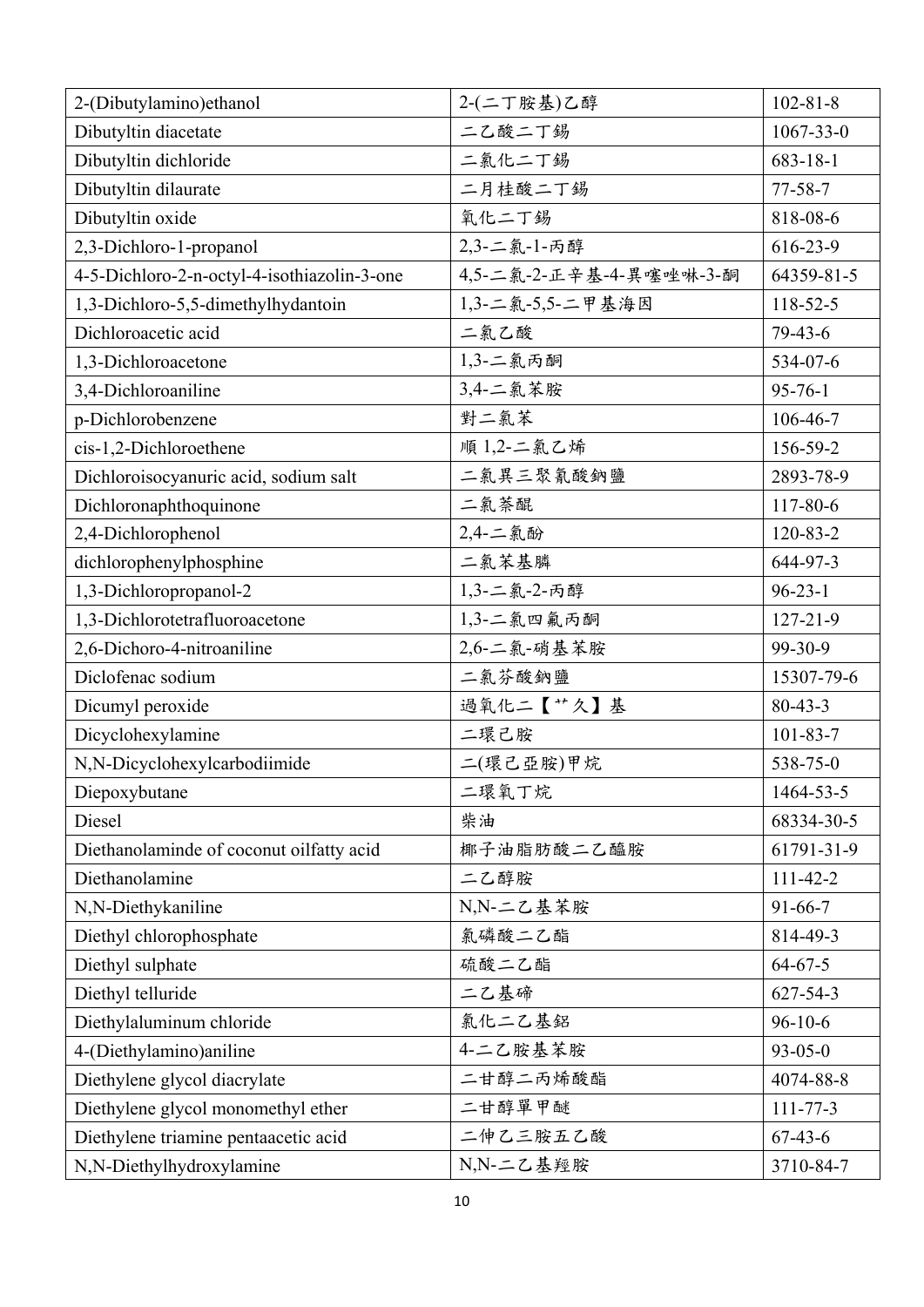| Diethylstilbestrol                                    | 二乙基己烯雌酚                   | $56 - 53 - 1$  |
|-------------------------------------------------------|---------------------------|----------------|
| N,N'-Diethylthiourea                                  | N,N'-二乙硫脲                 | $105 - 55 - 5$ |
| Diethyltoluenediamine                                 | 二乙基甲苯二胺                   | 68479-98-1     |
| 1,2-Difluorobenzene                                   | $1,2 -  = $ 氟苯            | $367 - 11 - 3$ |
| 1,4-Difluorobenzene                                   | 1,4-二氟苯                   | 540-36-3       |
| 2,5-Difluorobenzylamine                               | 2,5-二氟苄基胺                 | 85118-06-5     |
| Difluoromethane                                       | 二氟甲烷                      | $75 - 10 - 5$  |
| Diglycidyl ether                                      | 縮水甘油醚                     | 2238-07-5      |
| 4-(Diglycidylamino)phenyl glycidyl ether              | 4-(二環氧丙基胺基)苯基環氧丙基醚        | 5026-74-4      |
| Diglycolic acid                                       | 3-氧戊二酸                    | 110-99-6       |
| Digoxin                                               | 地谷新                       | 20830-75-5     |
| 2,3-Dihydrofuran                                      | 2,3-二氫呋喃                  | 1191-99-7      |
| dihydrogen hexafluorozirconate                        | 六氟鋯酸                      | 12021-95-3     |
| 3,4-Dihydroxy-3-cyclobutene-1,2-dione                 | 3,4-二羥基-3-環丁烯-1,2-二酮      | 2892-51-5      |
| 2,4-Dihydroxy-6-(6a,10-dihydroxyundecyl)benz          | 2,4-二羥基-6-(6a,10-二羥基十一烷   | 26538-44-3     |
| oic acid 10-lactone                                   | 基)苯甲酸 10-內酯               |                |
| 1,8-Dihydroxyanthrquinone                             | 1,8-二羥基蒽醌                 | $117 - 10 - 2$ |
| o-Dihydroxybenzene                                    | 鄰苯二酚                      | 120-80-9       |
| 2,5-Dihydroxybenzoic acid                             | 2,5-二羥基苯甲酸                | 490-79-9       |
| 3,4-Dihydroxycinnamic acid                            | 3,4-二羥基桂皮酸                | 331-39-5       |
| 4',7-Dihydroxyisoflavone                              | 4',7-二羥基異黃酮               | 486-66-8       |
| 1,3-Dihydroxynaphthalene                              | 1,3-二羥基萘                  | 132-86-5       |
| Diisobutyl phthalate                                  | 鄰苯二甲酸二異丁酯                 | 84-69-5        |
| Diisobutylaluminum chloride                           | 氯化二異丁基鋁                   | 1779-25-5      |
| Diisobutylaluminum hydride                            | 二異丁基鋁氫化物                  | 1191-15-7      |
| 2,6-Diisopropylphenyl isocyanate                      | 2,6-二異丙基苯異氰酸酯             | 28178-42-9     |
| Dimethoate                                            | 大滅松                       | $60 - 51 - 5$  |
| N-[3-(dimethoxymethylsilyl)propyl]ethylenedia<br>mine | N-[3-(二甲氧基甲基矽基)丙基]乙二<br>胺 | 3069-29-2      |
| 2,2-Dimethoxypropane                                  | 2,2-甲氧基丙烷                 | $77 - 76 - 9$  |
| 1,2-Dimethoxypropane                                  | 1,2-二甲氧基丙烷                | 7778-85-0      |
| 4-Dimethyaminopyridine                                | 4-二甲基胺基吡碇                 | 1122-58-3      |
| Dimethyl acetamide                                    | 二甲基乙醯胺                    | $127 - 19 - 5$ |
| Dimethyl methylphosphonate                            | 甲基膦酸二甲酯                   | 756-79-6       |
| Dimethyl-1,2-dibromo-2,2-dichloroethyl<br>phosphate   | 1,2-二溴-2,2-二氯乙基二甲基磷酸鹽     | 300-76-5       |
| N,N-Dimethyl-1,3-diaminopropane                       | N,N-二甲基-1,3-二胺基丙烷         | 109-55-7       |
| N,N-Dimethyl-1,4-phenylene diamine                    | N,N-二甲基伸苯二胺               | 99-98-9        |
| 3,3-Dimethyl-1-butyne                                 | 3,3-二甲基-1-丁炔              | 917-92-0       |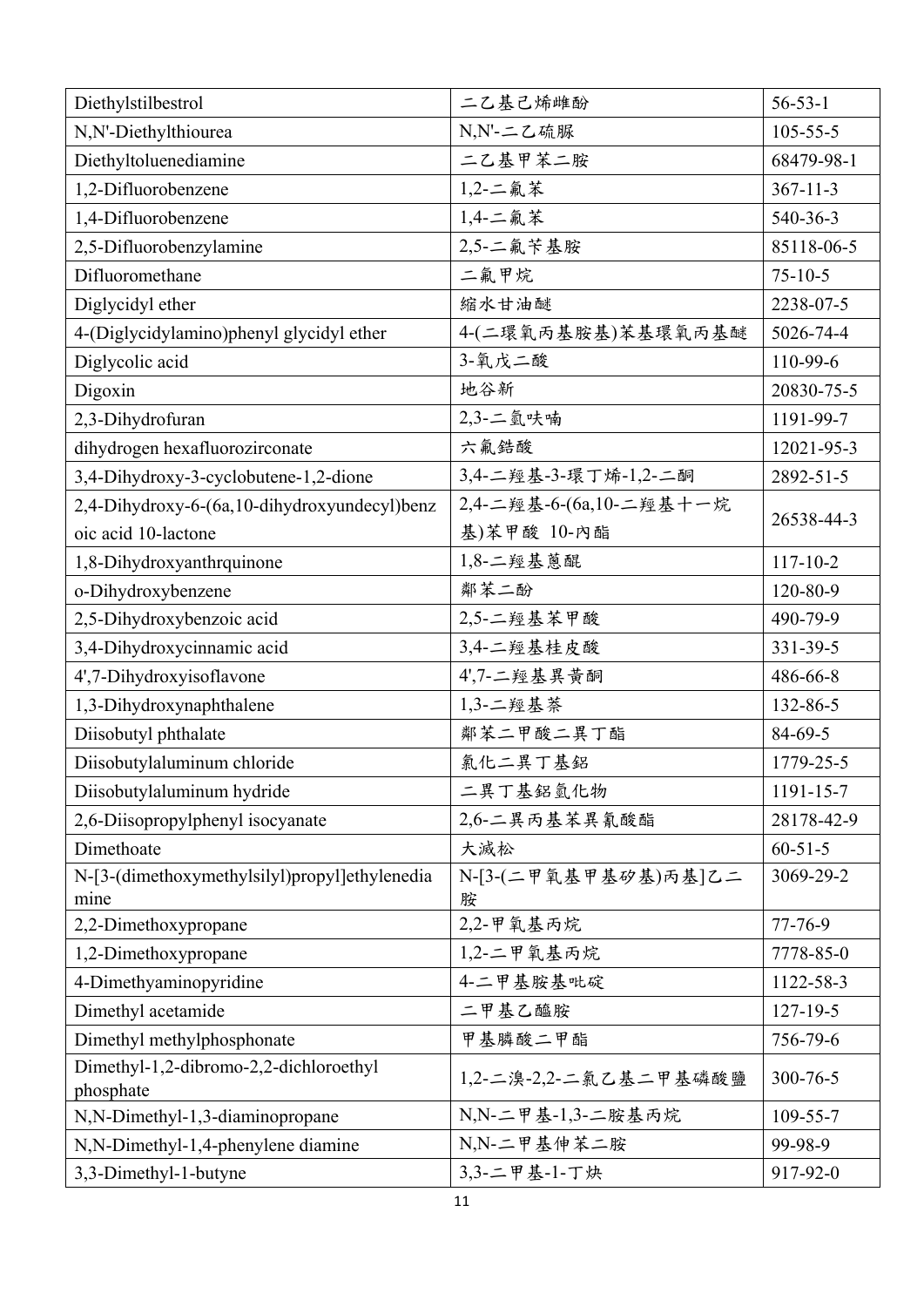| 2,5-Dimethyl-2,5-di(tert-butylperoxy)hexane        | 2,5-二甲基-2,5-貳(三級丁基過氧)己<br>烷 | $78 - 63 - 7$  |
|----------------------------------------------------|-----------------------------|----------------|
| 2,5-Dimethyl-3-pyrroline                           | 2,5-二甲基-3-吡咯啉               | 59480-92-1     |
| 3,3'-Dimethyl-4,4'-diaminodicyclohexylmethane      | 3,3'-二甲基-4,4'-二胺基二環己基甲烷     | 6864-37-5      |
| 2,4-Dimethyl-6-tert-butylphenol                    | 2,4-二甲基-6-三級丁基苯酚            | 1879-09-0      |
| Dimethylamine borane                               | 二甲胺基甲硼烷                     | 74-94-2        |
| 2-(Dimethylamino) ethyl acrylate                   | 丙烯酸 2-(二甲基胺基)乙酯             | 2439-35-2      |
| 2-Dimethylamino-2-methyl-1-propanol                | 2-二甲胺基-2-甲基-1-丙醇            | 7005-47-2      |
| 4-Dimethylaminoantipyrine                          | 4-二甲基胺基安替比林                 | $58 - 15 - 1$  |
| 2-Dimethylaminoethyl methacrylate                  | 甲基丙烯酸 2-二甲基胺乙酯              | 2867-47-2      |
| 2,6-Dimethylaniline                                | 2,6-二甲基苯胺                   | $87 - 62 - 7$  |
| Dimethylcarbamoyl Chloride                         | 二甲基胺甲醯氯                     | 79-44-7        |
| 1,4-Dimethylcyclohexane                            | 1,4-二甲基環己烷                  | 589-90-2       |
| Dimethyldioctadecylammonium chloride               | 氯化貳(十八烷基)二甲基銨               | $107 - 64 - 2$ |
| N,N-Dimethylformamide dimethyl acetal              | N,N-二甲基甲醯胺二甲基缩醛             | 4637-24-5      |
| 1,2-Dimethylimidazole                              | $1,2$ -二甲基咪唑                | 1739-84-0      |
| N,N-Dimethyl-m-toluidine                           | N,N-二甲基間甲苯胺                 | $121 - 72 - 2$ |
| N,N-Dimethyloctadecylamide                         | N,N-二甲基十八醯胺                 | 68308-74-7     |
| 2,4-Dimethylphenol                                 | 2,4-二甲酚                     | $105 - 67 - 9$ |
| 3,5-Dimethylphenol                                 | 3,5-二甲酚                     | 108-68-9       |
| N,N-Dimethyl-p-toluidine                           | N,N-二甲基對甲苯胺                 | 99-97-8        |
| 1,3-Dimethylurea                                   | $1,3-$ 二甲基脲                 | $96 - 31 - 1$  |
| 2,4-Dinitroaniline                                 | 2,4-二硝基苯胺                   | 97-02-9        |
| m-Dinitrobenzene                                   | 間二硝基苯                       | $99 - 65 - 0$  |
| p-Dinitrobenzene                                   | 對二硝基苯                       | 528-29-0       |
| 2,6-Dinitrotoluene                                 | 2,6-二硝基甲苯                   | $606 - 20 - 2$ |
| 3,4-Dinitrotoluene                                 | 3,4-二硝基甲苯                   | 610-39-9       |
| Dinonylphenol                                      | 二壬基苯酚                       | 1323-65-5      |
| Dinoseb                                            | 達諾殺                         | $88 - 85 - 7$  |
| Di-n-propyl peroxydicarbonate                      | 過氧二碳酸二正丙酯                   | 16066-38-9     |
| Dioctyl sodium sulfosuccinate                      | 磺基丁二酸二辛酯鈉鹽                  | $577 - 11 - 7$ |
| Di-o-tolylguanidine                                | 二鄰甲苯胍                       | $97-39-2$      |
| Dipentaerythritol hexaacrylate                     | 聚二新戊四醇六丙烯酸酯                 | 29570-58-9     |
| Dipentaerythritol pentaacrylate                    | 二新戊四醇五丙烯酸酯                  | 60506-81-2     |
| Diphenyl isodecyl phosphite                        | 亞磷酸二苯基異癸基酯                  | 26544-23-0     |
| Diphenyl(2,4,6-trimethylbenzoyl)phosphine<br>oxide | 二苯基(2,4,6-三甲基苯甲醯基)膦氧<br>化物  | 75980-60-8     |
| 4,5-Diphenyl-1H-imidazole                          | 4,5-二甲苯-1H-咪唑               | 68-94-0        |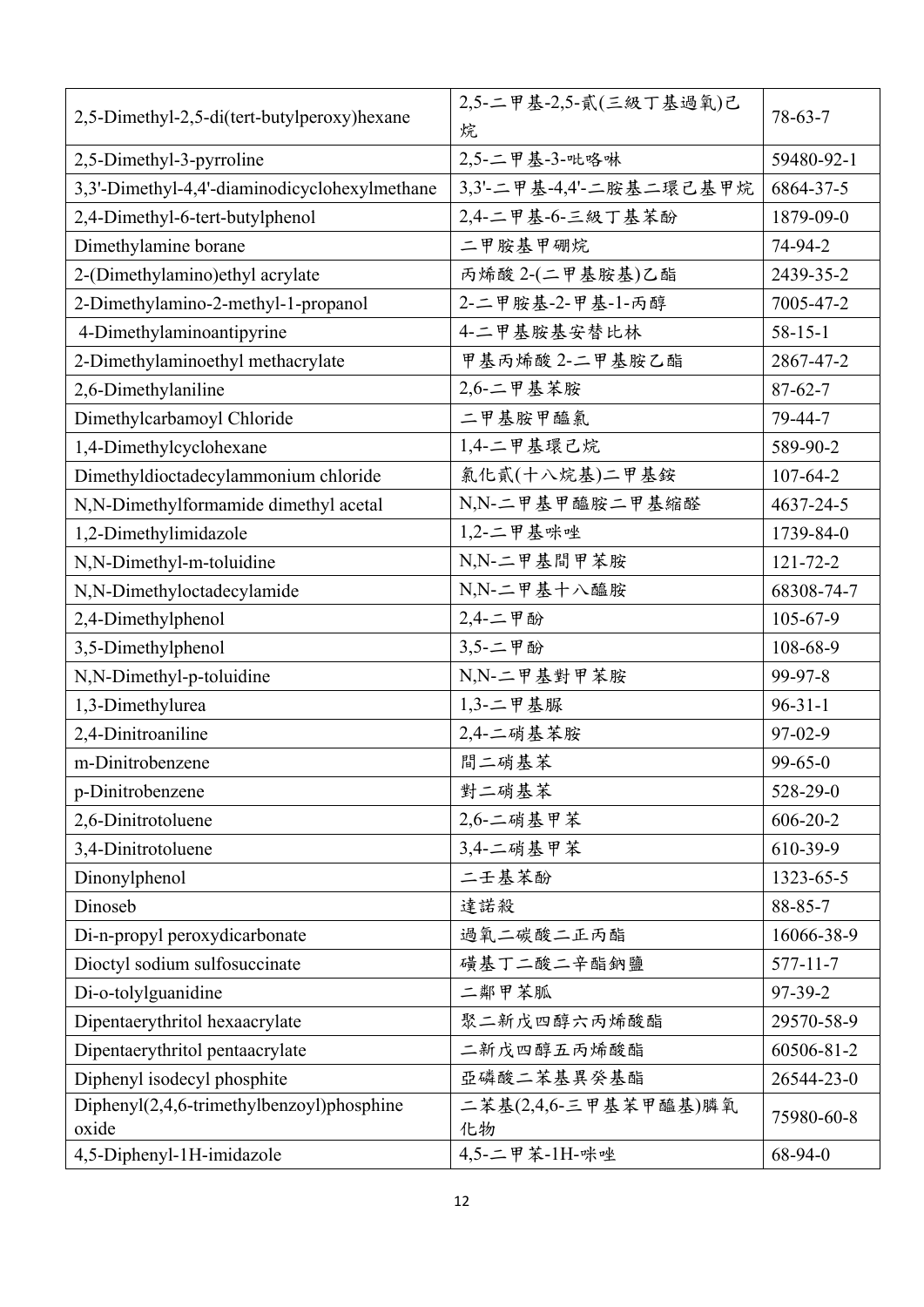| 2,2-Diphenyl-1-picrylhydrazyl               | 2,2-二苯基-1-苦味肼基   | 1898-66-4      |
|---------------------------------------------|------------------|----------------|
| Diphenylamine                               | 二苯胺              | 122-39-4       |
| Diphenyldichlorosilane                      | 二苯二氯矽烷           | $80 - 10 - 4$  |
| 1,3-Diphenylguanidine                       | 1,3-二苯胍          | $102 - 06 - 7$ |
| Diphenylmethyl bromide                      | 溴化二苯基甲基          | 776-74-9       |
| N,N'-Diphenylthiourea                       | N,N'-二苯基硫脲       | 102-08-9       |
| Direct blue 6                               | 直接藍6             | 2602-46-2      |
| N,N'-Di-sec-butyl-p-phenyldiamine           | N,N'-貳二級丁基對苯二胺   | 101-96-2       |
| Disodium oxide                              | 氧化鈉              | 1313-59-3      |
| Distillates (petroleum), hydrotreated light | 加氫輕餾分(石油)        | 64742-47-8     |
| Dithallium sulphate                         | 硫酸鉈(I)           | 7446-18-6      |
| Diuron                                      | 敵草隆              | 330-54-1       |
| 1-Dodecanethiol                             | 十二硫醇             | $112 - 55 - 0$ |
| Dodecylamine                                | 十二胺              | $124 - 22 - 1$ |
| Dodecylbenzenesulfonic acid                 | 十二烷基苯磺酸          | 27176-87-0     |
| Dodecylbenzenesulfonic acid sodium salt     | 十二烷基苯磺酸钠         | 69669-44-9     |
| dodecyldimethylamine oxide                  | 十二烷基二甲基胺氧化物      | 1643-20-5      |
| Dodecyltrichlorosilane                      | 十二基三氯矽烷          | 4484-72-4      |
| 2,3-Epoxypropanol                           | 2,3-環氧丙醇         | 556-52-5       |
| 2,3-Epoxypropyltrimethylammonium chloride   | 氯化2,3-環氧丙基三甲基銨   | 3033-77-0      |
| Equilin                                     | 馬烯雌酮             | 474-86-2       |
| Estradiol                                   | 雌二醇              | $50 - 28 - 2$  |
| Estrone                                     | 雌甾酮              | $53 - 16 - 7$  |
| 4'-Ethoxyacetanilide                        | 4-乙氧基乙醯胺苯        | $62 - 44 - 2$  |
| Ethoxymethylenemalononitrile                | 乙氧基亞甲基丙二腈        | 123-06-8       |
| 1-Ethoxy-Propanol                           | 1-乙氧基丙醇          | 52125-53-8     |
| Ethyl bromodifluoroacetate                  | 二氟溴乙酸乙酯          | $667 - 27 - 6$ |
| Ethyl carbamate                             | 胺甲酸乙酯            | $51 - 79 - 6$  |
| Ethyl iodide                                | 碘乙烷              | $75-03-6$      |
| Ethyl methanesulfonate                      | 甲磺酸乙酯            | $62 - 50 - 0$  |
| Ethyl methyl sulfide                        | 甲基乙基硫醚           | 624-89-5       |
| Ethyl pyruvate                              | 丙酮酸乙酯            | 617-35-6       |
| Ethyl trifluoroacetate                      | 三氟乙酸乙酯           | 383-63-1       |
| 2-Ethyl-1,3-hexanediol                      | 2-乙基-1,3-己二醇     | 94-96-2        |
| 2-Ethyl-1-hexyl methacrylate                | 甲基丙烯酸 2-乙基-1-己基酯 | 688-84-6       |
| 2-Ethyl-4-methylimidazole                   | 2-乙基-4-甲基咪唑      | 931-36-2       |
| Ethylaluminum dichloride                    | 二氯化乙基鋁           | 563-43-9       |
| 2-Ethylaminoethanol                         | 2-乙胺基乙醇          | $110-73-6$     |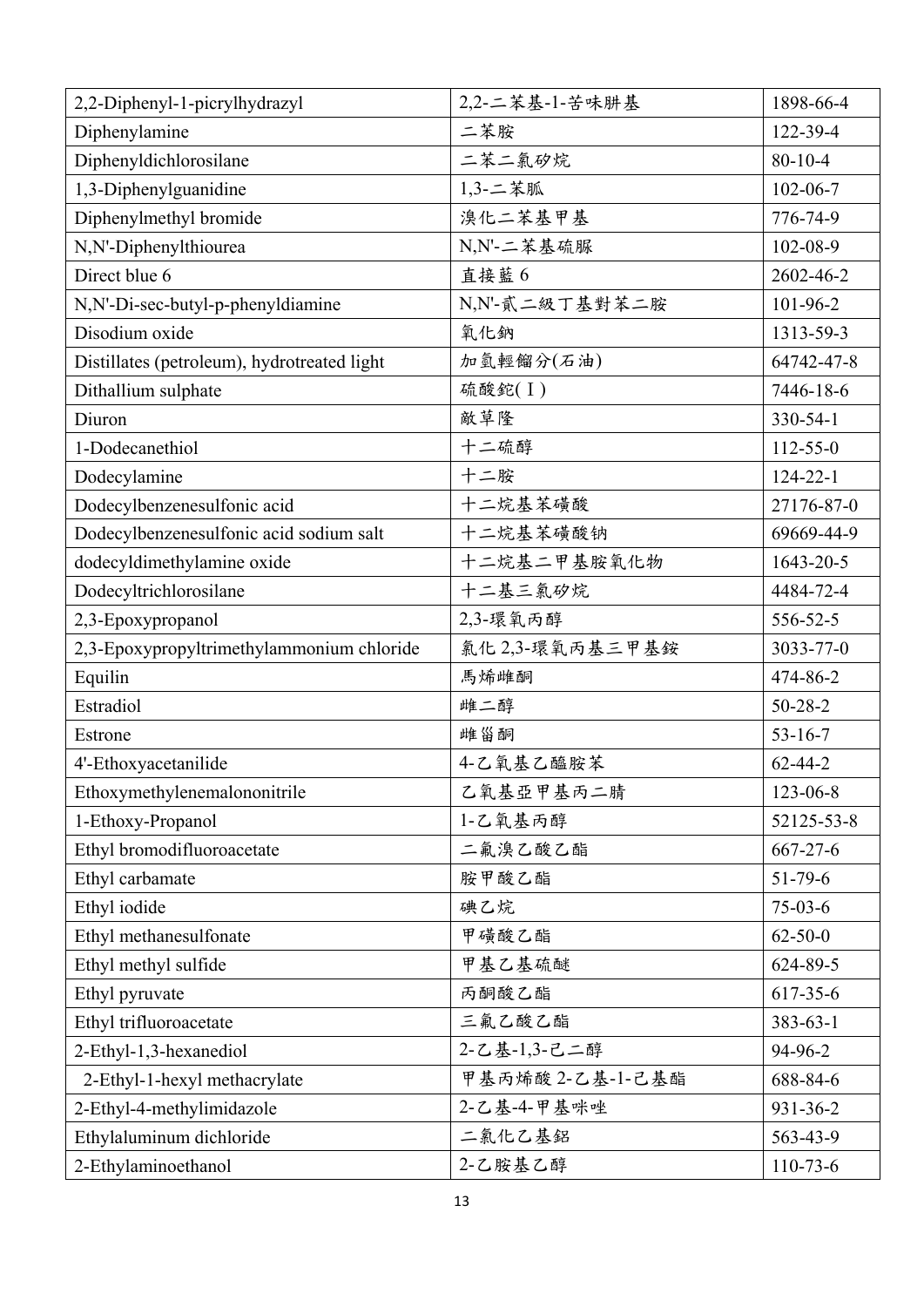| N-Ethylaniline                                | N-乙苯胺                | $103 - 69 - 5$   |
|-----------------------------------------------|----------------------|------------------|
| 2-Ethylbutyric acid                           | 2-乙基丁酸               | 88-09-5          |
| N'-(ethylcarbonimidoyl)-N,N-dimethylpropane-1 | N'-(乙基亞胺亞甲基)-N,N-二甲基 |                  |
| ,3-diaminemonohydrochloride                   | $-1,3$ -丙二胺單鹽酸鹽      | 25952-53-8       |
| Ethylene carbonate                            | 碳酸伸乙酯                | $96-49-1$        |
| Ethylene glycol diacrylate                    | 乙二醇二丙烯酸酯             | $2274 - 11 - 5$  |
| Ethylene glycol dimethacrylate                | 乙二醇二甲基丙烯酸酯           | 97-90-5          |
| Ethylene glycol monohexyl ether               | 乙二醇單己醚               | 112-25-4         |
| Ethylene sulfide                              | 環硫乙烷                 | $420 - 12 - 2$   |
| Ethylene thiourea                             | 伸乙硫脲                 | $96 - 45 - 7$    |
| (Ethylenedioxy)dimethanol                     | (伸乙二氧基)二甲醇           | 3586-55-8        |
| 2-Ethylhexoic acid                            | 2-乙基己酸               | 149-57-5         |
| 2-Ethylhexyl acrylate                         | 丙烯酸 2-乙基己酯           | $103 - 11 - 7$   |
| 2-Ethylhexyl mercaptolacetate                 | 巰基乙酸 2-乙基己酯          | 7659-86-1        |
| Ethylidene diacetate                          | 二乙酸亞乙酯               | 542-10-9         |
| N-Ethylmaleimide                              | N-乙基順丁烯二醯亞胺          | $128 - 53 - 0$   |
| 3-Ethylphenol                                 | 3-乙基苯酚               | $620 - 17 - 7$   |
| 2-Ethylthiophene                              | 2-乙基噻吩               | 872-55-9         |
| 4-Ethyltoluene                                | 4-乙基甲苯               | 622-96-8         |
| 4-Ethynyltoluene                              | 4-乙炔甲苯               | 766-97-2         |
| Etoposide                                     | 依託泊苷                 | 33419-42-0       |
| Fenitrothion                                  | 殺螟硫磷                 | $122 - 14 - 5$   |
| Fenthion                                      | 芬殺松                  | 55-38-9          |
| Ferbam                                        | 富爾邦                  | 14484-64-1       |
| Ferric chloride, anhydrous                    | 無水氯化鐵                | 7705-08-0        |
| Ferric fluoride                               | 氟化鐵                  | 7783-50-8        |
| Ferrous chloride                              | 氯化亞鐵                 | 7758-94-3        |
| 4-Fluoroaniline                               | 4-氟苯胺                | 371-40-4         |
| Fluoroboric acid                              | 氟硼酸                  | $16872 - 11 - 0$ |
| 4-Fluorophenol                                | 4-氟苯酚                | $371 - 41 - 5$   |
| Fluorosilicic acid                            | 氟矽酸                  | 16961-83-4       |
| 4-Fluorostyrene                               | 4-氟苯乙烯               | 405-99-2         |
| 5-Fluorouracil                                | 5-氟尿嘧啶               | $51 - 21 - 8$    |
| Flusilazole                                   | 氟矽唑                  | 85509-19-9       |
| Formamide                                     | 甲醯胺                  | $75 - 12 - 7$    |
| Formetanate                                   | 覆滅蟎                  | 22259-30-9       |
| Fumaryl chloride                              | 延胡索醯氯                | $627 - 63 - 4$   |
| Furazolidone                                  | 呋喃唑酮                 | $67 - 45 - 8$    |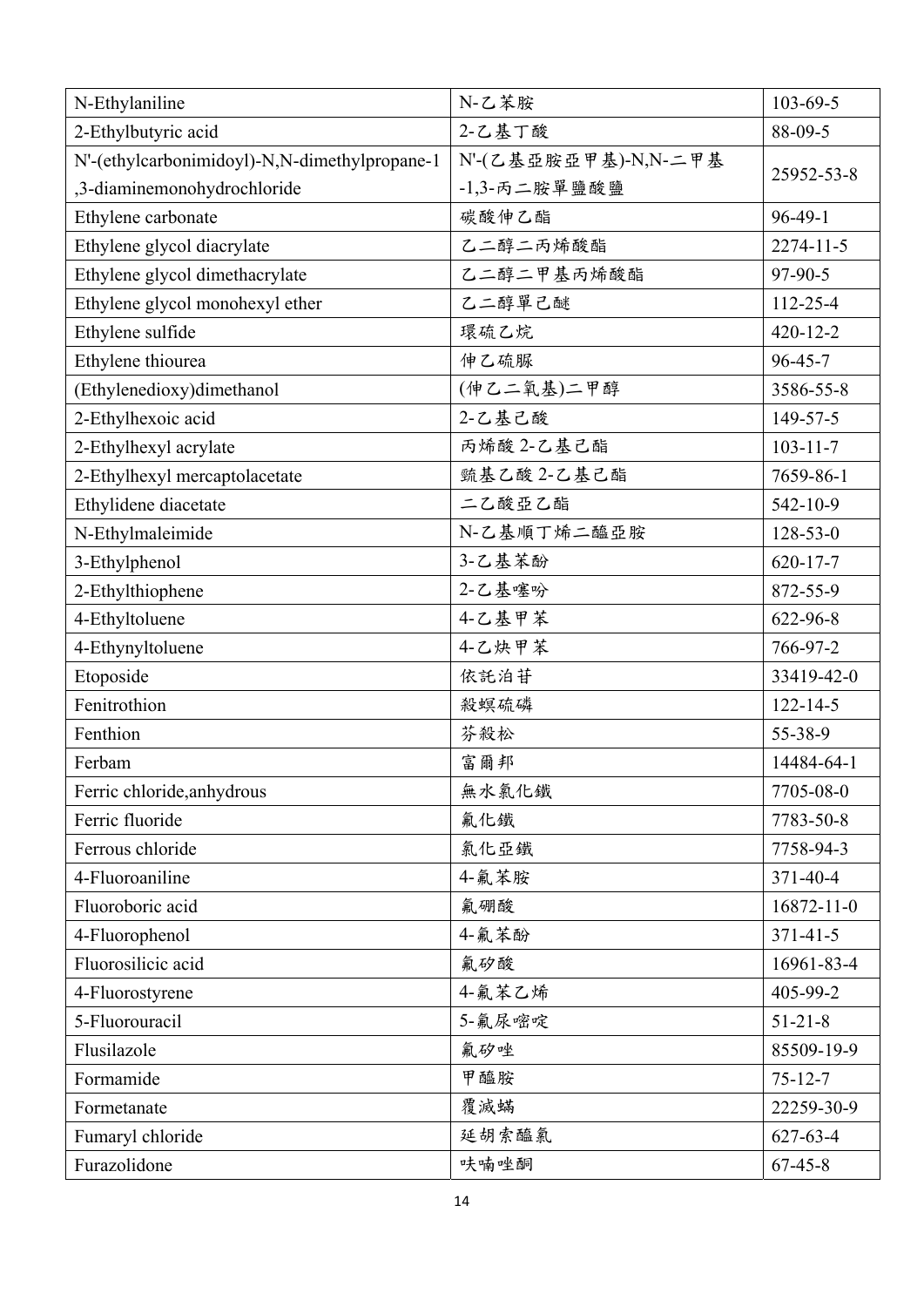| Gallium                                                | 鎵                   | 7440-55-3       |
|--------------------------------------------------------|---------------------|-----------------|
| Gallium(III) chloride                                  | 氯化鎵(Ⅲ)              | 13450-90-3      |
| Gentamycin sulfate                                     | 硫酸慶大黴素              | $1405 - 41 - 0$ |
| Germanium tetrachloride                                | 四氯化鍺                | 10038-98-9      |
| Glufosinate-Ammonium                                   | 草銨膦                 | 77182-82-2      |
| L-(+)-Glutamic acid hydrochloride                      | L-麩胺酸鹽酸鹽            | 138-15-8        |
| Glutaraldehyde                                         | 戊二醛                 | $111 - 30 - 8$  |
| Glycidyl methacrylate                                  | 甲基丙烯酸缩水甘油酯          | $106-91-2$      |
| Glyoxal                                                | 乙二醛                 | $107 - 22 - 2$  |
| Glyoxylic acid                                         | 乙醛酸                 | 298-12-4        |
| Hafnium chloride                                       | 氯化鉿                 | 13499-05-3      |
| 1,6-Heptadiene                                         | 1,6-庚二烯             | 3070-53-9       |
| Heptanoic acid                                         | 庚酸                  | $111 - 14 - 8$  |
| 1-Heptanol                                             | 1-庚醇                | $111 - 70 - 6$  |
| cis-2-Heptene                                          | 顺 2-庚烯              | 6443-92-1       |
| Heptylamine                                            | 庚胺                  | $111 - 68 - 2$  |
| Hexachloroacetone                                      | 六氯丙酮                | $116 - 16 - 5$  |
| Hexachlorobenzene                                      | 六氯苯                 | $118 - 74 - 1$  |
| 2,2',4,4',5,5'-Hexachlorobiphenyl                      | 2,2',4,4',5,5'-六氯聯苯 | 35065-27-1      |
| Hexachloroethane                                       | 六氯乙烷                | $67 - 72 - 1$   |
| Hexadecyltrichlorosilane                               | 十六烷基三氯矽烷            | 5894-60-0       |
| 4,4'-(Hexafluoroisopropylidene)diphthalic<br>anhydride | 4,4'-(六氟亞異丙基)二酞酸酐   | 1107-00-2       |
| Hexafluorophosphoric acid                              | 六氟磷酸                | 16940-81-1      |
| Hexahydrophthalic anhydride                            | 六氫酞酸酐               | 85-42-7         |
| Hexamethylene diisocyanate                             | 六亞甲二異氰酸酯            | 822-06-0        |
| Hexamethylphosphoramide                                | 六甲基磷醯三胺             | 680-31-9        |
| 1,6-Hexanediamine                                      | $1,6$ -己二胺          | 124-09-4        |
| 1,6-Hexanediol diacrylate                              | 1,6-己二醇二丙烯酸酯        | 13048-33-4      |
| trans-2-Hexenal                                        | 反 2-己烯醛             | 6728-26-3       |
| 2-Hexene                                               | 2-己烯                | 592-43-8        |
| cis-3-Hexenol                                          | 順 3-己烯醇             | 928-96-1        |
| Hexyl acetate                                          | 乙酸己酯                | 88230-35-7      |
| Hexyl acrylate                                         | 丙烯酸己酯               | 2499-95-8       |
| Hexyltrichlorosilane                                   | 己基三氯矽烷              | 928-65-4        |
| Hydrazine dihydrochloride                              | 肼二鹽酸鹽               | 5341-61-7       |
| Hydrazine hydrochloride                                | 肼鹽酸鹽                | 2644-70-4       |
| Hydrazine monohydrate                                  | 水合肼                 | 7803-57-8       |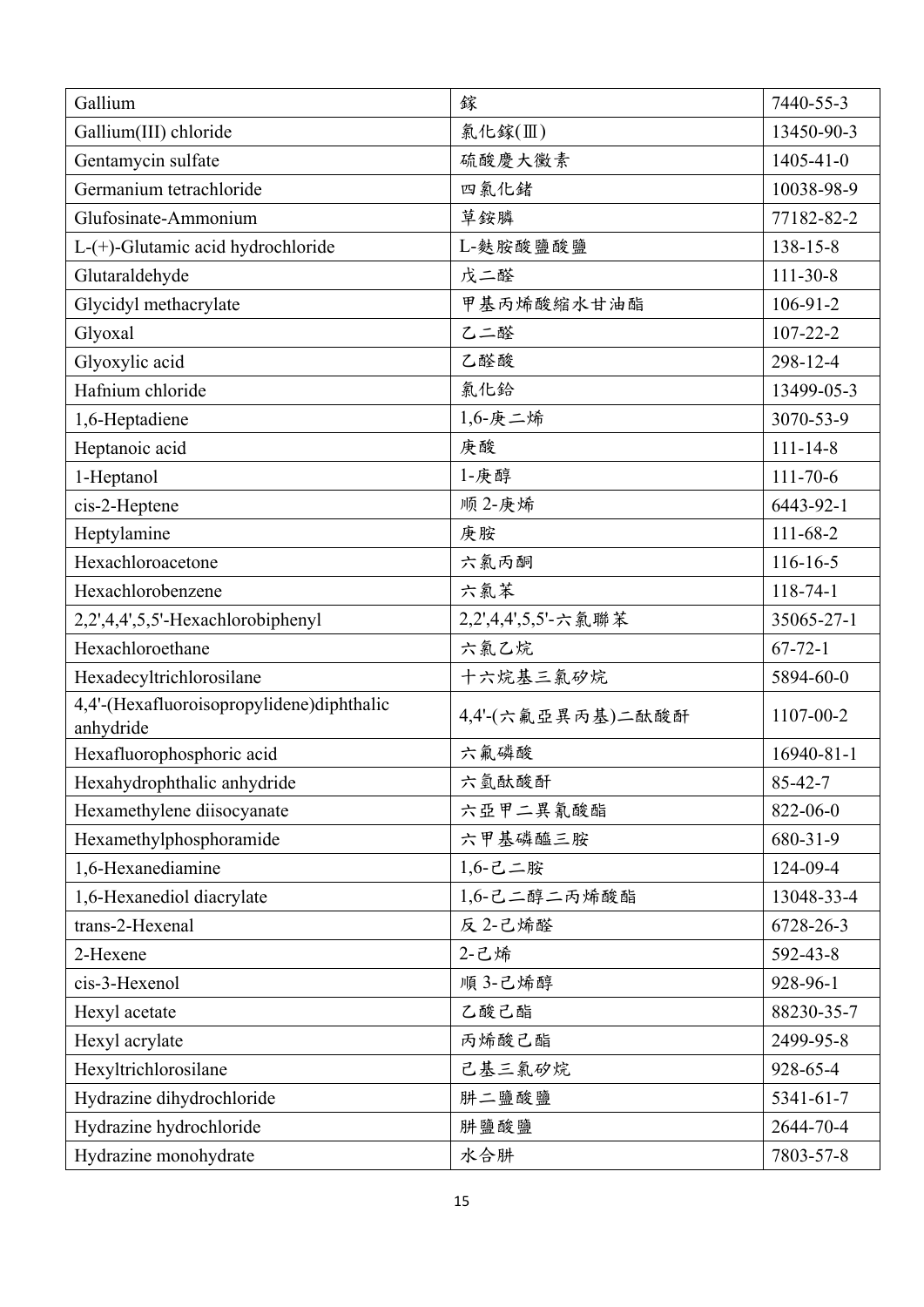| Hydrazine sulfate                                    | 硫酸肼                           | 10034-93-2      |
|------------------------------------------------------|-------------------------------|-----------------|
| Hydriodic acid                                       | 氫碘酸                           | 10034-85-2      |
| 4-Hydroxy-2,2,6,6-tetramethylpiperidinooxyl          | 4- 羥基-2,2,6,6- 四甲基哌啶氮氧自由<br>基 | 2226-96-2       |
| 5-Hydroxy-2-hydroxymethyl-4-pyrone                   | 5-羥基-2-羥甲基-4-哌【口弄】            | $501-30-4$      |
| 2-Hydroxy-2-methylpropionic acid                     | 2- 羥基-2-甲基丙酸                  | $594 - 61 - 6$  |
| 2-Hydroxy-4-methoxybenzophenone-5-sulfonic<br>acid   | 2- 羥基-4-甲氧二苯基酮-5-磺酸           | 4065-45-6       |
| Hydroxyacetic acid                                   | 羥基乙酸                          | $79 - 14 - 1$   |
| Hydroxybenzenesulfonic acid                          | 羥基苯磺酸                         | 1333-39-7       |
| 4-Hydroxybenzenesulfonic acid                        | 4-經基苯磺酸                       | 98-67-9         |
| 4-Hydroxybenzoic acid                                | 4- 經基苯甲酸                      | 99-96-7         |
| 3-Hydroxybutanal                                     | 3- 羥基丁醛                       | $107 - 89 - 1$  |
| 4-Hydroxybutyl acrylate                              | 丙烯酸 4-羥基丁酯                    | 2478-10-6       |
| Hydroxyethanediphosphonic acid                       | 羥基亞乙基二膦酸                      | 2809-21-4       |
| Hydroxyethyl acrylate                                | 丙烯酸羥乙酯                        | 818-61-1        |
| 2-Hydroxyethyl methacrylate                          | 甲基丙烯酸-2-羥基乙酯                  | 868-77-9        |
| N-(2-Hydroxyethyl)ethylenedinitrilotriacetic<br>acid | N-(2-羥乙基)乙二氮基-N,N',N'-三乙<br>酸 | 150-39-0        |
| 2-Hydroxyethylhydrazine                              | 2-羥乙基肼                        | 109-84-2        |
| 2-Hydroxy-isobutyronitrile                           | 2-羥基異丁腈                       | $75 - 86 - 5$   |
| Hydroxylamine                                        | 羥胺                            | 7803-49-8       |
| Hydroxylamine sulfate                                | 硫酸羥胺                          | 10039-54-0      |
| (S)-(+)-alpha-Hydroxyphenylacetic acid               | alpha-羥基苯乙酸                   | 17199-29-0      |
| 4-Hydroxyphenyl-beta-D-glucopyranoside               | 對苯二酚-beta-D-葡萄糖苷              | 497-76-7        |
| hydroxyphosphonoacetic acid                          | 羥基膦醯基乙酸                       | 23783-26-8      |
| $(S)-(+)$ -2-Hydroxypropanoic acid                   | (S)-(+)-2- 羥基丙酸               | 79-33-4         |
| Hydroxypropyl acrylate                               | 丙烯酸羥丙酯                        | 25584-83-2      |
| 2-Hydroxypropyl acrylate                             | 丙烯酸 2-羥基丙酯                    | $999-61-1$      |
| 2-Hydroxypropyl methacrylate                         | 甲基丙烯酸 2-羥基丙酯                  | 923-26-2        |
| Hygromycin B                                         | 潮黴素B                          | 31282-04-9      |
| Hypophosphorous acid                                 | 次磷酸                           | $6303 - 21 - 5$ |
| Imidazole                                            | 咪唑                            | 288-32-4        |
| Iminodiacetic acid                                   | 亞胺基二乙酸                        | 142-73-4        |
| Indium (III) iodide                                  | 碘化銦(Ⅲ)                        | 13510-35-5      |
| Indole                                               | 吲哚                            | 120-72-9        |
| Iodic acid                                           | 碘酸                            | 7782-68-5       |
| Iodine monochloride                                  | 氯化碘                           | 7790-99-0       |
| 3-Iodopropionic acid                                 | 3-碘丙酸                         | $141 - 76 - 4$  |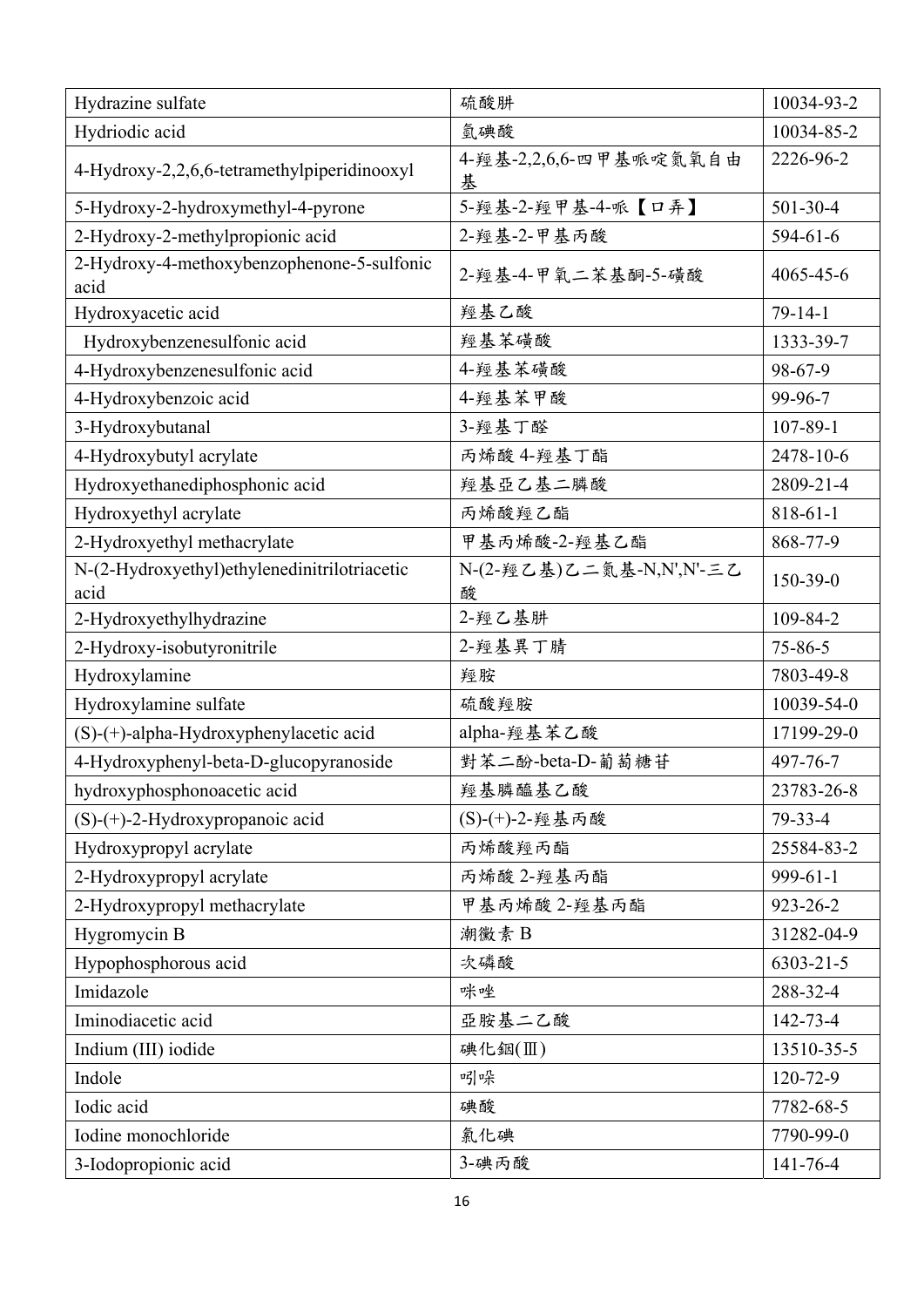| Iron trinitrate nonahydrate                             | 硝酸鐵九水合物                                   | 7782-61-8        |
|---------------------------------------------------------|-------------------------------------------|------------------|
| isobutyl nitrite                                        | 亞硝酸異丁酯                                    | 542-56-3         |
| Isobutyryl chloride                                     | 異丁醯氯                                      | $79-30-1$        |
| 2-Isocyanatoethyl methacrylate                          | 甲基丙烯酸異氰酸基乙酯                               | 30674-80-7       |
| Isocyanuric acid                                        | 異三聚氰酸                                     | 108-80-5         |
| Isopentanoic acid                                       | 異戊酸                                       | 503-74-2         |
| Isophorone                                              | 異佛酮                                       | 78-59-1          |
| Isophorone diamine                                      | 異佛酮二胺                                     | 2855-13-2        |
| Isopropanolamine                                        | 異丙醇胺                                      | 78-96-6          |
| 3-Isopropenyl-alpha, alpha-dimethylbenzyl<br>isocyanate | $3$ -異丙烯基- $\alpha$ , $\alpha$ -二甲基苄基異氰酸酯 | 2094-99-7        |
| Isopropyl propionate                                    | 丙酸異丙酯                                     | 637-78-5         |
| Isoquinoline                                            | 異喹啉                                       | 119-65-3         |
| Isothiazolin                                            | 異噻唑啉                                      | 55965-84-9       |
| Lactic acid                                             | 乳酸                                        | $50 - 21 - 5$    |
| Lauryl betaine                                          | 月桂基甜菜鹼                                    | $683 - 10 - 3$   |
| Lauryldimethylamine                                     | 月桂基二甲基胺                                   | $112 - 18 - 5$   |
| Lead acetate                                            | 乙酸鉛                                       | 6080-56-4        |
| Lead bis(2-ethylhexanoate)                              | 2-乙基己酸鉛                                   | $301 - 08 - 6$   |
| Lead carbonate                                          | 碳酸鉛                                       | 598-63-0         |
| Lead chloride                                           | 氯化鉛                                       | 7758-95-4        |
| Lead chromate                                           | 絡酸鉛                                       | 7758-97-6        |
| Lead fluoride                                           | 氟化鉛                                       | 7783-46-2        |
| Lead iodide                                             | 碘化鉛                                       | $10101 - 63 - 0$ |
| Lead monoxide                                           | 一氧化鉛                                      | 1317-36-8        |
| Lead naphthenate                                        | 環烷酸鉛                                      | 61790-14-5       |
| Lead oxide                                              | 四氧化三鉛                                     | 1314-41-6        |
| Lead phosphite, dibasic                                 | 二鹼式亞磷酸鉛                                   | 1344-40-7        |
| Lead sulfate                                            | 硫酸鉛                                       | 7446-14-2        |
| Lead sulfide                                            | 硫化鉛                                       | 1314-87-0        |
| Lead sulfochromate                                      | 硫酸络酸鉛                                     | 1344-37-2        |
| Lead(II) carbonate basic                                | 鹼式碳酸鉛                                     | 1319-46-6        |
| Lead(II) methanesulfonate                               | 甲基磺酸鉛                                     | 17570-76-2       |
| Levulinic acid                                          | 4-戊酮酸                                     | 123-76-2         |
| Lithium chloride                                        | 氯化鋰                                       | 7447-41-8        |
| Lithium chromate                                        | 絡酸鋰                                       | 14307-35-8       |
| Lithium fluoride                                        | 氟化鋰                                       | 7789-24-4        |
| Lithium hydroxide                                       | 氫氧化鋰                                      | 1310-65-2        |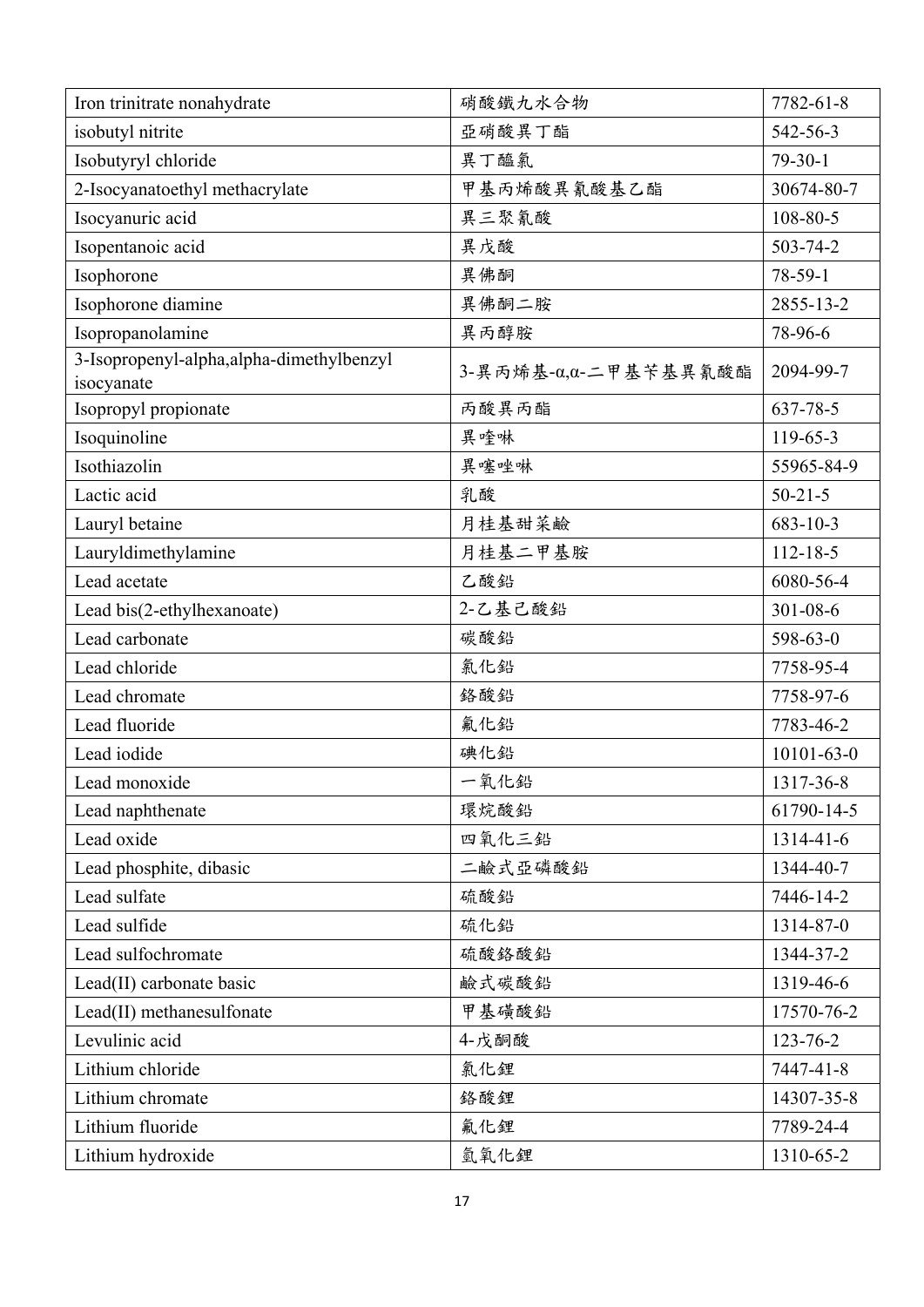| Lithium oxide                                  | 氧化鋰                   | 12057-24-8     |
|------------------------------------------------|-----------------------|----------------|
| Lithium tetrafluoroborate                      | 四氟硼酸鋰                 | 14283-07-9     |
| $\alpha$ -Lonone                               | α-紫羅酮                 | $127 - 41 - 3$ |
| Magnesium nitrate hexahydrate                  | 硝酸鎂六水合物               | 13446-18-9     |
| Malachite Green oxalate                        | 孔雀綠草酸鹽                | 2437-29-8      |
| Malathion                                      | 馬拉硫磷                  | $121 - 75 - 5$ |
| Malonic acid                                   | 丙二酸                   | 141-82-2       |
| Malononitrile                                  | 丙二腈                   | $109 - 77 - 3$ |
| Mancozeb                                       | 代森錳鋅                  | 8018-01-7      |
| Manganese sulfate monohydrate                  | 硫酸錳單水合物               | 10034-96-5     |
| 2-Mercaptobenzimidazole                        | 2-巰苯并咪唑               | 583-39-1       |
| 2-Mercaptobenzothiazole                        | 2-氫硫基苯并噻唑             | 149-30-4       |
| 2-Mercaptobenzothiazole zinc salt              | 2- 巯基苯并噻唑鋅鹽           | 155-04-4       |
| 3-Mercaptopropionic acid                       | 3-氫硫丙酸                | 107-96-0       |
| Mercuric chloride                              | 氯化汞                   | 7487-94-7      |
| Mercuric sulfate                               | 硫酸汞                   | 7783-35-9      |
| Mercurous chloride                             | 氯化亞汞                  | 10112-91-1     |
| Mercury acetate                                | 乙酸汞                   | 1600-27-7      |
| Mercury bromide                                | 溴化汞                   | 7789-47-1      |
| Mercury cyanide                                | 氰化汞                   | 592-04-1       |
| Mercury iodide                                 | 碘化汞                   | 7774-29-0      |
| Mercury thiocyanate                            | 硫氰化汞                  | 592-85-8       |
| Mestinon                                       | 溴吡斯的明                 | $101 - 26 - 8$ |
| Methamidophos                                  | 甲胺磷                   | 10265-92-6     |
| Methanesulfonic acid                           | 甲基磺酸                  | $75 - 75 - 2$  |
| Methanesulfonyl chloride                       | 氯化甲磺醯                 | $124 - 63 - 0$ |
| Methidathion                                   | 滅大松                   | 950-37-8       |
| Methomyl                                       | 滅多威                   | 16752-77-5     |
| Methotrexate hydrate                           | 胺甲嘌呤二水合物              | 133073-73-1    |
| Methoxsalen                                    | 甲氧沙林                  | 298-81-7       |
| 2-Methoxy-1-propyl acetate                     | 乙酸 2-甲氧基-1-丙酯         | 70657-70-4     |
| 2-Methoxy-5-methylaniline                      | 2-甲氧基-5-甲基苯胺          | $120 - 71 - 8$ |
| 6-(2-Methoxyethoxy)-6-vinyl-2,5,7,10-tetraoxa- | 6-乙烯基-6-(2-甲氧基乙氧      | 1067-53-4      |
| 6-silaundecane                                 | 基)-2,5,7,10-四氧-6-矽十一烷 |                |
| methoxyethyl acrylate                          | 丙烯酸甲氧基乙酯              | 3121-61-7      |
| 4-Methoxyphenol                                | 4-甲氧苯酚                | 150-76-5       |
| 3-Methoxypropylamine                           | 3-甲氧基丙胺               | 5332-73-0      |
| Methyl 2-cyanoacrylate                         | 2-氰丙烯酸甲酯              | $137 - 05 - 3$ |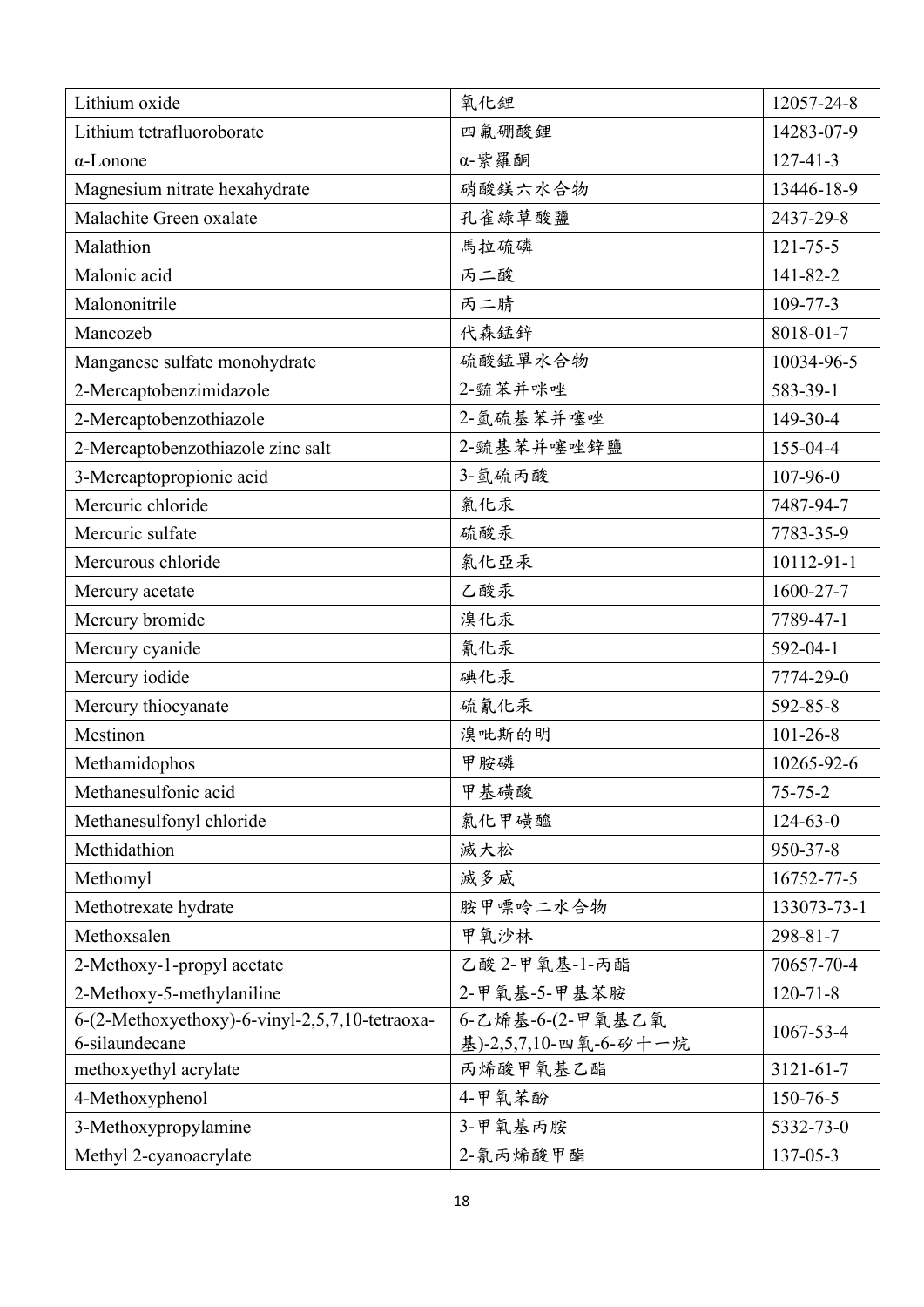| Methyl 3-methoxypropionate                           | 3-甲氧基丙酸甲酯            | 3852-09-3       |
|------------------------------------------------------|----------------------|-----------------|
| 2-Methyl butyraldehyde                               | 2-甲基丁醛               | $96 - 17 - 3$   |
| Methyl ethyl ketoxime                                | 甲基乙基酮肟               | $96 - 29 - 7$   |
| Methyl eugenol                                       | 甲基丁香酚                | $93 - 15 - 2$   |
| Methyl hexahydrophthalic anhydride                   | 甲基六氫酞酐               | 19438-60-9      |
| Methyl malonyl chloride                              | 甲基丙二醯氯               | 37517-81-0      |
| Methyl methanesulfonate                              | 甲磺酸甲酯                | $66 - 27 - 3$   |
| Methyl propiolate                                    | 丙炔酸甲酯                | $922 - 67 - 8$  |
| Methyl p-toluenesulfonate                            | 對甲苯磺酸甲酯              | 80-48-8         |
| 4-Methyl tetrahydro phthalic anhydride               | 甲基四氫鄰苯二甲酸酐           | 11070-44-3      |
| N-Methyl-1-phenylmethanamine                         | N-甲基苄胺               | $103 - 67 - 3$  |
| 2-Methyl-2-butanol                                   | 2-甲基-2-丁醇            | $75 - 85 - 4$   |
| trans-2-Methyl-2-butenal                             | 反 2-甲基-2-丁烯醛         | 497-03-0        |
| Methyl2-furoate                                      | 2-糠酸甲酯               | $611 - 13 - 2$  |
| 2-Methyl-2-Propenoic acid anhydride                  | 2-甲基-2-丙烯酸酸酐         | 760-93-0        |
| 3-Methyl-3-buten-1-ol                                | 3-甲基-3-丁烯-1-醇        | $763 - 32 - 6$  |
| 1-Methyl-3-nitro-1-nitrosoguanidine                  | 1-甲基-3-硝基-1-亞硝基胍     | $70 - 25 - 7$   |
| 2-Methyl-4-isothiazolin-3-one                        | 2-甲基異噻唑啉-3-酮         | 2682-20-4       |
| 1-Methyl-4-piperidinol                               | 1-甲基-4-哌啶醇           | $106 - 52 - 5$  |
| N-Methylacetamide                                    | N-甲基乙醯胺              | $79 - 16 - 3$   |
| 2-Methylaminoethanol                                 | 2-甲胺乙醇               | $109 - 83 - 1$  |
| 2-Methylbenzenesulfonamide                           | 2-甲苯磺醯胺              | $88-19-7$       |
| 2-Methylbutyl acetate                                | 乙酸 2-甲基丁基酯           | $624 - 41 - 9$  |
| 3-Methylbutyne                                       | 3-甲基丁炔               | 598-23-2        |
| 6-Methylcoumarin                                     | 6-甲基香豆素              | 92-48-8         |
| Methyl-endo-methylenetetrahydrophthalic<br>anhydride | 甲基内亞甲基四氫酞酸酐          | 25134-21-8      |
| Methylene bis(4-cyclohexylisocyanate)                | 亞甲基雙(4-環己異氰酸酯)       | 5124-30-1       |
| Methylene bis(thiocyanate)                           | 亞甲基雙硫氰酸酯             | 6317-18-6       |
| 4,4'-Methylenebis(2,6-diethylaniline)                | 4,4'-亞甲基雙(2,6-二乙基苯胺) | 13680-35-8      |
| 4,4'-Methylenebis(cyclohexylamine)                   | 4,4'-亞甲基雙環己胺         | $1761 - 71 - 3$ |
| 4,4'-Methylenebis(N,N-dimethylaniline)               | 4,4'-亞甲基雙(N,N-二甲苯胺)  | $101 - 61 - 1$  |
| 4,4'-Methylenedianiline                              | 4,4'-亞甲二苯胺           | $101 - 77 - 9$  |
| 2-Methylenesuccinic acid                             | 亞甲基丁二酸               | $97 - 65 - 4$   |
| N-Methylformamide                                    | N-甲基甲醯胺              | 123-39-7        |
| 3-Methylheptane                                      | 3-甲基庚烷               | 589-81-1        |
| Methylhexahydrophthalic anhydride                    | 甲基六氫酞酸酐              | 25550-51-0      |
| 2-Methylhexane                                       | 2-甲基己烷               | 31394-54-4      |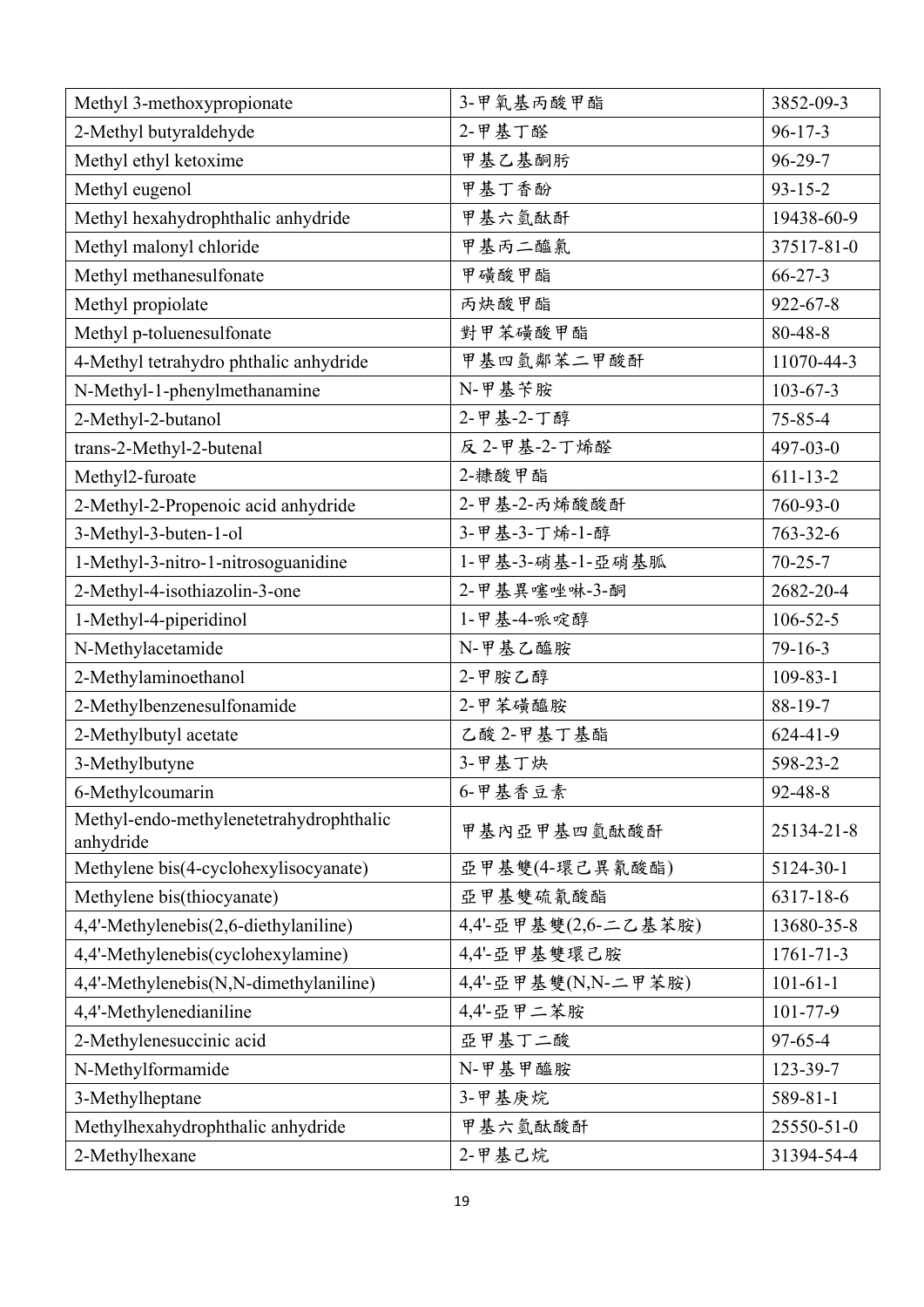| Methylhydroquinone                            | 甲基氫醌               | $95 - 71 - 6$    |
|-----------------------------------------------|--------------------|------------------|
| 1-Methylimidazole                             | 1-甲基咪唑             | 616-47-7         |
| 2-Methylimidazole                             | 2-甲基咪唑             | 693-98-1         |
| 2-Methylpentamethylenediamine                 | 2-甲基戊二胺            | 15520-10-2       |
| Methylpheneyldichlorosilane                   | 甲基苯基二氯矽烷           | 149-74-6         |
| 4-Methylphthalic anhydride                    | 4-甲基酞酐             | 19438-61-0       |
| N-Methylpyrrolidinone                         | N-甲基吡咯烷酮           | 872-50-4         |
| Methylsilanetriyl triacetate                  | 甲基矽三醇三乙酸酯          | 4253-34-3        |
| 2-Methylthiophene                             | 2-甲基噻吩             | 554-14-3         |
| 3-Methylthiopropoanaldehyde                   | 3-甲硫基丙醛            | 3268-49-3        |
| Metronidazole                                 | 甲硝唑                | 443-48-1         |
| Molybdenum pentachloride                      | 五氯化鉬               | $10241 - 05 - 1$ |
| Molybdenum trioxide                           | 三氧化鉬               | 1313-27-5        |
| Mono(2-ethylhexyl)phosphate                   | 磷酸單(2-乙基己基)酯       | 1070-03-7        |
| 4-Morpholinecarbonyl chloride                 | 4-【口末】啉甲醯氯         | 15159-40-7       |
| Nalidixic acid                                | 【口奈】啶酮酸            | 389-08-2         |
| 1-Naphthol                                    | 1-萘酚               | $90 - 15 - 3$    |
| 1,4-Naphthoquinone                            | 1,4-萘醌             | $130 - 15 - 4$   |
| 1-Naphthylamine-6-sulfonic acid               | 1- 萘胺-6-磺酸         | 119-79-9         |
| 1-Naphthylamine-8-sulfonic acid               | 1-萘胺-8-磺酸          | $82 - 75 - 7$    |
| 1,5-Naphthylene diisocyanate                  | 1,5-萘二異氰酸酯         | 3173-72-6        |
| Neomycin sulfate                              | 硫酸新黴素              | 1405-10-3        |
| Neopentyl chloride                            | 氯化新戊烷              | 753-89-9         |
| Neopentyl glycol diacrylate                   | 新戊二醇二丙烯酸酯          | 2223-82-7        |
| Neostigmine bromide                           | 溴化新斯的明             | 114-80-7         |
| Nickel                                        | 鎳                  | 7440-02-0        |
| Nickel bis(dibutyldithiocarbamate)            | 雙(二丁基二硫胺甲酸)鎳       | 13927-77-0       |
| Nickel chloride                               | 氯化鎳                | 7718-54-9        |
| Nickel perchlorate hexahydrate                | 過氯酸鎳六水合物           | 13520-61-1       |
| Nickel sulfate                                | 硫酸鎳                | 7786-81-4        |
| Nickel sulphide                               | 硫化鎳                | 16812-54-7       |
| Nickel( $\mathbf{\Pi}$ ) chloride hexahydrate | 氯化鎳(Ⅱ)六水合物         | 7791-20-0        |
| Nickel( $\mathbf{I}$ ) phthalocyanine         | 酞青素鎳(II)           | 14055-02-8       |
| Nickel( $\Pi$ ) sulfamate                     | 胺磺酸鎳(II)           | 13770-89-3       |
| Nickel(II) acetate                            | $\zeta$ 酸鎳 $(\Pi)$ | 373-02-4         |
| Nickel(II) ammonium sulfate                   | 硫酸鎳(Ⅱ)銨            | 15699-18-0       |
| Nickel(II) bromide                            | 溴化鎳(Ⅱ)             | 13462-88-9       |
| Nickel(II) carbonate                          | 碳酸鎳(II)            | 3333-67-3        |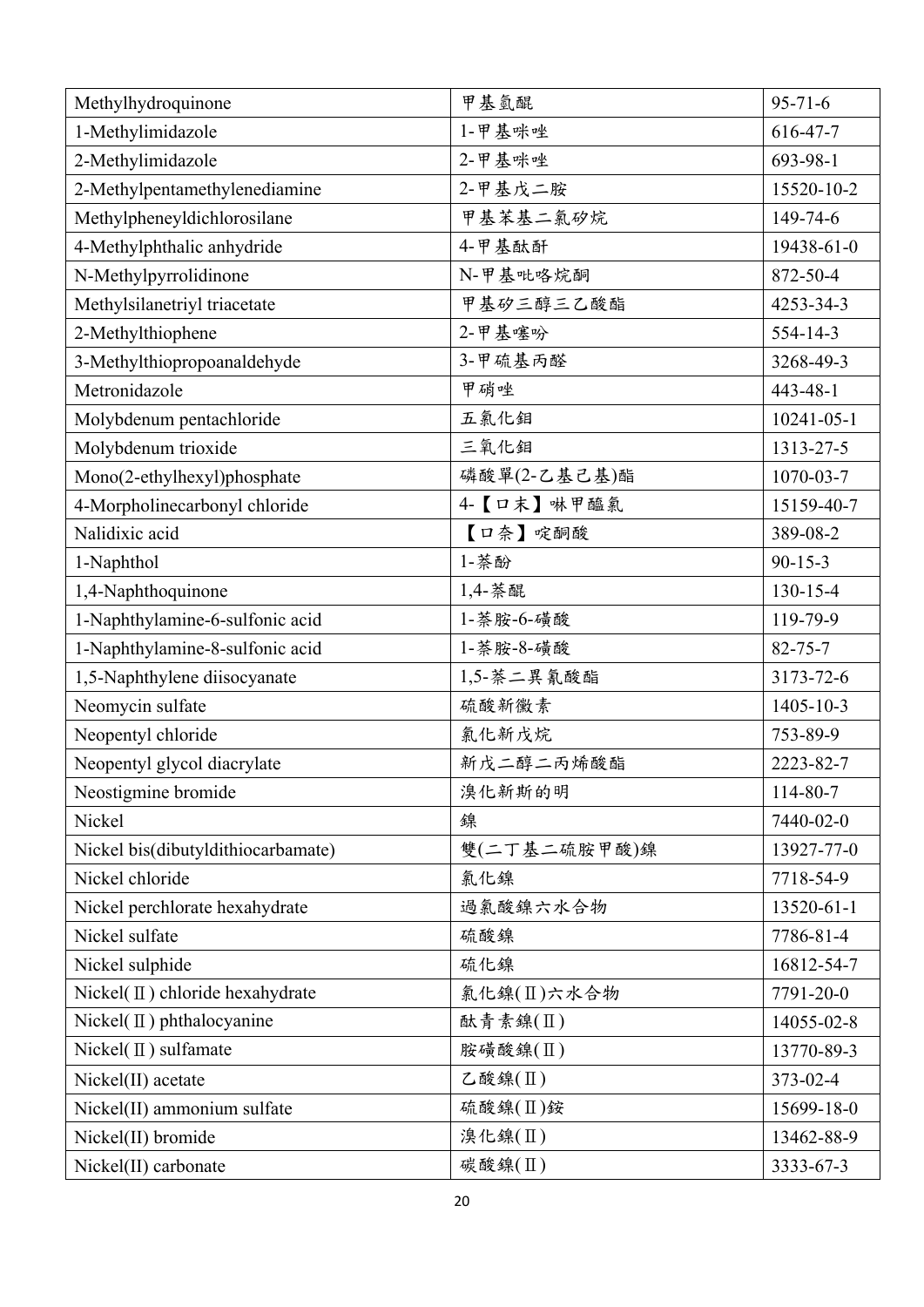| Nickel(II) hydroxide                             | 氫氧化鎳             | 12054-48-7      |
|--------------------------------------------------|------------------|-----------------|
| Nickel(II) iodide                                | 碘化镍(II)          | 13462-90-3      |
| Nickel(II) nitrate hexahydrate                   | 硝酸鎳(Ⅱ)六水合物       | 13478-00-7      |
| Nickel(II) oxide                                 | 氧化镍(II)          | 1313-99-1       |
| Nickelocene                                      | 二茂鎳              | 1271-28-9       |
| Niobium ethoxide                                 | 乙氧醇鈮             | 3236-82-6       |
| Nitrilotriacetic acid                            | 氮基三乙酸            | 139-13-9        |
| m-Nitroaniline                                   | 間硝基苯胺            | 99-09-2         |
| m-Nitrobenzenesulfonic acid, sodium salt         | 間硝基苯磺酸鈉鹽         | 127-68-4        |
| 3-Nitrobenzoic acid                              | 3-硝基苯甲酸          | 121-92-6        |
| 2-Nitrobenzoic acid                              | 2-硝基苯甲酸          | 552-16-9        |
| m-Nitrobenzotrifluoride                          | 間硝基三氟甲基苯         | 98-46-4         |
| p-Nitrobenzoyl chloride                          | 對硝基苯甲醯氯          | $122 - 04 - 3$  |
| 2-Nitrobenzyl bromide                            | 2-硝苄溴            | 3958-60-9       |
| 4-Nitrobenzyl chloride                           | 4-硝基苯甲氯          | $100 - 14 - 1$  |
| o-Nitrochlorobenzene                             | 鄰氯硝基苯            | $88 - 73 - 3$   |
| m-Nitrochlorobenzene                             | 間氯硝基苯            | $121 - 73 - 3$  |
| Nitrocyclohexane                                 | 硝基環已烷            | 1122-60-7       |
| Nitrofurazone                                    | 硝基呋喃腙            | $59 - 87 - 0$   |
| p-Nitrophenol                                    | 對硝基酚             | $100 - 02 - 7$  |
| 1-Nitropyrene                                    | 1-硝基芘            | 5522-43-0       |
| N-Nitrosodiethylamine                            | N-亞硝二乙胺          | $55 - 18 - 5$   |
| N-Nitrosodimethylamine                           | N-亞硝二甲胺          | $62 - 75 - 9$   |
| N-Nitroso-N-phenylhydroxylamine aluminum<br>salt | N-亞硝基-N-苯基羥胺鋁鹽   | 15305-07-4      |
| Nitrosylsulfuric acid                            | 亞硝醯氫硫酸           | 7782-78-7       |
| m-Nitrotoluene                                   | 間硝基甲苯            | 99-08-1         |
| o-Nitrotoluene                                   | 鄰硝基甲苯            | $88 - 72 - 2$   |
| Nonyl phenol                                     | 壬基酚              | 25154-52-3      |
| 4-Nonyl phenol, branched                         | 支鏈 4-壬基苯酚        | 84852-15-3      |
| 4-Nonylphenol                                    | 4-壬基酚            | $104 - 40 - 5$  |
| Octadecyltrichlorosilane                         | 三氯十八矽烷           | 112-04-9        |
| Octadecytrimethylammonium chloride               | 氯化十八烷基三甲基銨       | $112 - 03 - 8$  |
| Octafluorocyclopentene                           | 八氟環戊烯            | 559-40-0        |
| Octamethylcyclotetrasiloxane                     | 八甲基環四矽氧烷         | 556-67-2        |
| Octanoic acid                                    | 辛酸               | 124-07-2        |
| 2-n-Octy1-4-isothiazolin-3-one                   | 2-正辛基-4-異噻唑啉-3-酮 | 26530-20-1      |
| Octyl 3,4,5-trihydroxybenzoate                   | 3,4,5-三羥基苯甲酸辛酯   | $1034 - 01 - 1$ |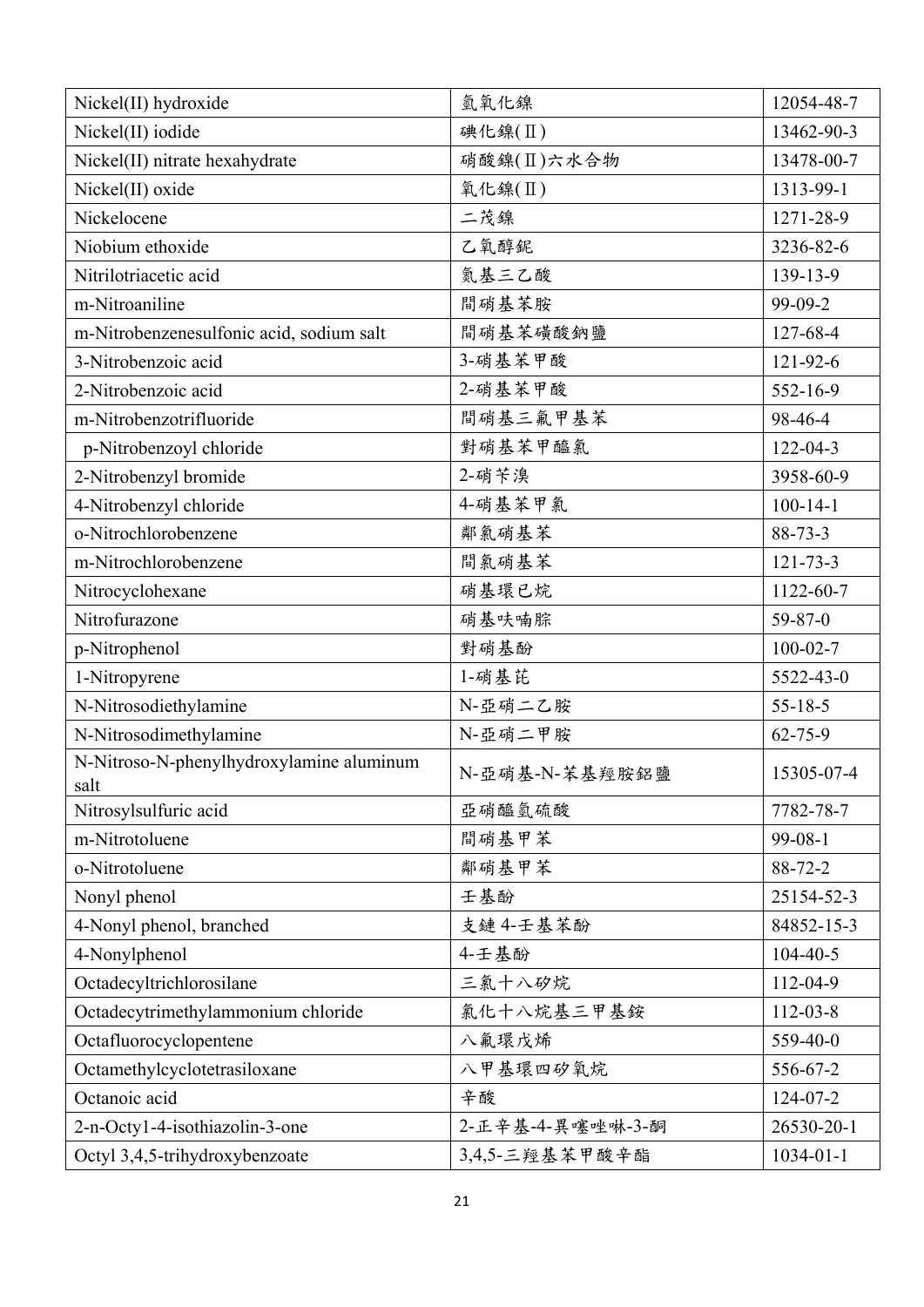| Octyltrichlorosilane                     | 辛基三氯矽烷              | 5283-66-9       |
|------------------------------------------|---------------------|-----------------|
| Oleylamine                               | 油胺                  | 112-90-3        |
| Oxalic acid dihydrate                    | 草酸二水合物              | 6153-56-6       |
| Oxamyl                                   | 歐殺滅                 | 23135-22-0      |
| 3,3'-Oxybis(ethyleneoxy)bis(propylamine) | 3,3'-[氧雙(伸乙氧基)]雙丙胺  | 4246-51-9       |
| Oxybisphenoxarsine                       | 氧雙【口咢】砷             | 58-36-6         |
| 4,4'-Oxydianiline                        | 4,4'-氧二苯胺           | $101 - 80 - 4$  |
| Oxygen gas                               | 氧氣                  | 7782-44-7       |
| Palladium dichloride                     | 二氯化鈀                | 7647-10-1       |
| Paraquat dichloride                      | 二氧百草枯               | 1910-42-5       |
| Pelargonic acid                          | 壬酸                  | $112 - 05 - 0$  |
| Pentachloroethane                        | 五氯乙烷                | $76 - 01 - 7$   |
| Pentaerythritol tetraacrylate            | 新戊四醇四丙烯酸酯           | 4986-89-4       |
| Pentaerythritol triacrylate              | 新戊四醇三丙烯酸酯           | 3524-68-3       |
| Pentaethylenehexamine                    | 五伸乙六胺               | $4067 - 16 - 7$ |
| Pentafluorobenzene                       | 五氟苯                 | 363-72-4        |
| Pentamethyldiethylenetriamine            | 五甲基二伸乙三胺            | 3030-47-5       |
| Perchloric acid                          | 過氯酸                 | 7601-90-3       |
| o-Phenetidine                            | 鄰胺苯基乙基醚             | $94 - 70 - 2$   |
| Phenvalerate                             | 氰戊菊酯                | 51630-58-1      |
| Phenyl chloroformate                     | 氯甲酸苯酯               | 1885-14-9       |
| Phenyl glycidyl etherpropene oxide       | 苯基去水甘油醚             | $122 - 60 - 1$  |
| Phenyl isothiocyanate                    | 異硫氰酸苯酯              | $103 - 72 - 0$  |
| 2-Phenyl-2-imidazoline                   | 2-苯基咪唑啉             | 936-49-2        |
| 1-Phenyl-2-thiourea                      | 1-苯基-2-硫脲           | $103 - 85 - 5$  |
| trans-4-Phenyl-3-buten-2-one             | 反 4-苯-3 丁烯-2-酮      | 1896-62-4       |
| Phenylacetonitrile                       | 苯乙腈                 | 140-29-4        |
| Phenylacetyl chloride                    | 氯化苯乙醯               | $103 - 80 - 0$  |
| 1-Phenylazo-2-naphthol                   | 1-苯基偶氮-2-萘酚         | 842-07-9        |
| N-Phenyl-beta-naphthylamine              | N-苯基-β-萘胺           | 135-88-6        |
| Phenylbutazone                           | 苯丁【口宗】              | $50 - 33 - 9$   |
| N,N'-m-phenylene bismaleimide            | N,N'-間伸苯雙 (順丁烯二醯亞胺) | 3006-93-7       |
| o-Phenylenediamine                       | 鄰伸苯二胺               | $95 - 54 - 5$   |
| m-Phenylenediamine                       | 間伸苯二胺               | 108-45-2        |
| Phenylephrine hydrochloride              | 苯腎上腺素鹽酸鹽            | $61 - 76 - 7$   |
| Phenylmagnesium chloride                 | 氯化苯鎂                | 100-59-4        |
| N-phenylmaleimide                        | N-苯基順丁烯二醯亞胺         | 941-69-5        |
| N-phenylmorpholine                       | N-苯基【口末】啉           | $92 - 53 - 5$   |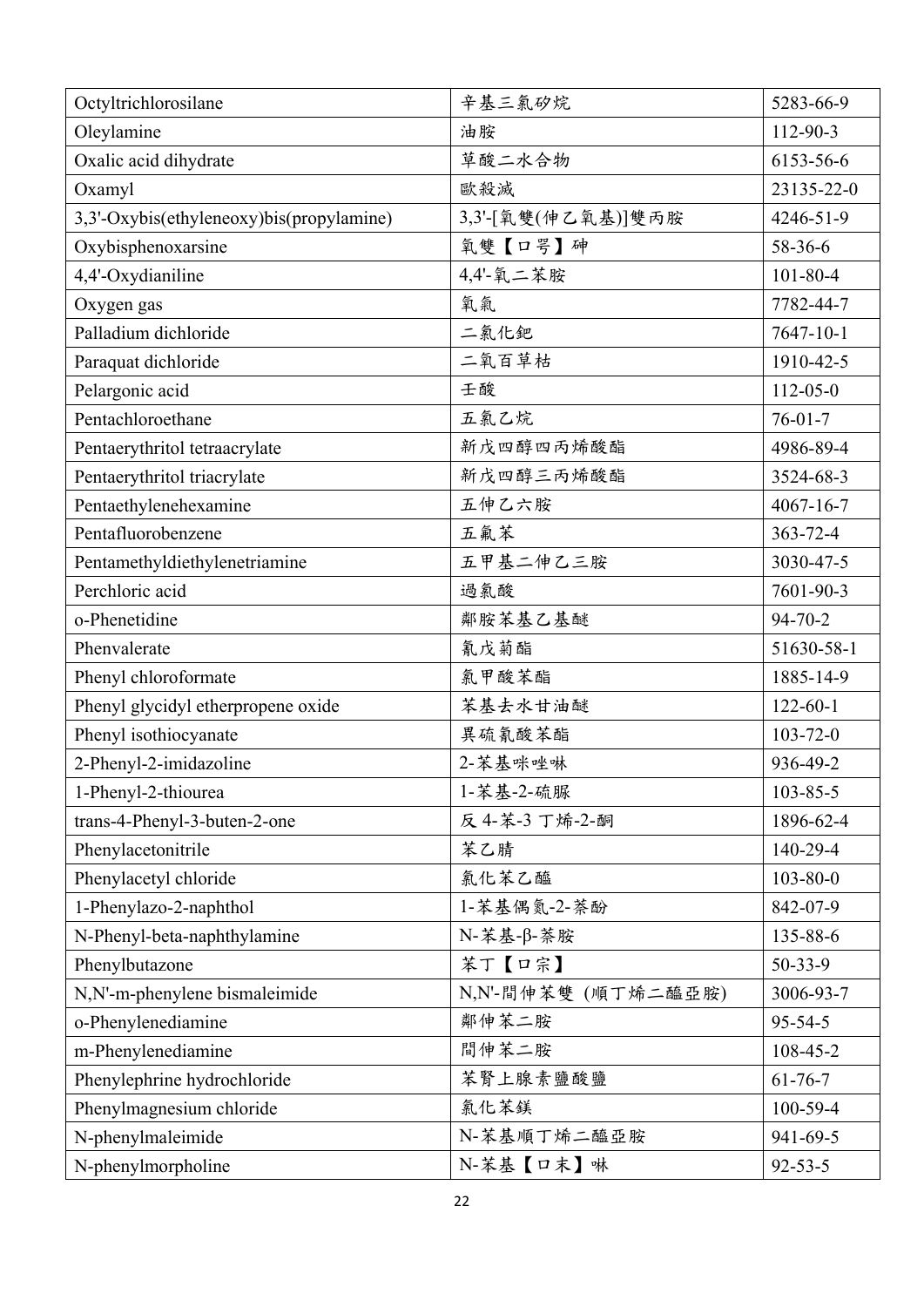| Phenylpropanolamine hydrochloride          | 苯丙醇胺鹽酸鹽          | $154 - 41 - 6$  |
|--------------------------------------------|------------------|-----------------|
| Phenyltrichlorosilane                      | 苯基三氯矽烷           | $98 - 13 - 5$   |
| Phosphomolybdic acid hydrate               | 磷鉬酸水合物           | 51429-74-4      |
| 2-Phosphonobutane-1,2,4-tricarboxylic acid | 2-膦醯丁烷-1,2,4-三羧酸 | 37971-36-1      |
| Phosphoric acid, mono(1-methylethyl)ester  | 磷酸單(1-甲基乙基)酯     | $1623 - 24 - 1$ |
| Phosphorous acid                           | 亞磷酸              | 10294-56-1      |
| Phosphorus oxybromide                      | 氧溴化磷             | 7789-59-5       |
| Phosphorus pentoxide                       | 五氧化二磷            | 1314-56-3       |
| Phosphorus tribromide                      | 三溴化磷             | 7789-60-8       |
| Phosphorus trifluoride                     | 三氟化磷             | 7783-55-3       |
| Phosphotungstic acid                       | 磷鎢酸              | 12067-99-1      |
| o-Phthalaldehyde                           | 鄰苯二甲醛            | 643-79-8        |
| Picrolonic acid                            | 苦酮酸              | 550-74-3        |
| Pigment Yellow 150                         | 顏料黃 150          | 68511-62-6      |
| Piperazine                                 | 哌【口井】            | 110-85-0        |
| Platinum(IV) tetrachloride                 | 四氯化鉑(IV)         | 13454-96-1      |
| Poly(hexamethylene diisocyanate)           | 聚六亞甲基二異氰酸酯       | 28182-81-2      |
| Polyethylene glycol trimethylnonyl ether   | 烷氧基聚乙烯氫氧基乙醇      | 68131-40-8      |
| Potassium bromate                          | 溴酸鉀              | 7758-01-2       |
| Potassium chloroplatinate                  | 氯鉑酸鉀             | 16921-30-5      |
| Potassium chromate                         | 絡酸鉀              | 7789-00-6       |
| Potassium cyanoaurate                      | 氰金酸鉀             | 13967-50-5      |
| Potassium fluoborate                       | 氟硼酸鉀             | 14075-53-7      |
| Potassium fluoride                         | 氟化鉀              | 7789-23-3       |
| Potassium fluorosilicate                   | 氟矽酸鉀             | 16871-90-2      |
| Potassium hexafluorophosphate              | 六氟磷酸鉀            | 17084-13-8      |
| Potassium hydrogen sulphate                | 硫酸氫鉀             | 7646-93-7       |
| Potassium hydrogendifluoride               | 二氟氫化鉀            | 7789-29-9       |
| Potassium hydroxide                        | 氫氧化鉀             | 1310-58-3       |
| Potassium iodate                           | 碘酸鉀              | 7758-05-6       |
| Potassium metabisulfite                    | 偏二亞硫酸钾           | 16731-55-8      |
| Potassium nitrite                          | 亞硝酸鉀             | 7758-09-0       |
| Potassium oxide                            | 氧化鉀              | 12136-45-7      |
| Potassium permanganate                     | 過錳酸鉀             | 7722-64-7       |
| Potassium peroxymonosulfate                | 過氧化單硫酸鉀鹽         | 10058-23-8      |
| Potassium peroxymonosulfate                | 過氧單硫酸鉀           | 70693-62-8      |
| Potassium persulfate                       | 過硫酸鉀             | $7727 - 21 - 1$ |
| Potassium polysulfide                      | 多硫化鉀             | 37199-66-9      |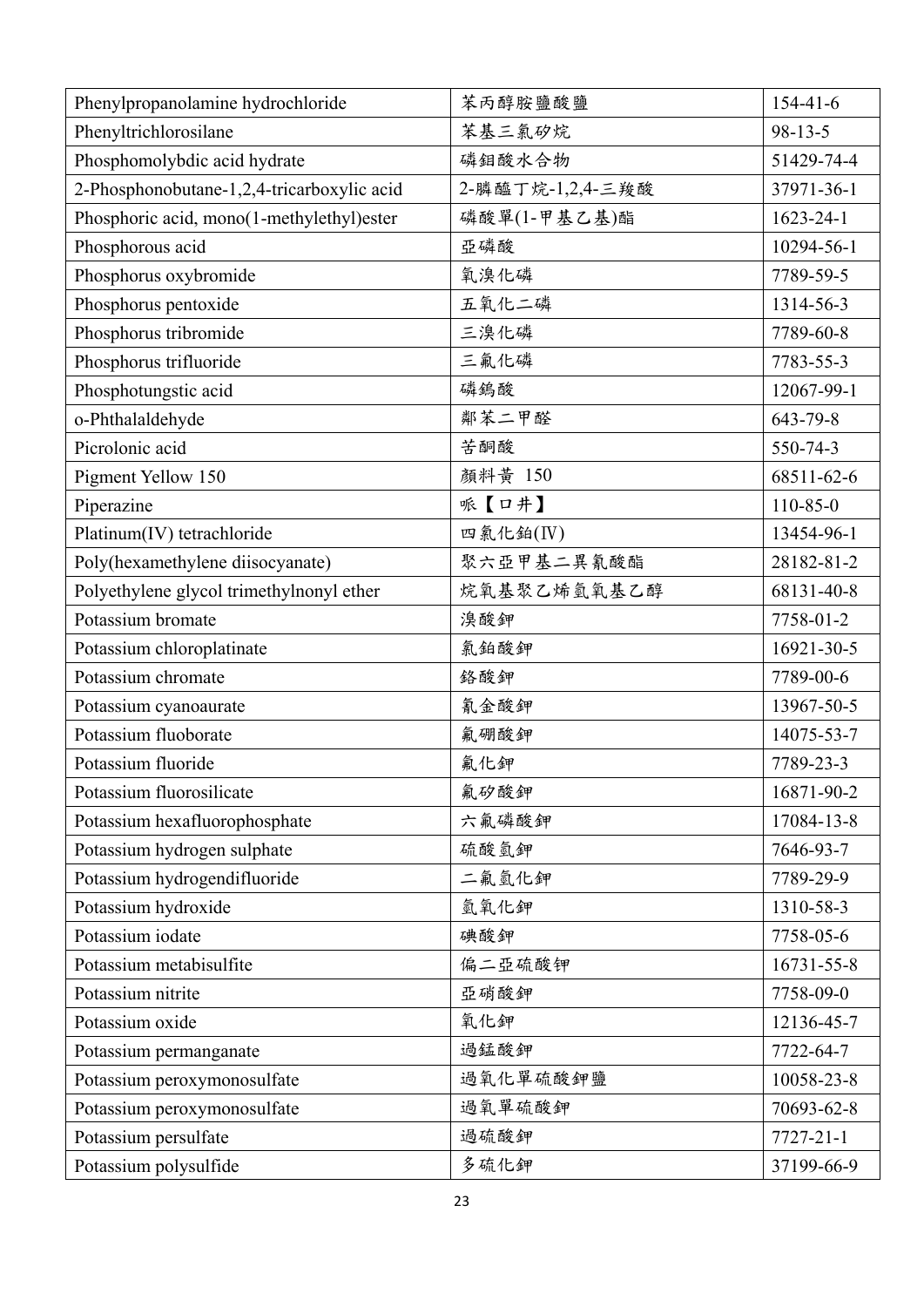| Potassium silicate                           | 矽酸鉀         | 1312-76-1       |
|----------------------------------------------|-------------|-----------------|
| Potassium tetraborate tetrahydrate           | 四硼酸鉀四水合物    | 12045-78-2      |
| Potassium tetrachloroplatinate               | 四氯鉑酸鉀       | 10025-99-7      |
| Potassium zinc chromate hydroxide            | 氫氧化鉻酸鋅鉀     | 11103-86-9      |
| 1,3-Propanesultone                           | 1,3-丙烷磺內酯   | 1120-71-4       |
| Propanolamine                                | 丙醇胺         | 156-87-6        |
| Propidium iodide                             | 碘化丙啶        | 25535-16-4      |
| Propineb                                     | 甲基鋅乃浦       | 12071-83-9      |
| Propionic anhydride                          | 丙酸酐         | $123 - 62 - 6$  |
| Propylene glycol monomethyl ether propionate | 丙二醇一甲醚丙酸酯   | 148462-57-1     |
| Pseudoephedrine sulfate                      | 假麻黃鹼硫酸鹽     | 7460-12-0       |
| 3-Pyridinecarboxamide                        | 3-吡啶甲醯胺     | 98-92-0         |
| Pyridinium dichromate                        | 络酸吡啶鹽       | 20039-37-6      |
| Pyromellitic dianhydride                     | 焦蜜石酸二酐      | 89-32-7         |
| 2-Pyrrolidone                                | 2-吡咯啶酮      | $616 - 45 - 5$  |
| Quaternium-15                                | 四級銨鹽-15     | 4080-31-3       |
| Reserpine                                    | 利血平         | $50 - 55 - 5$   |
| Resorcinol diglycidyl ether                  | 間苯二酚二缩水甘油醚  | $101 - 90 - 6$  |
| Retinol                                      | 視網醇         | $68 - 26 - 8$   |
| Rosin                                        | 松香          | 8050-09-7       |
| Ruthenium trichloride                        | 三氯化釕        | 10049-08-8      |
| Salicylamide                                 | 柳醯胺         | $65 - 45 - 2$   |
| Sebacoyl chloride                            | 泌脂醯氯        | $111 - 19 - 3$  |
| Selenic acid                                 | 硒酸          | 7783-08-6       |
| Selenious acid                               | 亞硒酸         | 7783-00-8       |
| Selenium dioxide                             | 二氧化硒        | 7446-08-4       |
| Selenium disulphide                          | 二硫化硒        | 7488-56-4       |
| Silcon tetrachloride                         | 四氯化矽        | 10026-04-7      |
| Silica crystalline                           | 晶性矽         | 14464-46-1      |
| Silicon tetrafluoride                        | 四氟化矽        | $7783 - 61 - 1$ |
| Silver potassium cyanide                     | 氰化鉀銀        | $506 - 61 - 6$  |
| Silver sulfate                               | 硫酸銀         | 10294-26-5      |
| Silver(I) oxide                              | 氧化銀(I)      | 20667-12-3      |
| Soda lime                                    | 鹼石灰         | 8006-28-8       |
| Sodium 2-ethylhexanoate                      | 2-乙基己酸鈉     | 19766-89-3      |
| Sodium 2-mercaptobenzothiazole               | 2-硫醇基苯并噻唑鈉鹽 | 2492-26-4       |
| Sodium 2-phenylphenolate                     | 2-苯基苯酚鈉     | 132-27-4        |
| Sodium acid arsenate heptahydrate            | 砷酸氫二鈉七水合物   | 10048-95-0      |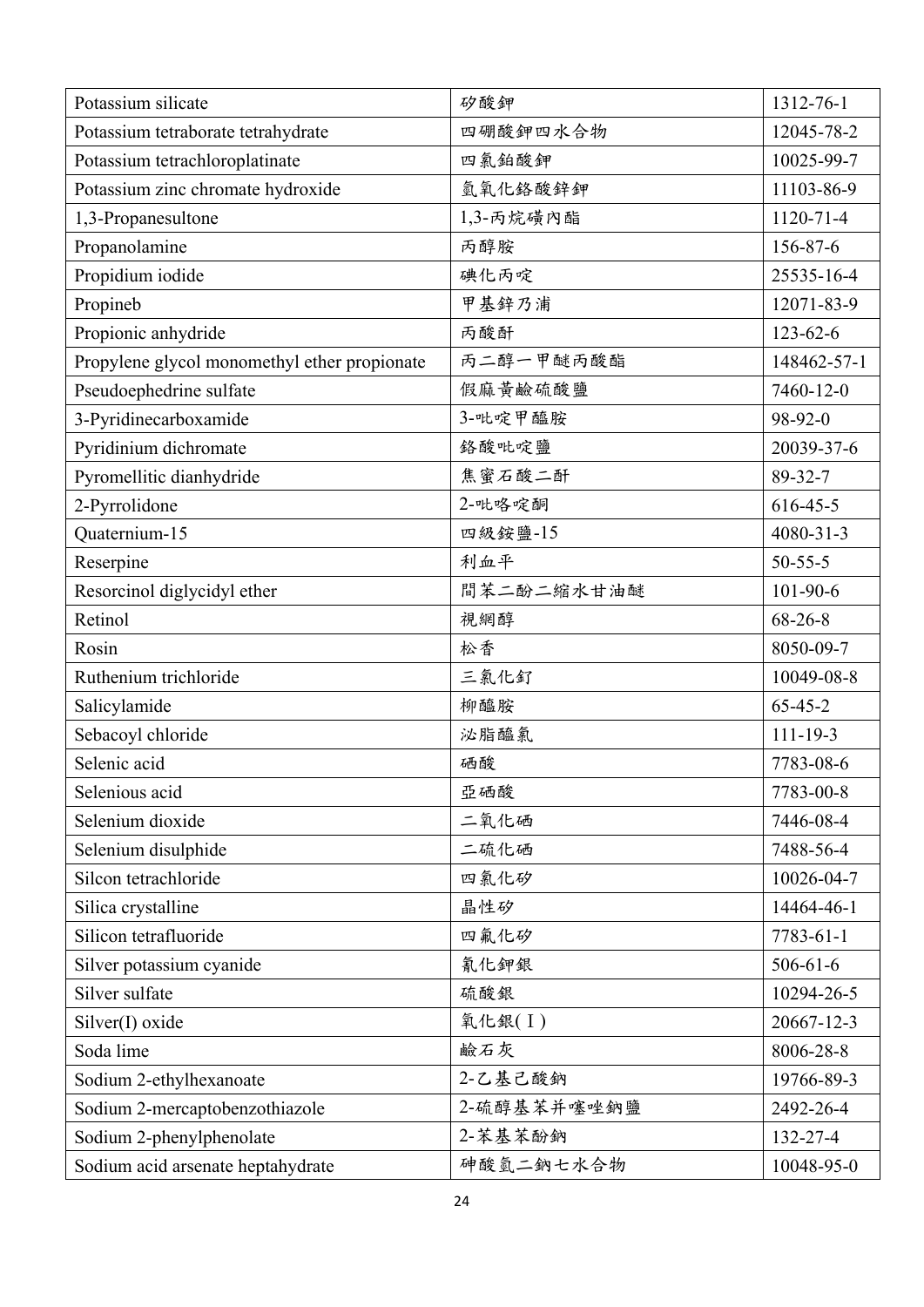| Sodium alkylbenzenesulfonate           | 烷基苯磺酸鈉         | 68411-30-3     |
|----------------------------------------|----------------|----------------|
| Sodium aluminate                       | 鋁酸鈉            | 1302-42-7      |
| Sodium arsenite                        | 亞砷酸鈉           | 7784-46-5      |
| Sodium bisulfate                       | 硫酸氫鈉           | 7681-38-1      |
| Sodium cacodylate                      | 二甲胂酸鈉          | 124-65-2       |
| Sodium chloroacetate                   | 氯乙酸鈉           | 3926-62-3      |
| Sodium chromate                        | 络酸鈉            | 7775-11-3      |
| Sodium diacetate                       | 二乙酸鈉           | 126-96-5       |
| Sodium dodecylbenzenesulfonate         | 十二烷基苯磺酸鈉       | 25155-30-0     |
| Sodium fluoride                        | 氟化鈉            | 7681-49-4      |
| Sodium fluorosilicate                  | 氟矽酸鈉           | 16893-85-9     |
| Sodium hexachloroplatinate hexahydrate | 六氯鉑酸鈉六水合物      | 19583-77-8     |
| Sodium hexanitrocobaltate(III)         | 六硝鈷(Ⅲ)酸鈉       | 13600-98-1     |
| Sodium hydrogendifluoride              | 二氟氫化鈉          | 1333-83-1      |
| Sodium hypochlorite                    | 次氯酸鈉           | 7681-52-9      |
| Sodium lauryl sulfate                  | 硫酸月桂酯鈉鹽        | $151 - 21 - 3$ |
| Sodium metabisulfite                   | 偏二亞硫酸鈉         | 7681-57-4      |
| Sodium metaborate                      | 偏硼酸鈉           | 7775-19-1      |
| Sodium metasilicate                    | 偏矽酸鈉           | 6834-92-0      |
| Sodium metavanadate                    | 偏釩酸鈉           | 13718-26-8     |
| Sodium monoxide                        | 一氧化鈉           | 12401-86-4     |
| Sodium nitrite                         | 亞硝酸鈉           | 7632-00-0      |
| Sodium N-methyl-N-oleoyltaurate        | N-甲基-N-油醯基牛磺酸鈉 | 137-20-2       |
| Sodium perborate                       | 過硼酸鈉           | 7632-04-4      |
| Sodium percarbonate                    | 過碳酸鈉           | 15630-89-4     |
| Sodium permanganate                    | 過錳酸鈉           | 10101-50-5     |
| Sodium persulfate                      | 過硫酸鈉           | 7775-27-1      |
| Sodium selenite                        | 亞硒酸鈉           | 10102-18-8     |
| Sodium sulfide nonahydrate             | 硫化鈉九水合物        | 1313-84-4      |
| Sodium tetraborate                     | 四硼酸鈉           | 1330-43-4      |
| Sodium triacetoxyborohydride           | 三乙醯氧硼氫鈉        | 56553-60-7     |
| Sorbaldehyde                           | 山梨醛            | 142-83-6       |
| Stannic chloride                       | 氯化錫            | 7646-78-8      |
| Stannic chloride pentahydrate          | 氯化錫五水合物        | 10026-06-9     |
| Stannous chloride dihydrate            | 氯化亞錫二水合物       | 10025-69-1     |
| Stearoyl chloride                      | 硬脂醯氯           | $112 - 76 - 5$ |
| Streptomycin                           | 鏈黴素            | $57-92-1$      |
| Strontium chromate                     | 絡酸鍶            | 7789-06-2      |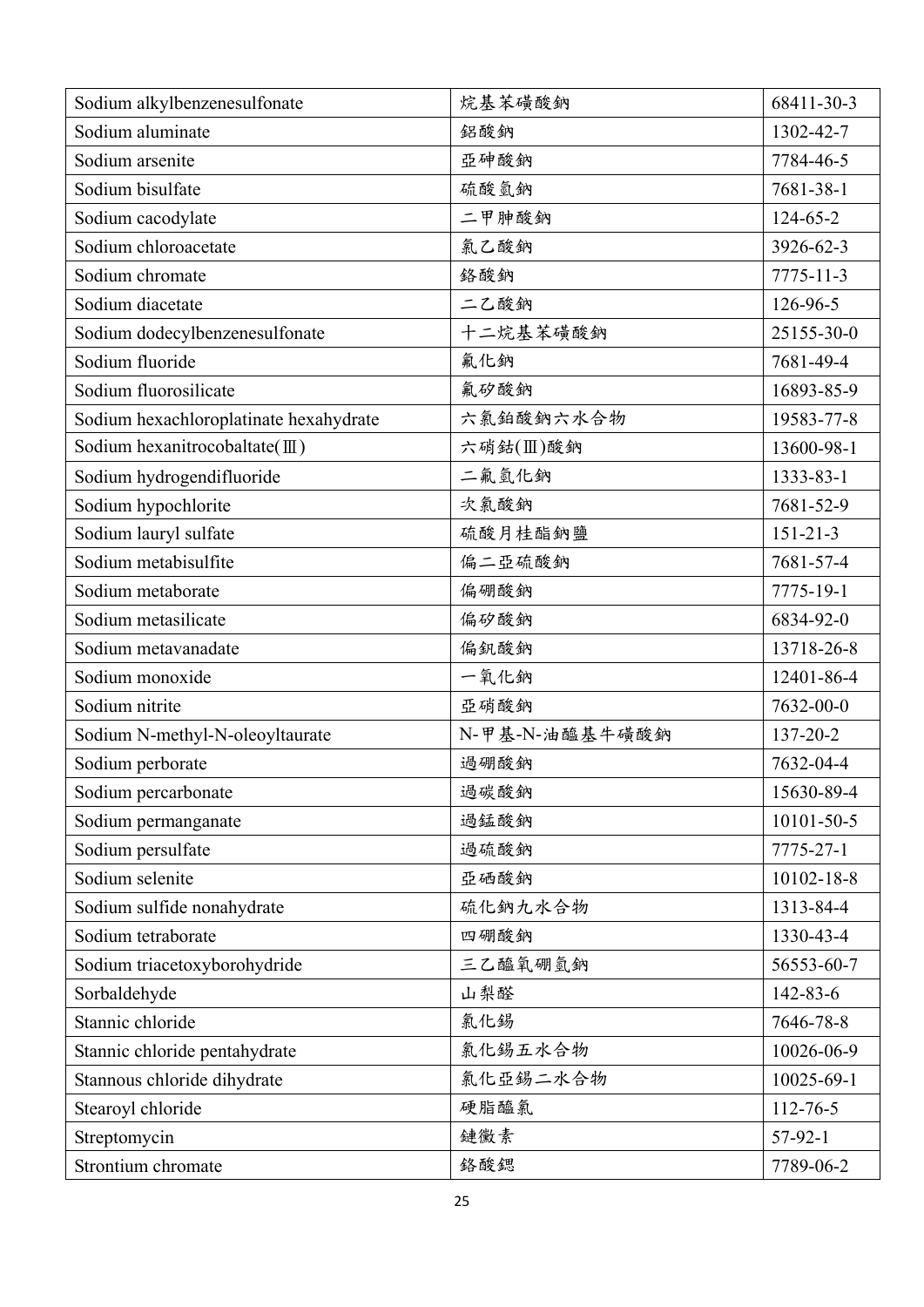| Strychnine sulfate                                     | 番木虌鹼硫酸鹽              | $60 - 41 - 3$  |
|--------------------------------------------------------|----------------------|----------------|
| Styrene oxide                                          | 氧化苯乙烯                | $96 - 09 - 3$  |
| Sulfadiazine                                           | 磺胺二                  | 68-35-9        |
| Sulfadiazine sodium                                    | 磺胺嘧啶鈉                | 547-32-0       |
| Sulfamic acid                                          | 磺胺酸                  | 5329-14-6      |
| 5-Sulfosalicylic acid dihydrate                        | 5-磺基水楊酸二水合物          | 5965-83-3      |
| Sulfur dichloride                                      | 二氯化硫                 | 10545-99-0     |
| Sulfur trioxide                                        | 三氧化硫                 | 7446-11-9      |
| Sulfuryl chloride                                      | 硫醯二氯                 | 7791-25-5      |
| 9(or 10)-(Sulphooxy) octadecanoic acid, sodium<br>salt | 9(或10)-磺氧基十八酸鈉鹽      | 68331-91-9     |
| Sulphurous acid                                        | 亞硫酸                  | 7782-99-2      |
| Tallow amine ethoxylated                               | 乙氧化牛脂胺               | 61791-26-2     |
| Tantalum(V) ethoxide                                   | $L$ 氧鉭 $(\Pi)$       | 6074-84-6      |
| Teliurium dioxide                                      | 二氧化碲                 | 7446-07-3      |
| Terephthalic acid                                      | 對苯二甲酸                | $100 - 21 - 0$ |
| $2,2$ : 6',2"-Terpyridine                              | 2,2': 6',2"-三聯吡啶     | 1148-79-4      |
| Tetrabutyl titanate                                    | 鈦酸四丁酯                | 5593-70-4      |
| Tetrabutylammonium bromide                             | 溴化四丁基銨               | 1643-19-2      |
| Tetrachloroauric acid                                  | 四氯金酸                 | 16903-35-8     |
| 3,3',4,4'-Tetrachlorobiphenyl                          | 3,3',4,4'-四氯聯苯       | 32598-13-3     |
| 2,3,7,8-Tetrachlorodibenzo-p-dioxin                    | 戴奥辛                  | 1746-01-6      |
| 2,3,4,6-Tetrachlorophenol                              | 2,3,4,6-四氯酚          | 58-90-2        |
| Tetrachlorophthalic anhydride                          | 四氯鄰苯二甲酸酐             | 117-08-8       |
| Tetraethylammonium hydroxide                           | 氫氧化四乙基銨              | 77-98-5        |
| Tetraethylenepentamine                                 | 四伸乙五胺                | 112-57-2       |
| Tetraethylthiuram disulfide                            | 二硫化四乙基秋蘭姆            | $97 - 77 - 8$  |
| 2,2,3,3-Tetrafluoro-1-propanol                         | 2,2,3,3-四氟丙醇         | $76 - 37 - 9$  |
| 1,1,2,2-Tetrahydroperfluorooctyltriethoxysilane        | 1,1,2,2-四氫全氟辛基三乙氧基矽烷 | 51851-37-7     |
| Tetrahydrophthalic anhydride                           | 四氫酞酸酐                | $85 - 43 - 8$  |
| Tetrakis(hydroxymethyl)phosphonium sulfate             | 肆羥甲基鏻硫酸鹽             | 55566-30-8     |
| Tetramethyl ammonium chloride                          | 氯化四甲基銨               | $75 - 57 - 0$  |
| Tetramethyl succinonitrile                             | 四甲基琥珀腈               | 3333-52-6      |
| Tetramethylammonium hydroxide                          | 氫氧化四甲銨               | $75 - 59 - 2$  |
| 1,1,3,3-Tetramethylbutylamine                          | 1,1,3,3-四甲基丁胺        | 107-45-9       |
| Tetramethylolphosphonium chloride                      | 氯化四羥甲基鳞              | $124 - 64 - 1$ |
| Tetramethylsilane                                      | 四甲基矽烷                | $75 - 76 - 3$  |
| Tetramethylthiuram monosulfide                         | 一硫化四甲基秋蘭姆            | 97-74-5        |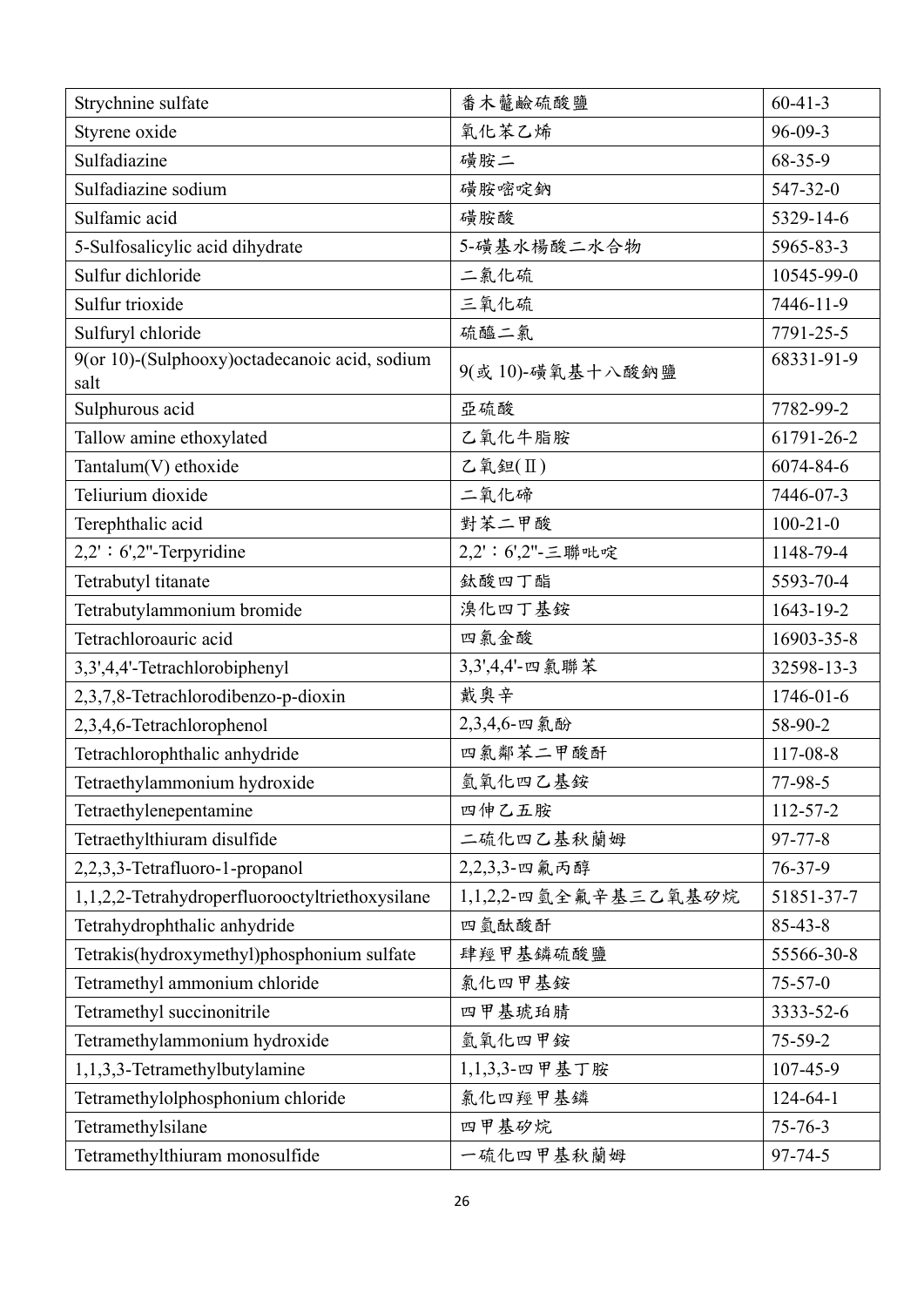| Thalidomide                              | 沙利多邁           | $50 - 35 - 1$  |
|------------------------------------------|----------------|----------------|
| Thallium acetate                         | 乙酸鉈            | 563-68-8       |
| Aluminium chloride, anhydrous            | 無水氣化鋁          | 7446-70-0      |
| Thallium(I) carbonate                    | 碳酸鉈(I)         | 6533-73-9      |
| Thallium(I) chloride                     | 氯化鉈(I)         | 7791-12-0      |
| Thimerosal                               | 乙汞硫柳酸鈉         | $54 - 64 - 8$  |
| Thioacetamide                            | 硫代乙醯胺          | $62 - 55 - 5$  |
| 2-(Thiocyanatomethylthio)benzothiazole   | 2-(氰硫基甲硫基)苯并噻唑 | 21564-17-0     |
| Thiodiglycolic acid                      | 3-硫戊二酸         | 123-93-3       |
| Thioglycol                               | 硫甘醇            | $60 - 24 - 2$  |
| 2-Thiolactic acid                        | 2-硫代乳酸         | $79 - 42 - 5$  |
| Thiophanate-methyl                       | 甲基硫菌靈          | 23564-05-8     |
| 2-Thiower                                | 硫脲             | $62 - 56 - 6$  |
| Tiamulin fumarate                        | 延胡索酸泰妙菌素       | 55297-96-6     |
| Tiglic acid                              | 甘菊花酸           | $80 - 59 - 1$  |
| Tin bis(2-ethylhexanoate)                | 2-乙基己酸錫        | $301 - 10 - 0$ |
| $Tin(\mathbb{I})$ chloride               | 氯化錫(Ⅱ)         | 7772-99-8      |
| Tin(II) methanesulfonate                 | 甲磺酸錫(II)       | 53408-94-9     |
| Titanium oxysulfate                      | 硫酸氧鈦           | 13825-74-6     |
| Titanium tetrachloride                   | 四氯化鈦           | 7550-45-0      |
| Titanium trichloride                     | 三氯化鈦           | 7705-07-9      |
| Toluene-2,6-diisocyanate                 | 甲苯-2,6-二異氰酸酯   | $91 - 08 - 7$  |
| p-Toluenesulfonyl chloride               | 對甲苯磺醯氯         | 98-59-9        |
| p-Toluenesulfonyl isocyanate             | 對甲基苯磺醯異氰酸酯     | 4083-64-1      |
| o-Toluidine Hydrochloride                | 鄰甲苯銨鹽酸鹽        | $636 - 21 - 5$ |
| p-Toluoyl chloride                       | 對甲苯甲醯氯         | 874-60-2       |
| 2,4-Toluylenediamine                     | 2,4-甲苯二胺       | $95 - 80 - 7$  |
| Tolylfluanid                             | 甲苯氟磺胺          | $731 - 27 - 1$ |
| Tolyltriazole sodium                     | 甲基苯并三唑鈉        | 64665-57-2     |
| 1,2,4-Triazole                           | 1,2,4-三氮唑      | 288-88-0       |
| 2,4,6-Tribromophenol                     | 2,4,6-三溴酚      | 118-79-6       |
| Tributyl(tetradecy1)phosphonium chloride | 氯化三丁基(十四烷基)鏻   | 81741-28-8     |
| Tributylamine                            | 三丁基胺           | 102-82-9       |
| Tributyltin chloride                     | 氯化三丁基錫         | 1461-22-9      |
| Trichloroacetaldehyde                    | 三氯乙醛           | $75 - 87 - 6$  |
| Trichloroacetonitrile                    | 三氯乙腈           | 545-06-2       |
| Trichloroisocyanuric acid                | 三氯異三聚氰酸        | 87-90-1        |
| 2,4,6-Trichlorophenol                    | 2,4,6-三氯酚      | 88-06-2        |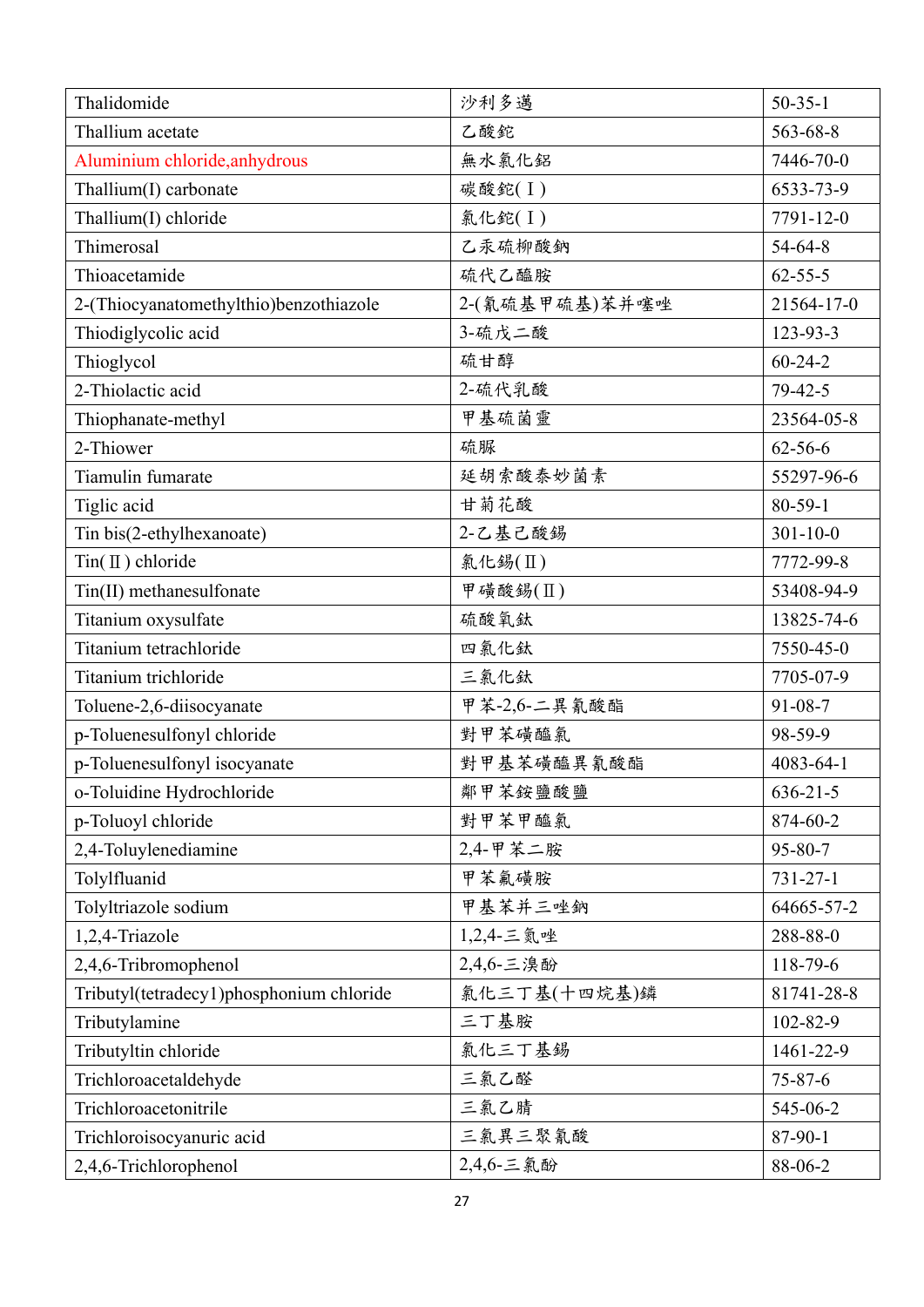| 2,4,5-Trichlorophenol                | 2,4,5-三氯酚      | 95-95-4         |
|--------------------------------------|----------------|-----------------|
| 1,2,3-Trichloropropane               | 1,2,3-三氯丙烷     | $96 - 18 - 4$   |
| tricresyl phosphate                  | 磷酸三甲苯酯         | $78-30-8$       |
| Tricyclazole                         | 三環唑            | 41814-78-2      |
| Triethoxyvinylsilane                 | 三乙氧基乙烯基矽烷      | 78-08-0         |
| Triethylaluminum                     | 三乙基鋁           | 97-93-8         |
| Triethylene glycol dimethacrylate    | 二甲基丙烯酸三甘醇酯     | $109 - 16 - 0$  |
| Triethylene glycol dimethyl ether    | 三甘醇二甲醚         | 112-49-2        |
| Triethylene glycol monobutyl ether   | 三甘醇單丁醚         | $143 - 22 - 6$  |
| Triethylenediamine                   | 三伸乙二胺          | 280-57-9        |
| Triethylenetetramine                 | 三伸乙四胺          | $112 - 24 - 3$  |
| Triethylgallium                      | 三乙鎵            | 1115-99-7       |
| Triethylsilane                       | 三乙基矽烷          | 617-86-7        |
| Trifluoroacetic acid                 | 三氟乙酸           | $76 - 05 - 1$   |
| Trifluoroacetic acid anhydride       | 三氟乙酸酐          | $407 - 25 - 0$  |
| 1,3,5-Trifluorobenzene               | 1,3,5-三氟苯      | 372-38-3        |
| Trifluoromethanesulphonic acid       | 三氟甲磺酸          | 1493-13-6       |
| Trifluoromethanesulphonic anhydride  | 三氟甲磺酸酐         | 358-23-6        |
| 2-Trifluoromethyl aniline            | 2-三氟甲基苯胺       | $88 - 17 - 5$   |
| Trifluoromethyl iodide               | 三氟碘甲烷          | 2314-97-8       |
| 3-(Trifluoromethyl) aniline          | 3-(三氟甲基)苯胺     | $98-16-8$       |
| 3-(Trifluoromethyl)phenyl isocyanate | 異氰酸 3-(三氟甲基)苯酯 | $329 - 01 - 1$  |
| Triglycidyl isocyanurate             | 異三聚氰酸三縮水甘油酯    | 2451-62-9       |
| 1,2,3-Trihydroxybenzene              | 1,2,3-三羥基苯     | $87 - 66 - 1$   |
| Triisobutylaluminum                  | 三(異丁基)鋁        | 100-99-2        |
| Trimellitic anhydride                | 1,2,4-苯三甲酸酐    | 552-30-7        |
| Trimethoxy(propyl)silane             | 丙基三甲氧基矽烷       | $1067 - 25 - 0$ |
| 3,4,5-Trimethoxybenzoyl chloride     | 3,4,5-三甲氧基苯甲醯氯 | $4521 - 61 - 3$ |
| Trimethoxysilane                     | 三甲氧基矽烷         | 2487-90-3       |
| Trimethoxyvinylsilane                | 三甲氧基乙烯基矽烷      | 2768-02-7       |
| Trimethylacetic acid                 | 三甲基乙酸          | 75-98-9         |
| 2,4,6-Trimethylaniline               | 2,4,6-三甲基苯胺    | $88 - 05 - 1$   |
| Trimethylgallium                     | 三甲基鎵           | 1445-79-0       |
| Trimethylhexadecylammonium chloride  | 氯化十六烷基三甲基銨     | $112 - 02 - 7$  |
| Trimethylhexamethylene diamine       | 三甲基六亞甲基二胺      | 25620-58-0      |
| Trimethylindium                      | 三甲基銦           | 3385-78-2       |
| Trimethylolpropane triacrylate       | 三羥甲基丙烷三丙烯酸酯    | 15625-89-5      |
| 2,2,4-Trimethylpentane               | 2,2,4-三甲基戊烷    | 540-84-1        |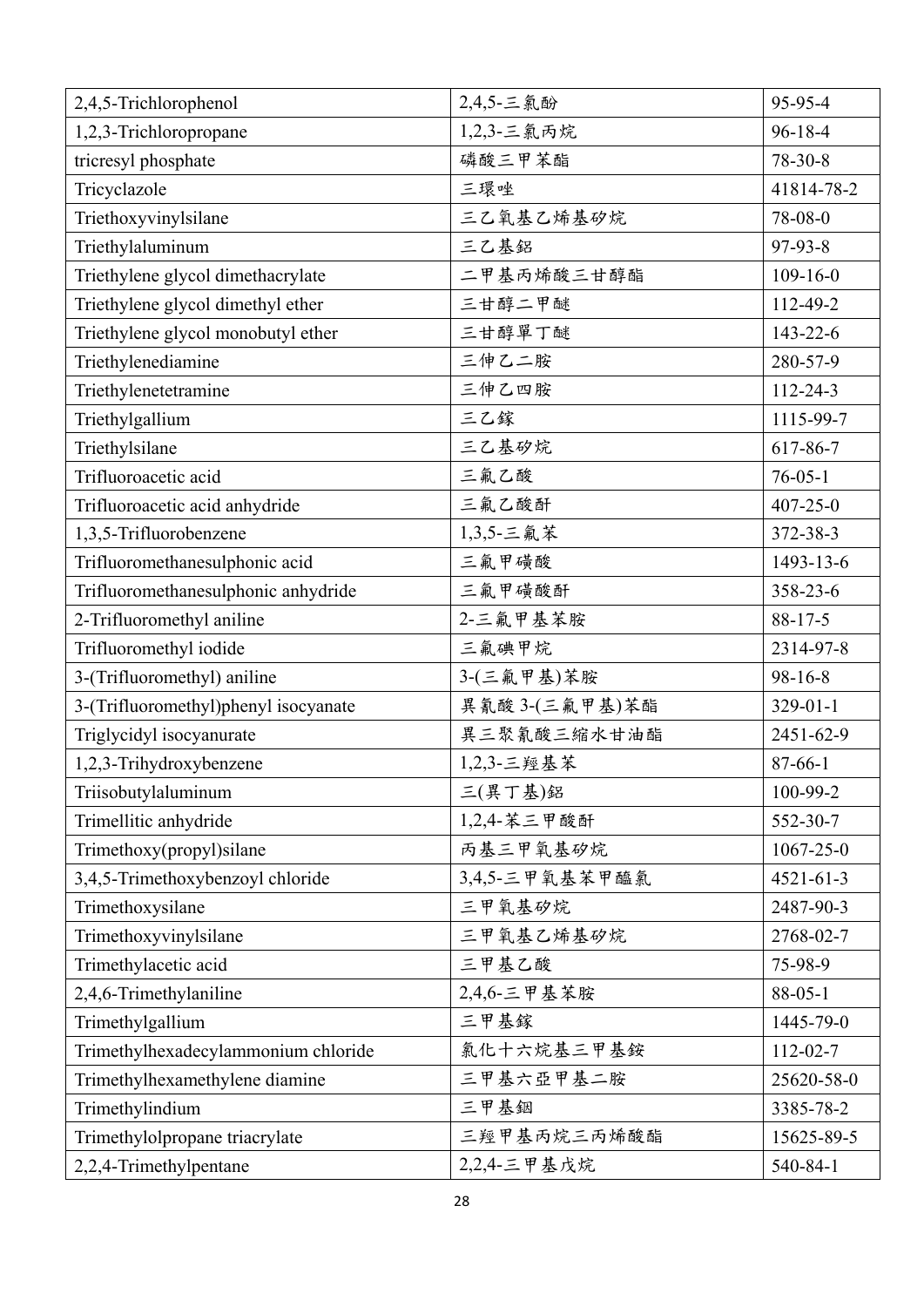| 2,3,6-Trimethylphenol                   | 2,3,6-三甲基苯酚    | 2416-94-6       |
|-----------------------------------------|----------------|-----------------|
| 2,3,5-Trimethylphenol                   | 2,3,5-三甲基苯酚    | 697-82-5        |
| Trimethylphosphine                      | 三甲基膦           | 594-09-2        |
| Trimethylsilyl bromoacetate             | 溴乙酸三甲矽酯        | 18291-80-0      |
| 2-(Trimethylsilyl)ethoxymethyl chloride | 氯化2-(三甲矽基)乙氧甲基 | 76513-69-4      |
| Trimethyltin chloride                   | 氯化三甲基錫         | $1066 - 45 - 1$ |
| Trimethylvinylsilane                    | 三甲基乙烯基矽烷       | 754-05-2        |
| Trioxane                                | 三【口咢】烷         | 110-88-3        |
| Triphenylantimony                       | 三苯基锑           | $603 - 36 - 1$  |
| Triphenyltin chloride                   | 氯化三苯基錫         | 639-58-7        |
| Triphenyltin oxide                      | 氧化三丁錫          | $56 - 35 - 9$   |
| Tripotassium orthophosphate             | 磷酸三鉀           | 7778-53-2       |
| Tripropylene glycol diacrylate          | 三縮丙二醇二丙烯酸酯     | 42978-66-5      |
| Tris(2-aminoethyl)amine                 | 參(2-胺基乙基)胺     | 4097-89-6       |
| Trisodium nitrilotriacetate             | 氮基三乙酸三鈉鹽       | $5064 - 31 - 3$ |
| Ttrabutylammonium hydroxide             | 氫氧化四丁銨         | 2052-49-5       |
| Tungsten hexafluoride                   | 六氟化鎢           | 7783-82-6       |
| Undecylenic acid                        | 十一烯酸           | 112-38-9        |
| Valeric acid                            | 戊酸             | 109-52-4        |
| delta-Valerolactone                     | delta-戊内酯      | 542-28-9        |
| Vanadium oxytrichloride                 | 氧三氯化釩          | 7727-18-6       |
| Vanadium tetrachloride                  | 四氯化釩           | $7632 - 51 - 1$ |
| Vanadium trichloride                    | 三氯化釩           | 7718-98-1       |
| Vanadium trioxide                       | 三氧化釩           | 1314-34-7       |
| N-Vinyl carbazole                       | N-乙烯基咔唑        | 1484-13-5       |
| 1-Vinyl-1H-imidazole                    | 1-乙烯基-1H-咪唑    | 1072-63-5       |
| N-Vinyl-2-pyrrolidone                   | N-乙烯基-2-吡咯酮    | $88 - 12 - 0$   |
| 4-Vinylpyridine                         | 4-乙烯基吡啶        | $100 - 43 - 6$  |
| m-Xylenediamine                         | 間二甲苯二胺         | 1477-55-0       |
| Xylenol                                 | 二甲苯酚           | 576-26-1        |
| 2,4-Xylidine                            | 2,4-二甲苯胺       | $95 - 68 - 1$   |
| 3,5-Xylidine                            | 3,5-二甲苯胺       | 108-69-0        |
| 2,3-Xylidine                            | 2,3-二甲苯胺       | $87 - 59 - 2$   |
| Zinc bromide                            | 溴化鋅            | 7699-45-8       |
| Zinc chloride                           | 氯化鋅            | 7646-85-7       |
| Zinc dibutyldithiocarbamate             | 二丁基二硫胺甲酸鋅      | 136-23-2        |
| Zinc diethyldithiocarbamate             | 二乙基二硫胺甲酸鋅      | 14324-55-1      |
| Zinc hexafluorosilicate                 | 六氟矽酸鋅          | 16871-71-9      |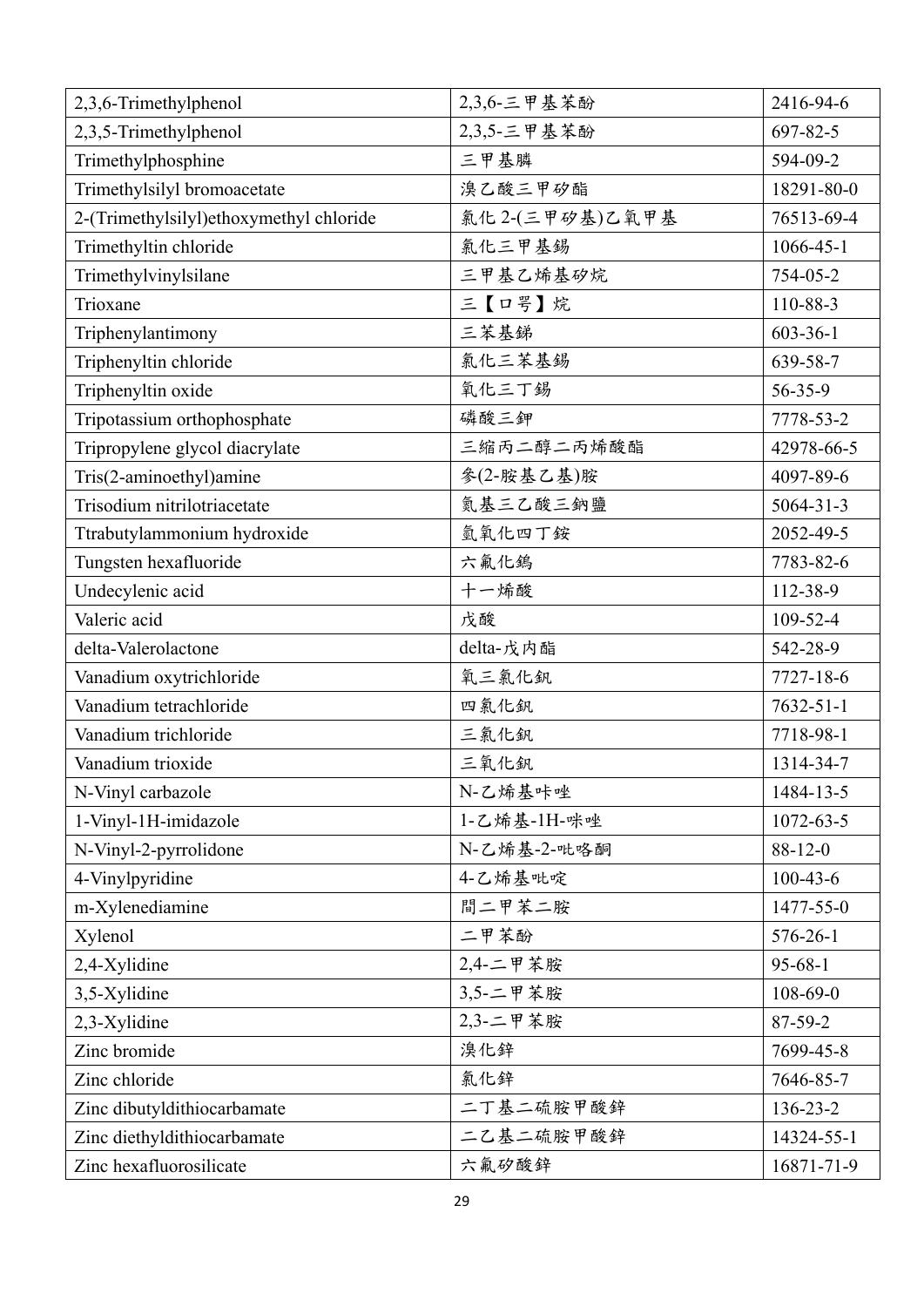| Zinc sulfate                 | 硫酸鋅      | 7733-02-0        |
|------------------------------|----------|------------------|
| Zine chromate                | 鉻酸鋅      | 13530-65-9       |
| Ziram                        | 吉闌       | 137-30-4         |
| Zirconium fluoride           | 氟化鋯      | 7783-64-4        |
| Zirconium oxychloride        | 氧氯化鋯(IV) | 7699-43-6        |
| Zirconium potassium fluoride | 氟化鉀鋯     | 16923-95-8       |
| Zirconium tetrachloride      | 四氯化鋯     | $10026 - 11 - 6$ |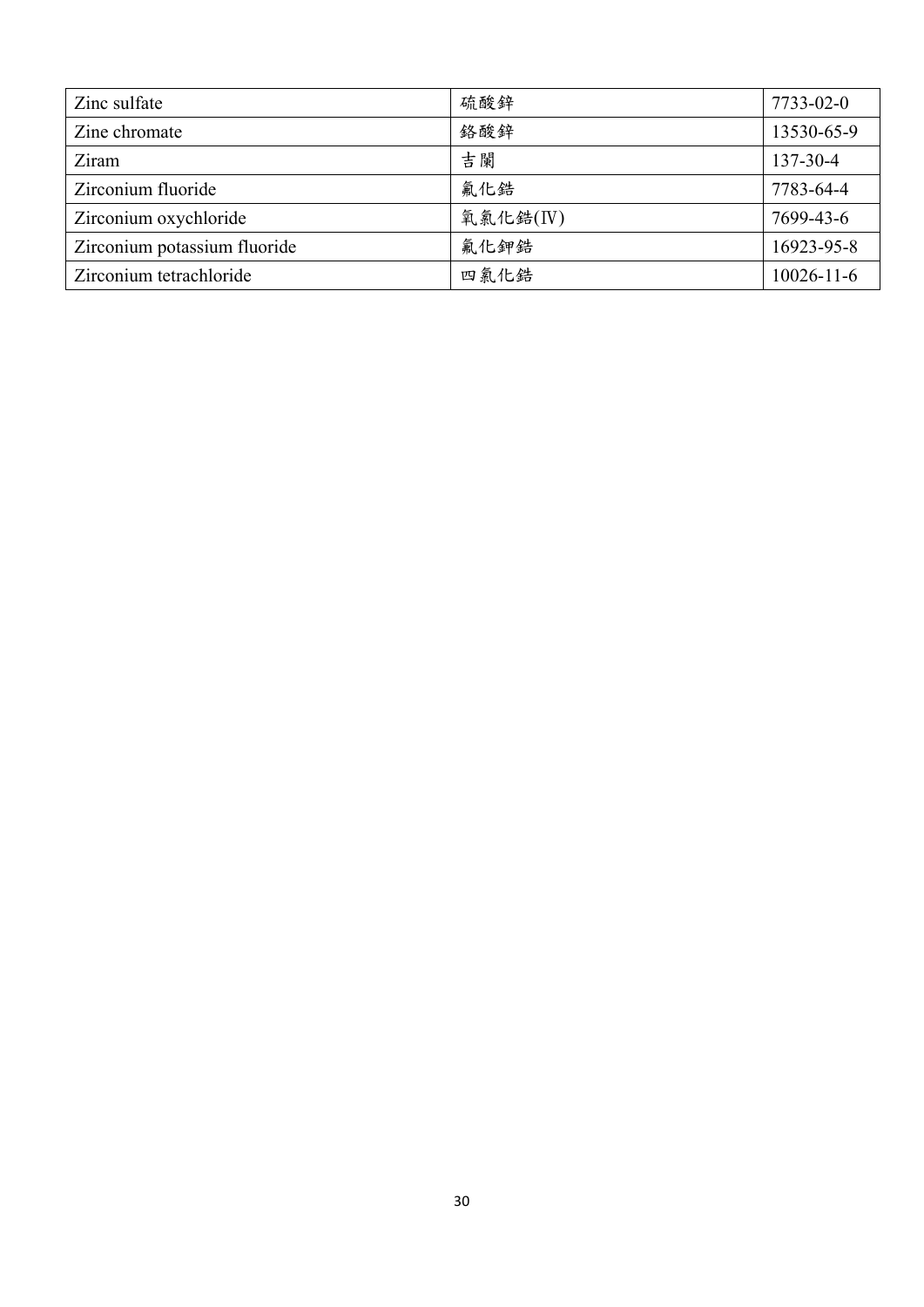## 第三階段公告適用之1,020 種危害物質名單

| 英文名稱                                         | 中文名稱                 | CAS No.          |
|----------------------------------------------|----------------------|------------------|
| 1-Acetyl-2-phenylhydrazine                   | 1-乙醯-2-苯肼            | 114-83-0         |
| Acetylsalicylic acid                         | 乙醯柳酸                 | 50-78-2          |
| Alcohols, C10-14, ethoxylated                | 乙氧化 C10-14 醇         | 66455-15-0       |
| Alcohols, C10-16, ethoxylated                | 乙氧化 C10-16醇          | 68002-97-1       |
| Alcohols, C11-14-iso-, C13-rich, ethoxylated | 乙氧化(C13為主、異 C11-14)醇 | 78330-21-9       |
| Alcohols, C12-14, ethoxylated                | 乙氧化 C12-14 醇         | 68439-50-9       |
| Alcohols, C12-14-secondary, ethoxylated      | 乙氧化 C12-14 二級醇       | 84133-50-6       |
| Alcohols, C12-18, ethoxylated                | 乙氧化 C12-18 醇         | 68213-23-0       |
| Alcohols, C8-22, ethoxylated                 | 乙氧化 C8-22 醇          | 69013-19-0       |
| Alcohols, C9-11, ethoxylated                 | 乙氧化 C9-11 醇          | 68439-46-3       |
| Aldicarb                                     | 得滅克                  | $116 - 06 - 3$   |
| N-(C12-18) Alkyldiethanolamine               | N-C12-18-烷基二乙醇胺      | 71786-60-2       |
| Alkylpyridine                                | 烷基吡啶                 | 68391-11-7       |
| Allyl cyanoacetate                           | 氰乙酸烯丙酯               | 13361-32-5       |
| Allyl heptanoate                             | 庚酸烯丙酯                | 142-19-8         |
| Allyl hexanoate                              | 己酸 2-丙烯酯             | 123-68-2         |
| Allylmagnesium chloride                      | 氯化丙烯基鎂               | $2622 - 05 - 1$  |
| 2-Allylphenol                                | 2-烯丙基苯酚              | 1745-81-9        |
| Aluminium chloride, hexahydrate              | 氯化鋁六水合物              | 7784-13-6        |
| Aluminium fluoride                           | 氟化鋁                  | 7784-18-1        |
| Aluminium sulfate                            | 硫酸鋁                  | $10043 - 01 - 3$ |
| Aluminium sulfate hexadecahydrate            | 硫酸鋁十六水合物             | 16828-11-8       |
| Aluminium sulfate hydrate                    | 硫酸鋁水合物               | 17927-65-0       |
| Aluminium triisopropanolate                  | 三異丙醇鋁                | $555-31-7$       |
| Aluminum acetylacetonate                     | 乙醯丙酮鋁                | 13963-57-0       |
| Aluminum chloride hydroxide sulfate          | 氯化羥基鋁硫酸鹽             | 39290-78-3       |
| Aluminum potassium fluoride                  | 氟化鉀鋁                 | 60304-36-1       |
| Aluminum sodium oxide                        | 鋁鈉氧化物                | 11138-49-1       |
| Amides, C12-18, N, N-bis(hydroxyethyl)       | N,N-雙(羥乙基)C12-18 醯胺  | 68155-06-6       |
| Amines, C12-14-tert-alkyl, ethoxylated       | 乙氧化 C12-14-三級烷基胺     | 73138-27-9       |
| Amines, C12-18-alkyl, ethoxylated            | 乙氧化 C12-18 胺         | 72968-37-7       |
| Amines, coco alkyl, ethoxylated              | 乙氧化椰脂烷基胺             | 61791-14-8       |
| Amines, polyethylenepoly-                    | 聚亞乙基聚胺               | 68131-73-7       |
| 2-Amino-1-butanol                            | 2-胺基-1-丁醇            | $96 - 20 - 8$    |
| $(+)$ -2-Amino-1-butanol                     | (+)-2-胺基-1-丁醇        | 5856-62-2        |
| 1-Amino-2,4-dibromoanthraquinone             | 1-胺基-2,4-二溴蒽醌        | 81-49-2          |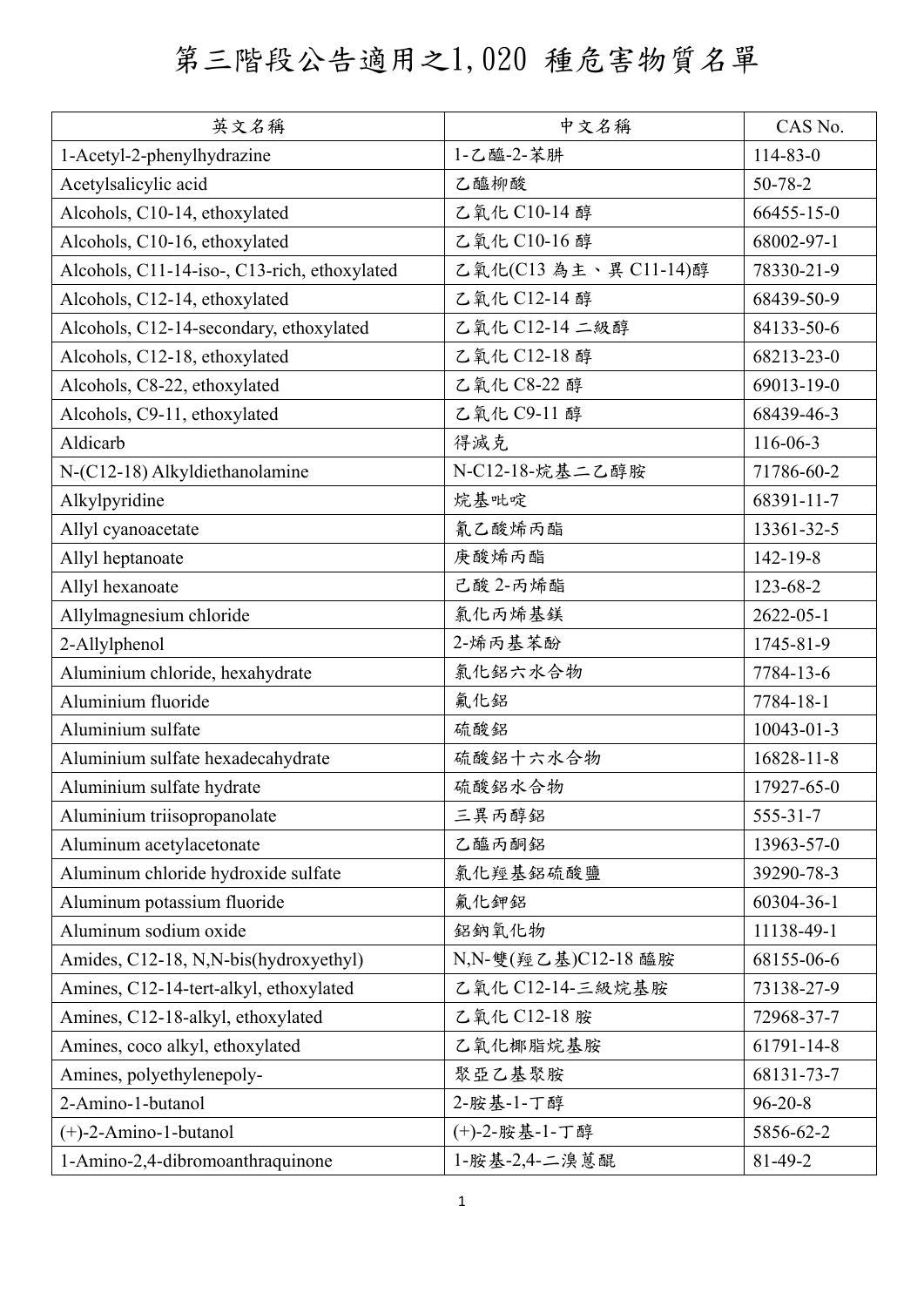| 英文名稱                                                                             | 中文名稱                                 | CAS No.        |
|----------------------------------------------------------------------------------|--------------------------------------|----------------|
| N-{2-[(4-Amino-3-methylphenyl)(ethyl)amino]et<br>hyl} methanesulfonamide sulfate | N-[2-[(4-胺基-3-甲苯基)乙胺基)乙<br>基]甲磺醯胺硫酸鹽 | 25646-71-3     |
| 2-Amino-4-chlorophenol                                                           | 2-胺基-4-氯酚                            | $95 - 85 - 2$  |
| 3-Amino-4-hydroxybenzenesulfonic acid                                            | 3-胺基-4-羥基苯磺酸                         | 98-37-3        |
| 4-Aminobenzenesulfonic acid                                                      | 4-胺苯磺酸                               | $121 - 57 - 3$ |
| 6-Aminocaproic acid                                                              | 6-胺基己酸                               | $60 - 32 - 2$  |
| 4-Aminodiphenylamine                                                             | 4-胺基二苯胺                              | $101 - 54 - 2$ |
| Aminoiminomethanesulfinic acid                                                   | 胺基亞胺基甲亞磺酸                            | 1758-73-2      |
| 4-(Aminomethyl) octane-1,8-diamine                                               | 4-(胺甲基)辛-1,8-二胺                      | 1572-55-0      |
| 2-[(p-Aminophenyl)sulfonyl]ethyl<br>hydrogensulfate                              | 硫酸氫 2-[(對胺苯基)磺醯基]乙酯                  | 2494-89-5      |
| Aminophylline                                                                    | 胺茶鹼                                  | $317 - 34 - 0$ |
| N-(3-Aminopropyl)-N-tallow<br>alkyltrimethylenediamine                           | N-(3-胺基丙基)-N-牛脂烷基三亞甲<br>基二胺          | 85632-63-9     |
| (3-Aminopropyl)trimethoxysilane                                                  | (3-胺基丙基)三甲氧基矽烷                       | 13822-56-5     |
| 3-Aminopropyltriethoxysilane                                                     | 3-胺丙基三乙氧基矽烷                          | 919-30-2       |
| Aminopterin                                                                      | 胺喋呤                                  | $54-62-6$      |
| Ammonium carbamate                                                               | 胺甲酸銨                                 | 1111-78-0      |
| Ammonium dodecyl sulfate                                                         | 硫酸單十二酯銨鹽                             | 2235-54-3      |
| Ammonium hexafluorosilicate                                                      | 六氟矽酸銨                                | 16919-19-0     |
| Ammonium hydroxide                                                               | 氫氧化銨                                 | 1336-21-6      |
| Ammonium mercaptoacetate                                                         | 巰基乙酸銨                                | 5421-46-5      |
| Ammonium pentadecafluorooctanoate                                                | 十五氟辛酸銨                               | 3825-26-1      |
| Ampicillin sodium                                                                | 安比西林鈉                                | $69 - 52 - 3$  |
| Androstanolone                                                                   | 雄甾酮                                  | $521 - 18 - 6$ |
| Anilazine                                                                        | 敵菌靈                                  | $101 - 05 - 3$ |
| p-Anilinobenzenesulfonic acid                                                    | 對苯胺基苯磺酸                              | $101 - 57 - 5$ |
| 2-Anilinoethanol                                                                 | 2-苯胺基乙醇                              | 122-98-5       |
| Antimony trifluoride                                                             | 三氟化锑                                 | 7783-56-4      |
| 5-Azacytidine                                                                    | 5-氮胞苷                                | 320-67-2       |
| Azaserine                                                                        | 氮絲胺酸                                 | $115 - 02 - 6$ |
| Azathioprine                                                                     | 氮硫唑嘌呤                                | 446-86-6       |
| 3'-Azido-3'-deoxythymidine                                                       | 3'-疊氮-3'-去氧胸苷                        | 30516-87-1     |
| 1,1'-Azobis(cyanocyclohexane)                                                    | 1,1'-偶氮雙(氰基環己烷)                      | 2094-98-6      |
| 2,2'-Azobis[2-methylbutyronitrile]                                               | 2,2'-偶氮雙(2-甲基丁腈)                     | 13472-08-7     |
| Azoxystrobin                                                                     | 亞托敏                                  | 131860-33-8    |
| Baclofen                                                                         | 巴氯芬                                  | 1134-47-0      |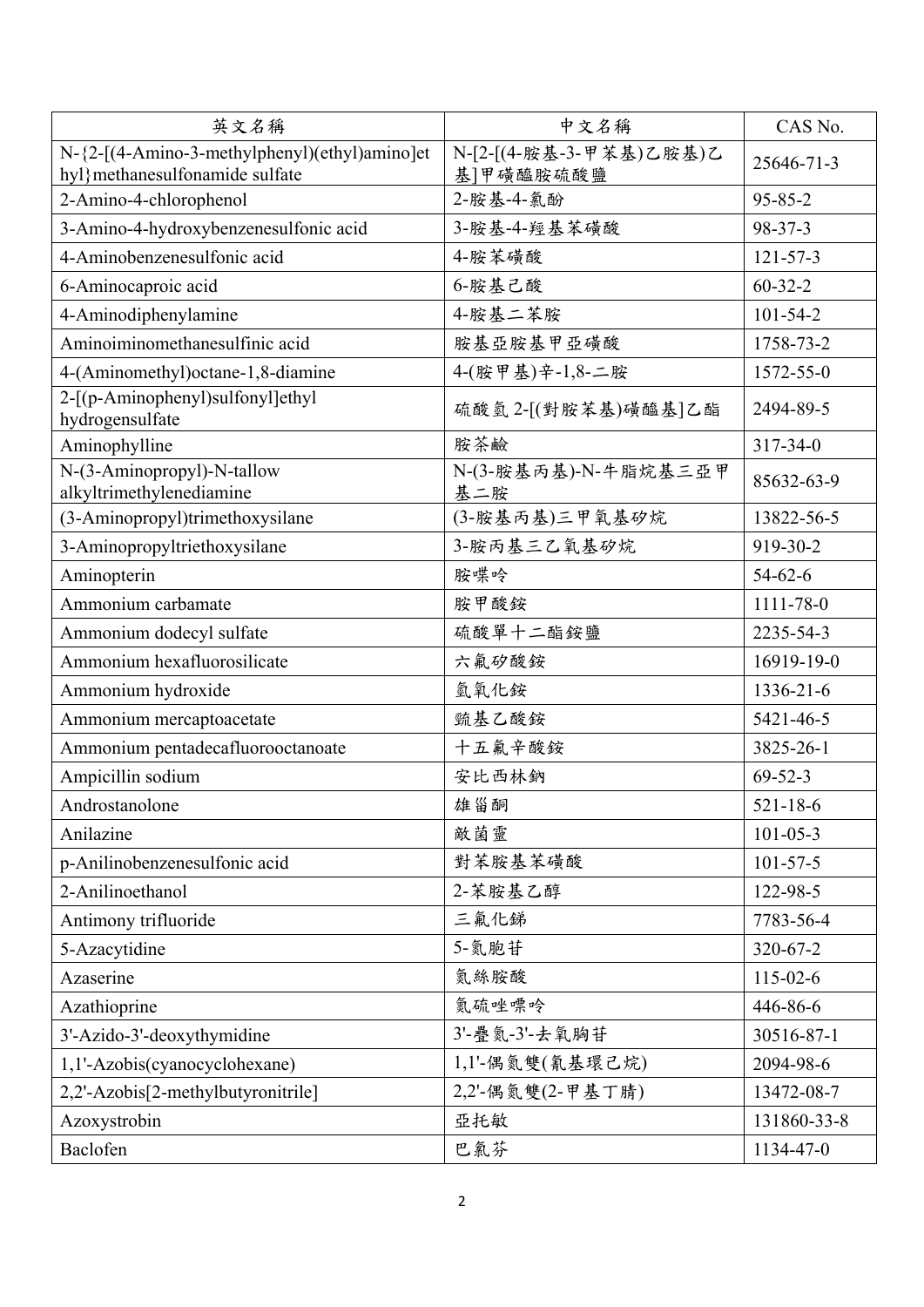| 英文名稱                                                                    | 中文名稱                                 | CAS No.         |
|-------------------------------------------------------------------------|--------------------------------------|-----------------|
| <b>Barium</b>                                                           | 鋇                                    | 7440-39-3       |
| Barium chloride, dihydrate                                              | 氯化鋇二水合物                              | 10326-27-9      |
| Barium hydroxide, monohydrate                                           | 氫氧化鋇一水合物                             | 22326-55-2      |
| Behenamidopropyl pg-dimonium chloride                                   | 山喻醯胺丙基 PG-二甲基銨氯化物                    | 136920-10-0     |
| Benzaldehyde                                                            | 苯甲醛                                  | $100 - 52 - 7$  |
| 1,2-Benzenedicarboxylic acid, 1,2-diheptyl ester                        | 1,2-苯二甲酸 1,2-二庚酯                     | $3648 - 21 - 3$ |
| 1,2-Benzenedicarboxylic acid, di-C6-8-branched<br>alkyl esters, C7-rich | 1,2-苯二甲酸二C6-8 支鏈烷基酯,<br><b>C7 為主</b> | 71888-89-6      |
| Benzo[e]acephenanthrylene                                               | 苯并乙烯合菲                               | 205-99-2        |
| Benzo[e]pyrene                                                          | 苯并芘                                  | 192-97-2        |
| Benzo[j]fluoranthene                                                    | 苯并 1,2-苯并苊                           | 205-82-3        |
| Benzocaine                                                              | 4-胺苯甲酸乙酯                             | 94-09-7         |
| Benzododecinium chloride                                                | 氯化十二烷基二甲基苄銨                          | 139-07-1        |
| Benzophenone                                                            | 二苯基酮                                 | $119-61-9$      |
| Benzothiazole                                                           | 苯并噻唑                                 | $95 - 16 - 9$   |
| Benzyl acetate                                                          | 乙酸苄酯                                 | $140 - 11 - 4$  |
| Benzyl C12-14 alkyldimethylammonium chloride                            | C12-14烷基苄基二甲基銨氯化物                    | 85409-23-0      |
| Benzyl hemiformal                                                       | 苄基半缩甲醛                               | 14548-60-8      |
| Benzyl-C12-16-alkyldimethylammonium chloride                            | 苄基-C12-16-烷基二甲基銨氯化物                  | 68424-85-1      |
| Benzyl-C12-16-alkyldimethylammonium chloride                            | 苄基-C12-18-烷基二甲基銨氯化物                  | 68391-01-5      |
| Benzyl-C1-C2-alkylpyridinium chloride                                   | 苄基-C1-C2-烷基吡啶氯                       | 68909-18-2      |
| N-Benzyl-N,N-dimethyltetradecan-1-aminium<br>chloride                   | 氯化十四烷基二甲基苄基銨                         | 139-08-2        |
| Benzyltrimethylammonium chloride                                        | 氯化三甲基苄基銨                             | 56-93-9         |
| Beryllium hydroxide                                                     | 氫氧化鈹                                 | 13327-32-7      |
| Beryllium oxide                                                         | 氧化鈹                                  | 1304-56-9       |
| Binapacryl                                                              | 樂殺蟎                                  | $485 - 31 - 4$  |
| Bioresmethrin                                                           | 百列滅寧                                 | 28434-01-7      |
| Biphenyl-2-ylamine                                                      | 2-胺基聯苯                               | $90 - 41 - 5$   |
| 4,4'-Bipyridyl                                                          | 4.4'-聯吡啶                             | 553-26-4        |
| 1,7-Bis(1,3-dimethylbutylidene)diethylenetriamin<br>e                   | 1,7-雙(1,3-二甲基亞丁基)二伸乙基<br>三胺          | 10595-60-5      |
| 1,3-Bis(1-isocyanato-1-methylethyl)benzene                              | 1,3-雙(1-異氰酸基-1-甲基乙基)苯                | 2778-42-9       |
| $N, N'-Bis(2,2,6,6-tetramethyl-4-piperidinyl)-1,6-h$<br>exanediamine    | N,N'-雙(2,2,6-四甲基-4-哌啶<br>基)-1,6-己二胺  | 61260-55-7      |
| Bis(2,2,6,6-tetramethyl-4-piperidyl) sebacate                           | 泌脂酸雙(2,2,6,6-四甲基-4-哌啶)酯              | 52829-07-9      |
| $1,6$ -Bis $(2,3$ -epoxypropoxy)naphthalene                             | 1,6-雙(2,3-環氧基丙氧基)萘                   | 27610-48-6      |
| $\text{Bis}(2,3\text{-epoxypropyl})$ terephthalate                      | 對苯二甲酸雙(環氧丙基)酯                        | 7195-44-0       |
| Bis(2,6-dimethoxybenzoyl)-2,4,4-trimethylpentyl                         | 雙(2,6-二甲氧基苯甲醯基)(2,4,4-三              | 145052-34-2     |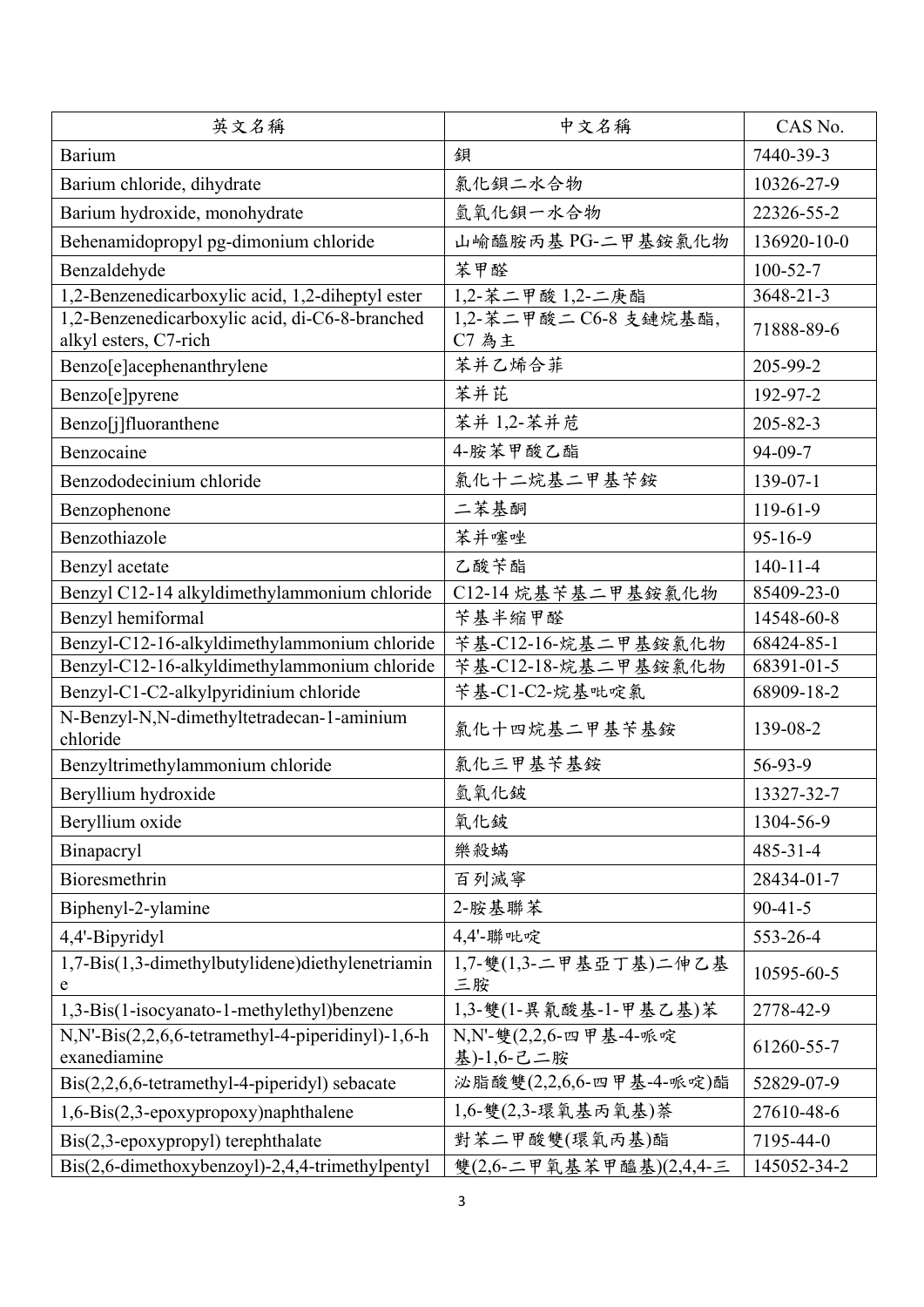| 英文名稱                                           | 中文名稱                      | CAS No.        |
|------------------------------------------------|---------------------------|----------------|
| phosphinoxide                                  | 甲基戊基)氧化膦                  |                |
| 1,2-Bis(2-chloroethoxy)ethane                  | 1,2-雙(2-氯乙氧基)乙烷           | $112 - 26 - 5$ |
| 1,3-Bis(2-chloroethyl)-1-nitrosourea           | 1,3-雙(2-氯乙基)-1-亞硝基脲       | 154-93-8       |
| O,O-Bis(2-ethylhexyl) hydrogen dithiophosphate | 二硫代磷酸氫 O,O-雙(2-乙基己基)<br>酯 | 5810-88-8      |
| Bis(2-ethylhexyl) peroxydicarbonate            | 過氧二碳酸雙(2-乙基己基)酯           | 16111-62-9     |
| N,N-Bis(2-hydroxyethyl)oleamide                | N,N-雙(2-羥乙基)油醯胺           | 93-83-4        |
| N,N-Bis(2-hydroxyethyl)tallowamine N-oxide     | N,N-雙(2-羥乙基)牛脂胺 N-氧化物     | 61791-46-6     |
| Bis(2-methoxyethyl) phthalate                  | 鄰苯二甲酸雙(2-甲氧乙基)酯           | 117-82-8       |
| 1,2-Bis(3-aminopropylamino)ethane              | 1,2-雙(3-胺基丙胺基)乙烷          | 10563-26-5     |
| Bis(4-methylbenzoyl)peroxide                   | 雙(4-甲基苯甲醯基)過氧化物           | 895-85-2       |
| Bis(acetylacetonato) cobalt(II)                | 雙(乙醯丙酮)鈷(II)              | 14024-48-7     |
| 1,4-Bis(chloromethyl)benzene                   | 1,4-雙(氯甲基)苯               | $623 - 25 - 6$ |
| Bis(hexamethylene)triamine                     | 雙(六亞甲基)三胺                 | 143-23-7       |
| 1,2-Bis(isocyanatomethyl)benzene               | 1,2-雙(異氰酸基甲基)苯            | 25854-16-4     |
| 1,3-Bis(isocyanatomethyl)benzene               | 1,3-雙(異氰酸基甲基)苯            | 3634-83-1      |
| 1,3-Bis(tert-Butylperoxyisopropyl)benzene      | 1,3-雙(三級丁基過氧異丙基)苯         | 2212-81-9      |
| 1,2-Bis(trimethoxysilyl) ethane                | 1,2-雙(三甲氧基矽基)乙烷           | 18406-41-2     |
| Bis(triphenylphosphine)nickel(II) chloride     | 氯化雙(三苯基膦)鎳(II)            | 14264-16-5     |
| Bis(triphenylsilyl) chromate                   | 络酸雙(三苯基矽基)酯               | 1624-02-8      |
| 1,4-Bis(vinyloxy)butane                        | 1,4-雙(乙烯氧基)丁烷             | 3891-33-6      |
| Bisisopropyl peroxydicarbonate                 | 過氧二碳酸雙(異丙)酯               | $105 - 64 - 6$ |
| <b>Bismuth subnitrate</b>                      | 鹼式硝酸鉍                     | 1304-85-4      |
| Boldenone                                      | 寶丹酮                       | 846-48-0       |
| Boric acid                                     | 硼酸                        | 10043-35-3     |
| Boron trifluoride dihydrate                    | 三氟化硼二水合物                  | 13319-75-0     |
| 1-Bromo-2-methylpropane                        | 1-溴-2-甲基丙烷                | $78 - 77 - 3$  |
| Bromodichloromethane                           | 二氯溴甲烷                     | $75 - 27 - 4$  |
| (Bromomethyl) ethylene oxide                   | 溴甲基環氧乙烷                   | 3132-64-7      |
| 4-Bromophenol                                  | 4-溴苯酚                     | $106 - 41 - 2$ |
| Brucine sulfate                                | 馬錢子鹼硫酸鹽                   | 4845-99-2      |
| <b>Busulfan</b>                                | 硫酸布他卡因                    | 55-98-1        |
| 1,2-Butadiene                                  | 1,2-丁二烯                   | 590-19-2       |
| Butane-1,4-diamine                             | 1,4-丁二胺                   | $110-60-1$     |
| 2-Butene                                       | 2-丁烯                      | $107 - 01 - 7$ |
| trans-2-Butenoic acid                          | 反 2-丁烯酸                   | 107-93-7       |
| 2-Butoxy-1-propanol                            | 2-丁氧基-1-丙醇                | 15821-83-7     |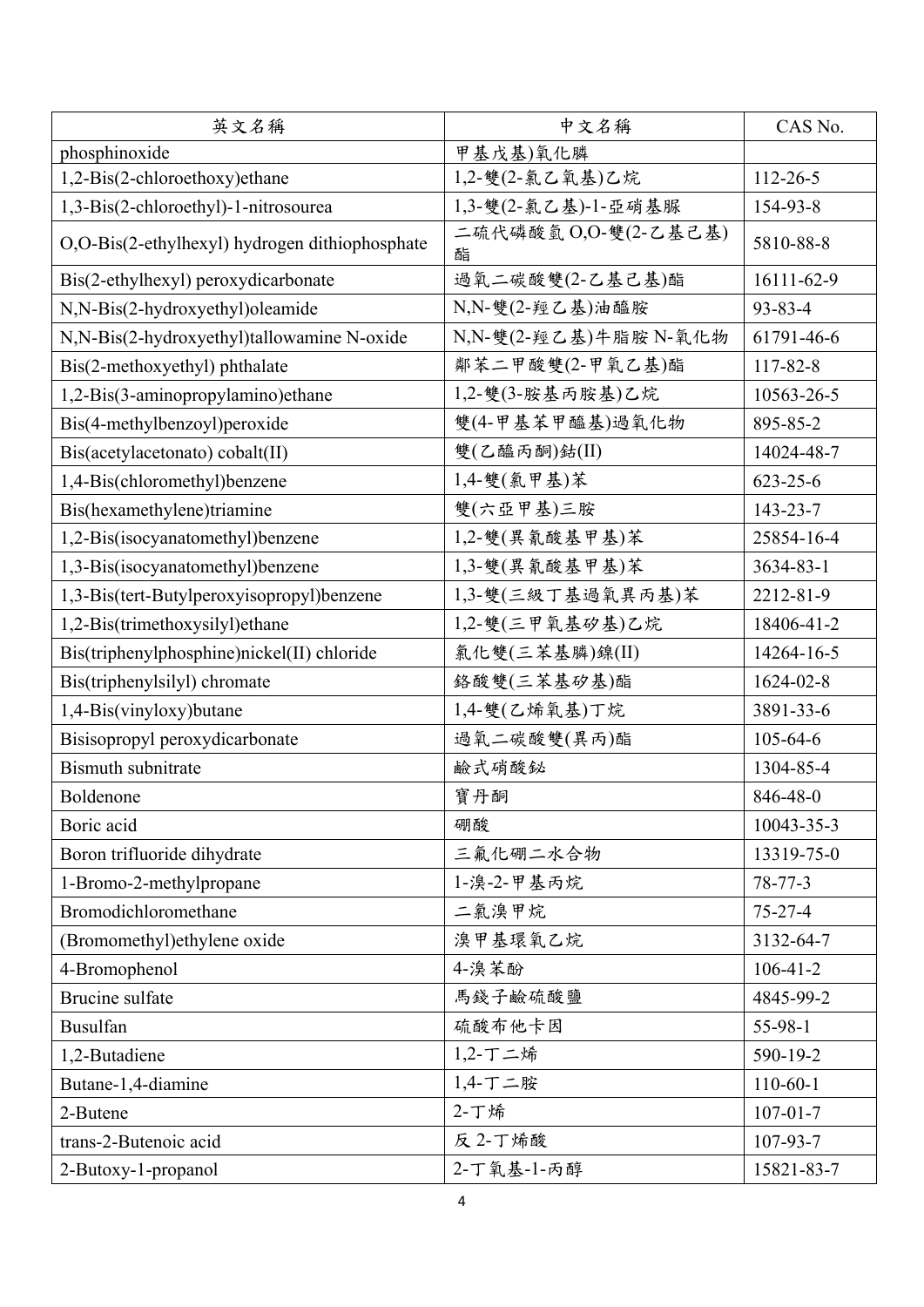| 英文名稱                                                       | 中文名稱                              | CAS No.         |
|------------------------------------------------------------|-----------------------------------|-----------------|
| tert-Butyl 3,5,5-trimethylperoxyhexanoate                  | 3,5,5-三甲基過氧己酸三級丁基酯                | 13122-18-4      |
| Butyl 4,4-bis(tert-butyldioxy)valerate                     | 4,4-雙[(1,1-二甲基乙基)二氧]戊酸<br>丁酯      | 995-33-5        |
| tert-Butyl ethyl ether                                     | 三級丁基乙基醚                           | 637-92-3        |
| Butyl glycolate                                            | 羥乙酸丁酯                             | 7397-62-8       |
| Butyl isothiocyanate                                       | 異硫氰酸丁酯                            | 592-82-5        |
| tert-Butyl methacrylate                                    | 甲基丙烯酸三級丁基酯                        | 585-07-9        |
| Butyl nitrite                                              | 亞硝酸丁酯                             | $544 - 16 - 1$  |
| tert-Butyl peracetate                                      | 過氧乙酸三級丁基酯                         | $107 - 71 - 1$  |
| tert-Butyl peroxyisopropylbenzene                          | 三級丁基過氧異丙苯                         | 3457-61-2       |
| tert-Butyl peroxypivalate                                  | 過氧三甲基乙酸三級丁基酯                      | $927 - 07 - 1$  |
| 4'-tert-Butyl-2',6'-dimethyl-3',5'-dinitroacetophen<br>one | 4'-三級丁基-2',6'-二甲基-3',5'-二硝<br>苯乙酮 | $81 - 14 - 1$   |
| N-tert-Butyl-2-benzothiazolesulfenamide                    | N-三級丁基-2-苯并噻唑次磺醯胺                 | $95 - 31 - 8$   |
| 2-tert-Butyl-4-methylphenol                                | 2-三級丁基-4-甲酚                       | 2409-55-4       |
| 2-Butylaminoethanol                                        | 2-(丁胺基)乙醇                         | $111 - 75 - 1$  |
| Butylbenzene                                               | 丁基苯                               | $104 - 51 - 8$  |
| 2-(4-tert-Butylbenzyl)propionaldehyde                      | 2-(4-三級丁基苄基)丙醛                    | $80 - 54 - 6$   |
| n-Butyldiethanolamine                                      | 正丁基二乙醇胺                           | $102 - 79 - 4$  |
| tert-Butylimidotris(diethylamido)tantalum                  | 三級丁基亞胺基參(二乙胺基)鉭                   | 169896-41-7     |
| tert-Butyllithium                                          | 三級丁基鋰                             | 594-19-4        |
| 6-tert-Butyl-m-cresol                                      | 6-三級丁基鄰甲酚                         | 88-60-8         |
| 4-sec-Butylphenol                                          | 4-二級丁基苯酚                          | $99 - 71 - 8$   |
| γ-Butyrolactone                                            | γ-丁內酯                             | $96 - 48 - 0$   |
| C.I. Acid Brown 75                                         | C.I. 酸性棕 75                       | 8011-86-7       |
| C.I. Acid Red 114                                          | C.I. 酸性紅 114                      | 6459-94-5       |
| C.I. Acid Red 26                                           | C.I. 酸性紅 26                       | $3761 - 53 - 3$ |
| C.I. Acid Violet 49                                        | C.I. 酸性紫 49                       | 1694-09-3       |
| C.I. Acid Yellow 23                                        | C.I. 酸性黄 23                       | 1934-21-0       |
| C.I. Basic Blue 7                                          | C.I. 鹼性藍 7                        | 2390-60-5       |
| C.I. Basic Green 4                                         | C.I. 鹼性綠 4                        | 569-64-2        |
| C.I. Basic Red 12                                          | C.I. 鹼性紅 12                       | 6320-14-5       |
| C.I. Basic Yellow 28                                       | C.I. 鹼性黃 28                       | 54060-92-3      |
| C.I. Direct Blue 1                                         | C.I. 直接藍 1                        | $2610 - 05 - 1$ |
| C.I. Direct Blue 15                                        | C.I. 直接藍 15                       | 2429-74-5       |
| C.I. Direct Blue 218                                       | C.I. 直接藍 218                      | 28407-37-6      |
| C.I. Direct Brown 95                                       | C.I. 直接棕 95                       | 16071-86-6      |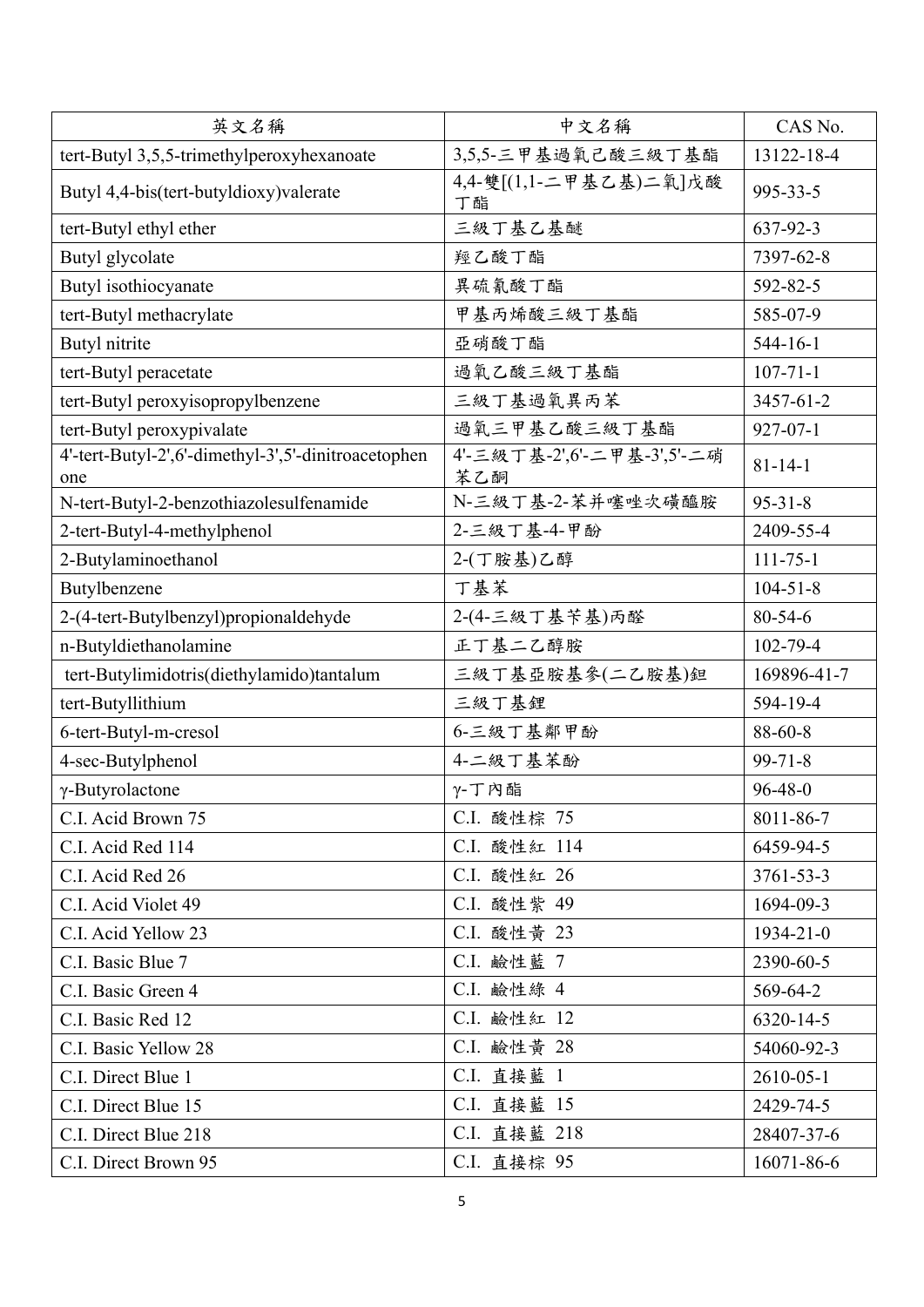| 英文名稱                                                  | 中文名稱               | CAS No.        |
|-------------------------------------------------------|--------------------|----------------|
| C.I. Direct Red 28                                    | C.I. 直接紅 28        | 573-58-0       |
| C.I. Food Blue 1                                      | C.I. 食用藍 1         | 860-22-0       |
| C.I. Pigment Blue 1                                   | C.I. 顏料藍 1         | 1325-87-7      |
| C.I. Pigment Red 108                                  | C.I. 顏料紅 108       | 58339-34-7     |
| C.I. Pigment Yellow 36                                | C.I. 顏料黃 36        | 37300-23-5     |
| C.I. Reactive Blue 160                                | C.I. 活性藍 160       | 71872-76-9     |
| C.I. Reactive Orange 7                                | C.I. 活性橙 7         | 12225-83-1     |
| C.I. Solvent Blue 18                                  | C.I. 溶劑藍 18        | 2475-45-8      |
| C.I.Basic violet 2                                    | C.I. 鹼性紫 2         | 3248-91-7      |
| 4-C10-13-sec-alkylbenzenesulfonic acid                | 4-C10-13-二級烷基苯磺酸   | 85536-14-7     |
| (C10-14)alkylbenzenesulfonic acid                     | C10-14-烷基苯磺酸       | 85117-49-3     |
| 4-(C10-14)-alkylbenzenesulfonic acid, calcium<br>salt | 4-(C10-14)-烷基苯磺酸鈣鹽 | 90194-26-6     |
| C10-16-Alkyldimethylamine oxide                       | C10-16-烷基二甲基胺氧化物   | 70592-80-2     |
| C12 -Branched-alkylbenzenesulfonic acid               | 支鏈十二基苯磺酸           | 68411-32-5     |
| (C12-18) Alkylamine                                   | C12-18 胺           | 68155-27-1     |
| (C14-C18)Alkylcarboxylic acid<br>monoethanolamide     | C14-18烷基羧酸單乙醇醯胺    | 68391-00-4     |
| (C20-22)alkyltrimethylammonium chloride               | C20-22-烷基三甲基銨氯化物   | 68607-24-9     |
| C20-22-alkyldimethylamines                            | C20-22-烷基二甲基胺      | 93164-85-3     |
| C4-12 alkanes                                         | C4-12 烷            | 68333-81-3     |
| C7-10-isolkanes                                       | C7-10-異烷烴          | 90622-56-3     |
| C9-11-isolkanes                                       | C9-11-異烷烴          | 68551-16-6     |
| C9-12-isolkanes                                       | C9-12-異烷烴          | 90622-57-4     |
| Cadmium acetate                                       | 乙酸鎘                | 543-90-8       |
| Cadmium bromide                                       | 溴化鎘                | 7789-42-6      |
| Cadmium hydroxide                                     | 氫氧化鎘               | 21041-95-2     |
| Cadmium iodide                                        | 碘化鎘                | 7790-80-9      |
| Cadmium oxide                                         | 氧化鎘                | 1306-19-0      |
| Cadmium stearate                                      | 硬脂酸鎘               | 2223-93-0      |
| Cadmium sulfate                                       | 硫酸鎘                | 10124-36-4     |
| Cadusafos                                             | 硫線磷                | 95465-99-9     |
| Calcium ammonium nitrate                              | 硝酸銨鈣               | 15245-12-2     |
| Calcium arsenate                                      | 砷酸鈣                | 7778-44-1      |
| Calcium cyanide                                       | 氰化鈣                | $592 - 01 - 8$ |
| Calcium formate                                       | 甲酸鈣                | 544-17-2       |
| Calcium hypophosphite                                 | 次磷酸鈣               | 7789-79-9      |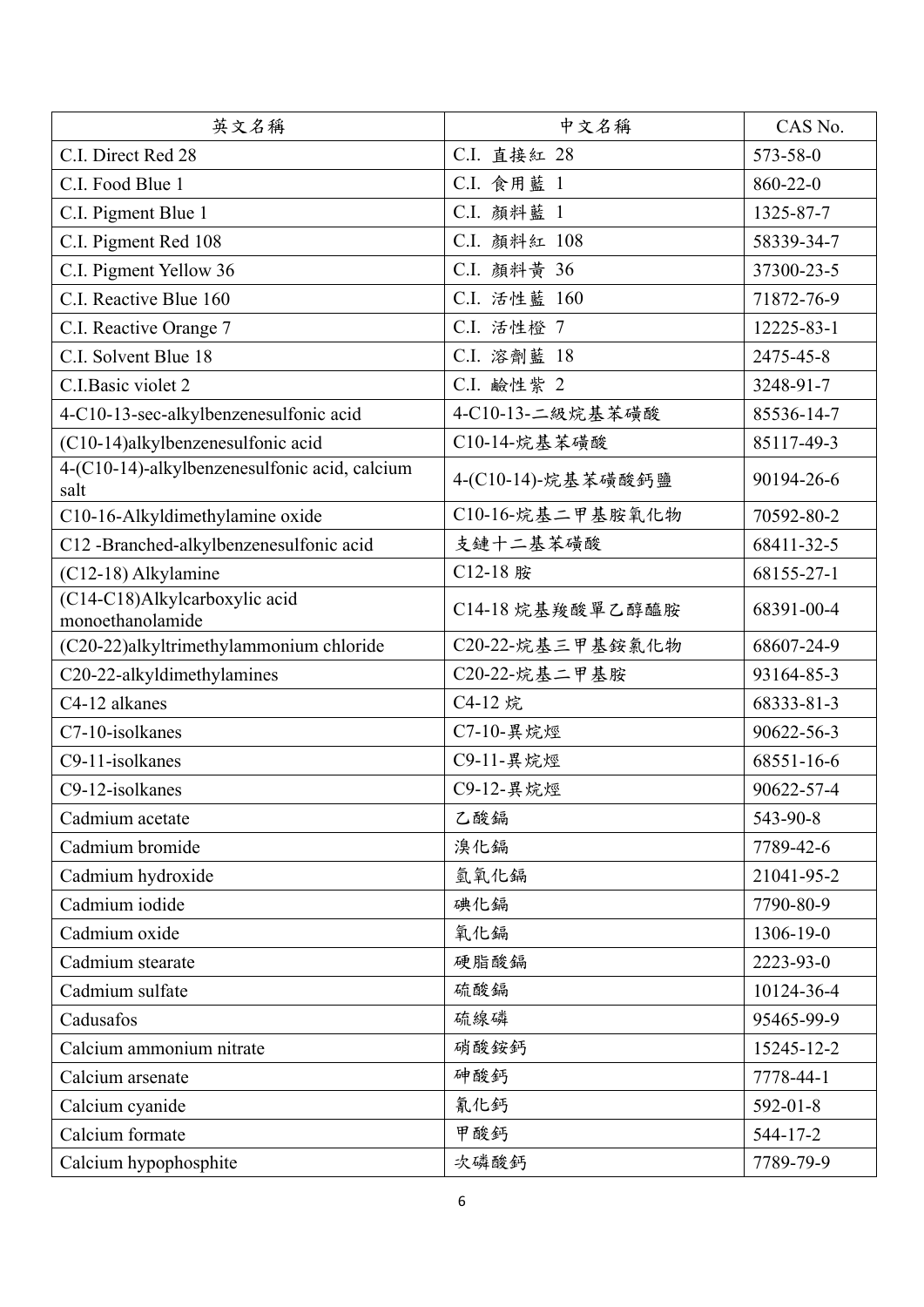| 英文名稱                                                               | 中文名稱                                   | CAS No.         |
|--------------------------------------------------------------------|----------------------------------------|-----------------|
| Calcium iodate                                                     | 碘酸鈣                                    | 7789-80-2       |
| Calcium molybdate                                                  | 鉬酸鈣                                    | 7789-82-4       |
| Camphene                                                           | 莰烯                                     | 79-92-5         |
| Captafol                                                           | 四氯丹                                    | 2425-06-1       |
| Carbadox                                                           | 卡巴得                                    | 6804-07-5       |
| Carbonyl difluoride                                                | 二氟化羰基                                  | 353-50-4        |
| Carbophenothion                                                    | 三硫磷                                    | 786-19-6        |
| N-(Carboxymethyl)-N-(phosphonomethyl)glycine                       | N-(羧甲基)-N-(膦醯甲基)甘胺酸                    | 5994-61-6       |
| Cartap hydrochloride                                               | 殺螟丹鹽酸鹽                                 | 22042-59-7      |
| Cefazolin sodium                                                   | 頭孢唑啉鈉                                  | 27164-46-1      |
| Ceftazidime                                                        | 頭孢他啶                                   | 72558-82-8      |
| Cellulase                                                          | 纖維素脢                                   | 9012-54-8       |
| Cerium(IV) sulfate                                                 | 硫酸鈰(IV)                                | 13590-82-4      |
| Cesium oxide                                                       | 氧化銫                                    | 20281-00-9      |
| Cetrimide                                                          | 西曲溴胺                                   | $8044 - 71 - 1$ |
| Chimassorb 119                                                     | 光穩定劑 119                               | 106990-43-6     |
| Chloral hydrate                                                    | 水合氯醛                                   | $302 - 17 - 0$  |
| Chlordecone                                                        | 十氯酮                                    | $143 - 50 - 0$  |
| Chlorfenapyr                                                       | 克凡派                                    | 122453-73-0     |
| Chlorfenvinphos                                                    | 蟲毒畏                                    | 470-90-6        |
| Chlorhexidine                                                      | 氯己啶                                    | $55-56-1$       |
| Chlorhexidine Gluconate                                            | 葡萄糖酸氯己定                                | 18472-51-0      |
| 2-Chloro-1-propanol                                                | 2-氯-1-丙醇                               | 78-89-7         |
| 1-Chloro-2-(trichloromethyl)benzene                                | 1-氯-2-(三氯甲基)苯                          | 2136-89-2       |
| (3-Chloro-2-hydroxypropyl)trimethylammonium<br>chloride            | 氯化 3-氯-2-羥丙基三甲基銨                       | 3327-22-8       |
| (4-Chloro-2-methylphenoxy) acetic acid                             | (4-氯-2-甲基苯氧基)乙酸                        | $94 - 74 - 6$   |
| 2-(4-Chloro-2-methylphenoxy) propionic acid                        | 2-(4-氯-2-甲苯氧基)丙酸                       | $93 - 65 - 2$   |
| 3-Chloro-4-(dichloromethyl)-5-hydroxy-2(5H)-fu<br>ranone           | 3-氯-4-(二氯甲基)-5-羥基-2(5H)-呋<br>喃酮        | 77439-76-0      |
| 3-Chloro-4-methylphenyl isocyanate                                 | 異氰酸基 3-氯-4-甲基苯基酯                       | 28479-22-3      |
| 2-Chloro-4-nitrotoluene                                            | 2-氯-4-硝基甲苯                             | 121-86-8        |
| 2-Chloro-6-trichloromethyl pyridine                                | 2-氯-6-三氯甲基砒啶                           | 1929-82-4       |
| cis-1-(3-Chloroallyl)-3,5,7-triaza-1-azoniaadaman<br>tane chloride | 順 1-(3-氯烯丙基)-3,5,7-三氮-1-氮<br>正離子金剛烷氯化物 | 51229-78-8      |
| 4-Chlorobenzotrichloride                                           | 4-氯三氯甲苯                                | 5216-25-1       |
| 4-Chlorobenzoyl chloride                                           | 4-氯苯甲醯氯                                | $122 - 01 - 0$  |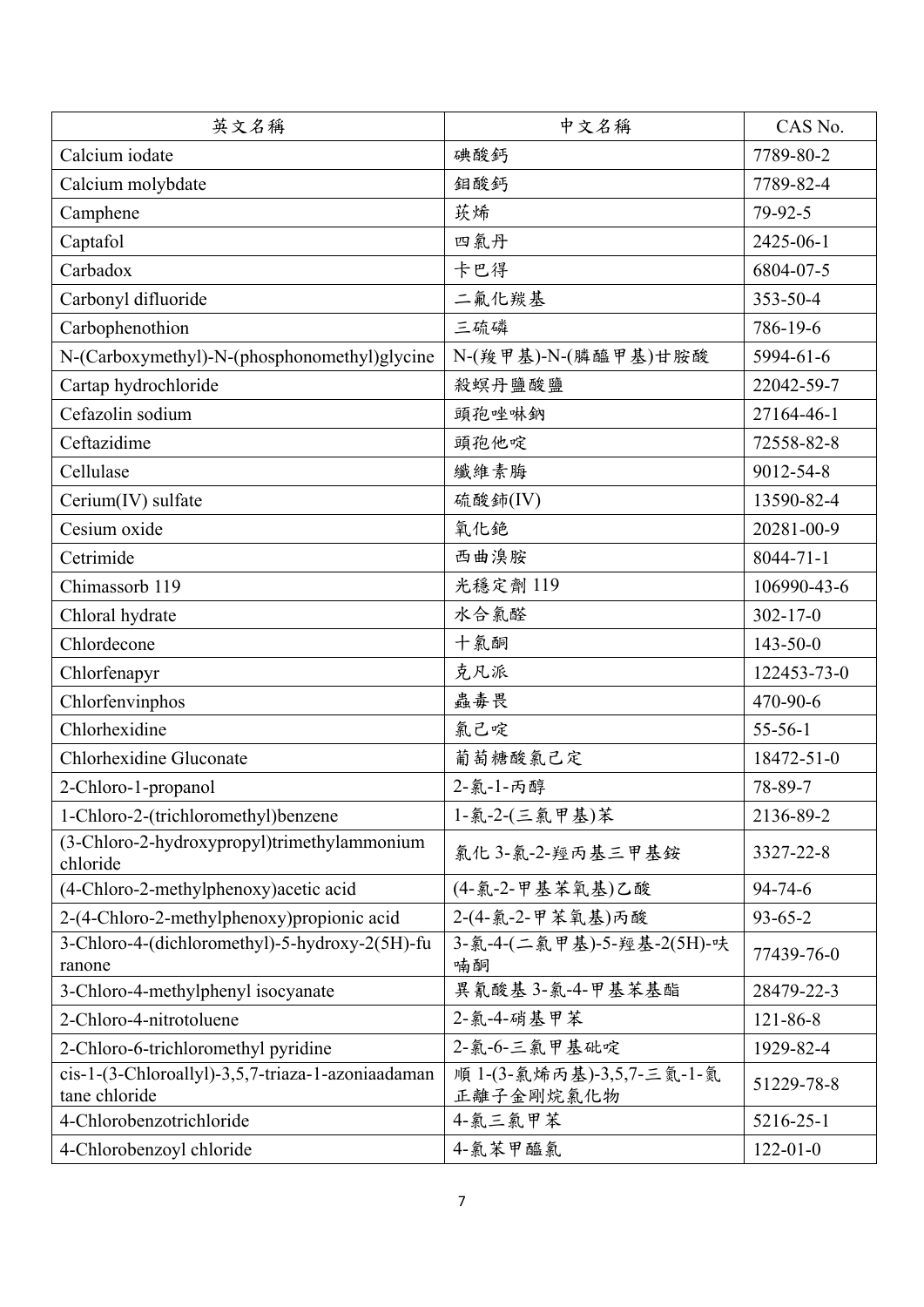| 英文名稱                                      | 中文名稱           | CAS No.        |
|-------------------------------------------|----------------|----------------|
| 2-Chlorobenzylamine                       | 2-氯苄胺          | 89-97-4        |
| 4-Chlorobutyronitrile                     | 4-氯丁腈          | 628-20-6       |
| 1-(2-Chloroethyl)piperidinium chloride    | 1-(2-氯乙基)哌啶鹽酸鹽 | 2008-75-5      |
| 2-Chloroethyldiethylammonium chloride     | 2-氯乙基二乙基銨氯化物   | 869-24-9       |
| 2-Chloroethyldimethylammonium chloride    | 2-氯乙基二甲基銨氯化物   | 4584-46-7      |
| 2-Chloroethylphosphonic acid              | 2-氯乙基磷酸        | 16672-87-0     |
| (Chloromethylene)dimethyliminium chloride | 氯化氯亞甲基二甲亞銨     | 3724-43-4      |
| 5-Chloro-o-toluidine                      | 5-氯-鄰甲苯胺       | 95-79-4        |
| 4-Chloro-o-toluidinium chloride           | 4-氯鄰甲苯銨氯化物     | 3165-93-3      |
| 3-Chlorophenyl isocyanate                 | 異氰酸 3-氯苯酯      | 2909-38-8      |
| 2-Chlorophenyl isocyanate                 | 異氰酸 2-氯苯酯      | 3320-83-0      |
| 2-Chloropropionic acid                    | 2-氯丙酸          | 598-78-7       |
| (3-Chloropropyl)triethoxysilane           | (3-氯丙基)三乙氧基矽烷  | 5089-70-3      |
| 3-Chloropropyne                           | 3-氯丙炔          | $624 - 65 - 7$ |
| 3-Chloro-p-toluidine                      | 3-氯對甲苯胺        | 95-74-9        |
| Chlorotoluron                             | 綠麥隆            | 15545-48-9     |
| Chlorpheniramine maleate                  | 順丁烯二酸氯苯那敏鹽     | 113-92-8       |
| Chlorpromazine hydrochloride              | 氯丙啡噻胼鹽酸鹽       | $69-09-0$      |
| Chlorpyrifos oxygen analog                | 陶斯松氧類似物        | 5598-15-2      |
| Chlorpyrifos-methyl                       | 甲基陶斯松          | 5598-13-0      |
| Chromium                                  | 鉻              | 7440-47-3      |
| Chromium (III) hydroxide                  | 氫氧化鉻(III)      | 1308-14-1      |
| Chromium trichloride hexahydrate          | 三氯化鉻六水合物       | 10060-12-5     |
| Chromium(III) oxide                       | 氧化络(III)       | 1308-38-9      |
| Chrysene                                  | 【**快】          | 218-01-9       |
| Cinnamaldehyde                            | 桂皮醛            | $104 - 55 - 2$ |
| Cinnamyl alcohol                          | 桂皮醇            | $104 - 54 - 1$ |
| Ciprofloxacin hydrochloride               | 環丙沙星鹽酸鹽        | 93107-08-5     |
| Citraconic anhydride                      | 檸康酐            | $616 - 02 - 4$ |
| Citral                                    | 檸檬油醛           | 5392-40-5      |
| Clorofene                                 | 氯苄酚            | $120-32-1$     |
| Cobalt borate neodecanoate                | 硼酸新癸酸鈷         | 68457-13-6     |
| Cobalt(II) sulfide                        | 硫化鈷(II)        | 1317-42-6      |
| Cobalt(II) sulphate heptahydrate          | 硫酸鈷(II)七水合物    | 10026-24-1     |
| Cocaine hydrochloride                     | 古柯鹼鹽酸鹽         | $53 - 21 - 4$  |
| Cocamidopropyldimethylamide               | 胺基丙基二甲基椰脂醯胺    | 68140-01-2     |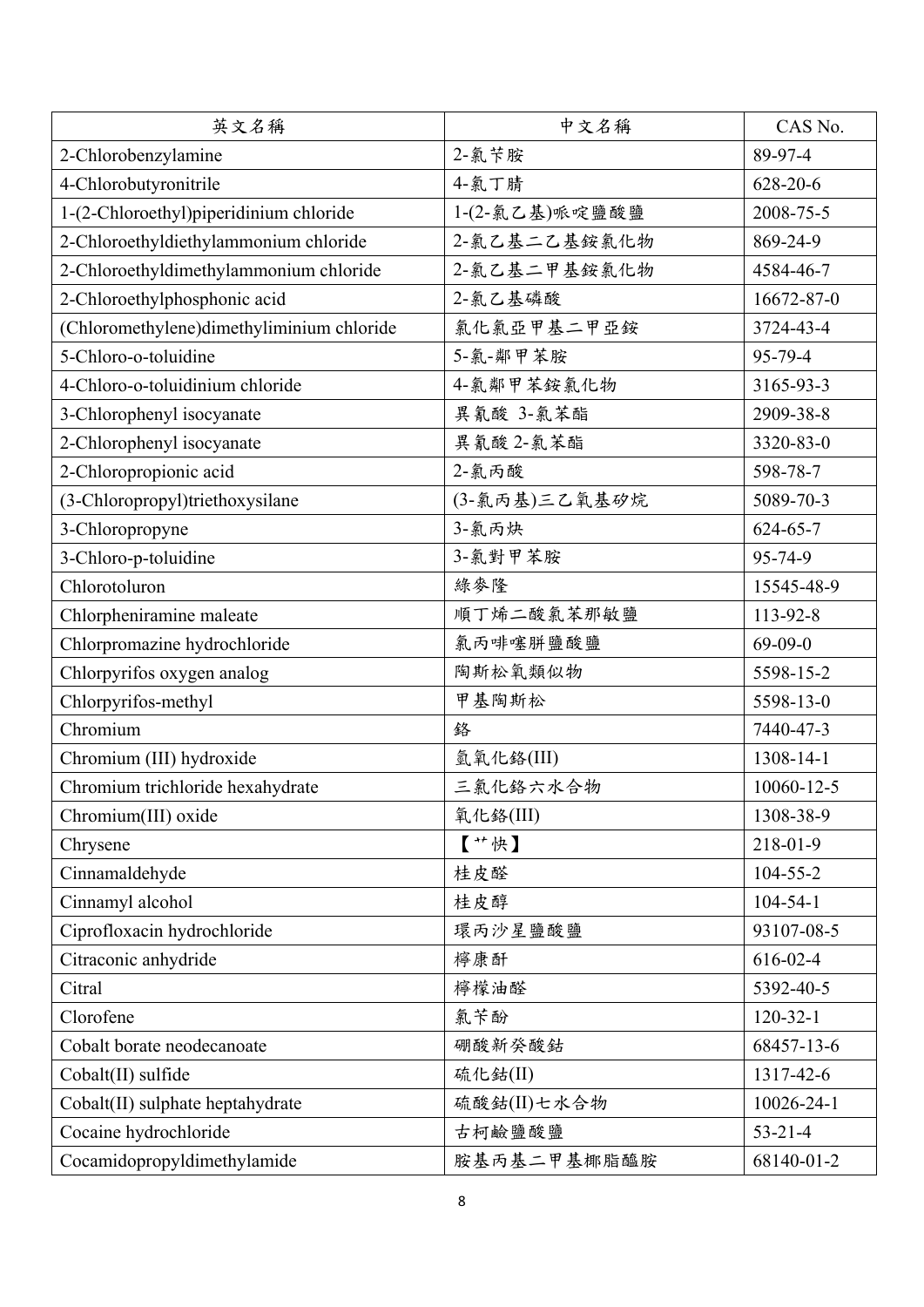| 英文名稱                                      | 中文名稱               | CAS No.          |
|-------------------------------------------|--------------------|------------------|
| Cocoalkyl dimethylbenzylammonium chloride | 椰脂烷基二甲基苄基銨氯化物      | 61789-71-7       |
| Cocoamine acetate                         | 椰脂醋酸胺              | 61790-57-6       |
| Cocoyl hydroxyethyl imidazoline           | 椰油基羥乙基咪唑啉          | 61791-38-6       |
| Colchicine                                | 秋水仙鹼               | 64-86-8          |
| Colistin sulfate                          | 柯利黴素硫酸鹽            | 1264-72-8        |
| Copper 8-quinolinol                       | 8-喹啉酚銅             | 10380-28-6       |
| Copper chloride                           | 氯化銅                | 1344-67-8        |
| Copper chloride, dihydrate                | 氯化銅(II)二水合物        | $10125 - 13 - 0$ |
| Copper sulfate pentahydrate               | 硫酸銅(II)五水合物        | 7758-99-8        |
| Coumaphos                                 | 蠅毒磷                | $56 - 72 - 4$    |
| Coumatetralyl                             | 殺鼠迷                | 5836-29-3        |
| Creosote                                  | 雜酚油                | 8001-58-9        |
| 12-Crown-4                                | 12-冠醚-4            | 294-93-9         |
| Cyanofenphos                              | 苯腈膦                | 13067-93-1       |
| Cyclododeca-1,5,9-triene                  | 1,5,9-環(十二)三烯      | 4904-61-4        |
| Cyclohexane-1,2-diamine                   | 1,2-環己二胺           | 694-83-7         |
| 1,3-Cyclohexanedimethanamine              | 1,3-環己二甲胺          | 2579-20-6        |
| Cyclohexanone, peroxide                   | 環己酮過氧化物            | 12262-58-7       |
| N-Cyclohexyl-2-pyrrolidone                | N-環己基吡咯啶酮          | 6837-24-7        |
| 3-Cyclohexylaminopropylamine              | 3-環己基胺基丙胺          | 3312-60-5        |
| N-Cyclohexyl-N-methylcyclohexylamine      | N-環己基-N-甲基環己胺      | 7560-83-0        |
| N-(Cyclohexylthio)phthalimide             | N-環己基硫代酞醯亞胺        | 17796-82-6       |
| 1,5-Cyclooctadiene                        | 1,5-環辛二烯           | 111-78-4         |
| m-Cymene                                  | 間異丙甲苯              | 535-77-3         |
| Cyphenothrin                              | 苯氰菊酯               | 39515-40-7       |
| Decabromobiphenyl ether                   | 十溴二苯醚              | 1163-19-5        |
| Decane                                    | 癸烷                 | $124 - 18 - 5$   |
| Decanoic acid                             | 癸酸                 | 334-48-5         |
| Deuterium                                 | 氘                  | 7782-39-0        |
| Dexamethasone 21-(disodium phosphate)     | 21-(磷酸二鈉)地塞米松酯     | 2392-39-4        |
| Di(tert-butyl) carbonate                  | 貳(三級丁基)碳酸酯         | 24424-99-5       |
| 3,3-Diacetoxy-1-propene                   | 3,3-二乙醯氧基-1-丙烯     | 869-29-4         |
| N,N'-Diacetylbenzidine                    | N,N'-二乙醯聯苯胺        | 613-35-4         |
| <b>Dialifos</b>                           | 得拉松                | 10311-84-9       |
| Diallyl 2,2'-oxydiethyl dicarbonate       | 二烯丙基 2,2'-氧二乙基二碳酸酯 | 142-22-3         |
| Diallyl maleate                           | 順丁烯二酸二烯丙基酯         | 999-21-3         |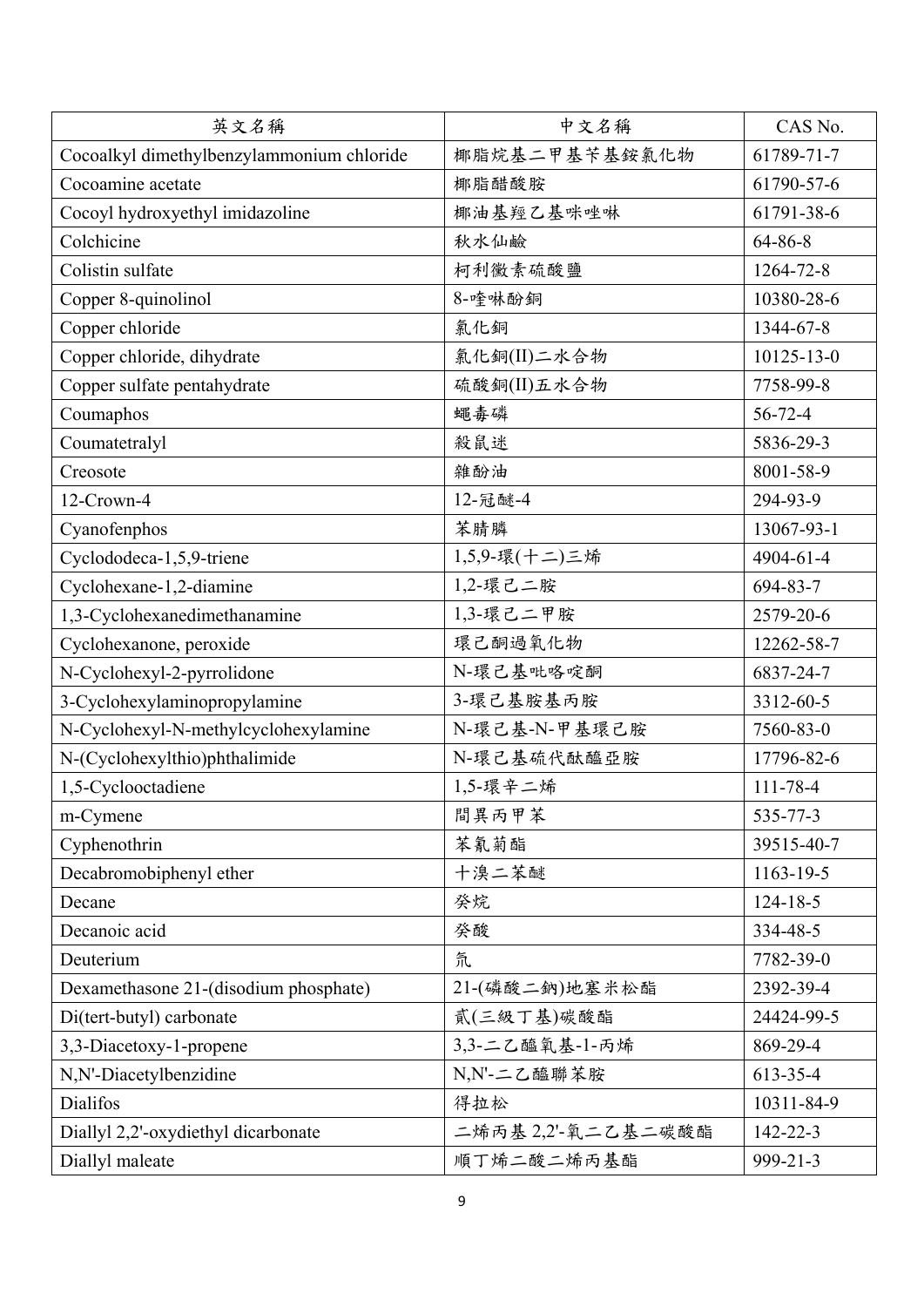| 英文名稱                                         | 中文名稱                 | CAS No.        |
|----------------------------------------------|----------------------|----------------|
| Dialuminium cobalt tetraoxide                | 鋁酸鈷                  | 1333-88-6      |
| 3,3'-Diaminobenzidine tetrahydrochloride     | 3,3'-二胺基聯苯胺四鹽酸鹽      | 7411-49-6      |
| Diaminotoluene                               | 二胺基甲苯                | 25376-45-8     |
| 2,6-Diaminotoluene                           | 2,6-二胺基甲苯            | 823-40-5       |
| 1,5-Diazobicyclo[4.3.0]non-5-ene             | 1,5-重氮雙環[4.3.0]壬-5-烯 | 3001-72-7      |
| Dibasic lead phthalate                       | 二鹼式鄰苯二甲酸鉛            | 69011-06-9     |
| Dibenz[a,h]anthracene                        | 二苯并[a,h]蒽            | $53 - 70 - 3$  |
| Dibenzo[a,i]pyrene                           | 二苯并芘                 | 189-55-9       |
| Dibenzo[b,def]chrysene                       | 二苯并[b,def]【艹快】       | 189-64-0       |
| Dibromoacetonitrile                          | 二溴乙腈                 | 3252-43-5      |
| (1,2-Dibromoethyl)benzene                    | (1,2-二溴乙基)苯          | $93 - 52 - 7$  |
| 2,6-Dibromophenol                            | 2,6-二溴苯酚             | 608-33-3       |
| 2,3-Dibromosuccinic acid                     | 2,3-二溴丁二酸            | 526-78-3       |
| Dibutyl maleate                              | 順丁烯二酸二丁酯             | $105 - 76 - 0$ |
| Dibutyltin $bis(2,4$ -pentanedionate)        | 二丁基雙(2,4-戊二酮基)錫      | 22673-19-4     |
| Dibutyltin bis(2-ethylhexyl mercaptoacetate) | 雙(巰基乙酸2-乙基己基酯)二丁錫    | 10584-98-2     |
| Dibutyltin di-2-ethylhexoate                 | 二丁基二-2-乙基己基錫         | 2781-10-4      |
| Dibutyltin diauryl mercaptide                | 二丁基[二(十二基)硫基)]錫      | 1185-81-5      |
| Dibutyltin maleate                           | 順丁烯二酸二丁基錫            | 78-04-6        |
| Di-C14-18-alkyldimethylammonium chloride     | 二C14-18-烷基二甲基銨氯化物    | 68002-59-5     |
| Di-C7-C11-alkyl Phthalate                    | 鄰苯二甲酸二 C7-C11 烷基酯    | 68515-42-4     |
| Di-C8-10-alkyldimethylammonium chloride      | 二 C8-10-烷基二甲基銨氯化物    | 68424-95-3     |
| Dicarboxylic acids, C4-6                     | C4-6 二羧酸             | 68603-87-2     |
| 1,1-Dichloro-2,2-bis(p-chlorophenyl)ethane   | 1,1-二氯-2,2-雙(對氯苯基)乙烷 | $72 - 54 - 8$  |
| 1,3-Dichloro-2-butene                        | 1,3-二氯-2-丁烯          | 926-57-8       |
| 1,2-Dichloro-4-nitrobenzene                  | 1,2-二氯-4-硝基苯         | 99-54-7        |
| 1,3-Dichloro-5-isocyanatobenzene             | 1,3-二氯-5-異氰酸基苯       | 34893-92-0     |
| Dichloroacetyl chloride                      | 二氯乙醯氯                | 79-36-7        |
| 2,5-Dichloroaniline                          | 2,5-二氯苯胺             | 95-82-9        |
| 3,3'-Dichlorobenzidine dihydrochloride       | 3,3'-二氯聯苯胺二鹽酸鹽       | 612-83-9       |
| 3,5-Dichlorobenzoyl chloride                 | 3,5-二氯苯甲醯氯           | 2905-62-6      |
| 4,4'-Dichlorobiphenyl                        | 4,4'-二氯聯苯            | 2050-68-2      |
| 4,4-Dichlorodiphenyl-trichloroethane (DDT)   | 滴滴涕                  | $50-29-3$      |
| Dichloroethene                               | 二氯乙烯                 | 25323-30-2     |
| Dichloroisocyanuric acid                     | 二氯異三聚氰酸              | 2782-57-2      |
| Dichloroisopropyl ether                      | 二氯異丙醚                | $108 - 60 - 1$ |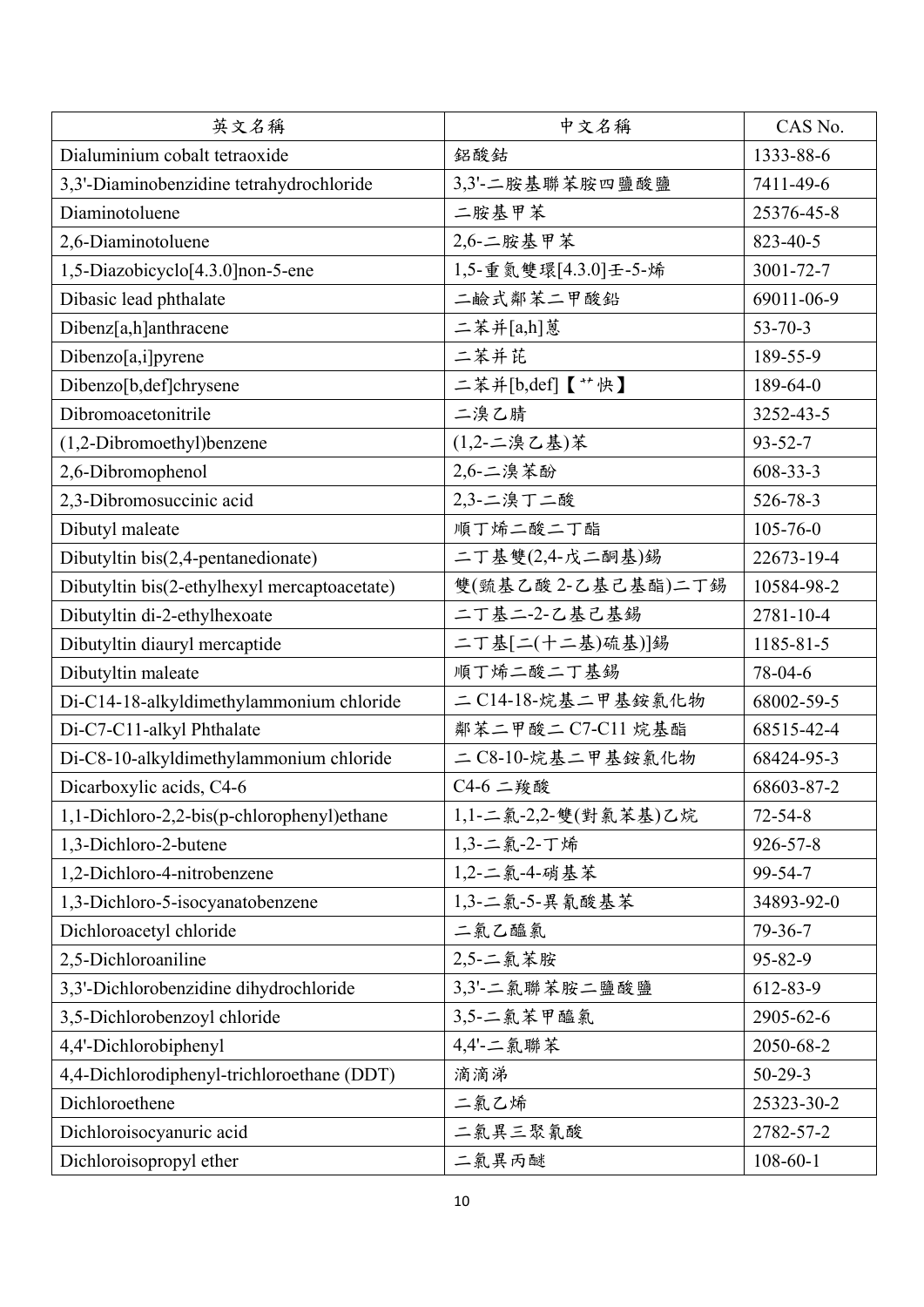| 英文名稱                                                        | 中文名稱                   | CAS No.          |
|-------------------------------------------------------------|------------------------|------------------|
| Dichloromethylbenzene                                       | 二氯甲苯                   | 29797-40-8       |
| 2,4-Dichloronitrobenzene                                    | 2,4-二氯硝基苯              | $611 - 06 - 3$   |
| 2,4-Dichlorophenyl isocyanate                               | 2,4-二氯苯基異氰酸酯           | 2612-57-9        |
| 3,4-Dichlorophenyl isocyanate                               | 異氰酸 3,4-二氯苯酯           | $102 - 36 - 3$   |
| 2,3-Dichloropropene                                         | 2,3-二氯丙烯               | 78-88-6          |
| cis-1,3-Dichloropropene                                     | 順1,3-二氯丙烯              | $10061 - 01 - 5$ |
| 4,6-Dichloropyrimidine                                      | 4,6-二氯嘧啶               | $1193 - 21 - 1$  |
| Dichromic acid                                              | 二络酸                    | 13530-68-2       |
| Diclofenac diethylammonium salt                             | 雙氯芬酸二乙胺                | 78213-16-8       |
| Dicobalt trioxide                                           | 三氧化二鈷                  | 1308-04-9        |
| Dicocodimethylammonium chloride                             | 二椰脂二甲基銨氯化物             | 61789-77-3       |
| Dicyclohexyl phthalate                                      | 鄰苯二甲酸二環己酯              | $84 - 61 - 7$    |
| 2',3'-Dideoxycytidine                                       | 2',3'-二去氧胞苷            | 7481-89-2        |
| Dieldrin                                                    | 地特靈                    | $60 - 57 - 1$    |
| 3-(Diethoxymethylsilyl)propylamine                          | 3-(二乙氧基)甲基矽基丙胺         | 3179-76-8        |
| O,O-Diethyl phosphorochloridothioate                        | O,O-二乙基硫代磷醯氯           | 2524-04-1        |
| N,N-Diethyl-2-propynylamine                                 | N,N-二乙基-2-丙炔胺          | 4079-68-9        |
| 2-(Diethylamino)ethyl methacrylate                          | 甲基丙烯酸2-(二乙胺基)乙酯        | $105 - 16 - 8$   |
| m-Diethylbenzene                                            | 間二乙基苯                  | 141-93-5         |
| o-Diethylbenzene                                            | 鄰二乙基苯                  | $135 - 01 - 3$   |
| Diethylcyanamide                                            | 二乙基氰胺                  | 617-83-4         |
| Diethylenetriaminepenta(methylenephosphonic<br>acid) sodium | 二伸乙基三胺五(亞甲基膦酸)鈉        | 22042-96-2       |
| 2,4-Difluoroaniline                                         | 2,4-二氟苯胺               | 367-25-9         |
| Dihexylamine                                                | 二己胺                    | $143 - 16 - 8$   |
| 3,4-Dihydro-2H-pyran                                        | 3,4-二氫-2H-哌喃           | 110-87-2         |
| 1,2-Dihydro-5-nitroacenaphthylene                           | 1,2-二氫-5-硝基乙烯合萘        | 602-87-9         |
| Diisooctyl hydrogen phosphate                               | 磷酸二異辛酯                 | 27215-10-7       |
| Diisopentyl ether                                           | 異戊醚                    | $544-01-4$       |
| Diisopropoxy bis(ethyl acetoacetato) titanate               | 二異丙氧基雙(乙氧乙醯乙醯基)鈦<br>酸鹽 | 27858-32-8       |
| Diisopropyl sulfate                                         | 硫酸二異丙酯                 | 2973-10-6        |
| N,N'-Diisopropylcarbodiimide                                | N,N'-二異丙基碳二亞胺          | $693 - 13 - 0$   |
| Dilauroyl peroxide                                          | 過氧化二月桂醯                | 105-74-8         |
| Dimethoxy dipropyleneglycol                                 | 二丙二醇二甲醚                | 111109-77-4      |
| 1,1-Dimethoxyacetone                                        | 1,1-二甲氧基丙酮             | 6342-56-9        |
| 2,5-Dimethoxyaniline                                        | 2,5-二甲氧基苯胺             | $102 - 56 - 7$   |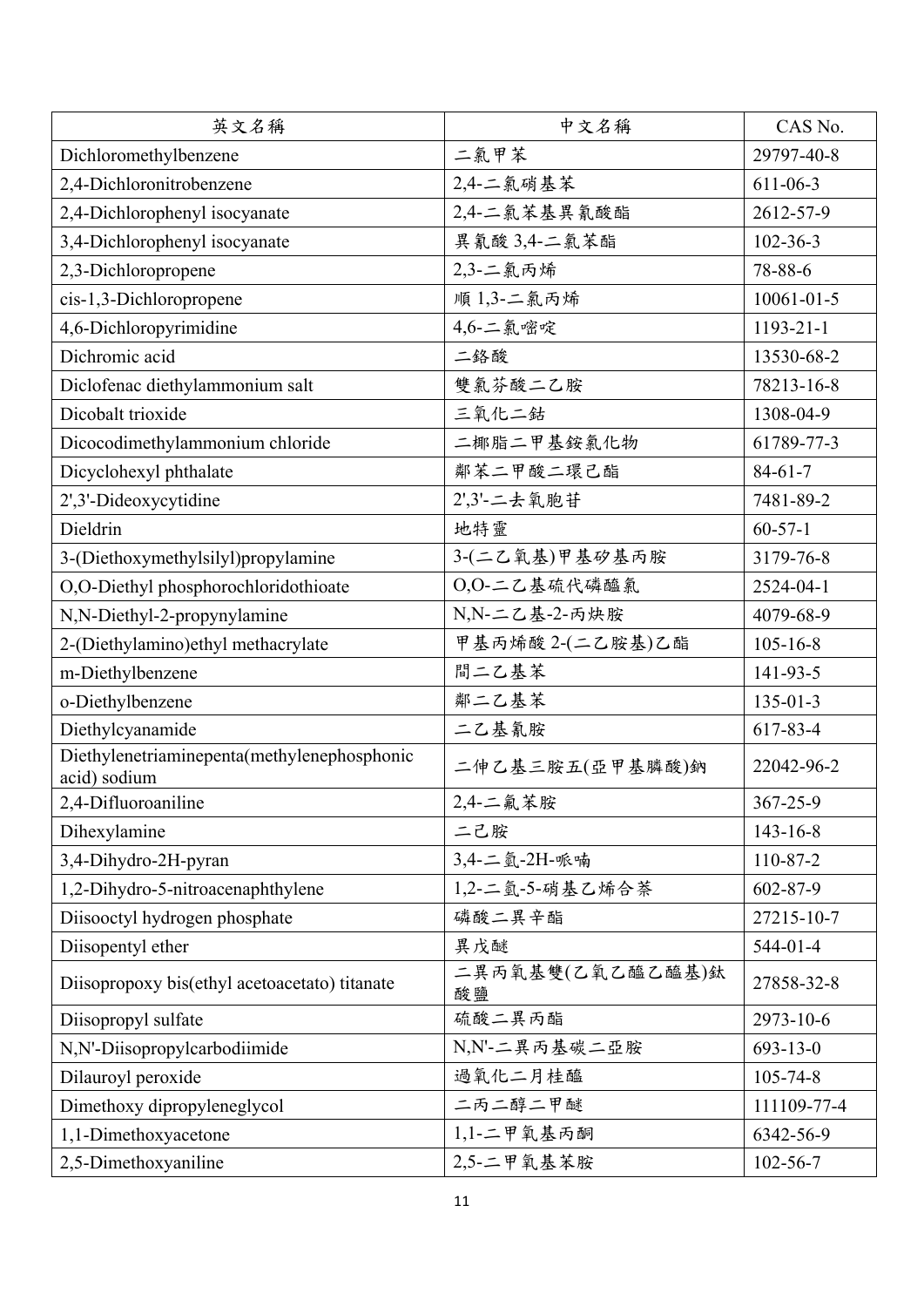| 英文名稱                                                    | 中文名稱                            | CAS No.         |
|---------------------------------------------------------|---------------------------------|-----------------|
| Dimethoxymethylsilane                                   | 二甲氧基甲矽烷                         | 16881-77-9      |
| 2-(3,4-Dimethoxyphenyl)ethylamine                       | 2-(3,4-二甲氧基苯基)乙胺                | $120 - 20 - 7$  |
| Dimethyl chlorothiophosphate                            | 二甲基硫代磷醯氯                        | 2524-03-0       |
| Dimethyl dicarbonate                                    | 二碳酸二甲酯                          | $4525 - 33 - 1$ |
| Dimethyl maleate                                        | 順丁烯二酸二甲酯                        | 624-48-6        |
| Dimethyl phosphonate                                    | 磷酸二甲酯                           | 868-85-9        |
| N,N-Dimethyl-1-octadecanamine                           | N,N-二甲基-1-十八胺                   | 124-28-7        |
| 4,4-Dimethyl-1-phenyl-3-pyrazolidone                    | 4,4-二甲基-1-苯基-3-吡唑啉酮             | 2654-58-2       |
| N,N-Dimethyl-4-nitrosoaniline                           | N,N-二甲基-4-亞硝基苯胺                 | 138-89-6        |
| Dimethylalunainum hydride                               | 二甲基鋁氫化物                         | 865-37-2        |
| 2-[2-(Dimethylamino)ethoxy]ethanol                      | 2-[2-(二甲基胺基)乙氧基]乙醇              | 1704-62-7       |
| 1-(2-(Dimethylamino)ethyl)-4-methylpiperazine           | 1-(2-(二甲胺基)乙基)-4-甲基哌【口<br>井】    | $104 - 19 - 8$  |
| N-[3-(Dimethylamino)propyl]methacrylamide               | N-[3-(二甲胺基)丙基]甲基丙烯醯<br>胺        | 5205-93-6       |
| N-[3-(Dimethylamino)propyl]octadecamide                 | N-[3-(二甲胺基)丙基]十八醯胺              | 7651-02-7       |
| 3-Dimethylamino-1-propanol                              | 3-二甲胺基-1-丙醇                     | 3179-63-3       |
| 3,3'-Dimethylbiphenyl-4,4'-diamine<br>dihydrochloride   | 3,3'-二甲基二苯基-4,4'-二胺鹽酸鹽          | 612-82-8        |
| 2,3-Dimethylbut-1-ene                                   | 2,3-二甲基-1-丁烯                    | 563-78-0        |
| N-1,3-Dimethylbutyl-N'-phenyl-p-phenylenediam<br>ine    | N-1,3-二甲基丁基-N'-苯基-1,4-苯二<br>胺   | 793-24-8        |
| Dimethylcocoamine                                       | 二甲基椰脂胺                          | 61788-93-0      |
| cis-1,2-Dimethylcyclohexane                             | 順 1,2-二甲基環己烷                    | 2207-01-4       |
| N,N-Dimethyldecan-1-amine                               | N,N-二甲基癸-1-胺                    | 1120-24-7       |
| Dimethyldipropyltriamine                                | 二甲基二丙基三胺                        | 10563-29-8      |
| N,N-Dimethylhexadecylamine                              | N,N-二甲基-1-十六胺                   | 112-69-6        |
| 2,3-Dimethylhexane                                      | 2,3-二甲基己烷                       | 584-94-1        |
| Dimethylmercury                                         | 二甲基汞                            | 593-74-8        |
| N,N-Dimethyl-N-octyl-benzenemethanaminium<br>chloride   | 氯化 N,N-二甲基-N-辛基苯甲銨              | 959-55-7        |
| N,N-Dimethyloctan-1-amine                               | N,N-二甲基-1-辛胺                    | 7378-99-6       |
| N,N-Dimethyloctanamide                                  | N,N-二甲基辛醯胺                      | 1118-92-9       |
| 3,3-Dimethylpentane                                     | 3,3-二甲基戊烷                       | 562-49-2        |
| 2,2-Dimethylpentane                                     | 2,2-二甲基戊烷                       | 590-35-2        |
| 2,3-Dimethylpentane                                     | 2,3-二甲基戊烷                       | 565-59-3        |
| N-(1,4-Dimethylpentyl)-N'-phenylbenzene-1,4-di<br>amine | N-(1,4-二甲基戊基)-N'-苯基-1,4-苯<br>二胺 | 3081-01-4       |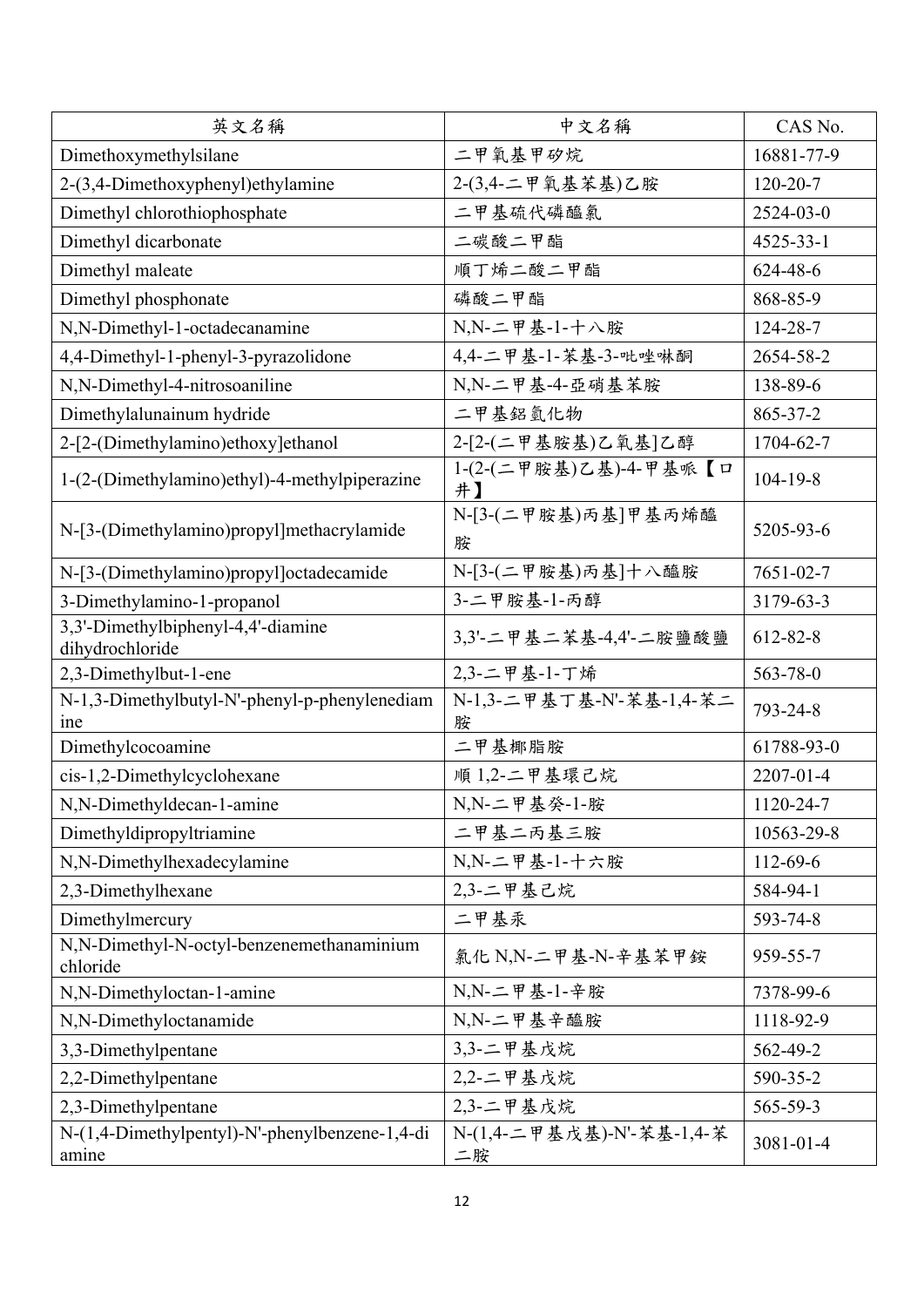| 英文名稱                                                                                | 中文名稱                                      | CAS No.        |
|-------------------------------------------------------------------------------------|-------------------------------------------|----------------|
| 1,4-Dimethylpiperazine                                                              | 1,4-二甲基哌【口井】                              | $106 - 58 - 1$ |
| cis-2,6-Dimethylpiperidine                                                          | 順 2,6-二甲基哌啶                               | $766 - 17 - 6$ |
| 2,2-Dimethylpropane-1,3-diol                                                        | 2,2-二甲基-1,3-丙二醇                           | $126 - 30 - 7$ |
| p-(1,1-Dimethylpropyl)phenol                                                        | 對(1,1-二甲基丙基)苯酚                            | 80-46-6        |
| Dimethylsiloxane,<br>3-[2-(aminoethyl)amino]propyl methyl                           | 3-[2-(胺乙基)胺基]丙基甲基二甲基<br>矽氧烷               | 71750-79-3     |
| Dimethylsiloxane, 3-[(2-aminoethyl)amino]-2-isob<br>utyl methyl                     | 3-[2-(胺乙基)胺基]-2-異丁基甲基二<br>甲基矽氧烷           | 106842-44-8    |
| Dimethylsulphamoyl chloride                                                         | 二甲基胺磺醯基氯                                  | 13360-57-1     |
| Dimethyltetradecylamine                                                             | 二甲基十四胺                                    | 112-75-4       |
| Dimethyltin bis(2-ethylhexyl mercaptoacetate)                                       | 雙(巰基乙酸2-乙基己酯)二甲錫                          | 57583-35-4     |
| Dimethyltin dichloride                                                              | 二甲基錫二氯化物                                  | $753 - 73 - 1$ |
| Dinickel trioxide                                                                   | 三氧化二镍                                     | 1314-06-3      |
| 1,4-Dinitrobenzene                                                                  | 1,4-二硝基苯                                  | $100 - 25 - 4$ |
| 1,6-Dinitropyrene                                                                   | 1,6-二硝基芘                                  | 42397-64-8     |
| 1,8-Dinitropyrene                                                                   | $1,8$ -二硝基芘                               | 42397-65-9     |
| 4,6-Dinitroresorcinol                                                               | 4,6-二硝基間苯二酚                               | $616 - 74 - 0$ |
| Dinitrotoluene                                                                      | 二硝基甲苯                                     | 25321-14-6     |
| 2,3-Dinitrotoluene                                                                  | 2,3-二硝基甲苯                                 | $602 - 01 - 7$ |
| Dinocap                                                                             | 敵蟎普                                       | 39300-45-3     |
| Dioctylstannium dichloride                                                          | 二辛基錫二氯化物                                  | 3542-36-7      |
| Dioxobis(stearato)dilead                                                            | 二鹽基性硬脂酸鉛                                  | 56189-09-4     |
| Dipentyl phthalate                                                                  | 鄰苯二甲酸二戊酯                                  | $131 - 18 - 0$ |
| Diphacinone                                                                         | 得伐鼠                                       | 82-66-6        |
| Diphenyl phosphonate                                                                | 亞磷酸二苯酯                                    | 4712-55-4      |
| Dipotassium disulfate                                                               | 二硫酸二鉀                                     | 7790-62-7      |
| Dipotassium tetraborate                                                             | 四硼酸二鉀                                     | 1332-77-0      |
| Dipotassium tetraiodomercurate                                                      | 四碘汞酸二鉀                                    | 7783-33-7      |
| Diquat                                                                              | 敵草快                                       | $231 - 36 - 7$ |
| Direct black 38                                                                     | 直接黑 38                                    | 1937-37-7      |
| Direct blue 14                                                                      | 直接藍 14                                    | $72 - 57 - 1$  |
| 2,6-Di-sec-butylphenol                                                              | 2,6-貳二級丁基苯酚                               | 5510-99-6      |
| Disodium<br>3-hydroxy-4-[(2,4,5-trimethylphenyl)azo]naphthal<br>ene-2,7-disulfonate | 3- 羥基-4-[(2,4,5-三甲基苯基)偶氮]<br>萘-2,7-二磺酸二鈉鹽 | 3564-09-8      |
| Disodium disilicate                                                                 | 二矽酸二鈉                                     | 13870-28-5     |
| Disodium ethylenediamine tetraacetate dihydrate                                     | 伸乙二胺四醋酸二鈉二水合物                             | 6381-92-6      |
| Disodium octaborate                                                                 | 八硼酸二鈉                                     | 12008-41-2     |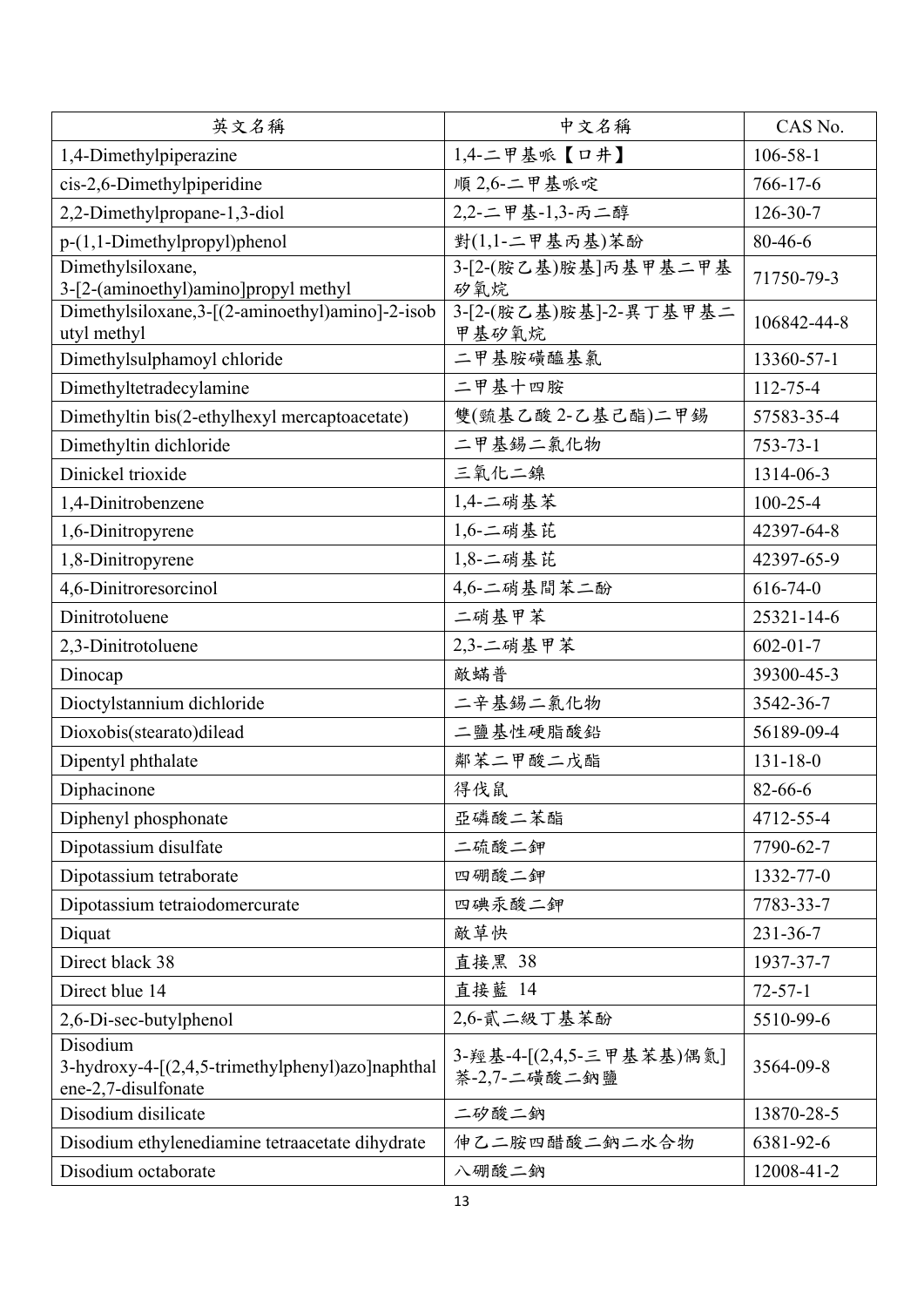| 英文名稱                                         | 中文名稱                      | CAS No.         |
|----------------------------------------------|---------------------------|-----------------|
| Disodium octaborate tetrahydrate             | 八硼酸二鈉四水合物                 | 12280-03-4      |
| Disodium silicate, pentahydrate              | 矽酸二鈉五水合物                  | 10213-79-3      |
| Ditallow dimethyl ammonium chloride          | 二牛脂二甲基銨氯化物                | 61789-80-8      |
| Di-tert-butyl peroxide                       | 過氧化二(三級丁基)                | $110 - 05 - 4$  |
| 2,4-Di-tert-butylphenol                      | 2,4-貳三級丁基苯酚               | 96-76-4         |
| 2,4-Di-tert-pentylphenol                     | 2,4-貳三級戊基苯酚               | 120-95-6        |
| 3,3'-Dithiodipropionic acid                  | 3,3'-二硫二丙酸                | 1119-62-6       |
| Divinyl sulfone                              | 二乙烯砜                      | $77 - 77 - 0$   |
| DL-2-Octanol                                 | DL-2-辛醇                   | $4128 - 31 - 8$ |
| tert-Dodecanethiol                           | 三級十二硫醇                    | 25103-58-6      |
| 4-Dodecylphenol                              | 4-十二酚                     | 27459-10-5      |
| Dodecylphenol, branched                      | 分支十二酚                     | 121158-58-5     |
| Dodecyltrimethylammonium chloride            | 氯化十二烷基三甲基銨                | $112 - 00 - 5$  |
| 2,4-D-Sodium                                 | 2,4-地鈉鹽                   | 2702-72-9       |
| Emamectin benzoate                           | 因滅汀苯甲酸鹽                   | 155569-91-8     |
| Endrin                                       | 茵特靈                       | $72 - 20 - 8$   |
| Ephedrine                                    | 麻黃鹼                       | 299-42-3        |
| <b>EPN</b>                                   | 苯硫磷酯                      | 2104-64-5       |
| 1,2-Epoxy-4-vinylcyclohexane                 | 1,2-環氧-4-乙烯基環己烷           | 106-86-5        |
| 2-(3,4-Epoxycyclohexyl)ethyltrimethoxysilane | 2-(3,4-環氧環己基)乙基三甲氧基矽<br>烷 | 3388-04-3       |
| Eradicane                                    | 茵草敵                       | 759-94-4        |
| Esprocarb                                    | 戊草丹                       | 85785-20-2      |
| Estrone 3-methyl ether                       | 雌甾酮-3-甲基醚                 | $1624 - 62 - 0$ |
| Ethisterone                                  | 炔孕酮                       | 434-03-7        |
| Ethoxydimethylsilane                         | 二甲基乙氧基矽烷                  | 14857-34-2      |
| Ethoxyquin                                   | 乙氧喹                       | $91 - 53 - 2$   |
| Ethyl 2-chloroacetoacetate                   | 2-氯乙醯乙酸乙酯                 | $609 - 15 - 4$  |
| Ethyl 2-cyanoacrylate                        | 2-氰基-2-丙烯酸乙酯              | 7085-85-0       |
| Ethyl 2-methylbutyrate                       | 甲基丁酸乙酯                    | 7452-79-1       |
| Ethyl 4,4,4-trifluoroacetoacetate            | 4,4,4-三氟乙醯乙酸乙酯            | $372 - 31 - 6$  |
| Ethyl carbazate                              | 肼基甲酸乙酯                    | 4114-31-2       |
| Ethyl dichlorophosphate                      | 二氯磷酸乙酯                    | 1498-51-7       |
| Ethyl phosphate                              | 磷酸乙酯                      | 37203-76-2      |
| Ethyl silicate                               | 矽酸乙酯                      | 11099-06-2      |
| Ethyl titanate                               | 鈦酸乙酯                      | 3087-36-3       |
| 4-Ethyl-1,2-dimethyl-benzene                 | 4-乙基-1,2-二甲基苯             | 934-80-5        |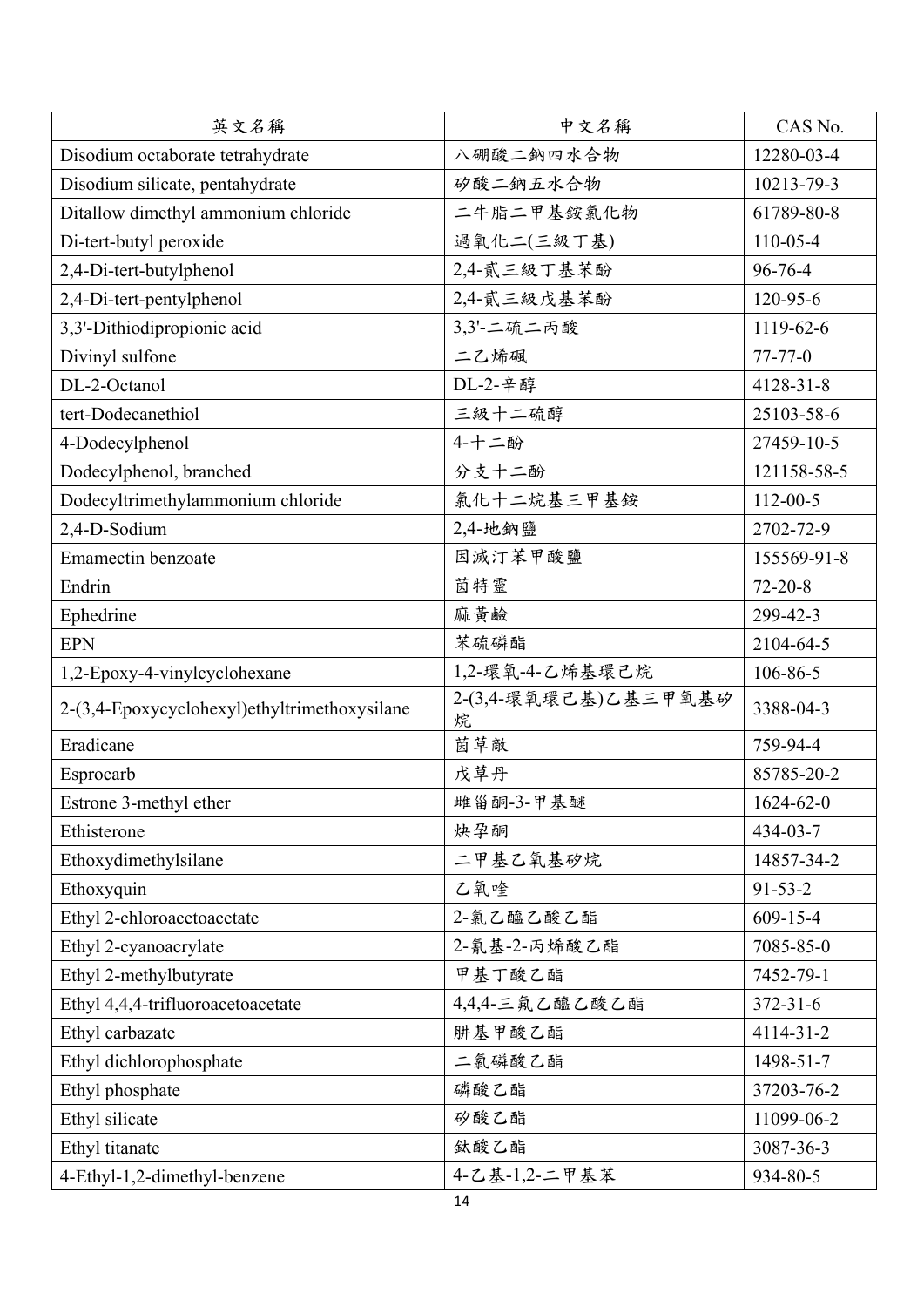| 英文名稱                                                   | 中文名稱                                    | CAS No.        |
|--------------------------------------------------------|-----------------------------------------|----------------|
| 2-Ethyl-2-hexenal                                      | 2-乙基-2-己烯醛                              | $645 - 62 - 5$ |
| 3-Ethyl-2-methyl-2-(3-methylbutyl)-1,3-oxazolidi<br>ne | 3-乙基-2-甲基-2-(3-甲丁基)-1,3-【ロ<br>咢】唑啶      | 143860-04-2    |
| 5-Ethyl-2-methylpyridine                               | 5-乙基-2-甲基吡啶                             | 104-90-5       |
| 6-Ethyl-2-toluidine                                    | 6-乙基-2-甲苯胺                              | 24549-06-2     |
| 4-Ethylbenzoyl chloride                                | 4-乙基苯甲醯氯                                | 16331-45-6     |
| 7a-Ethyldihydro-1H,3H,5H-oxazolo[3,4-c]oxazol<br>e     | 7a-乙基二氫-1H,3H,5H-【口咢】唑<br>[3,4-c] 【口咢】唑 | 7747-35-5      |
| Ethylene glycol diethyl ether                          | 乙二醇二乙醚                                  | $629 - 14 - 1$ |
| Ethylene glycol monoallyl ether                        | 乙二醇單烯丙基醚                                | $111 - 45 - 5$ |
| 2-Ethylhexanoyl chloride                               | 2-乙基己醯氯                                 | 760-67-8       |
| 2-Ethylhexyl phosphate                                 | 磷酸 2-乙基己酯                               | 12645-31-7     |
| 3-(2-Ethylhexyl)oxy-1,2-propanediol                    | 3-[(2-乙基己基)氧]-1,2-丙二醇                   | 70445-33-9     |
| 4-(N-Ethyl-N-hydroxyethyl)-2-methylphenylene-          | 4-(N-乙基-N-羥乙基)-2-甲基苯二胺                  | 25646-77-9     |
| diamine sulfate                                        | 硫酸鹽                                     |                |
| N-Ethyl-N-nitrosourea                                  | N-乙基-N-亞硝基尿素                            | 759-73-9       |
| 3-Ethyl-o-xylene                                       | 3-乙基鄰二甲苯                                | 933-98-2       |
| 4-Ethylphenol                                          | 4-乙基苯酚                                  | 123-07-9       |
| 2-Ethylphenol                                          | 2-乙基苯酚                                  | $90 - 00 - 6$  |
| 3-Ethyltoluene                                         | 3-乙基甲苯                                  | $620 - 14 - 4$ |
| 2-Ethyltoluene                                         | 2-乙基甲苯                                  | $611 - 14 - 3$ |
| 1-Ethynylcyclohexanol                                  | 1-乙炔基環己醇                                | $78 - 27 - 3$  |
| Eugenol                                                | 丁香酚                                     | $97 - 53 - 0$  |
| Fenbuconazole                                          | 芬克座                                     | 114369-43-6    |
| Ferrous chloride, tetrahydrate                         | 氯化亞鐵四水合物                                | 13478-10-9     |
| Fipronil                                               | 芬普尼                                     | 120068-37-3    |
| Florfenicol                                            | 氟洛芬                                     | 73231-34-2     |
| Flumetasone                                            | 氟米松                                     | 2135-17-3      |
| Fluorosulfonic acid                                    | 氟磺酸                                     | 7789-21-1      |
| Flusulfamide                                           | 氟硫滅                                     | 106917-52-6    |
| Fonofos                                                | 地蟲磷                                     | 944-22-9       |
| Fosthiazate                                            | 福賽絕                                     | 98886-44-3     |
| 2-Furylmethanethiol                                    | 2-呋喃甲硫醇                                 | 98-02-2        |
| Gallium arsenide                                       | 砷化鎵                                     | 1303-00-0      |
| Gemfibrozil                                            | 吉非羅齊                                    | 25812-30-0     |
| Geraniol                                               | 香葉醇                                     | $106 - 24 - 1$ |
| Glycerol tris(poly(propylene glycol))amine             | 甘油参[(聚(丙二醇))胺封端]醚                       | 64852-22-8     |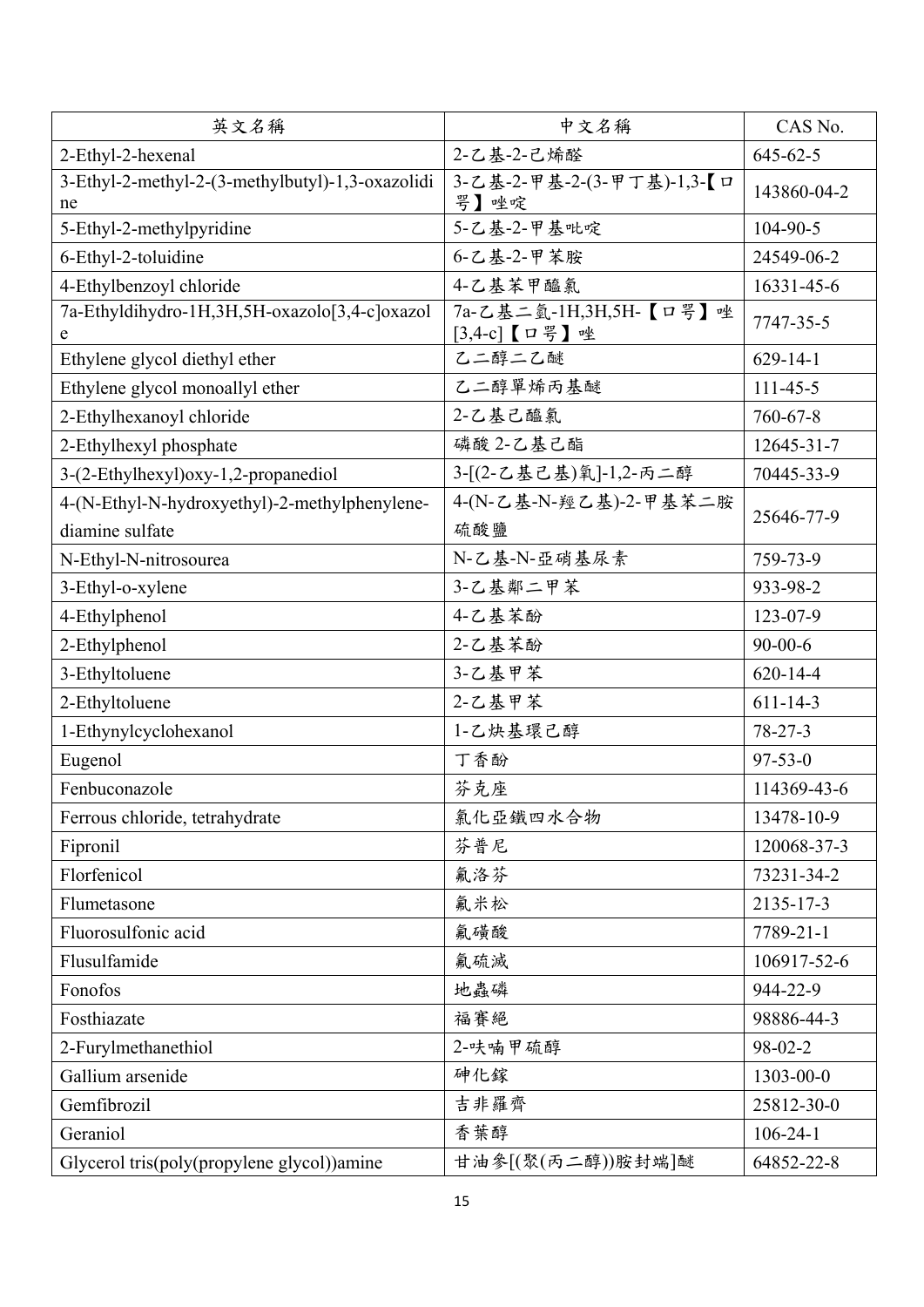| 英文名稱                                                                           | 中文名稱                                                    | CAS No.         |
|--------------------------------------------------------------------------------|---------------------------------------------------------|-----------------|
| terminated)ether                                                               |                                                         |                 |
| $(2S)-(+)$ -Glycidyl tosylate                                                  | (2S)-(+)甲苯磺酸環氧丙酯                                        | 70987-78-9      |
| Glycolonitrile                                                                 | 羥乙腈                                                     | $107 - 16 - 4$  |
| Gold monocyanide                                                               | 氰化金                                                     | $506 - 65 - 0$  |
| Gold trichloride                                                               | 三氯化金                                                    | 13453-07-1      |
| Griseofulvin                                                                   | 灰黃黴素                                                    | $126 - 07 - 8$  |
| Haloperidol                                                                    | 氟哌啶醇                                                    | $52 - 86 - 8$   |
| Heptachlor epoxide                                                             | 環氧七氯                                                    | 1024-57-3       |
| 2-(8-Heptadecenyl)-2-imidazoline-1-ethanol                                     | 2-(8-十七烯基)-2-咪唑啉-1-乙醇                                   | $95 - 38 - 5$   |
| (Z)-2-(8-Heptadecenyl)-4,5-dihydro-1H-imidazol<br>e-1-ethanol                  | (Z)-2-(8-十七烯基)-4,5-二氫-1H-咪<br>唑-1-乙醇                    | 21652-27-7      |
| 2-(Heptadecenyl)-4,5-dihydro-1H-imidazole-1-et<br>hanol                        | 2-(十七烯基)-4,5-二氫-1H-咪唑-1-<br>乙醇                          | 27136-73-8      |
| Hexaamminecobalt(III) chloride                                                 | 氯化六氨鈷(III)                                              | 10534-89-1      |
| 1,2,3,4,5,6-Hexachlorocyclohexane                                              | 1,2,3,4,5,6-六氯環己烷                                       | $608 - 73 - 1$  |
| Hexachlorophene                                                                | 六氯芬                                                     | $70-30-4$       |
| Hexachloroplatinic acid, hexahydrate                                           | 六氯鉑酸六水合物                                                | 18497-13-7      |
| Hexahydro-3-methylphthalic anhydride                                           | 六氫-3-甲基鄰苯二甲酸酐                                           | 57110-29-9      |
| N,N,N',N',N'',N''-Hexamethyl-1,3,5-triazine-1,3,5(<br>2H,4H,6H)-tripropanamine | N,N,N',N',N",N"-六甲基-1,3,5-三【ロ<br>井】-1,3,5(2H,4H,6H)-三丙胺 | 15875-13-5      |
| Hexamethylcyclotrisiloxane                                                     | 六甲基環三矽氧[烷]                                              | 541-05-9        |
| Hexamethylene diisocyanate biuret                                              | 六亞甲基二異氰酸基縮二脲                                            | 4035-89-6       |
| 2,5-Hexanedione                                                                | 2,5-己二酮                                                 | $110 - 13 - 4$  |
| 1-Hexanethiol                                                                  | 1-己硫醇                                                   | $111 - 31 - 9$  |
| 3-Hexyne-2,5-diol                                                              | 3-己炔-2,5-二醇                                             | $3031 - 66 - 1$ |
| Hydramethylnon                                                                 | 愛美松                                                     | 67485-29-4      |
| Hydrazine, hydrate                                                             | 聯胺水合物                                                   | 10217-52-4      |
| Hydrazobenzene                                                                 | 伸肼苯                                                     | $122 - 66 - 7$  |
| Hydrochlorothiazide                                                            | 氫氯噻【口井】                                                 | 58-93-5         |
| Hydrocortisone                                                                 | 氫可體松                                                    | $50 - 23 - 7$   |
| Hydrocortisone acetate                                                         | 乙酸氫可體松酯                                                 | $50-03-3$       |
| 3-Hydroxy-2-naphthoic acid                                                     | 3- 羥基-2- 萘甲酸                                            | $92 - 70 - 6$   |
| 2-Hydroxy-4-(methylthio)butyric acid                                           | 2- 經基-4-甲硫基丁酸                                           | 583-91-5        |
| N-[4-[(2-Hydroxy-5-methylphenyl)azo]phenyl]ac<br>etamide                       | N-[4-[(2-羥基-5-甲基苯基)偶氮]苯<br>基 乙醯胺                        | 2832-40-8       |
| 1-Hydroxyanthraquinone                                                         | 1-羥基蒽醌                                                  | $129 - 43 - 1$  |
| 7-Hydroxycitronellal                                                           | 7-羥香茅醛                                                  | $107 - 75 - 5$  |
| 2-Hydroxyethyl acetate                                                         | 乙酸 2-羥乙酯                                                | 542-59-6        |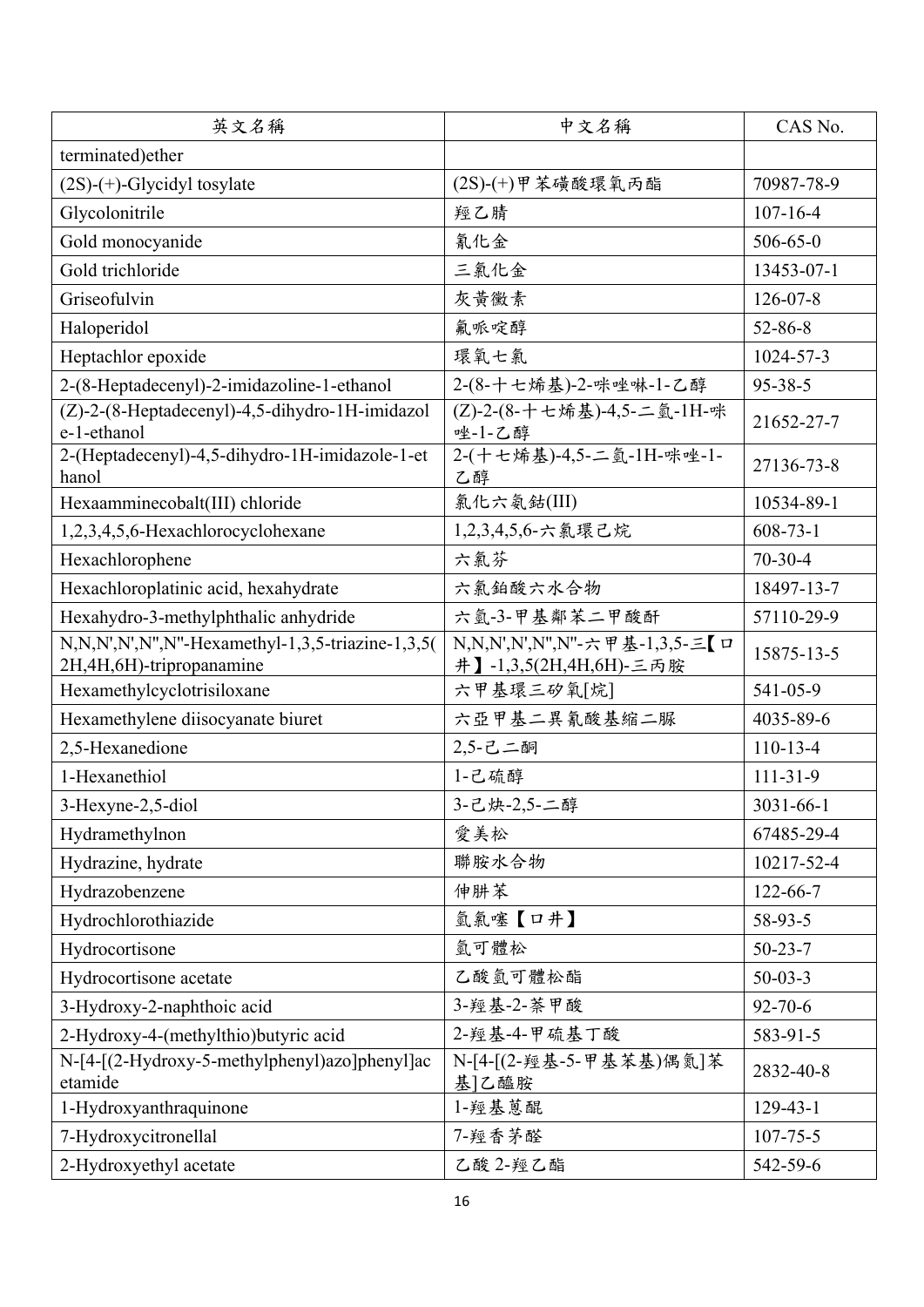| 英文名稱                                       | 中文名稱                      | CAS No.          |
|--------------------------------------------|---------------------------|------------------|
| 1-(2-Hydroxyethyl)-2-(tall oil             | 1-(2-羥乙基)-2-(松油烷基)-2-咪唑   | 61791-39-7       |
| alkyl)-2-imidazoline                       | 啉                         |                  |
| N-(2-Hydroxyethyl)stearamide               | N-(2-羥乙基)硬脂醯胺             | $111 - 57 - 9$   |
| Hydroxylammonium chloride                  | 氯化羥銨                      | $5470 - 11 - 1$  |
| N-(Hydroxymethyl)acrylamide                | N-(羥甲基)丙烯醯胺               | $924 - 42 - 5$   |
| 2-Hydroxypropyl methacrylate               | 甲基丙烯酸 2-羥丙酯               | 27813-02-1       |
| Hymexazol                                  | 殺蚊寧                       | 10004-44-1       |
| 3,3'-Iminobis(N,N-dimethylpropylamine)     | 3,3'-亞胺基雙(N,N-二甲基丙胺)      | 6711-48-4        |
| Indan                                      | 二氫茚                       | $496 - 11 - 7$   |
| Indeno $[1,2,3$ -cd] pyrene                | 茚[1,2,3-cd]芘              | 193-39-5         |
| Indium                                     | 銦                         | 7440-74-6        |
| Indometacin                                | 吲哚美辛                      | $53 - 86 - 1$    |
| 3-Iodo-2-propynyl butylcarbamate           | 丁胺甲酸 3-碘-2-丙炔酯            | 55406-53-6       |
| Iodoacetic acid                            | 碘乙酸                       | $64 - 69 - 7$    |
| Iron chloride, hexahydrate                 | 氯化鐵六水合物                   | $10025 - 77 - 1$ |
| Iron dextran                               | 聚葡糖鐵                      | 9004-66-4        |
| Isobenzan                                  | 碳氯靈                       | 297-78-9         |
| 1-Isocyanato-2-(4-isocyanatobenzyl)benzene | 1-異氰酸基-2-(4-異氰酸基苯甲基)<br>苯 | 5873-54-1        |
| 3-(Isodecyloxy)propylamine                 | 3-(異癸氧基)丙胺                | 30113-45-2       |
| Isododecane                                | 異十二烷                      | 31807-55-3       |
| Isodrin                                    | 異艾劑                       | $465 - 73 - 6$   |
| isoheptane                                 | 異己烷                       | 591-76-4         |
| Isononanoic acid                           | 異壬酸                       | 26896-18-4       |
| Isophthaloyl dichloride                    | 異酞醯氯                      | $99 - 63 - 8$    |
| 2-Isopropylaminoethanol                    | 2-異丙基胺基乙醇                 | 109-56-8         |
| 4-Isopropylaniline                         | 4-異丙基苯胺                   | 99-88-7          |
| 4,4'-Isopropylidenebis[2-allylphenol]      | 4,4'-亞異丙基雙[2-烯丙基酚]        | 1745-89-7        |
| 4-Isopropyl-m-cresol                       | 4-異丙基間甲酚                  | 3228-02-2        |
| N-Isopropyl-N'-phenyl-p-phenylenediamine   | N-1-異丙基-N'-苯基-對苯二胺        | $101 - 72 - 4$   |
| Isopropyl-β-D-thiogalactopyranoside        | 異丙基-β-D-硫代半乳哌喃糖苷          | $367 - 93 - 1$   |
| Isotretinoin                               | 異維A酸                      | 4759-48-2        |
| Laccase                                    | 蟲漆酶                       | 80498-15-3       |
| Lactonitrile                               | 乳腈                        | 78-97-7          |
| Lanthanum nitrate hexahydrate              | 硝酸鑭六水合物                   | 10277-43-7       |
| Lanthanum(III) chloride                    | 氯化鑭(III)                  | 10099-58-8       |
| Latent aliphatic polyamine                 | 脂肪族聚胺                     | 54914-37-3       |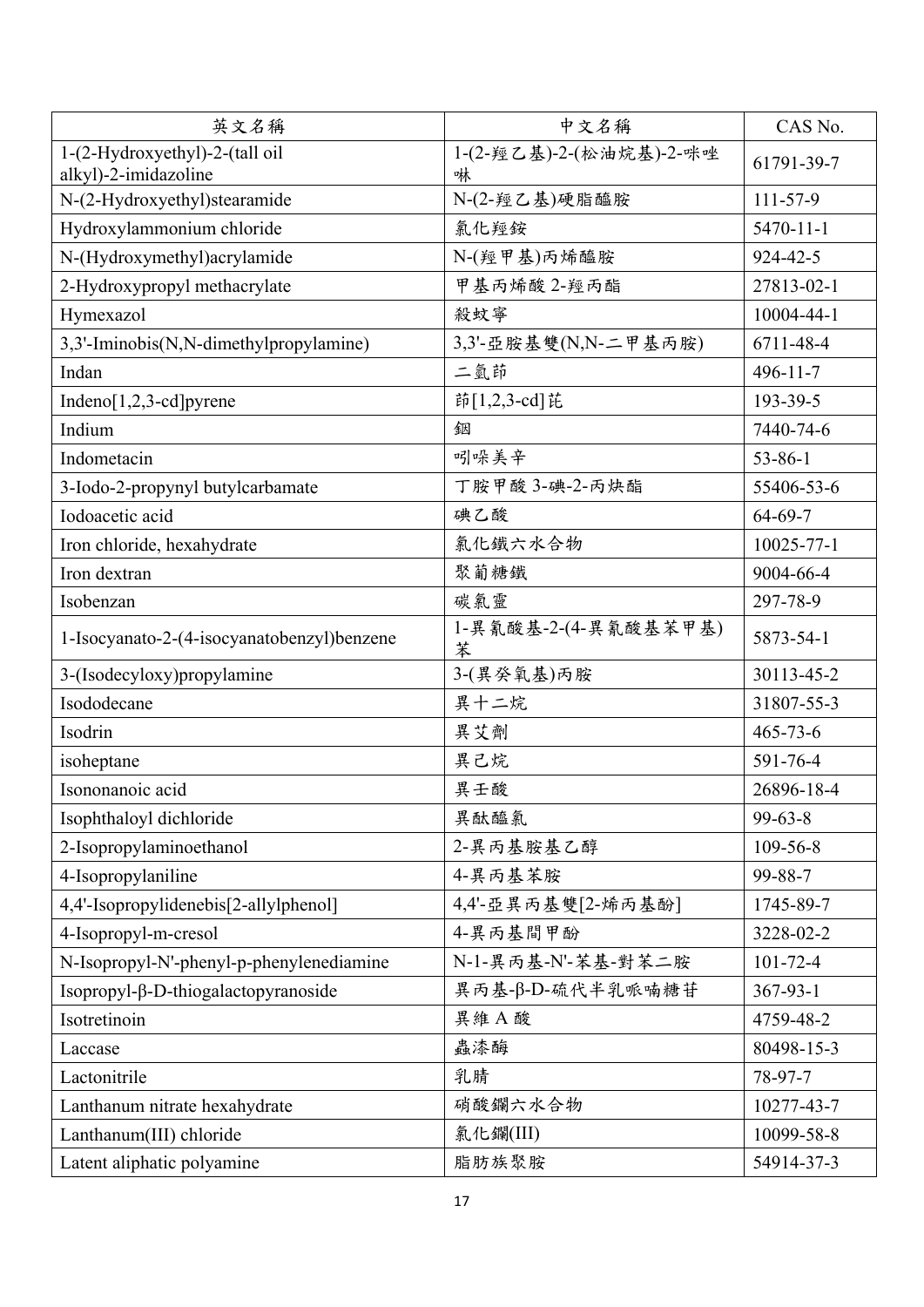| 英文名稱                                           | 中文名稱            | CAS No.         |
|------------------------------------------------|-----------------|-----------------|
| Lauroyl chloride                               | 十二醯氯            | $112 - 16 - 3$  |
| Lead acetate, basic                            | 鹼式醋酸鉛           | 51404-69-4      |
| Lead acetate, anhydrous                        | 醋酸鉛,無水          | $301 - 04 - 2$  |
| Lead antimonate                                | 銻酸鉛             | 13510-89-9      |
| Lead chromate oxide                            | 絡酸氧鉛            | 18454-12-1      |
| Lead cyanamidate                               | 氰胺化鉛            | 20837-86-9      |
| Lead fluoborate                                | 氟硼酸鉛            | 13814-96-5      |
| Lead hydroxide                                 | 氫氧化鉛            | 19783-14-3      |
| Lead selenide                                  | 硒化鉛             | 12069-00-0      |
| Lead silicate                                  | 偏矽酸鉛(II)        | 10099-76-0      |
| Lead stearate tribasic                         | 三鹼式十八酸鉛         | 12578-12-0      |
| Lead subacetate                                | 次醋酸鉛            | 1335-32-6       |
| Lead tetraacetate                              | 四乙酸鉛            | 546-67-8        |
| Lead titanium zirconium oxide                  | 鉛鈦鋯氧化物          | 12626-81-2      |
| Lead zirconium oxide                           | 鉛鋯氧化物           | 12060-01-4      |
| Lead silicochromate, basic                     | 鹼式矽絡酸鉛          | 11113-70-5      |
| Lead(II) bromide                               | 溴化鉛(II)         | 10031-22-8      |
| Lead(II) molybdate                             | 鉬酸鉛(II)         | 10190-55-3      |
| Lead(II) stearate                              | 十八酸鉛(II)        | $1072 - 35 - 1$ |
| Lead(II) titanate                              | 鈦酸鉛(II)         | 12060-00-3      |
| Leptophos                                      | 福賜松             | 21609-90-5      |
| Levamisole hydrochloride                       | 左旋咪唑衍生物鹽酸鹽      | 16595-80-5      |
| Lithium amide                                  | 胺化鋰             | 7782-89-0       |
| Lithium bis(trifluoromethylsulfonyl)imide      | 雙(三氟甲磺醯基)亞胺鋰    | 90076-65-6      |
| Lithium hexafluoroarsenate                     | 六氟砷酸鋰           | 29935-35-1      |
| Lithium hexafluorophosphate(1-)                | 六氟磷酸鋰           | 21324-40-3      |
| Lithium hydroxide, monohydrate                 | 氫氧化鋰一水合物        | 1310-66-3       |
| Lithium mono-C8-18-alkyl Sulfurate             | 硫酸單-C8-14-烷基酯鋰鹽 | 90583-19-0      |
| Magnesium ethanolate                           | 乙醇鎂             | 2414-98-4       |
| Magnesium hexafluorosilicate                   | 六氟矽酸鎂           | 16949-65-8      |
| Malachite green                                | 孔雀綠             | 18015-76-4      |
| Malachite green carbinol                       | 孔雀綠甲醇           | 510-13-4        |
| Maleic acid                                    | 順丁烯二酸           | $110 - 16 - 7$  |
| Manganese                                      | 錳               | 7439-96-5       |
| Manganese 2-methylcyclopentadienyl tricarbonyl | 三羰基 2-甲基環戊二烯基錳  | 12108-13-3      |
| Manganese(II) carbonate                        | 碳酸錳(II)         | 598-62-9        |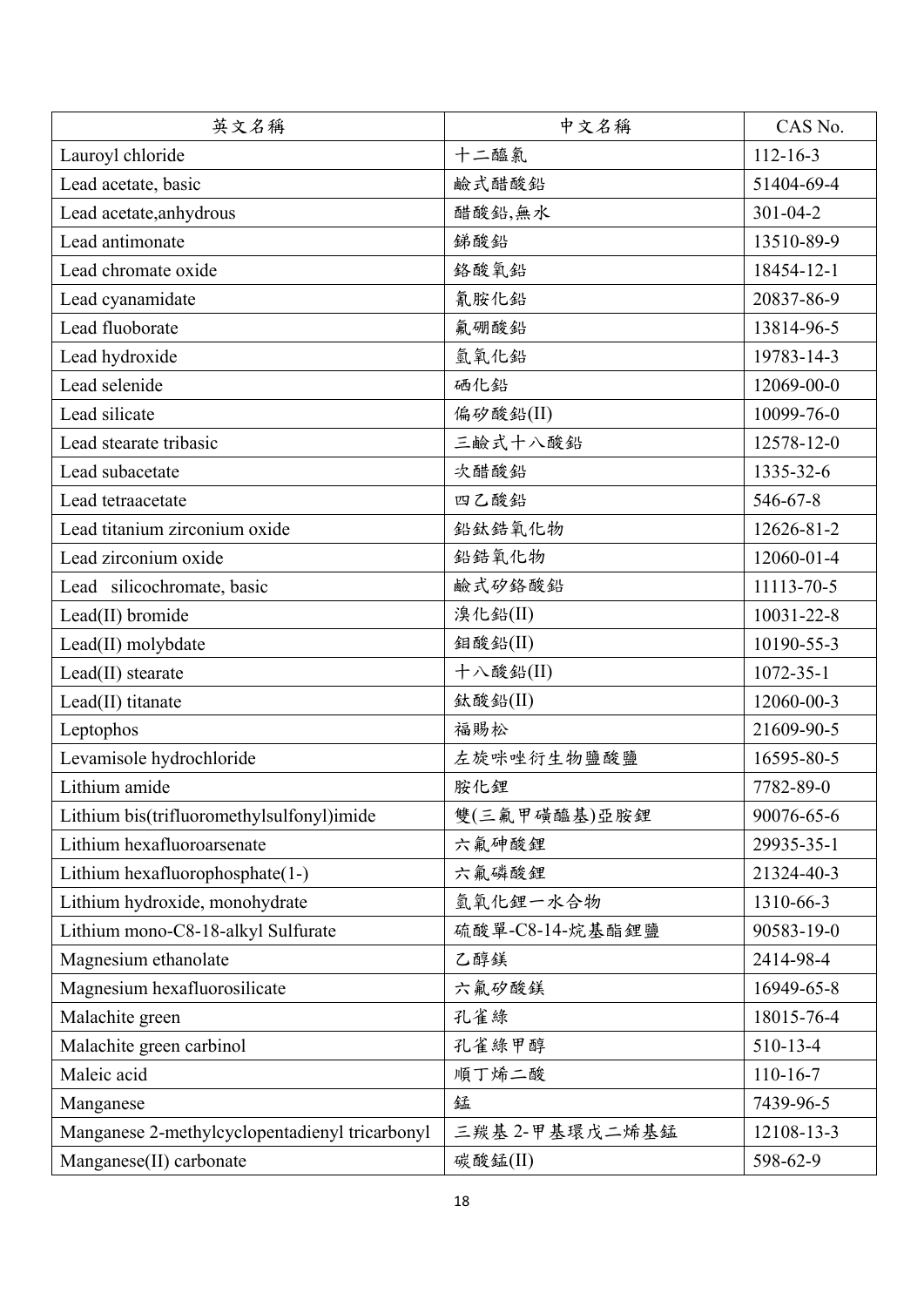| 英文名稱                                                                   | 中文名稱                                  | CAS No.        |
|------------------------------------------------------------------------|---------------------------------------|----------------|
| Manganese(II) sulfate                                                  | 硫酸錳(II)                               | 7785-87-7      |
| Medroxyprogesterone acetate                                            | 甲羥孕酮醋酸酯                               | $71 - 58 - 9$  |
| Melamine                                                               | 三聚氰胺                                  | $108 - 78 - 1$ |
| Melphalan                                                              | 美法崙                                   | 148-82-3       |
| Mercaptopurine                                                         | 巰嘌呤                                   | $50 - 44 - 2$  |
| Mercuric nitrate                                                       | 硝酸汞(II)                               | 10045-94-0     |
| Mercuric nitrate, monohydrate                                          | 硝酸汞一水合物                               | 7783-34-8      |
| Mercurous nitrate                                                      | 硝酸亞汞                                  | 10415-75-5     |
| Metenolone                                                             | 美替諾龍                                  | 153-00-4       |
| Methallyl alcohol                                                      | 甲基烯丙基醇                                | 513-42-8       |
| 2-Methoxy-4-nitroaniline                                               | 2-甲氧基-4-硝基苯胺                          | 97-52-9        |
| Methoxyacetic acid                                                     | 甲氧基乙酸                                 | $625 - 45 - 6$ |
| Methoxyammonium chloride                                               | 甲氧胺鹽酸鹽                                | 593-56-6       |
| Methoxychlor                                                           | 甲氧滴滴涕                                 | $72 - 43 - 5$  |
| 4-Methoxy-m-phenylenediamine                                           | 4-甲氧基間伸苯基二胺                           | 615-05-4       |
| 5-Methoxypsoralen                                                      | 5-甲氧基補骨脂素                             | 484-20-8       |
| Methyl 2-chloroacrylate                                                | 2-氯丙烯酸甲酯                              | $80 - 63 - 7$  |
| Methyl 2-hydroxy-2-methylpropionate                                    | 2- 經基-2-甲基丙酸甲酯                        | 2110-78-3      |
| Methyl 3-mercaptopropionate                                            | 3-巰基丙酸甲酯                              | 2935-90-2      |
| Methyl dichloroacetate                                                 | 二氯乙酸甲酯                                | $116 - 54 - 1$ |
| Methyl L-lactate                                                       | L-乳酸甲酯                                | 27871-49-4     |
| 1-Methyl-1-(4-methylcyclohexyl)ethyl<br>hydroperoxide                  | 1-甲基-1-(4-甲基環己基)乙基過氧<br>化氫            | 80-47-7        |
| 2-Methyl-1,3-dioxolane                                                 | 2-甲基-1,3-二氧環戊烷                        | 497-26-7       |
| 2-Methyl-1,4-benzenediamine                                            | 2-甲基-1,4-苯二胺                          | $95 - 70 - 5$  |
| 3-Methyl-1-butene                                                      | 3-甲基-1-丁烯                             | $563 - 45 - 1$ |
| 2,2'-[[(Methyl-1H-benzotriazol-1-yl)methyl]imino<br><b>lbisethanol</b> | 2,2'-[[(甲基-1H-苯并三唑-1-基)甲<br>基]亞胺基]雙乙醇 | 88477-37-6     |
| 4-Methyl-2,4-diphenylpent-1-ene                                        | 4-甲基-2,4-二苯基戊-1-烯                     | 6362-80-7      |
| 3-Methyl-2-butanol                                                     | 3-甲基-2-丁醇                             | 598-75-4       |
| 2-Methyl-2-cyclopenten-1-one                                           | 2-甲基-2-環戊烯-1-酮                        | 1120-73-6      |
| 2-Methyl-2-pentenal                                                    | 2-甲基-2-戊烯醛                            | 623-36-9       |
| 2-Methyl-2-propanethiol                                                | 2-甲基-2-丙硫醇                            | $75 - 66 - 1$  |
| Methylarsonic acid                                                     | 甲胂酸                                   | 124-58-3       |
| p-Methylbenzenesulfonic acid                                           | 對甲苯磺酸                                 | $104 - 15 - 4$ |
| 4-Methylbenzenesulfonic acid monohydrate                               | 4-甲基苯磺酸一水合物                           | 6192-52-5      |
| 2-Methylbut-3-en-2-ol                                                  | 2-甲基丁-3-烯-2-醇                         | $115 - 18 - 4$ |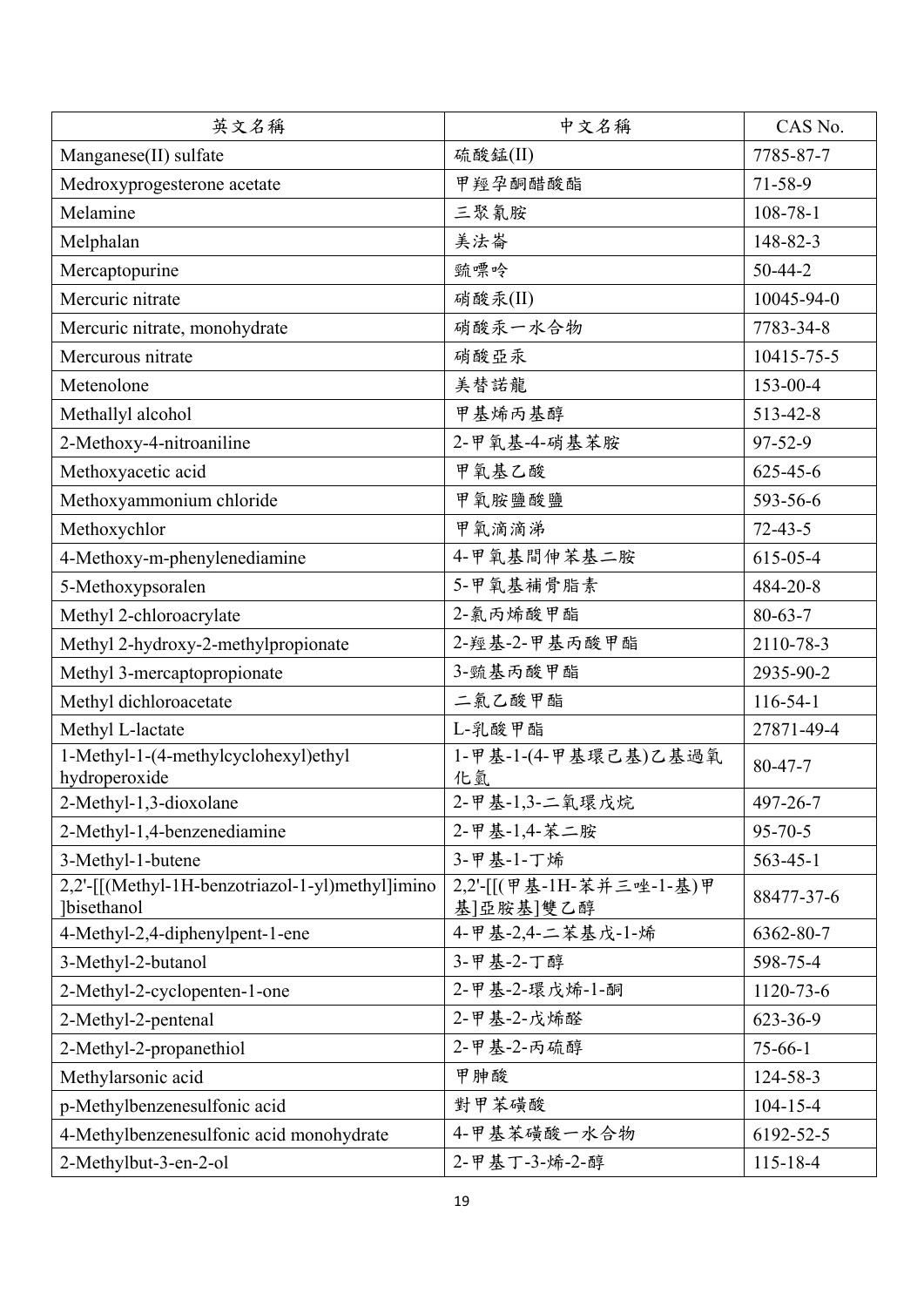| 英文名稱                                       | 中文名稱                          | CAS No.         |
|--------------------------------------------|-------------------------------|-----------------|
| 2-Methylbutene                             | 2-甲基丁烯                        | 26760-64-5      |
| 3-Methylbutyl butyrate                     | 丁酸 3-甲基丁酯                     | $106 - 27 - 4$  |
| 5-Methylchrysene                           | 5-甲基【**快】                     | 3697-24-3       |
| 4,4'-Methylenebis(2-ethylaniline)          | 4,4'-亞甲基雙(2-乙基苯胺)             | 19900-65-3      |
| 1,1'-Methylenebis(2-isocyanatobenzene)     | 1,1'-亞甲基雙(2-異氰酸基苯)            | 2536-05-2       |
| 3,3'-Methylenebis(5-methyloxazolidine)     | 3,3'-亞甲基雙[5-甲基【口咢】唑啶]         | 66204-44-2      |
| 2-Methylheptane                            | 2-甲基庚烷                        | 592-27-8        |
| 4-Methylheptane                            | 4-甲基庚烷                        | 589-53-7        |
| 3-Methylhexane                             | 3-甲基己烷                        | 589-34-4        |
| 4-Methylimidazole                          | 4-甲基咪唑                        | 822-36-6        |
| Methyllithium                              | 甲基鋰                           | 917-54-4        |
| Methylmagnesium chloride                   | 氯化甲基镁                         | 676-58-4        |
| 1-Methylnaphthalene                        | 1-甲基萘                         | $90 - 12 - 0$   |
| 2-Methylnaphthalene                        | 2-甲基萘                         | $91 - 57 - 6$   |
| 3-Methylnonane                             | 3-甲基壬烷                        | 5911-04-6       |
| 2-Methylphenyl glycidyl ether              | 2-甲苯缩水甘油醚                     | 2210-79-9       |
| 1-[(2-Methylphenyl)azo]-2-naphthol         | 1-[(2-甲基苯基)偶氮]-2-萘酚           | 2646-17-5       |
| Methylphosphonic dichloride                | 甲基膦醯二氯                        | $676 - 97 - 1$  |
| 2-Methylpiperidine                         | 2-甲基哌啶                        | $109 - 05 - 7$  |
| (Methylsulfonyl)ethene                     | (甲磺醯基)乙烯                      | 3680-02-2       |
| Methyltestosterone                         | 甲基睪固酮                         | 58-18-4         |
| Methylthiouracil                           | 甲基硫尿嘧啶                        | 56-04-2         |
| Methyltriethoxysilane                      | 甲基三乙氧基矽烷                      | $2031 - 67 - 6$ |
| Metoclopramide hydrochloride               | 胃複安鹽酸鹽                        | 54143-57-6      |
| Mirex                                      | 滅蟻靈                           | 2385-85-5       |
| Misoprostol                                | 米索前列醇                         | 59122-46-2      |
| Monomethyl phosphate                       | 磷酸單甲酯                         | 812-00-0        |
| Monuron                                    | 滅草隆                           | 150-68-5        |
| 2-(Morpholinothio)benzothiazole            | 2-(N-【口末】啉硫)苯并噻唑              | $102 - 77 - 2$  |
| 4-[(Morpholinothio)thioxomethyl]morpholine | 4-[(N-【口末】啉基硫)硫側氧甲基]<br>【口末】啉 | 13752-51-7      |
| Mycophenolic acid                          | 黴酚酸                           | 24280-93-1      |
| Myristyltrimethylammonium bromide          | 溴化肉豆蔻基三甲基銨                    | 1119-97-7       |
| N-(hydroxyethyl) cocoamide                 | N-(羥乙基)椰脂醯胺                   | 68140-00-1      |
| 1,4-Naphthalenediol                        | 1,4- 萘二醇                      | $571 - 60 - 8$  |
| 1-Naphthylacetic acid                      | 1- 茶乙酸                        | 86-87-3         |
| Naproxen                                   | 萘普生                           | 22204-53-1      |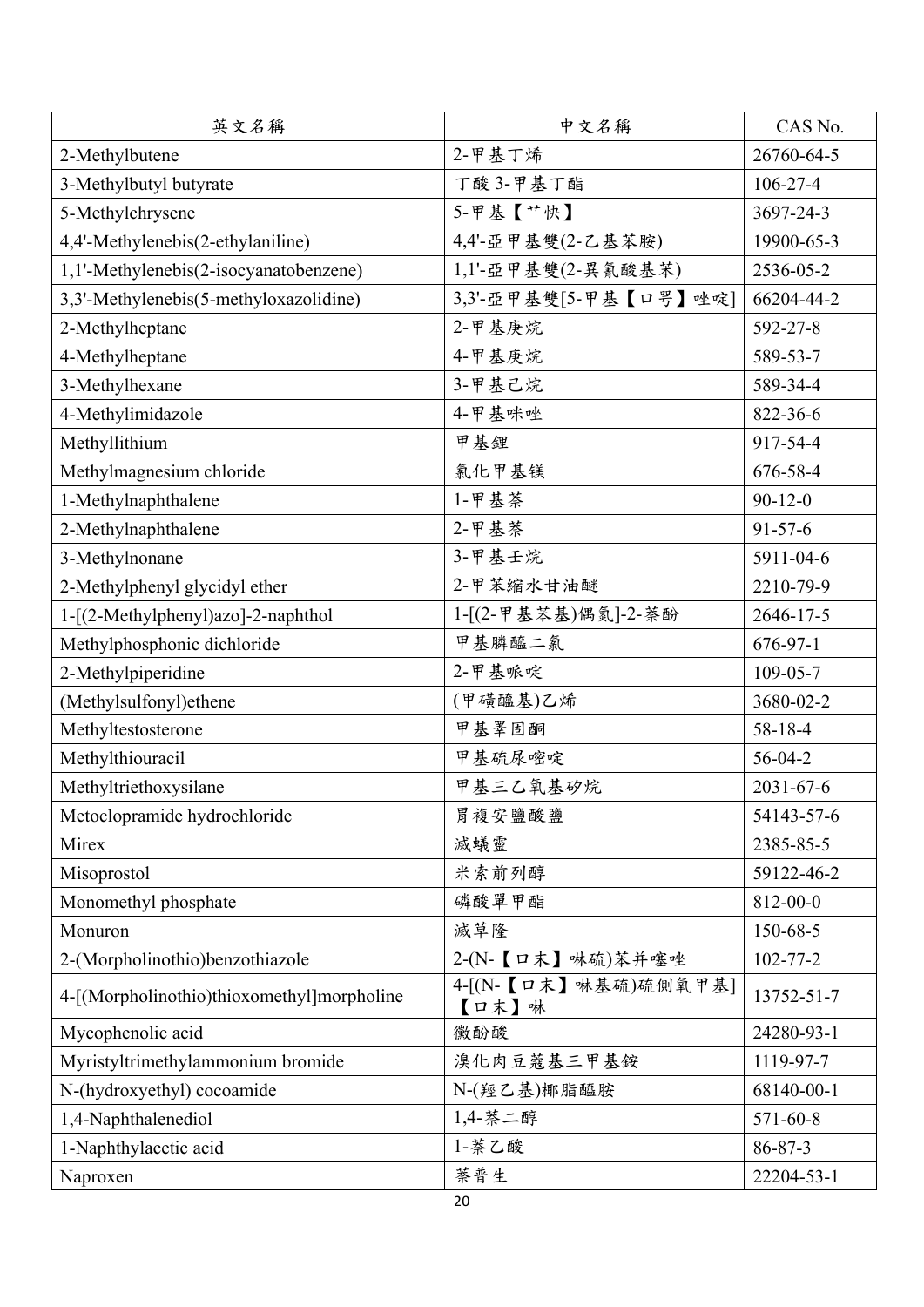| 英文名稱                                   | 中文名稱                  | CAS No.        |
|----------------------------------------|-----------------------|----------------|
| Natural gas                            | 天然氣                   | 8006-14-2      |
| N-Butyltin trichloride                 | 丁基錫三氯化物               | 1118-46-3      |
| Neodymium trinitrate                   | 硝酸釹                   | 10045-95-1     |
| Nickel bis(2-ethylhexanoate)           | 雙(2-乙基己酸)鎳            | 4454-16-4      |
| Nickel carbonate hydroxide             | 鹼式碳酸鎳                 | 12607-70-4     |
| Nickel difluoride                      | 二氟化镍                  | 10028-18-9     |
| Nickel sulfide                         | 二硫化三鎳                 | 12035-72-2     |
| Nicotine sulfate                       | 硫酸菸鹼鹽                 | $65 - 30 - 5$  |
| 2-Nitroaniline                         | 2-硝基苯胺                | 88-74-4        |
| 2-Nitroanisole                         | 2-硝苯基甲基醚              | $91 - 23 - 6$  |
| 4-Nitroanisole                         | 4-硝基苯甲醚               | $100 - 17 - 4$ |
| Nitrocellulose                         | 硝酸纖維素                 | 9004-70-0      |
| Nitrofen                               | 護谷                    | 1836-75-5      |
| 2-Nitrofluorene                        | 2-硝茀                  | $607 - 57 - 8$ |
| 4-Nitropyrene                          | 4-硝基芘                 | 57835-92-4     |
| N-Nitrosodibutylamine                  | N-亞硝基二丁基胺             | $924 - 16 - 3$ |
| Nitrosodipropylamine                   | 亞硝基二丙基胺               | $621 - 64 - 7$ |
| 2,2'-(Nitrosoimino) bisethanol         | 2,2'-(亞硝基亞胺基)雙乙醇      | 1116-54-7      |
| N-Nitrosomorpholine                    | 4-亞硝基【口末】啉            | 59-89-2        |
| N-Nitroso-N-methylethylamine           | N-亞硝基-N-甲基乙胺          | 10595-95-6     |
| N-Nitroso-N-methylurea                 | N-亞硝基-N-甲基脲           | 684-93-5       |
| N'-Nitrosonornicotine                  | N'-亞硝基降菸鹼             | 16543-55-8     |
| 1-Nitrosopiperidine                    | 1-亞硝基哌啶               | $100 - 75 - 4$ |
| 1-Nitrosopyrrolidine                   | 1-亞硝基吡咯啶              | 930-55-2       |
| 1-Nonanol                              | 1-壬醇                  | 143-08-8       |
| 1-Nonene                               | 1-壬烯                  | $124 - 11 - 8$ |
| Nonylphenol, ethoxylated               | 壬基酚乙氧化物               | 9016-45-9      |
| Norethisterone                         | 降雄甾炔酮                 | $68 - 22 - 4$  |
| Octabromobiphenyl ether                | 八溴二苯醚                 | 32536-52-0     |
| 2,2'-(Octadec-9-enylimino)bisethanol   | 2,2'-(9-十八烯基亞胺基)雙(乙醇) | 25307-17-9     |
| 1-Octadecanamine                       | 1-十八胺                 | $124 - 30 - 1$ |
| (Z)-N-9-Octadecenylpropane-1,3-diamine | (Z)-N-9-十八烯基-1,3-丙二胺  | 7173-62-8      |
| Octadecylamine ether, ethoxylated      | 乙氧化十八胺基醚              | 26635-92-7     |
| Octanoyl chloride                      | 辛醯氯                   | $111 - 64 - 8$ |
| Octenylsuccinic acid                   | 辛烯基丁二酸                | 28805-58-5     |
| N-(N-Octyl)-2-pyrrolidinone            | N-正辛基-2-吡咯啶酮          | 2687-94-7      |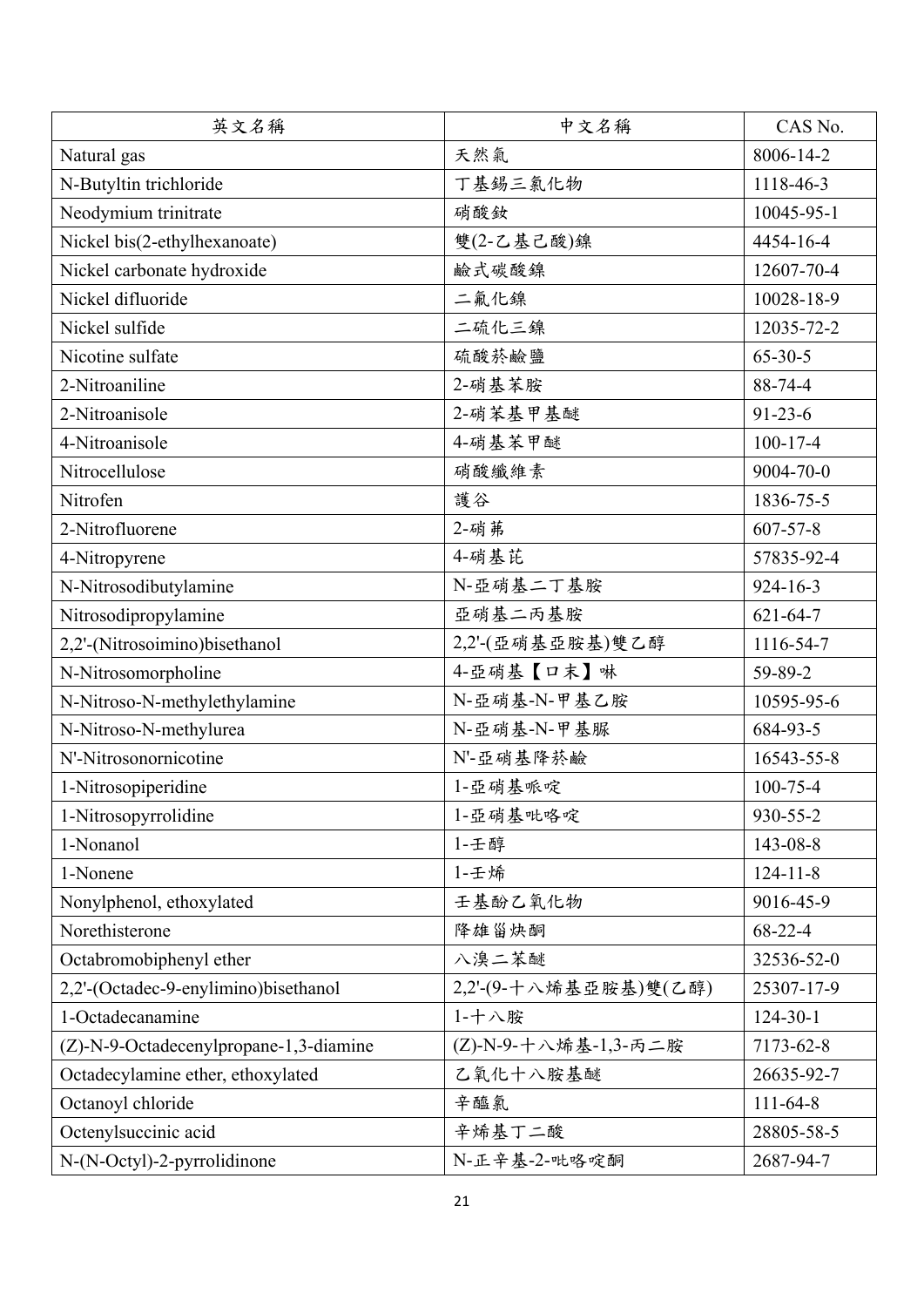| 英文名稱                                         | 中文名稱                     | CAS No.        |
|----------------------------------------------|--------------------------|----------------|
| Octylamine                                   | 辛胺                       | 111-86-4       |
| p-Octylphenol                                | 對辛基苯酚                    | 1806-26-4      |
| Oleyl alcohol ethoxylate phosphate           | 油醇聚氧乙烯醚磷酸酯               | 39464-69-2     |
| Oleylamine ethoxylate                        | 乙氧化十八烯胺                  | 26635-93-8     |
| Orthoboric acid, sodium salt                 | 硼酸鈉鹽                     | 13840-56-7     |
| Orthoperiodic acid                           | 過碘酸                      | 10450-60-9     |
| 4-(1-Oxo-2-propenyl)-morpholine              | 4-(1-側氧-2-丙烯基)【口末】啉      | 5117-12-4      |
| Oxybis(methyl-2,1-ethanediyl) diacrylate     | 二丙烯酸氧代雙(甲基-2,1-乙二基)<br>酯 | 57472-68-1     |
| 2,2'-Oxybis(N,N-dimethylethylamine)diformate | 2,2'-氧雙(N,N-二甲基乙胺)二甲酸    | 51390-19-3     |
| 4,4'-Oxydi(benzenesulfonohydrazide)          | 4,4'-氧雙(苯磺醯肼)            | $80 - 51 - 3$  |
| <b>PCB 1242</b>                              | 多氯聯苯 1242                | 53469-21-9     |
| <b>PCB 1254</b>                              | 多氯聯苯 1254                | 11097-69-1     |
| 1,4-Pentadiene                               | 1,4-戊二烯                  | 591-93-5       |
| 1,3-Pentadiene                               | 1,3-戊二烯                  | 504-60-9       |
| Pentaerythritol tetranitrate                 | 四硝酸新戊四酯                  | $78 - 11 - 5$  |
| 1,2,2,6,6-Pentamethyl-4-piperidinol          | 1,2,2,6,6-五甲基-4-哌啶醇      | 2403-89-6      |
| 3,6,9,12,15-Pentaoxaheptacosan-1-ol          | 3,6,9,12,15-五氧代二十七-1-醇   | 3055-95-6      |
| Pentobarbital sodium                         | 戊巴比妥鈉                    | $57 - 33 - 0$  |
| Pentobarbitone                               | 戊巴比妥                     | 76-74-4        |
| tert-Pentyl 2-ethylperoxyhexanoate           | 2-乙基過氧己酸三級戊酯             | 686-31-7       |
| tert-Pentyl peroxyneodecanoate               | 過氧新癸酸三級戊酯                | 68299-16-1     |
| 1,10-Phenanthroline                          | 1,10-啡啉                  | $66 - 71 - 7$  |
| Phenazopyridine hydrochloride                | 非那吡啶鹽酸鹽                  | 136-40-3       |
| Phenethylamine                               | 苯乙胺                      | $64 - 04 - 0$  |
| p-Phenetidine                                | 對乙氧苯胺                    | 156-43-4       |
| Phenobarbital                                | 苯巴比妥                     | $50 - 06 - 6$  |
| Phenolphthalein                              | 酚酞                       | 77-09-8        |
| Phenoxybenzamine hydrochloride               | 苯氧基苄胺鹽酸鹽                 | $63 - 92 - 3$  |
| 6-Phenyl-1,3,5-triazine-2,4-diyldiamine      | 6-苯-1,3,5-三【口井】-2,4-二胺   | 91-76-9        |
| N-Phenyl-1-naphthylamine                     | N-苯基-1-萘胺                | $90 - 30 - 2$  |
| 1-Phenyl-3-pyrazolidone                      | 1-苯基-3-吡唑啉酮              | $92 - 43 - 3$  |
| 2-Phenylethanol                              | 2-苯乙醇                    | $60 - 12 - 8$  |
| Phenylhydrazine monohydrochloride            | 苯肼單鹽酸鹽                   | 59-88-1        |
| Phenylmercury acetate                        | 醋酸苯汞                     | $62 - 38 - 4$  |
| Phenylmercury chloride                       | 氯化苯汞                     | $100 - 56 - 1$ |
| Phenylphosphonic acid                        | 苯膦酸                      | 1571-33-1      |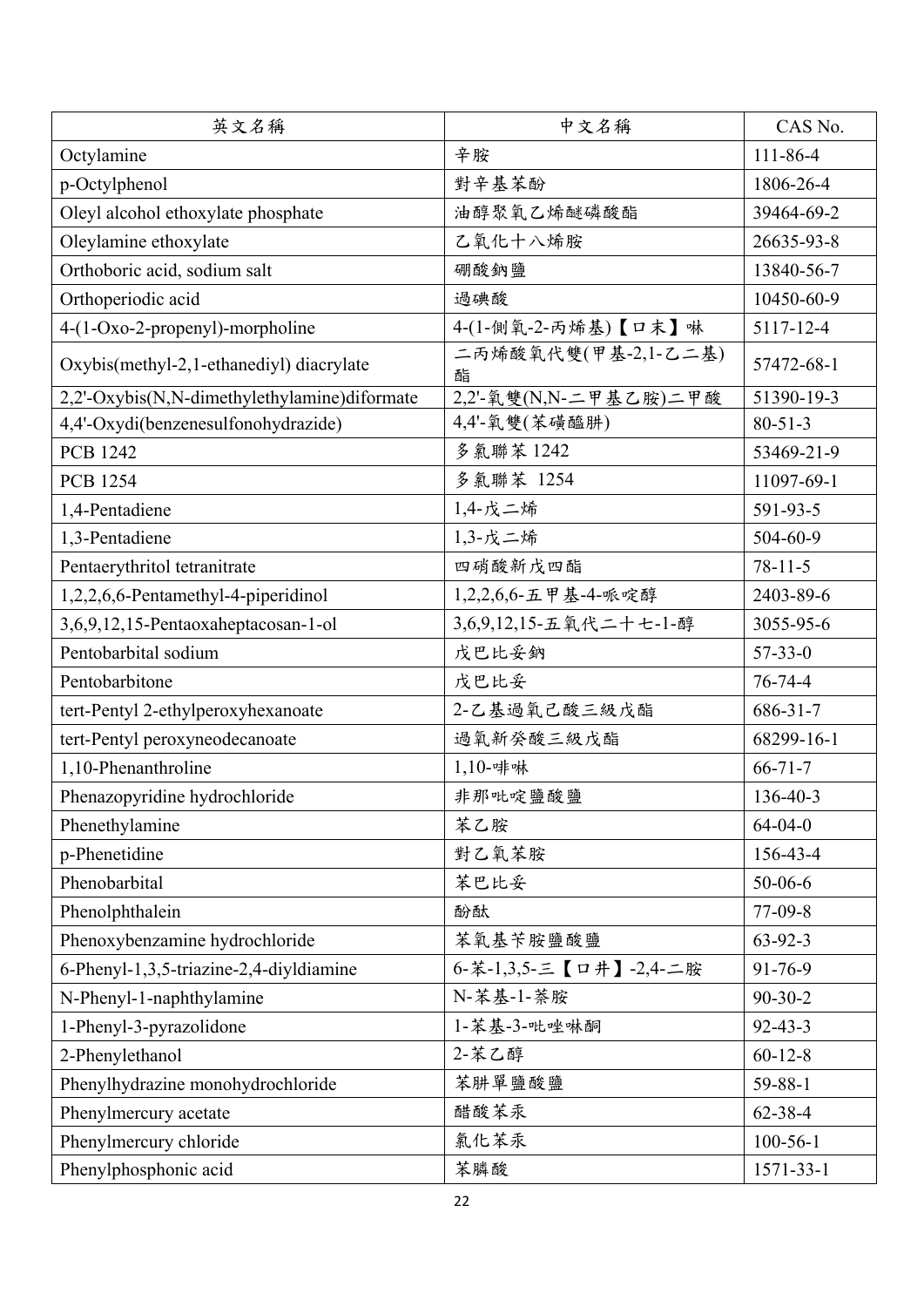| 英文名稱                                                        | 中文名稱                           | CAS No.         |
|-------------------------------------------------------------|--------------------------------|-----------------|
| Phenytoin                                                   | 苯妥英                            | $57-41-0$       |
| Phenytoin sodium                                            | 苯妥英鈉                           | 630-93-3        |
| Phosphoric acid, di-C8-18-alkyl esters                      | 二(C8-18烷基)磷酸酯                  | 68954-77-8      |
| Phosphoric acid, C3-9-alkyl esters                          | C3-9-烷基磷酸酯                     | 68515-98-0      |
| Phthalic acid                                               | 鄰苯二甲酸                          | 88-99-3         |
| Phthaloyl dichloride                                        | 1,2-苯二甲醯二氯                     | 88-95-9         |
| Phytic acid                                                 | 植酸                             | 83-86-3         |
| Pindone                                                     | 殺鼠酮                            | $83 - 26 - 1$   |
| $(-)-\alpha$ -Pinene                                        | (-)-α-蒎烯                       | 7785-26-4       |
| 2-(1-Piperazinyl) ethanol                                   | 2-(1-哌【口井】基)乙醇                 | $103 - 76 - 4$  |
| 2-Piperidineethanol                                         | 2-哌啶乙醇                         | 1484-84-0       |
| Pirimiphos-ethyl                                            | 乙基嘧啶磷                          | 23505-41-1      |
| Piroctone olamine                                           | 吡啶酮乙醇胺鹽                        | 68890-66-4      |
| Platinum                                                    | 鉑                              | 7440-06-4       |
| PolyetheramineT403                                          | 聚醚胺 T403                       | 39423-51-3      |
| Polyphosphoric acid                                         | 聚磷酸                            | 8017-16-1       |
| Polypropylene glycol bis(aminopropyl) ether                 | 聚丙二醇雙(胺丙基)醚                    | $9046 - 10 - 0$ |
| Potassium arsonate                                          | 胂酸鉀                            | 10124-50-2      |
| Potassium dihydrogenarsenate                                | 砷酸二氫鉀                          | 7784-41-0       |
| Potassium hexafluorotitanate(IV)                            | 六氟鈦酸(IV)鉀                      | 16919-27-0      |
| Potassium hexahydroxoantimonate                             | 六羥錦(V)酸鉀                       | 12208-13-8      |
| Potassium iodide                                            | 碘化鉀                            | $7681 - 11 - 0$ |
| Potassium methylsilanetriolate                              | 甲基矽三醇鉀鹽                        | 31795-24-1      |
| Potassium pentaborate                                       | 五硼酸鉀                           | 11128-29-3      |
| Potassium selenate                                          | 硒酸鉀                            | 7790-59-2       |
| Potassium tetracyanonickelate(II)                           | 氰化鎳(II)鉀                       | 14220-17-8      |
| Praseodymium nitrate                                        | 硝酸镨                            | 10361-80-5      |
| Procaine penicillin                                         | 普魯卡因盤尼西林                       | $54 - 35 - 3$   |
| 1,3-Propanediamine, N-[3-(tridecyloxy)propyl]-,<br>branched | 支鏈的 N-[3-(十三氧基)丙基]-1,3-<br>丙二胺 | 68479-04-9      |
| Propaphos                                                   | 加護松                            | 7292-16-2       |
| Propargite                                                  | 毆蟎多                            | 2312-35-8       |
| 2-Propenoic acid, oxiranylmethyl ester                      | 2-丙烯酸環氧乙基甲酯                    | $106-90-1$      |
| Propiconazole                                               | 普克利                            | 60207-90-1      |
| Propoxur                                                    | 安丹                             | $114 - 26 - 1$  |
| Propyl propionate                                           | 丙酸丙酯                           | $106 - 36 - 5$  |
| Propylated phenols                                          | 丙基化苯酚                          | 90480-88-9      |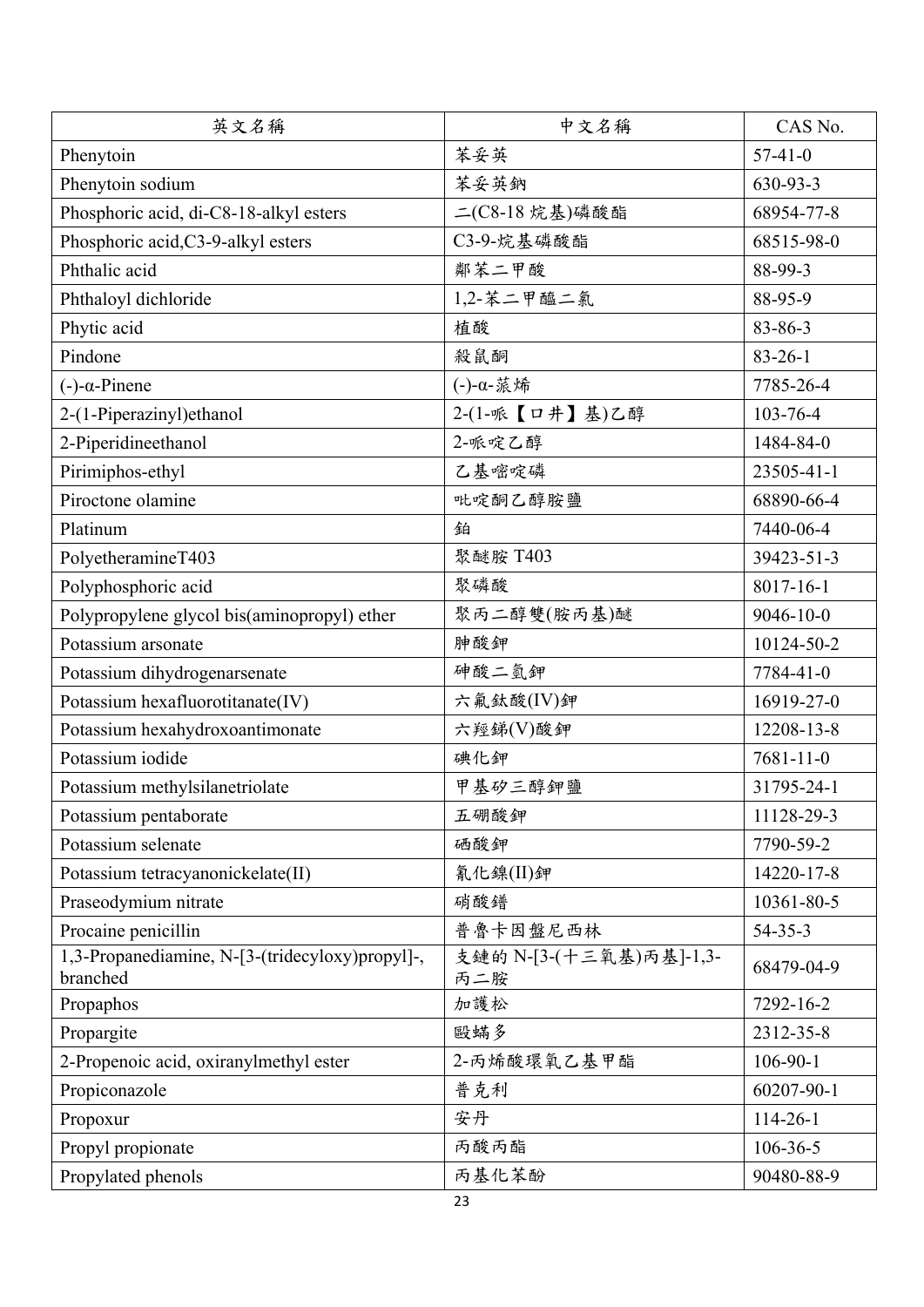| 英文名稱                                  | 中文名稱          | CAS No.        |
|---------------------------------------|---------------|----------------|
| N-Propylpropane-1,3-diamine           | N-丙基丙烷-1,3-二胺 | 23764-31-0     |
| Propylthiouracil                      | 丙基硫尿嘧啶        | $51 - 52 - 5$  |
| 2-Propylvaleric acid                  | 2-丙基戊酸        | $99-66-1$      |
| Propyzamide                           | 拿草特           | 23950-58-5     |
| Prothiofos                            | 普硫松           | 34643-46-4     |
| Protopine                             | 原阿片鹼          | 130-86-9       |
| Pyraclostrobin                        | 百克敏           | 175013-18-0    |
| Pyridaben                             | 畢達本           | 96489-71-3     |
| Pyrithione zinc                       | 吡硫鋅           | 13463-41-7     |
| Quercetin                             | 槲黄酮           | 117-39-5       |
| Quinalbarbitone sodium                | 司可巴比托鈉        | $309 - 43 - 3$ |
| Quinalphos                            | 拜裕松           | 13593-03-8     |
| Quizalofop-p-tefuryl                  | 糖草酯           | 119738-06-6    |
| Resmethrin                            | 苄蚨菊酯          | 10453-86-8     |
| Retinyl acetate                       | 乙酸視網醇酯        | 127-47-9       |
| Retinyl palmitate                     | 棕櫚酸視網醇酯       | $79 - 81 - 2$  |
| Retinyl propionate                    | 丙酸視網醇酯        | 7069-42-3      |
| Ribavirin                             | 利巴韋林          | 36791-04-5     |
| Rosin amine                           | 松香胺           | 61790-47-4     |
| Rotenone                              | 魚藤精           | 83-79-4        |
| Safrole                               | 黄樟油精          | 94-59-7        |
| Salicylaldehyde                       | 柳醛            | $90 - 02 - 8$  |
| Salicylonitrile                       | 柳腈            | $611 - 20 - 1$ |
| Salinomycin                           | 沙利黴素          | 53003-10-4     |
| Salinomycin monosodium salt           | 沙利黴素單鈉鹽       | 55721-31-8     |
| Selenium                              | 硒             | 7782-49-2      |
| Semustine                             | 司莫司汀          | 13909-09-6     |
| Silane isocyanate                     | 異氰酸矽烷         | 85702-90-5     |
| Silicon carbide                       | 碳化矽           | $409 - 21 - 2$ |
| Silver chromate                       | 絡酸銀           | 7784-01-2      |
| Silver cyanide                        | 氰化銀           | 506-64-9       |
| Sodium 2-ethylhexyl sulfate           | 硫酸 2-乙基己酯鈉    | $126-92-1$     |
| Sodium 2-hydroxydiphenyl tetrahydrate | 2- 經基聯苯鈉四水合物  | 6152-33-6      |
| Sodium 4-vinylbenzenesulfonate        | 4-乙烯基苯磺酸鈉     | 2695-37-6      |
| Sodium antimonate                     | 銻酸鈉           | 15432-85-6     |
| Sodium arsenate                       | 胂酸鈉           | 7631-89-2      |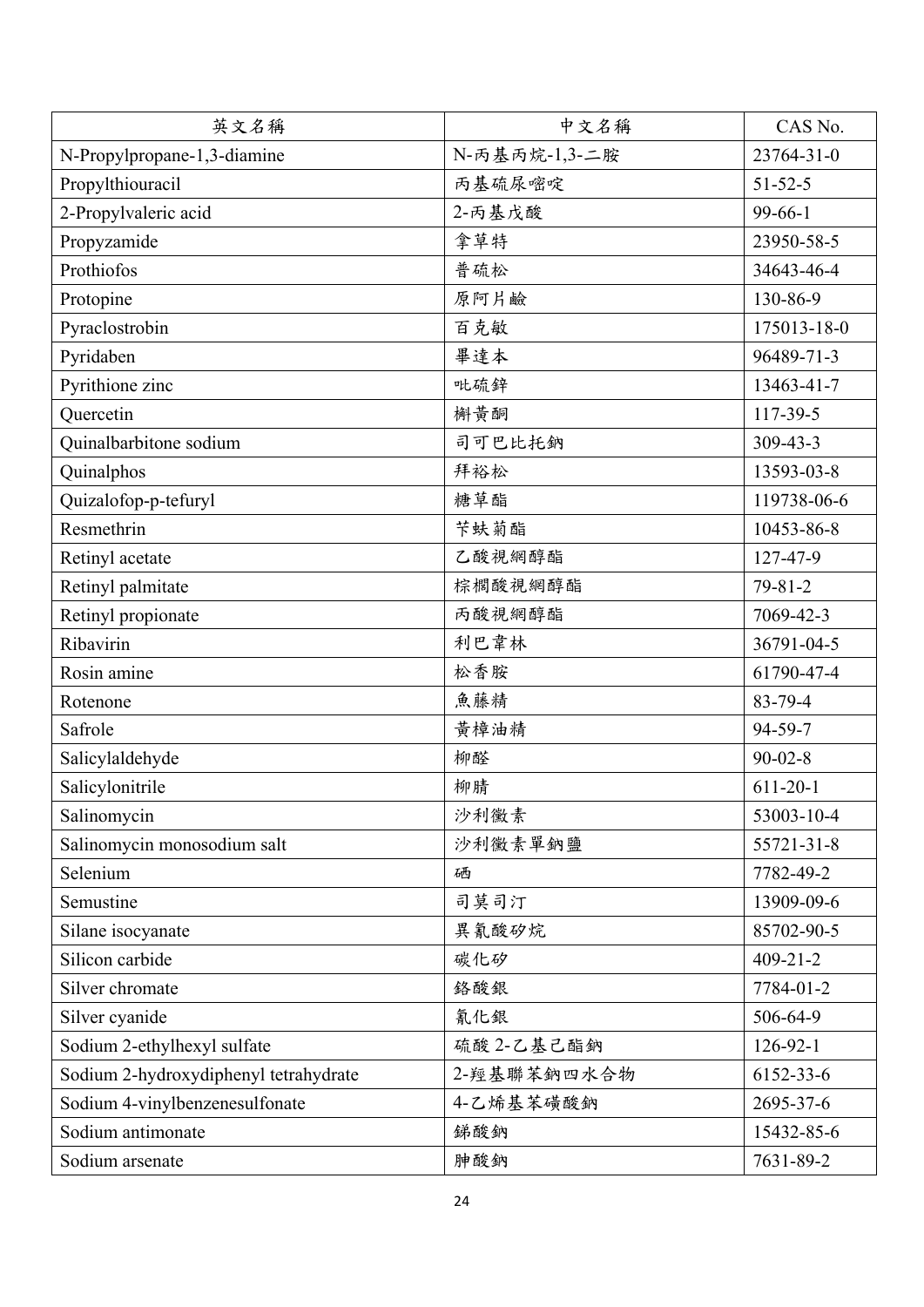| 英文名稱                                | 中文名稱            | CAS No.        |
|-------------------------------------|-----------------|----------------|
| Sodium ascorbate                    | 抗壞血酸鈉           | 134-03-2       |
| Sodium borate pentahydrate          | 五水合硼酸鈉          | 11130-12-4     |
| Sodium bromate                      | 溴酸鈉             | 7789-38-0      |
| Sodium ceftiofur                    | 頭孢噻呋鈉           | 104010-37-9    |
| Sodium cloxacillin, monohydrate     | 氯唑西林鈉           | 7081-44-9      |
| Sodium decylbenzenesulfonate        | 癸基苯磺酸鈉          | 1322-98-1      |
| Sodium dibutyldithiocarbamate       | 二丁基二硫代胺甲酸鈉      | $136 - 30 - 1$ |
| Sodium dibutylnaphthalenesulfonate  | 二丁基萘磺酸鈉         | 25417-20-3     |
| Sodium hexafluoroantimonate         | 六氟锑(V)酸鈉        | 16925-25-0     |
| Sodium hexanitritocobaltate(III)    | 六硝基鈷酸(III)鈉     | 14649-73-1     |
| Sodium hypobromite                  | 次溴酸鈉            | 13824-96-9     |
| Sodium laurate                      | 月桂酸鈉            | 629-25-4       |
| Sodium Lauryl Sulfate               | 十二烷基硫酸鈉         | 68585-47-7     |
| Sodium metasilicate nonahydrate     | 偏矽酸鈉九水合物        | 13517-24-3     |
| Sodium methanethiolate              | 甲硫醇鈉            | 5188-07-8      |
| Sodium methylsilanetriolate         | 甲基矽三醇鈉          | 16589-43-8     |
| Sodium mono-C12-16-alkyl sulfate    | 硫酸單-C12-16-烷基酯鈉 | 73296-89-6     |
| Sodium mono-C12-18-alkyl sulfate    | 單 C12-18-烷基硫酸鈉  | 68955-19-1     |
| Sodium nitroprusside                | 硝普酸鈉            | 14402-89-2     |
| Sodium orthophosphate dodecahydrate | 十二水合磷酸鈉         | 10101-89-0     |
| Sodium p-chloro-m-cresolate         | 對氯間甲酚鈉鹽         | 15733-22-9     |
| Sodium pentachlorophenolate         | 五氯酚鈉鹽           | 131-52-2       |
| Sodium perborate monohydrate        | 過硼酸鈉一水合物        | 10332-33-9     |
| Sodium perborate tetrahydrate       | 過硼酸鈉四水合物        | 10486-00-7     |
| Sodium periodate                    | 過碘酸鈉            | 7790-28-5      |
| Sodium phenoxide                    | 苯酚鈉             | 139-02-6       |
| Sodium selenate                     | 硒酸鈉             | 13410-01-0     |
| Sodium silicate                     | 矽酸鈉             | 1344-09-8      |
| Sodium sulfide                      | 硫化鈉             | 1344-08-7      |
| Sodium Tellurite                    | 碲酸鈉             | 10102-20-2     |
| Sodium tert-butoxide                | 三級丁氧化鈉          | 865-48-5       |
| Sodium tetraborate, decahydrate     | 四硼酸鈉十水合物        | 1303-96-4      |
| Sodium tetraborate, pentahydrate    | 四硼酸鈉五水合物        | 12179-04-3     |
| Sodium tetrafluoroborate            | 四氟硼酸鈉           | 13755-29-8     |
| Sodium Cocoamphoacetat              | 椰脂醯兩性基乙酸鈉       | 61791-32-0     |
| Strontium                           | 鍶               | 7440-24-6      |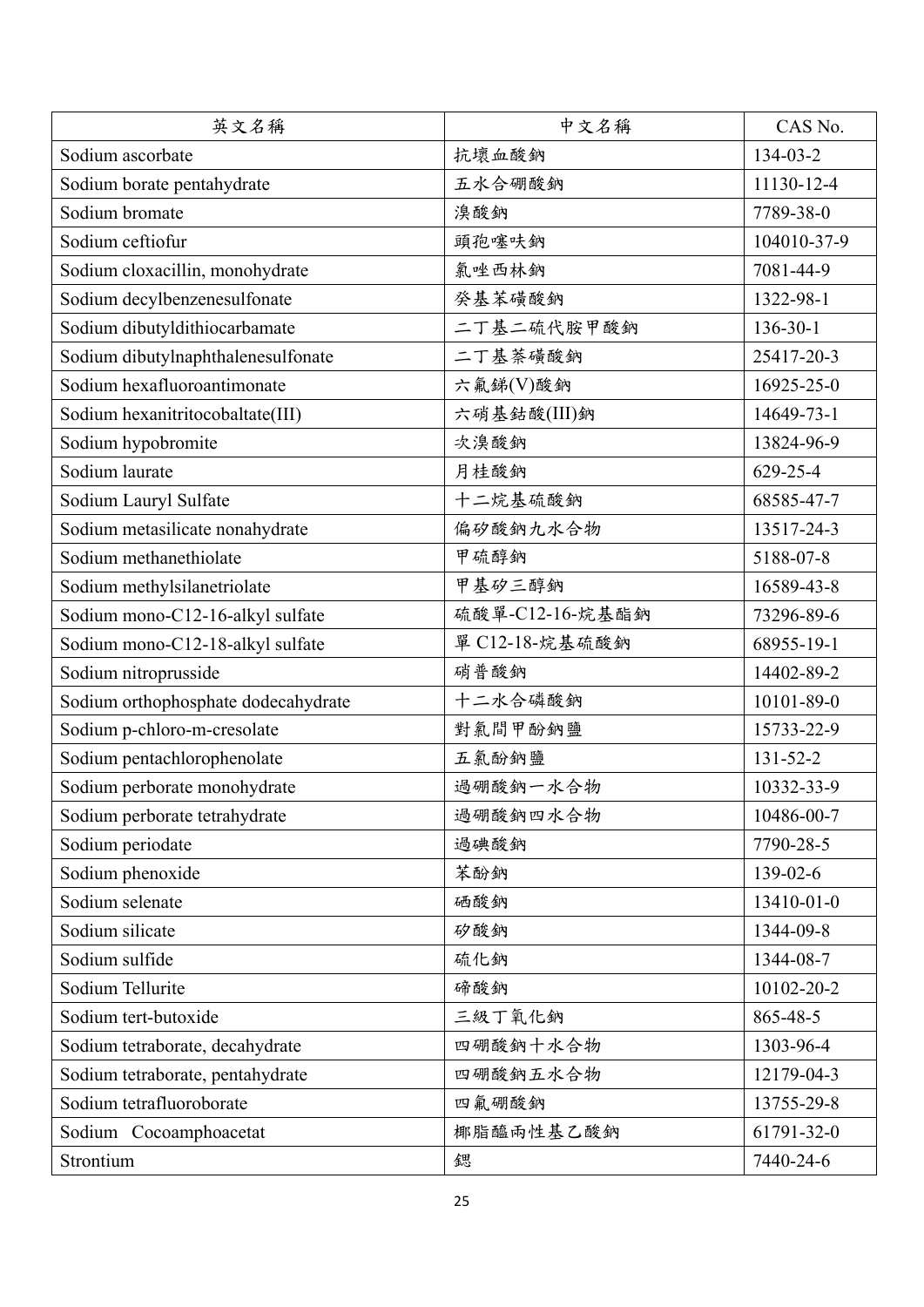| 英文名稱                                                              | 中文名稱                                | CAS No.         |
|-------------------------------------------------------------------|-------------------------------------|-----------------|
| Strontium chloride                                                | 氯化鍶                                 | 10476-85-4      |
| Strontium oxide                                                   | 氧化鍶                                 | 1314-11-0       |
| Strychnine                                                        | 番木虌鹼                                | 57-24-9         |
| Strychnine nitrate                                                | 番木虌鹼硝酸鹽                             | $66 - 32 - 0$   |
| Subtilisin A                                                      | 枯草[桿]菌蛋白酶                           | $9014 - 01 - 1$ |
| Sulfonic acids, C13-17-sec-alkane, sodium salts                   | $\overline{C13-17}$ -二級烷磺酸鈉鹽        | 85711-69-9      |
| 5-Sulfosalicylic acid                                             | 5-磺酸基水楊酸                            | $97 - 05 - 2$   |
| Sulfosuccinic acid                                                | 磺丁二酸                                | 5138-18-1       |
| Sulfotep                                                          | 硫特普                                 | 3689-24-5       |
| Sulindac                                                          | 舒林酸                                 | 38194-50-2      |
| Tallow alkyl amine                                                | 牛脂胺                                 | 61790-33-8      |
| Tallow alkylamine, hydrogenated                                   | 氫化牛脂烷基胺                             | 61788-45-2      |
| N-Tallow alkyltrimethylenediamine                                 | N-牛脂烷基三亞甲基二胺                        | 61791-55-7      |
| N-Tallow(alkyl)-1,3-propanediamine dioleate                       | N-牛脂烷基-1,3-丙二胺二油酸鹽                  | 61791-53-5      |
| N-Tallow-trimethylammonium chloride                               | N-牛脂烷基三甲基銨氯化物                       | 8030-78-2       |
| Tamoxifen                                                         | 他莫昔芬                                | 10540-29-1      |
| Tebuconazole                                                      | 得克利                                 | 107534-96-3     |
| Tebufenpyrad                                                      | 得芬瑞                                 | 119168-77-3     |
| Tellurium                                                         | 碲                                   | 13494-80-9      |
| Temephos                                                          | 亞培松                                 | 3383-96-8       |
| Tetrabromo(tetrabromophenyl)benzene                               | 四溴(四溴苯基)苯                           | 27858-07-7      |
| Tetrabutyltin                                                     | 正丁基錫                                | 1461-25-2       |
| 1,1,1,2-Tetrachloroethane                                         | 1,1,1,2-四氯乙烷                        | 630-20-6        |
| Tetraconazole                                                     | 四克利                                 | 112281-77-3     |
| Tetracycline hydrochloride                                        | 鹽酸四環素                               | $64 - 75 - 5$   |
| Tetraethylammonium perfluoroctylsufonate                          | 全氟辛烷磺酸四乙銨鹽                          | 56773-42-3      |
| Tetraethylene glycol diacrylate                                   | 四(乙二醇)二丙烯酸酯                         | 17831-71-9      |
| Tetrahydro-2-methylfuran                                          | 四氫-2-甲基呋喃                           | 96-47-9         |
| 1,2,3,6-Tetrahydro-3,6-methanophthalic<br>anhydride               | 1,2,3,6-四氫-3,6-亞甲基酞酸酐               | $826 - 62 - 0$  |
| Tetrahydro-4-methylphthalic anhydride                             | 四氫-4-甲基鄰苯二甲酸酐                       | 34090-76-1      |
| 1,2,3,6-Tetrahydromethylphthalic anhydride                        | $1,2,3,6$ -四氫甲基酞酸酐                  | 26590-20-5      |
| N,N,N',N'-Tetrakis(oxiran-2-ylmethyl)-4,4'-methy<br>lenedianiline | N, N, N', N'-肆環氧丙基-4, 4'-亞甲基<br>二苯胺 | 28768-32-3      |
| 1,2,3,4-Tetramethyl-1,3-cyclopentadiene                           | 1,2,3,4-四甲基-1,3-環戊二烯                | 4249-10-9       |
| 1,1,3,3-Tetramethyl-1,3-divinyl-disilazane                        | 1,1,3,3-四甲基-1,3-二乙烯基二矽氮             | 7691-02-3       |
| 3,7,11,15-Tetramethyl-1-hexadecen-3-ol                            | 3,7,11,15-四甲基-1-十六烯-3-醇             | 505-32-8        |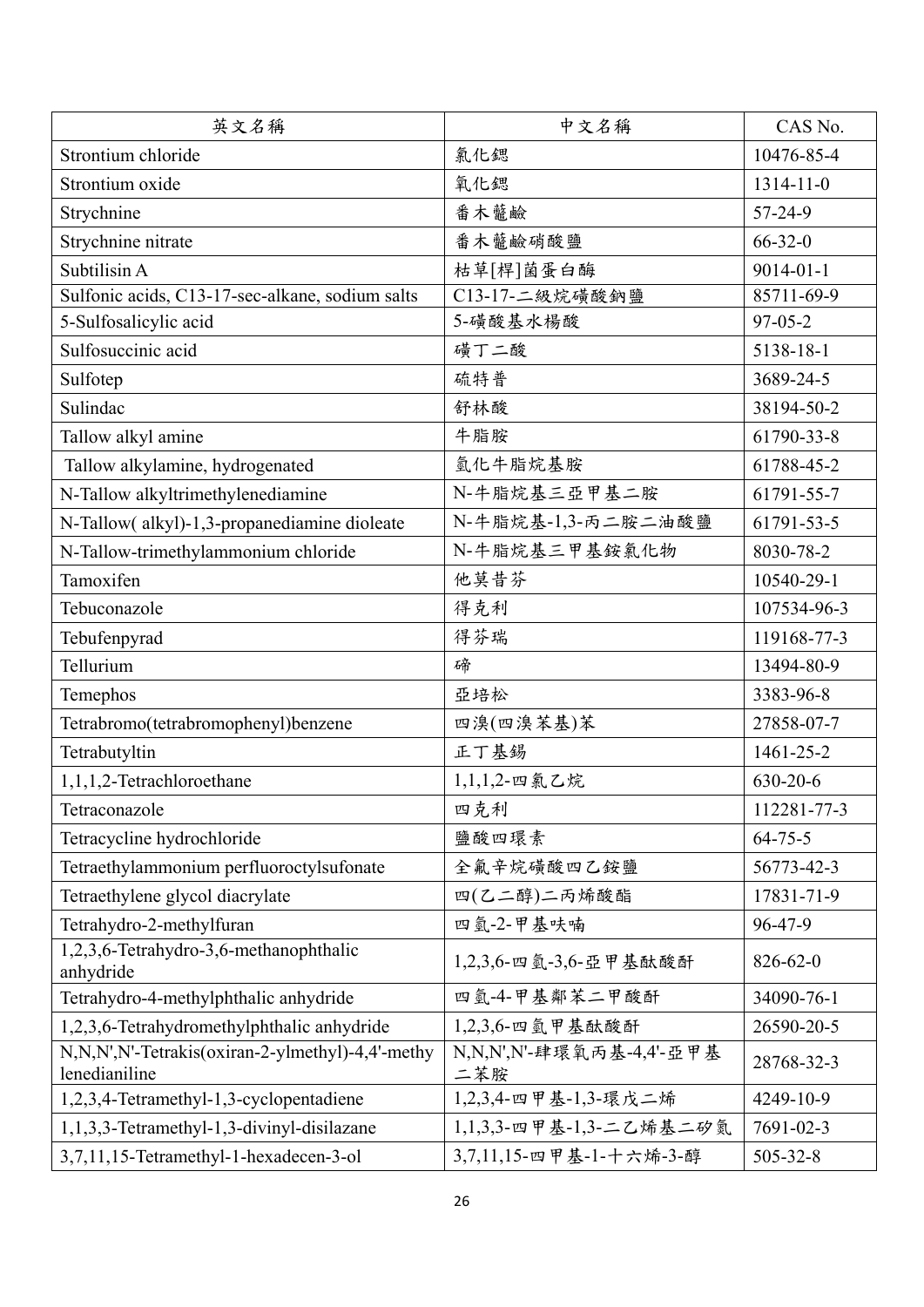| 英文名稱                                                  | 中文名稱                                | CAS No.        |
|-------------------------------------------------------|-------------------------------------|----------------|
| 2,2,6,6-Tetramethyl-4-piperidinol                     | 2,2,6,6-四甲基-4-哌啶醇                   | 2403-88-5      |
| 2,2,6,6-Tetramethyl-4-piperidylamine                  | 2,2,6,6-四甲基-4-哌啶胺                   | 36768-62-4     |
| 2,5,8,11-Tetramethyl-6-dodecyn-5,8-diol<br>ethoxylate | 乙氧化 2,5,8,11-四甲基-6-十二炔基<br>-5,8-二醇  | 169117-72-0    |
| Tetramethylaminium hydroxide, pentahydrate            | 氫氧化四甲基銨五水合物                         | 10424-65-4     |
| 4-(1,1,3,3-Tetramethylbutyl)phenol                    | 4-(1,1,3,3-四甲基丁基)苯酚                 | 140-66-9       |
| 2,4,6,8-Tetramethylcyclotetrasiloxane                 | 2,4,6,8-四甲基環四矽氧烷                    | 2370-88-9      |
| 1,1,3,3-Tetramethyldisiloxane                         | 1,1,3,3 四甲基二矽氧烷                     | 3277-26-7      |
| N,N,N',N'-Tetramethylhexamethylenediamine             | N, N, N', N'- 四甲基-1, 6-己二胺          | $111 - 18 - 2$ |
| 2,2,6,6-Tetramethylpiperidine 1-oxide                 | 2,2,6,6-四甲基哌啶氧化物                    | 2564-83-2      |
| N,N,N',N'-Tetramethyltrimethylenediamine              | N, N, N, N'- 四甲基-1, 3- 丙二胺          | 110-95-2       |
| Tetrasodium ethylenediaminetetraacetate               | 伸乙二胺四乙酸四鈉                           | $64 - 02 - 8$  |
| 1H-Tetrazole                                          | 1H-四唑                               | 288-94-8       |
| Thallium                                              | 鉈                                   | 7440-28-0      |
| Thallium iodide                                       | 碘化鉈                                 | 7790-30-9      |
| Theobromine                                           | 可可豆鹼                                | $83 - 67 - 0$  |
| Theophylline                                          | 茶鹼                                  | 58-55-9        |
| Thiacloprid                                           | 賽果培                                 | 111988-49-9    |
| 4,4'-Thiodiphenol                                     | 4,4'-硫二苯酚                           | 2664-63-3      |
| 3,3'-Thiodipropionic acid                             | 3,3'-硫二丙酸                           | $111 - 17 - 1$ |
| Thiophosphoryl trichloride                            | 三氯化硫磷醯                              | 3982-91-0      |
| Thiotepa                                              | 塞替派                                 | $52 - 24 - 4$  |
| 2-Thiouracil                                          | 2-硫尿嘧啶                              | 141-90-2       |
| Thymol                                                | 瑞香草酚                                | 89-83-8        |
| Tilmicosin phosphate                                  | 替米考星磷酸鹽                             | 137330-13-3    |
| Tin(II) fluoride                                      | 氟化錫(II)                             | 7783-47-3      |
| p-Toluenesulfonyl hydrazide                           | 對甲苯磺醯肼                              | 1576-35-8      |
| trans-Stilbene                                        | 反二苯乙烯                               | $103 - 30 - 0$ |
| Triacetoxyethylsilane                                 | 三乙醯氧基乙基矽烷                           | 17689-77-9     |
| Triacetoxyvinylsilane                                 | 三乙醯氧基乙烯基矽烷                          | 4130-08-9      |
| Triamcinolone acetonide                               | 曲安奈德                                | $76 - 25 - 5$  |
| 1,3,5-Triazine-1,3,5(2H,4H,6H)-triethanol             | 1,3,5-三【口井】-1,3,5(2H,4H,6H)-<br>三乙醇 | 4719-04-4      |
| 1H-1,2,4-Triazole, sodium salt                        | 1H-1,2,4-三唑鈉鹽                       | 41253-21-8     |
| Tribasic lead sulfate                                 | 三鹼式硫酸鉛                              | 12202-17-4     |
| Tribufos                                              | 脫葉磷                                 | 78-48-8        |
| Tributylaluminium                                     | 三丁基鋁                                | 1116-70-7      |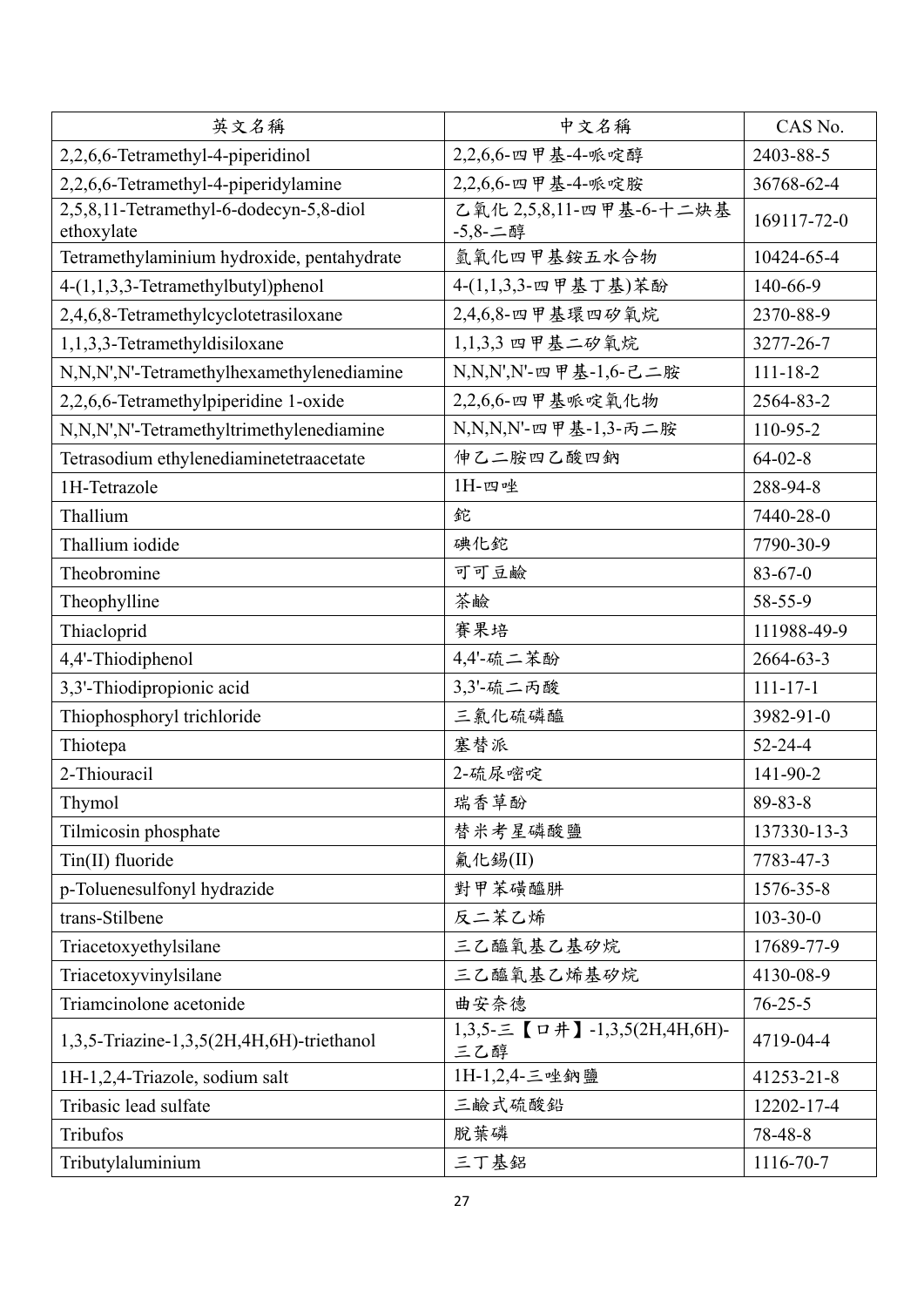| 英文名稱                                            | 中文名稱                    | CAS No.         |
|-------------------------------------------------|-------------------------|-----------------|
| Tributylphosphine                               | 三丁基膦                    | 998-40-3        |
| Tributylstannyl salicylate                      | 柳酸三丁錫                   | 4342-30-7       |
| Trichlorfon                                     | 三氯松                     | $52 - 68 - 6$   |
| Trichloroacetyl chloride                        | 三氯乙醯氯                   | $76 - 02 - 8$   |
| 2,3,4-Trichlorobut-1-ene                        | 2,3,4-三氯丁-1-烯           | 2431-50-7       |
| 2,4,5-Trichlorophenoxyacetic acid               | 2,4,5-三氯苯氧乙酸            | $93 - 76 - 5$   |
| Tridymite                                       | 鱗石英                     | 15468-32-3      |
| Triethanolamine                                 | 三乙醇胺                    | $102 - 71 - 6$  |
| Triethoxy $(2,4,4$ -trimethylpentyl)silane      | 三乙氧(2,4,4-三甲基戊基)矽烷      | 35435-21-3      |
| Triethoxyphenylsilane                           | 苯基三乙氧基矽烷                | 780-69-8        |
| Triethyl arsenate                               | 砷酸三乙酯                   | 15606-95-8      |
| Triethyldialuminium trichloride                 | 三氯化三乙基二鋁                | 12075-68-2      |
| 1,1,1-Trifluoroethane                           | 1,1,1-三氟乙烷              | 420-46-2        |
| 4-(Trifluoromethyl)aniline                      | 4-三氟甲基苯胺                | $455 - 14 - 1$  |
| Trimethyl phosphate                             | 磷酸三甲酯                   | 512-56-1        |
| 2,2,4-Trimethyl-1,6-diisocyanatohexane          | 2,2,4-三甲基-1,6-二異氰酸基己烷   | 16938-22-0      |
| 2,4,4-Trimethyl-1,6-diisocyanatohexane          | 2,4,4-三甲基-1,6-二異氰酸基己烷   | 15646-96-5      |
| 3,5,5-Trimethyl-1-hexanol                       | 3,5,5-三甲基-1-己醇          | 3452-97-9       |
| 2,4,4-Trimethyl-2-pentene                       | 2,4,4-三甲基-2-戊烯          | $107 - 40 - 4$  |
| 2,2,3-Trimethylbutane                           | 2,2,3-三甲基丁烷             | 464-06-2        |
| Trimethylcocoammonium chloride                  | 椰脂三甲基銨氯化物               | 61789-18-2      |
| 3,5,5-Trimethylcyclohex-3-en-1-one              | 3,5,5-三甲基環己-3-烯-1-酮     | $471 - 01 - 2$  |
| 1,1,3-Trimethylcyclopentane                     | 1,1,3-三甲基環戊烷            | 4516-69-2       |
| 2,4,4-Trimethylhexane-1,6-diamine               | 2,4,4-三甲基-1,6-己二胺       | 3236-54-2       |
| 2,2,4-Trimethylhexane-1,6-diamine               | 2,2,4-三甲基己烷-1,6-二胺      | 3236-53-1       |
| 3,5,5-Trimethylhexanoic acid                    | 3,5,5-三甲基己酸             | $3302 - 10 - 1$ |
| 3,5,5-Trimethylhexanoyl chloride                | 3,5,5-三甲基己醯氯            | 36727-29-4      |
| 2,3,5-Trimethylhydroquinone                     | 2,3,5-三甲基氫醌             | $700 - 13 - 0$  |
| Trimethylolpropane                              | 三羥甲基丙烷參(2-甲基-1-吖【口      | 64265-57-2      |
| tris(2-methyl-1-aziridine)propionate            | 元】)丙酸酯                  |                 |
| Trimethylolpropane tris(3-aziridinylpropanoate) | 三羥甲基丙烷-三(3-吖丙啶基丙酸<br>酯) | 52234-82-9      |
| 2,2,3-Trimethylpentane                          | 2,2,3-三甲基戊烷             | $564 - 02 - 3$  |
| 2,4,4-Trimethylpentene                          | 2,4,4-三甲基戊烯             | 25167-70-8      |
| 2,4,6-Trimethylphenol                           | 2,4,6-三甲酚               | 527-60-6        |
| Trimethylphenyl silsesquioxane                  | 三甲基苯基矽倍半氧烷              | 70131-69-0      |
| 2,4,6-Trimethylpyridine                         | 2,4,6-三甲基吡啶             | $108 - 75 - 8$  |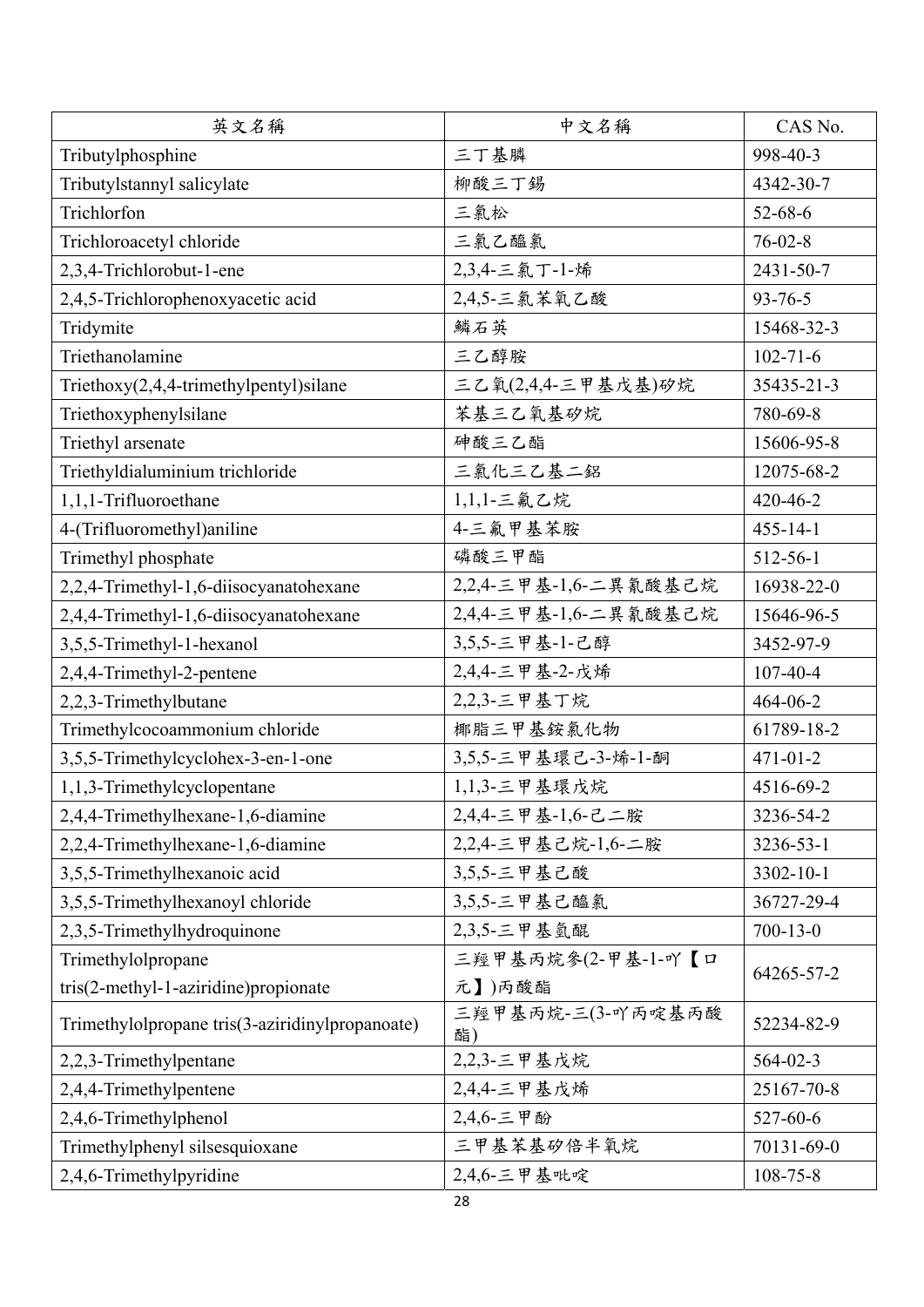| 英文名稱                                            | 中文名稱                          | CAS No.        |
|-------------------------------------------------|-------------------------------|----------------|
| Trinickel dicitrate                             | 二檸檬酸三鎳                        | 6018-92-4      |
| 2,4,6-Trinitro-1,3-dimethyl-5-tert-butylbenzene | 2,4,6-三硝基-1,3-二甲基-5-三級丁<br>基苯 | $81 - 15 - 2$  |
| Trioctylaluminium                               | 三辛基鋁                          | 1070-00-4      |
| Triphenyltin acetate                            | 醋酸三苯錫                         | 900-95-8       |
| Tripoli                                         | 矽藻石                           | 1317-95-9      |
| Tripotassium hexacyanocobaltate                 | 六氰鈷酸鉀                         | 13963-58-1     |
| Tris(2,3-dibromopropyl) phosphate               | 磷酸参(2,3-二溴丙基)酯                | $126 - 72 - 7$ |
| Tris(2-chloroethyl) phosphate                   | 磷酸參(2-氯乙基)酯                   | 115-96-8       |
| Tris(methylphenyl) phosphate                    | 磷酸參(甲苯基)酯                     | 1330-78-5      |
| 2,4,6-Tris[(dimethylamino)methyl]phenol         | 2,4,6-參[(二甲胺基)甲基]苯酚           | $90 - 72 - 2$  |
| Tris[2-chloro-1-(chloromethyl)ethyl] phosphate  | 磷酸參[2-氯-1-(氯甲基)乙基]酯           | 13674-87-8     |
| Trisodium hexafluoroaluminate                   | 六氟鋁酸鈉                         | 13775-53-6     |
| Trisodium nitrilotriacetate monohydrate         | 氮基三醋酸三鈉一水合物                   | 18662-53-8     |
| Trisodium orthophosphate                        | 磷酸三鈉                          | 7601-54-9      |
| Trixylyl phosphate                              | 磷酸三(二甲苯)基酯                    | 25155-23-1     |
| <b>Ultradol</b>                                 | 依托度酸                          | 41340-25-4     |
| Uranyl acetate                                  | 醋酸鈾                           | 541-09-3       |
| Uranyl nitrate hexahydrate                      | 硝酸鈾六水合物                       | 13520-83-7     |
| Valeric anhydride                               | 戊酸酐                           | 2082-59-9      |
| Vinclozolin                                     | 免克寧                           | 50471-44-8     |
| Vinyl acrylate                                  | 丙烯酸乙烯酯                        | 2177-18-6      |
| Vinyl cyclohexene dioxide                       | 乙烯基環己烯二環氧化物                   | $106 - 87 - 6$ |
| 5-Vinyl-2-norbornene                            | 5-乙烯基-2-降莰烯                   | 3048-64-4      |
| 2-(Vinyloxy) ethanol                            | 2-(乙烯氧基)乙醇                    | 764-48-7       |
| Vinyltris(methylethylketoxime)silane            | 乙烯基參(甲基乙基酮肟)矽烷                | 2224-33-1      |
| Warfarin sodium                                 | 殺鼠靈鈉                          | 129-06-6       |
| m-Xylene                                        | 間二甲苯                          | 108-38-3       |
| o-Xylene                                        | 鄰二甲苯                          | $95 - 47 - 6$  |
| Xylenesulfonic acid                             | 二甲苯磺酸                         | 25321-41-9     |
| 2,5-Xylenol                                     | 2,5-二甲苯酚                      | 95-87-4        |
| Zinc cyanide                                    | 氰化鋅                           | $557 - 21 - 1$ |
| Zinc dialkyl dithiophosphate                    | 二硫代磷酸二烷基鋅                     | 68457-79-4     |
| Zinc iodide                                     | 碘化鋅                           | 10139-47-6     |
| Zinc selenite                                   | 亞硒酸鋅                          | 13597-46-1     |
| Zinc sulfate heptahydrate                       | 硫酸鋅七水合物                       | 7446-20-0      |
| Zinc sulfate monohydrate                        | 硫酸鋅一水合物                       | 7446-19-7      |